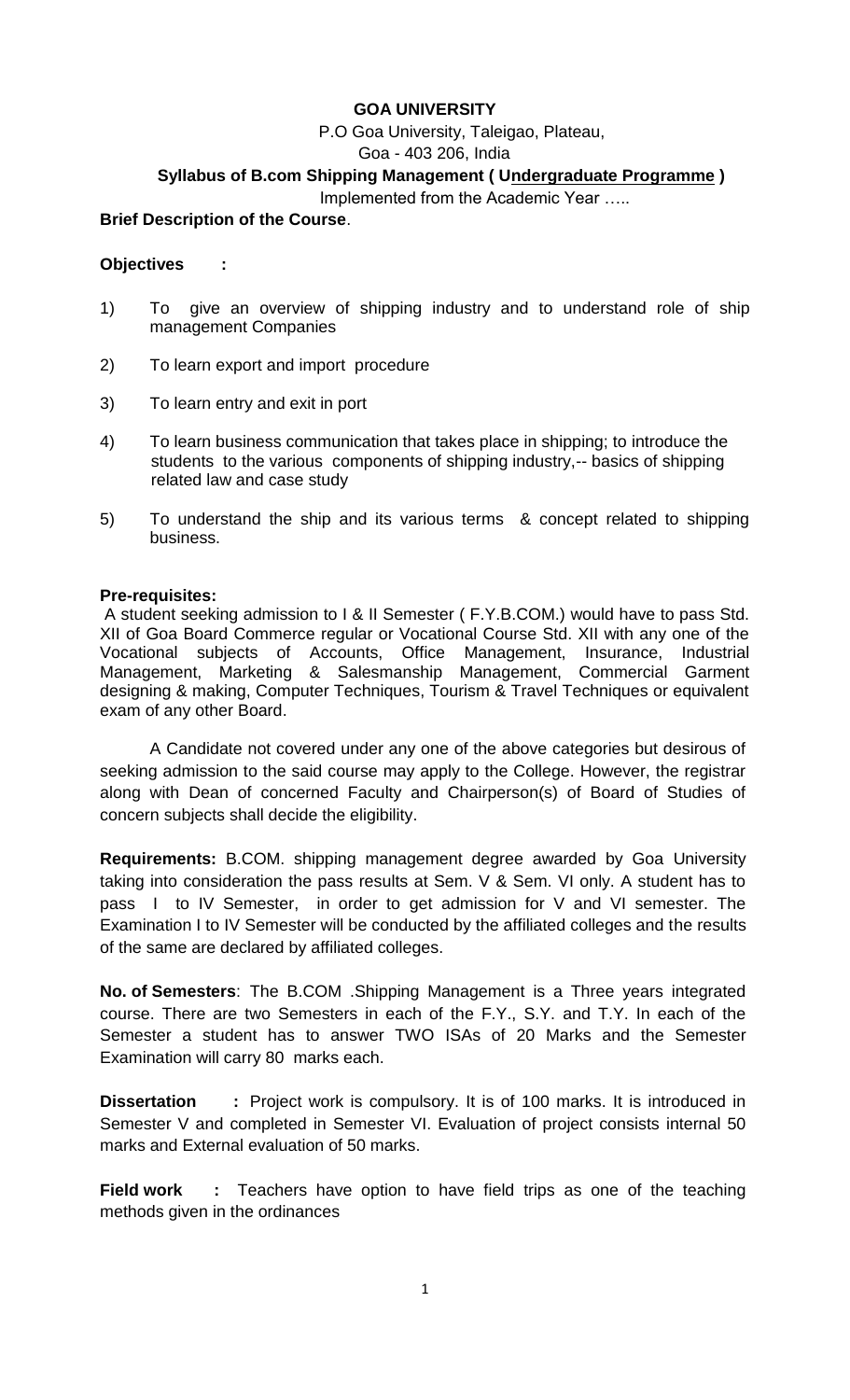## **B.COM SHIPPING MANAGEMENT SEMESTER - WISE LIST OF COURSE**

| <b>Subject</b>                      |    |           |    | <b>Total Marks</b><br>(100) |               |  |
|-------------------------------------|----|-----------|----|-----------------------------|---------------|--|
|                                     |    | <b>P.</b> | T. | <b>SEE</b>                  | <b>PAGENO</b> |  |
| Spoken English                      | 30 | 2O        |    | 100                         |               |  |
| <b>Commercial Geography</b>         | 46 | $04 -$    |    | 100                         |               |  |
| Accountancy I                       | 30 | $20 -$    |    | 100                         |               |  |
| Introduction to Shipping Industry 1 | 35 | $15 -$    |    | 100                         | 06-07         |  |
| Organization of Commerce I          | 40 | 10        |    | 100                         | 08-09         |  |
| <b>Business Economics</b>           | 45 | 05        |    | 100                         |               |  |
| Business Law 1                      | 30 | $20 -$    |    | 100                         |               |  |
| <b>Environmental Studies</b>        | 15 | $10 -$    |    | 100                         |               |  |

## **SEMESTER - I**

## **SEMESTER -II**

|     | <b>Subject</b>                       |            |        | <b>Total Marks</b><br>(100) |                |  |
|-----|--------------------------------------|------------|--------|-----------------------------|----------------|--|
|     |                                      | L          | P T    | <b>SEE</b>                  | <b>PAGE NO</b> |  |
| 2.1 | <b>Written English</b>               | 30         | -- 20  | 100                         |                |  |
| 2.2 | Geography of Sea Transport           | 45         | $05 -$ | 100                         |                |  |
| 2.3 | Accountancy II                       | $3020 -$   |        | 100                         |                |  |
|     | Introduction to Shipping Industry II | $35$ 15 -- |        | 100                         | $10 - 11$      |  |
| 2.4 | Organization of Commerce II          | 40         | $10 -$ | 100                         | $12 - 13$      |  |
| 2.5 | <b>Business Economics II</b>         | 45         | $05 -$ | 100                         |                |  |
| 2.6 | <b>Business Law II</b>               | 30         | $20 -$ | 100                         |                |  |
| 2.8 | <b>Environmental Studies II</b>      | 15<br>10   |        | 100                         |                |  |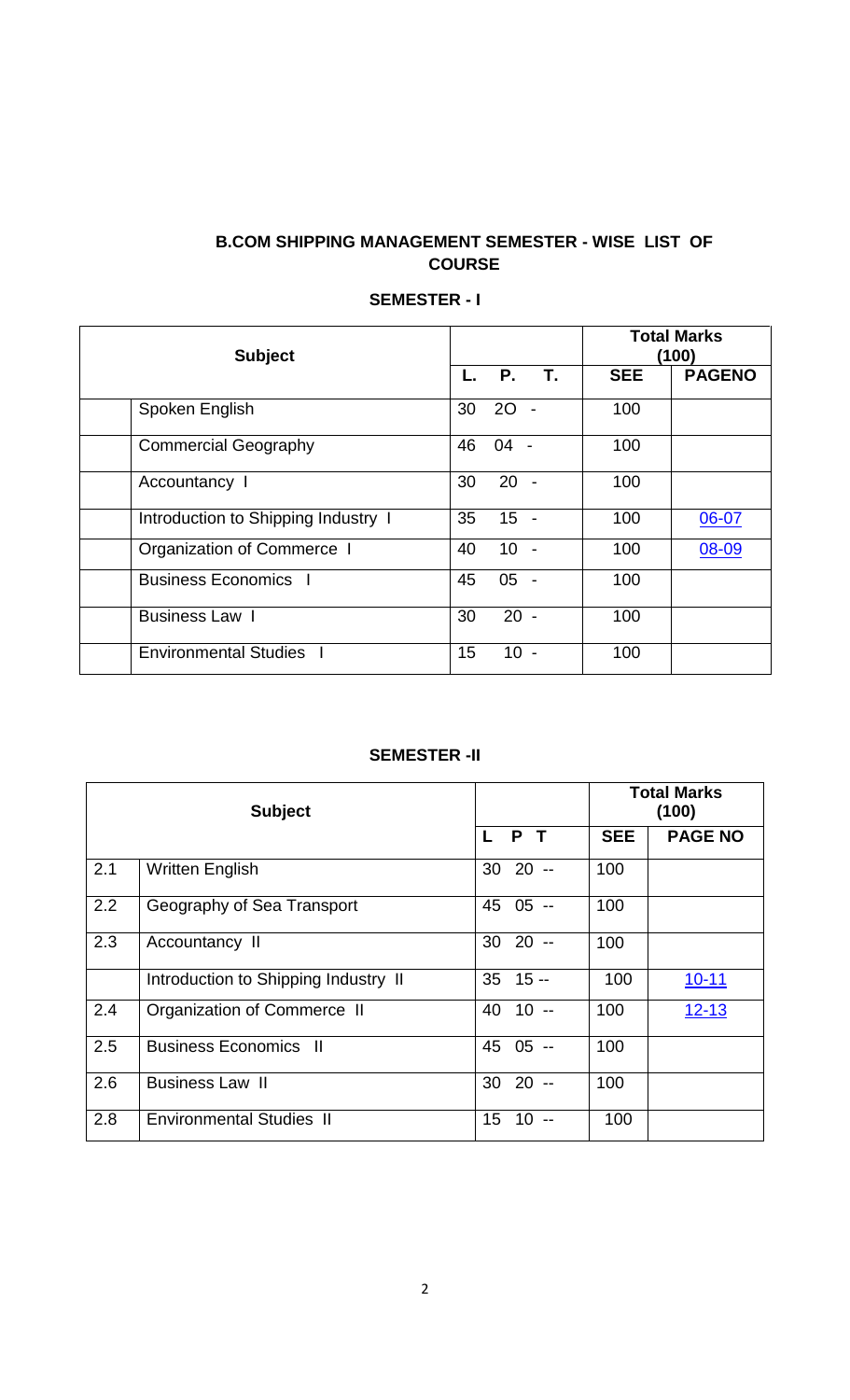| <b>SEMESTER - III</b> |
|-----------------------|
|-----------------------|

| <b>Subject</b>                           | No. of working hours  | <b>Total Marks</b><br>(100)            |  |
|------------------------------------------|-----------------------|----------------------------------------|--|
|                                          | P<br>L                | <b>SEE</b><br><b>PAGE</b><br><b>NO</b> |  |
| <b>Accountancy III</b>                   | 20<br>30              | 80<br>20                               |  |
| <b>Economics of Sea Transport I</b>      | 15<br>35              | $14 - 15$<br>100                       |  |
| Shipping Law I                           | $15 -$<br>35          | $16 - 17$<br>100                       |  |
| Liner & Multimodal Transport I           | $15 -$<br>35          | 18-19<br>100                           |  |
| Port & Terminal Management 1             | $15 -$<br>30          | $20 - 21$<br>100                       |  |
| <b>Business Ethics &amp; Practices 1</b> | $15 -$<br>45          | $22 - 23$<br>100                       |  |
| <b>Principles of Management 1</b>        | 40<br>10 <sup>°</sup> | $24 - 25$<br>100                       |  |

| <b>SEMESTER-IV</b> |  |
|--------------------|--|
|--------------------|--|

| <b>Subject</b> |                                           |    |        |            | <b>Total Marks</b><br>(100) |
|----------------|-------------------------------------------|----|--------|------------|-----------------------------|
|                |                                           | L  | P T    | <b>SEE</b> | <b>PAGE</b><br><b>NO</b>    |
| 4.1            | <b>Accountancy IV</b>                     | 30 | $20 -$ | 100        |                             |
| 4.2            | <b>Economics of Sea Transport II</b>      | 35 | $15 -$ | 100        | 26-27                       |
|                | Shipping Law II                           | 35 | $15 -$ | 100        | 28-29                       |
|                | <b>Economics of Sea Transport II</b>      | 35 | $15 -$ | 100        | $30 - 31$                   |
|                | Port & Terminal Management II             | 30 | $20 -$ | 100        | 32-33                       |
|                | <b>Business Ethics &amp; Practices II</b> | 45 | $05 -$ | 100        | 34-35                       |
| 4.3            | <b>Principles of Management II</b>        | 40 | $10 -$ | 100        | 36-37                       |
| 4.5            | Liner & Multimodal Transport II           | 35 | $15 -$ | 100        |                             |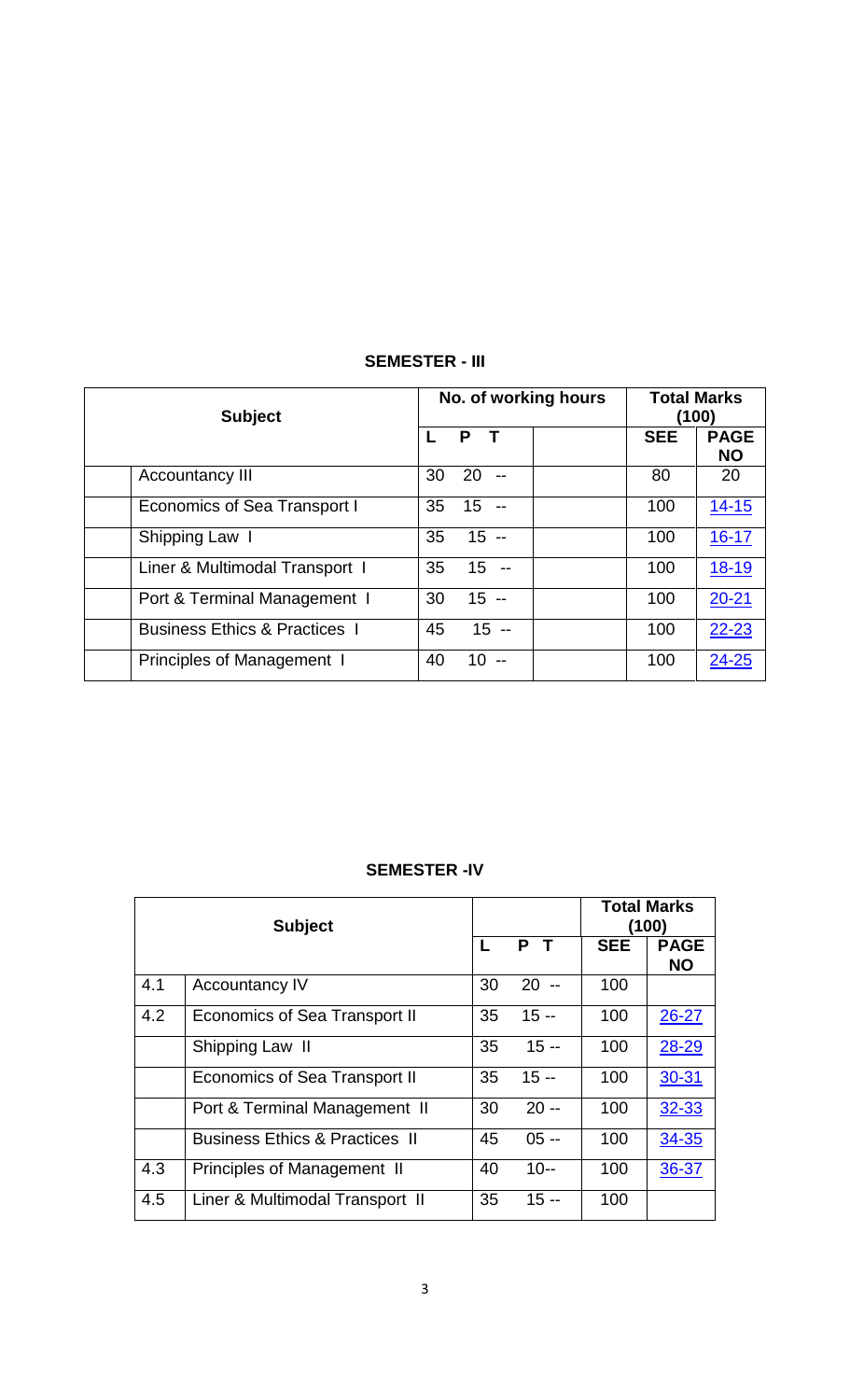| <b>Subject</b>                     |    | hours  | No. of working | <b>Total Marks</b><br>(100) |                          |
|------------------------------------|----|--------|----------------|-----------------------------|--------------------------|
|                                    |    | Р      |                | <b>SEE</b>                  | <b>PAGE</b><br><b>NO</b> |
| Economics of Shipping I            | 40 | 10     |                | 100                         | 38-39                    |
| Marine Insurance I                 | 40 | $10 -$ |                | 100                         | $40 - 41$                |
| Chartering I                       | 35 | 15     |                | 100                         | $42 - 43$                |
| <b>Shipping Practice I</b>         | 35 | 15     |                | 100                         | 44-45                    |
| Banking & Shipping Documentation I | 35 | 15     |                | 100                         | 46-47                    |
| <b>Management Accounting I</b>     | 30 | 20     |                | 100                         |                          |
| Project (Industry Related)         | 10 | 40     |                | 50                          |                          |

## **SEMESTER -V**

## **SEMESTER -VI**

| <b>Subject</b>                                 |    |    | <b>Total Marks</b><br>(100) |                          |
|------------------------------------------------|----|----|-----------------------------|--------------------------|
|                                                |    | Ρ  | <b>SEE</b>                  | <b>PAGE</b><br><b>NO</b> |
| Economics of Shipping II                       | 40 | 10 | 100                         | 48-49                    |
| Marine Insurance II                            | 40 | 10 | 100                         | $50 - 51$                |
| Chartering II                                  | 35 | 15 | 100                         | 52-53                    |
| <b>Shipping Practice II</b>                    | 35 | 15 | 100                         | $54 - 55$                |
| <b>Banking &amp; Shipping Documentation II</b> | 35 | 15 | 100                         | 56-57                    |
| Management Accounting II                       | 30 | 20 | 100                         |                          |
| Project (Industry Related)                     | 10 | 40 | 50                          | 50                       |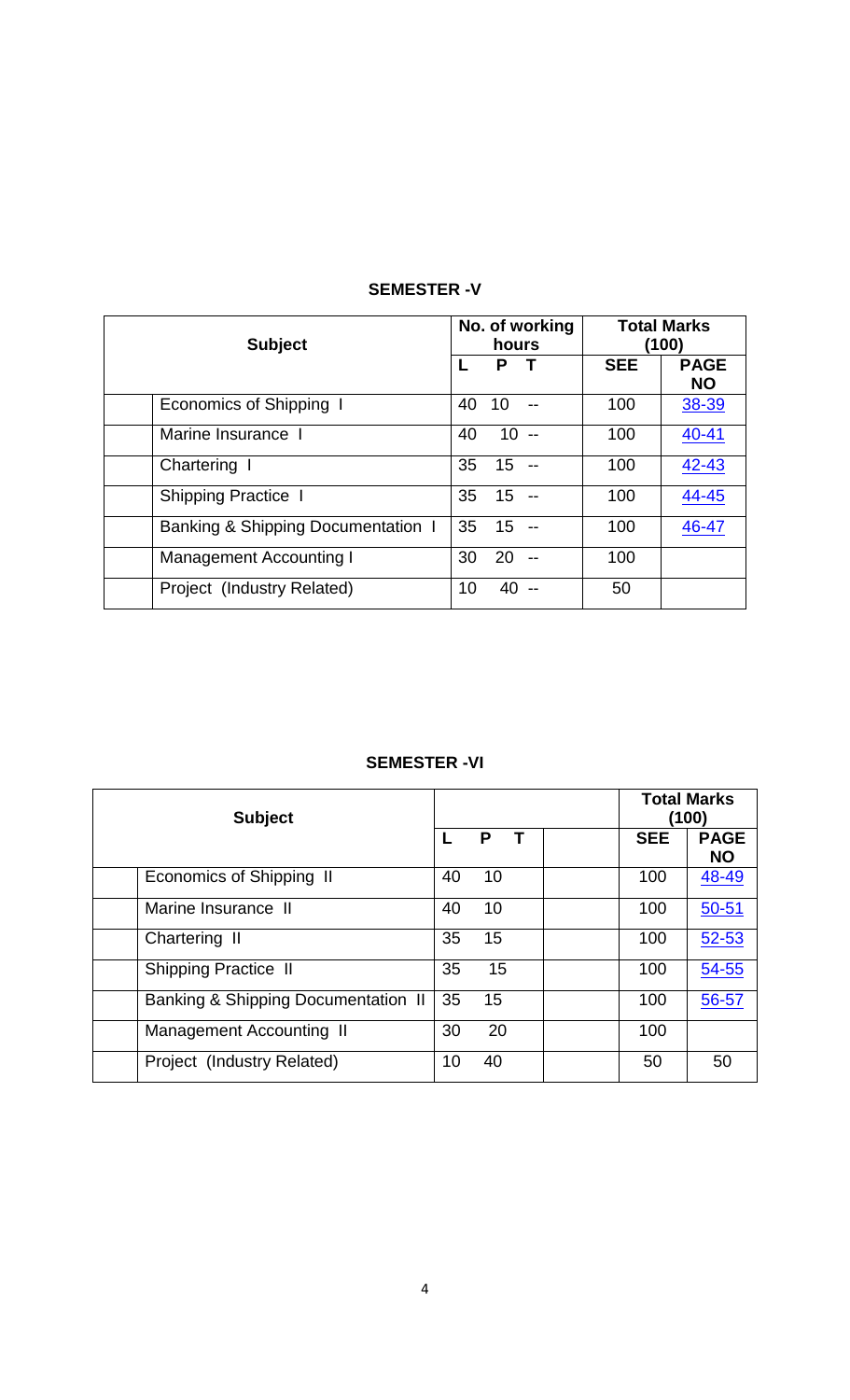## <span id="page-4-0"></span>INTRODUCTION TO SHIPPING INDUSTRY

## SEMESTER – I

Contents: Modes of transport, History of shipping, Types of ships, Maritime Administration, Parties to Shipping etc.

Pedagogy: Classroom sessions, discussions, projects, industry related assignments.

Minimum Reading:

- Shipping Practice Edward Stevens/C S J Butterfield
- Reeds "Sea Transport" Patrick M Alderton
- Elements of Shipping Alan E. Branch
- Classification Societies Jonathan Lux, Publication in association with The International Bar Association. Llyods of London Press Limited.
- The Fairplay book of shipping abbreviations by peter Kapoor

#### Evaluation Plan

| Method of evaluation           |          |                                         | Weightage |
|--------------------------------|----------|-----------------------------------------|-----------|
| Internal:<br><b>Discussion</b> | Projects | , assignments, $ 20\%$                  |           |
|                                |          | Written Exam at the end of the semester | 80%       |

## MODULES /TOPICS TO BE COVERED

| Introduction to Transport<br>1)                                      | No. of Sessions<br>(03)                                                              |
|----------------------------------------------------------------------|--------------------------------------------------------------------------------------|
| Pipelines, Ocean.                                                    | Meaning of transport, importance, Modes of transport – Road, Railways, Air,          |
| Water Transport - Internal, Coastal & High Seas.                     |                                                                                      |
| 2)<br>Indian Shipping<br>History of Indian shipping Current Scenario | (2)                                                                                  |
| 3)<br>Introduction to World Shipping Industry                        | (2)                                                                                  |
| The Ship- An Introduction<br>4)<br>importance.                       | (05)<br>Introduction, Main parts of ship -Hull & Machinery, Load lines Zones - their |
| Various Types of Ships<br>5)                                         | 06                                                                                   |

Research vessels, Fisheries vessels, Service ships, Cable-laying ships, Merchant ships: - Passenger, General Cargo & Bulk ships. Their unique features, type of cargo carried in each type.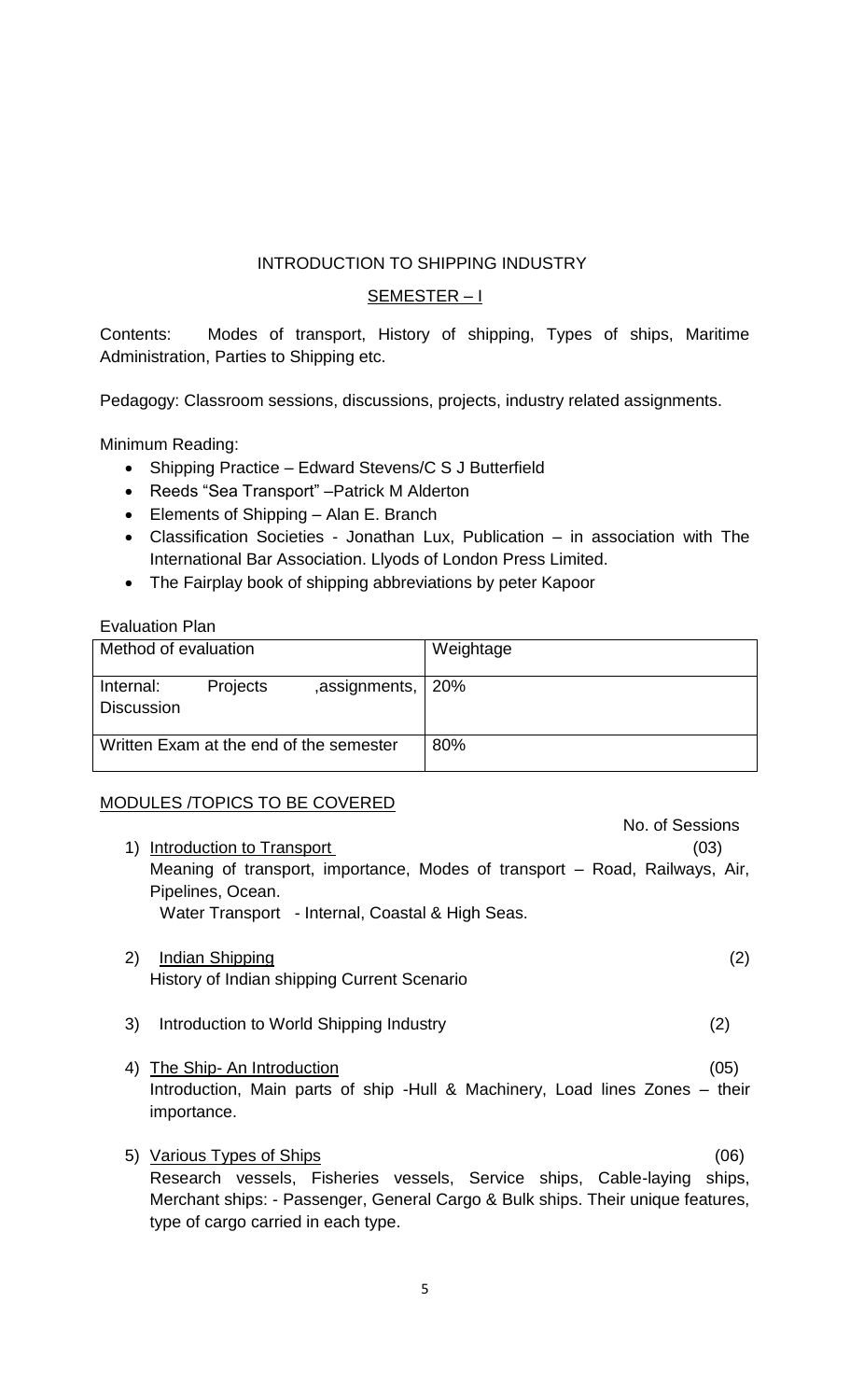|    | 6) Types of Shipping Operations                                             | (02) |
|----|-----------------------------------------------------------------------------|------|
|    | Bulk, Tramp, Liner, Passenger                                               |      |
|    |                                                                             |      |
| 7) | <b>Maritime Administration</b>                                              | (02) |
|    | International Maritime Organization & Director General of Shipping - Role & |      |
|    | Functions.                                                                  |      |
|    | 8) Parties to Shipping                                                      | (02) |
|    | Ship-Owner-Shipper & charterer.                                             |      |
|    | 9) Other Parties in Shipping                                                | (04) |
|    | <b>Freight Forwarders</b>                                                   |      |
|    | <b>Custom House Agents</b>                                                  |      |
|    | <b>Vessel Agents/Shipping Agents</b>                                        |      |
|    | 10) Functions of Various Authorities in Shipping:                           | (5)  |
|    | <b>Port Trust</b>                                                           |      |
|    | Customs                                                                     |      |
|    | Mercantile Marine Department                                                |      |
|    | <b>Classification Society</b>                                               |      |
|    | 11) Basic Shipping Terminologies/Abbreviations<br>(02)                      |      |
|    | Industry visits will be organized for required organizations.               |      |
|    |                                                                             |      |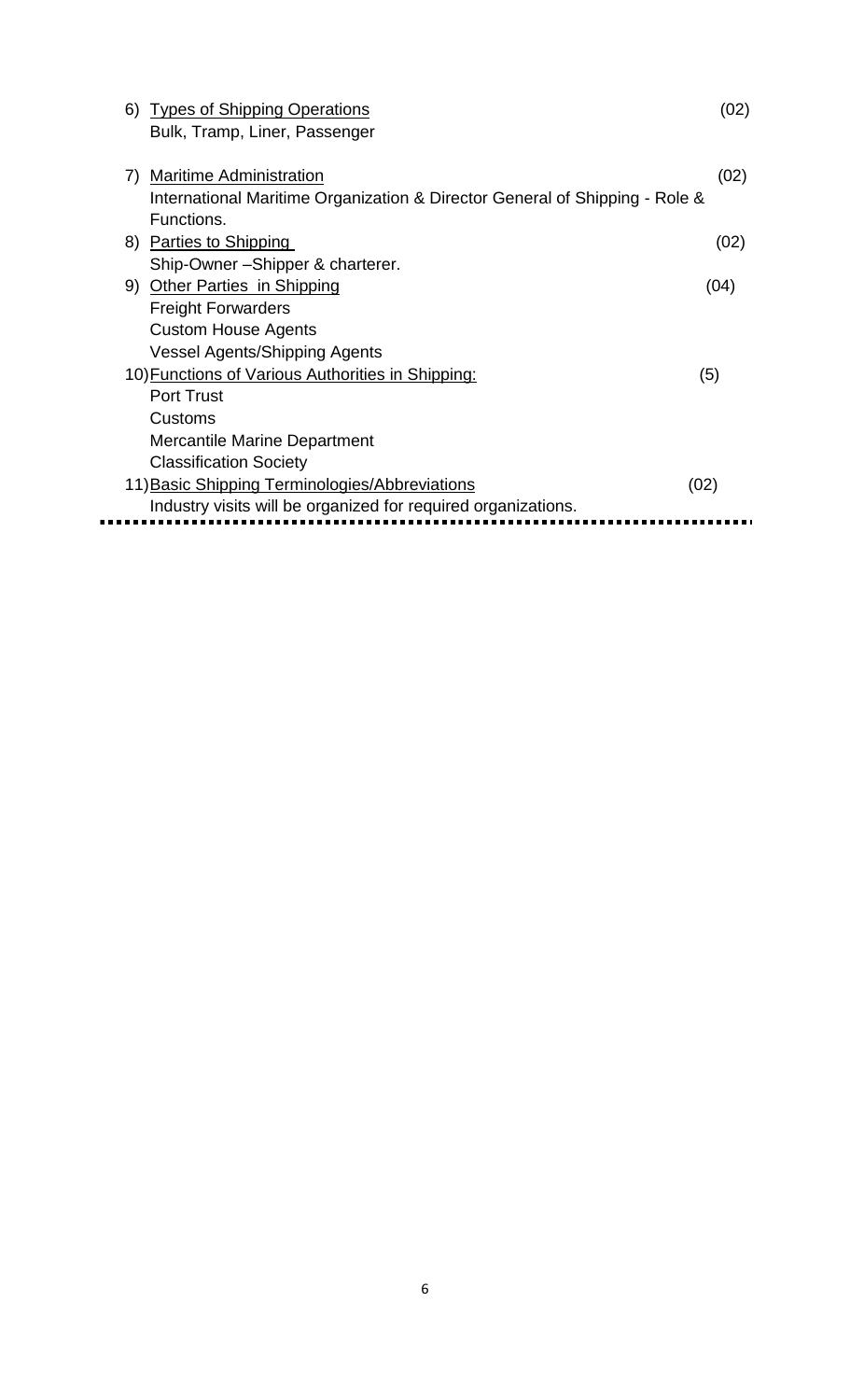## <span id="page-6-0"></span>ORGANIZATION OF COMMERCE SEMESTER: - I

Content: Characteristics & principles of business, Joint Hindu Family Firm, Sole trading Concern, Co-operative Organizations, Public, Global Organizations & Public-Private Partnerships, Shipping related organizations etc.

Pedagogy: Classroom sessions, discussions, projects, industry related assignments.

Minimum Reading:

- Organization of Commerce by L.N.Chopde & R.N.Dalvi Sheth Publishers. Vol –I & II
- Business Studies -NCERT
- Organization of Commerce by Kale Vipul Prakashan
- Organization of Commerce by N.G Kale & S.C Karnavat Vipul Prakashan

## **Evaluation Plan**

| Method of evaluation                                            | Weightage                    |
|-----------------------------------------------------------------|------------------------------|
| ,assignments, 20%<br>Projects<br>Internal:<br><b>Discussion</b> |                              |
| Written Exam at the end of the 80%<br>semester                  | MADULEA FADIAR TA DE AAVEDED |

## **MODULES /TOPICS TO BE COVERED**

No. of Sessions

- 1. Characteristics & Principles of Business [2] Introduction, Meaning of business, Features, Objectives of business, Classification of business activities & Business Risks.
- 2. Types of Business/Commercial Organizations [1] Need for business organizations, importance
- 3. Sole Trading Concern (STC) [2] Meaning & Nature, Features, Advantages & limitations of STC, Suitability & survival of STC in globalised world.
- 4. Joint Hindu Family Firm [3] Nature, Features, Advantages & limitations, Survival of JHF firms in modern era.
- 5. Partnership Firm [3] Meaning, Features, Kinds of Partnership & Types of Partners, Partnership Deed, Registration of partnership, Effects of non-registration of partnership deed, Merits & demerits.
- 6. Joint Stock Company [4]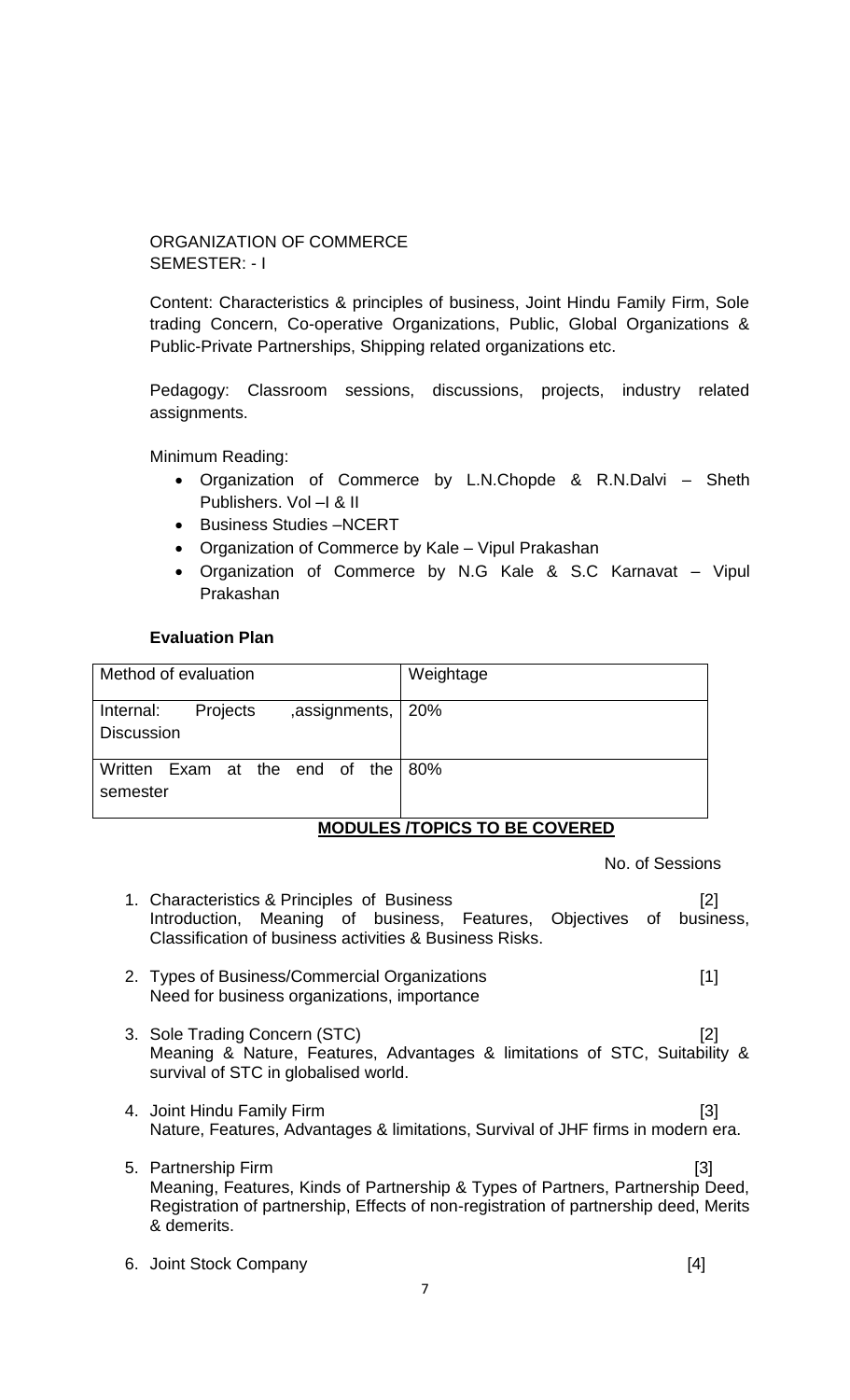Meaning, Features, Merits, Limitation, Types of companies, Formation of JSC, Role of promoter, Capital of a JSC- Shares, debentures, Important documents of company, Management of Joint Stock .

- 7. Co-Operative Organization **and in the Contract of Contract Contract Contract Contract Contract Contract Contract Contract Contract Contract Contract Contract Contract Contract Contract Contract Contract Contract Contrac** Definition, Features, Advantages, Limitations, Type of Co-operatives, Co-Operative Organizations in India.
- 8. Franchising [4] Meaning, Scope, Merits & demerits, recent trends.

- 9. Public , Global Enterprises & Public-Private Partnerships [10] Classification, Meaning & importance of public sector organizations, Statutory corporations, Multinational companies, Globalization of business,(Multinationsl companies);meaning & features, Joint Ventures; meaning & their merits & demerits ,Public –Private Partnership;meaning,merits,demerits, types of PPP – BOT,BOOT etc ,Recent developments.
- 10.Shipping Related Organizations [ 7 ] Such as Ports, Agencies, Liner companies; their functions & organizational setup

**\*\*\*\*\*\*\*\***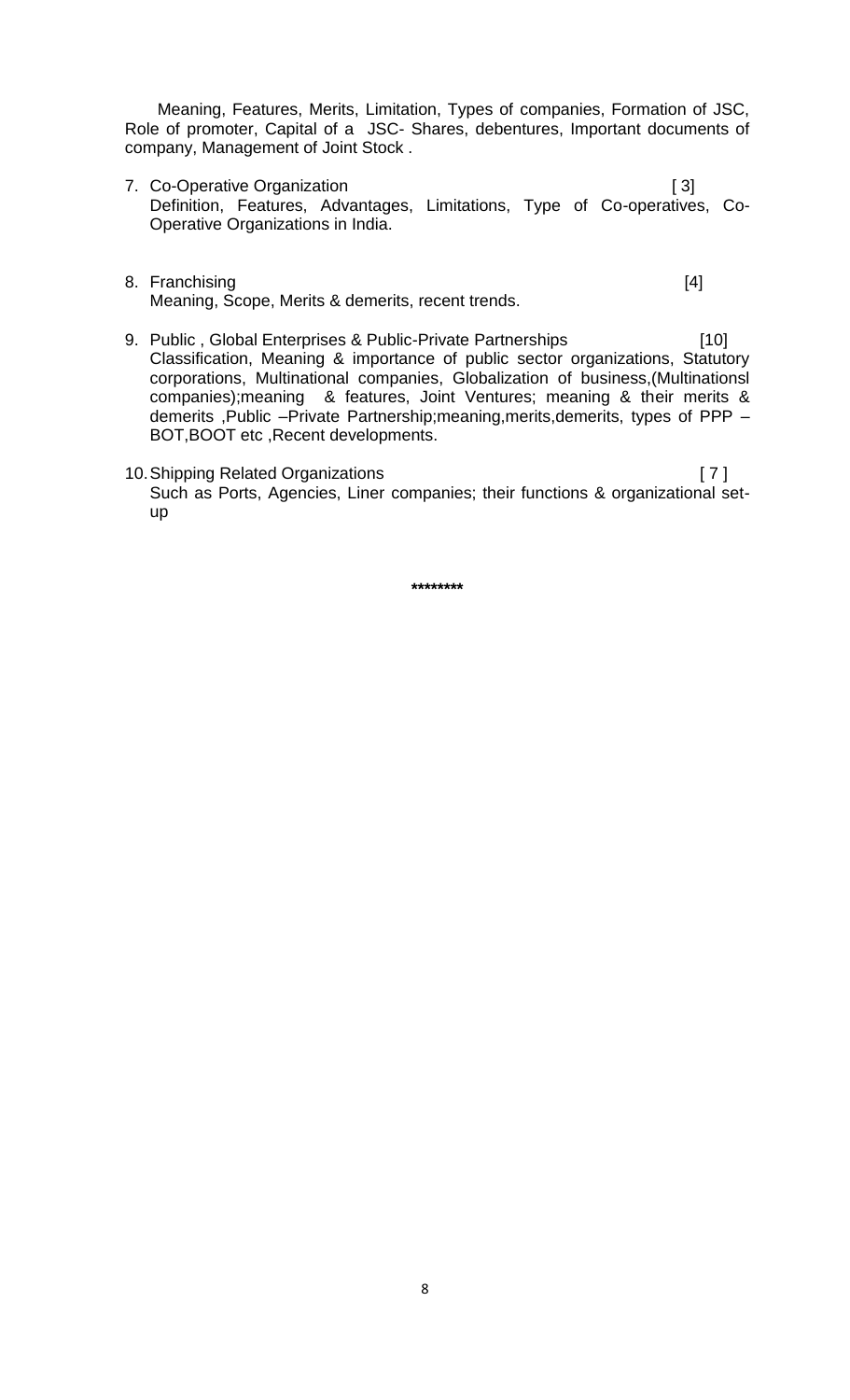| <b>SUBJECT:</b>       | <b>SEMESTER:</b>                                                           | <b>SPOKEN ENGLISH</b>                                                                                                                                                                                                                                                                                                                                                                                                                                                                                                                                                                                                                                                                                                                                                                                                      |
|-----------------------|----------------------------------------------------------------------------|----------------------------------------------------------------------------------------------------------------------------------------------------------------------------------------------------------------------------------------------------------------------------------------------------------------------------------------------------------------------------------------------------------------------------------------------------------------------------------------------------------------------------------------------------------------------------------------------------------------------------------------------------------------------------------------------------------------------------------------------------------------------------------------------------------------------------|
|                       | NO. OF WORKING HOURS:                                                      | 50 (30 classroom sessions and<br>(20 sessions for industry visits.)                                                                                                                                                                                                                                                                                                                                                                                                                                                                                                                                                                                                                                                                                                                                                        |
| Objective             | $\bullet$<br>$\bullet$<br>$\bullet$                                        | To listen to understand and convey information<br>To listen to and respond appropriately to the contribution<br>of others.<br>To understand, order and present facts, ideas and<br>opinion.<br>To articulate, experience and express what is through,<br>felt and imagined.<br>To communicate clearly and fluently.<br>To use grammatically correct language.<br>To use register appropriate to audience and context.                                                                                                                                                                                                                                                                                                                                                                                                      |
| Learning<br>outcomes. | $\bullet$<br>$\bullet$<br>$\bullet$<br>$\bullet$<br>$\bullet$<br>$\bullet$ | By the end of the term the students should be able to<br>To described a visual or an object.<br>Explain and give cause and effect<br>Narrate and experience with descriptive details.<br>Provides relevant information<br>Use alternative to slang.<br>Take an active part in group discussion.<br>Disagree, argue and use persuasive speech<br>in<br>appropriate languages.                                                                                                                                                                                                                                                                                                                                                                                                                                               |
| Equipments            | $\bullet$<br>$\bullet$<br>$\bullet$                                        | A recording room – should proof, without classroom<br>furniture, preferably air conditioned colleges that have<br>the facility of media room or room for audio - visual<br>instruction could utilize the facility. Recording with ceiling<br>fans. standing fans caused continuous disturbance in<br>the recorded cassette / CD.<br>Recording equipment $-$ to start with at least 6 tap $e$<br>recorders with empty tapes or recording equipment that<br>can be added on to computers. 'A' large screen<br>television with a cable connection.<br>A TV Tuned card.<br>A DVD player.<br>The library or AV room has to be updated by purchase of<br>books with CD - Rom and on -line training facilities<br>some of which are listed at the end of this syllabus.<br>An LCD projector with its own separate computer (a lap |
|                       | $\bullet$                                                                  | top always give better LCD resolution)<br>5 computers to begin with so that students can use the<br>interactive software and CD – Roms to practice on their<br>own and access on line training.                                                                                                                                                                                                                                                                                                                                                                                                                                                                                                                                                                                                                            |
|                       |                                                                            | Language laboratory with at least 20 seats within 3 years.                                                                                                                                                                                                                                                                                                                                                                                                                                                                                                                                                                                                                                                                                                                                                                 |
| Contents:             |                                                                            | 5 lectures of 45 minute each week $=$ 3 hours 45 minutes<br>70/75 lectures in the term.                                                                                                                                                                                                                                                                                                                                                                                                                                                                                                                                                                                                                                                                                                                                    |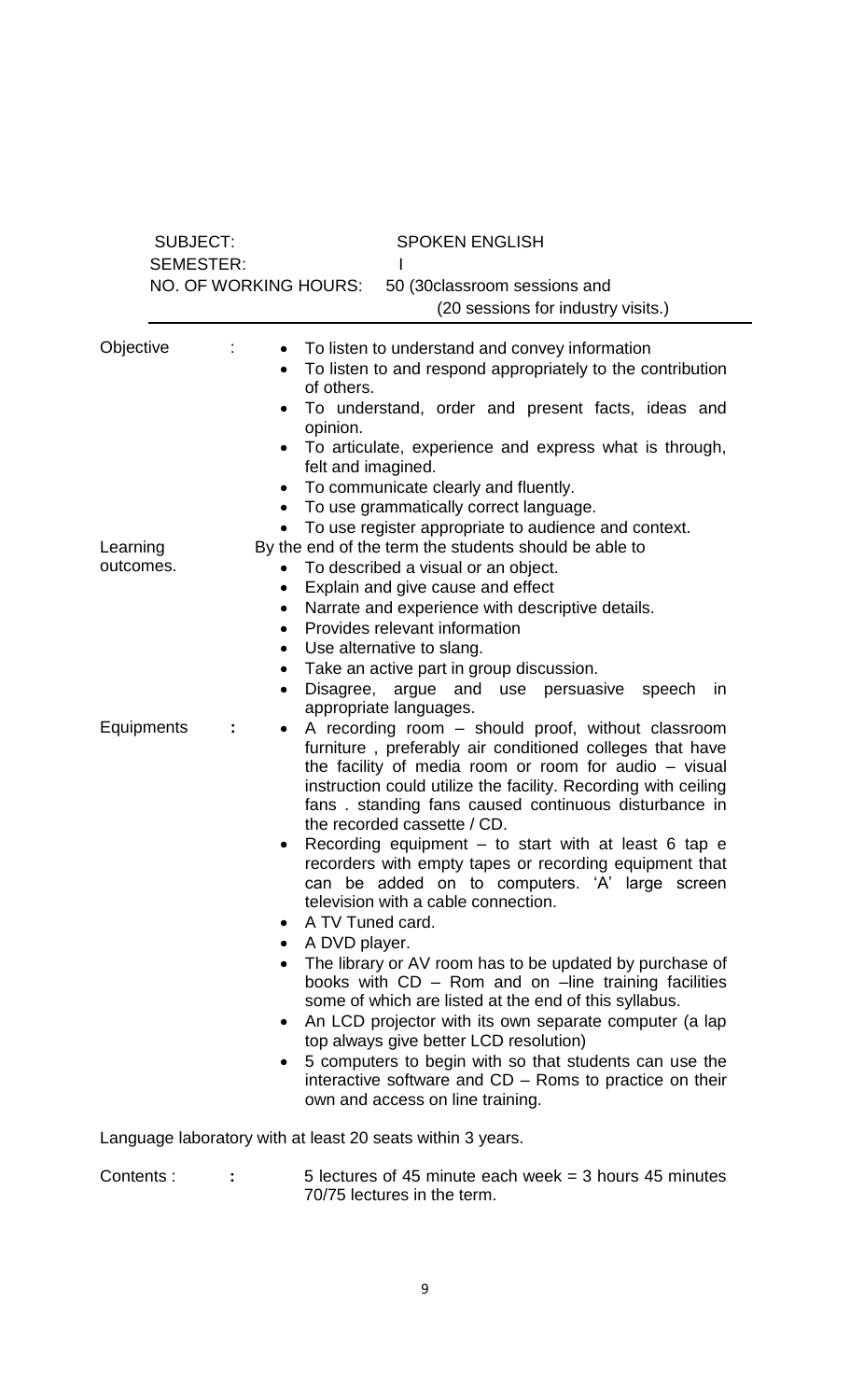College may find it practical to explore the idea of having to spoken English lectures together at least twice a week as it involves movement of students to a hall / AV room and setting up of audio visual aids.

Topics to be covered.

- Pronunciation and enunciation (Vowels and consonants and their types) diction, intonation, phrashing, pausing, emphasis, stress, inflection.
- Grammar, vocabulary and alternatives to slang.
- Conversation skills eg. Interviews, chat shown host guest situation.
- Presentation skills
- Discussion skill leading and participating
- Active listening skills
- Asking and answering questions.
- Requests and explanations.
- Persuasion and negotiation
- Expressing opinions
- Giving and getting advice cross cultural communication.

There are also skill of

- Summary
- Chairing
- Sustained explanation
- Deeping to task

Minimum Reading and Listening :

Books, magazines, newspapers, radio television etc.

#### **Evaluation Plan**

| Method of evaluation        | Weight age |
|-----------------------------|------------|
| Internal: Assignments,      | 20%        |
| <b>Discussion</b>           |            |
| Oral exam at the end of the | 80%        |
| Semester                    |            |

# **TOPICS FOR I NTERNAL EVALUATION (40 MKS)**

SESSION : 1 TO 30

- a) Self intorudction
- b) Role play
- c) Debate
- d) Group Discussion
- e) Book review / film review
- f) Speak on any topic like travel, mobile phones, fashion, Valentine's day you are passionate about or you detest.
- g) Speak on a musician, scientist, industrialist, historical figures who fascinates you. **SEMESTER EVALUATION (60 MARKS0**

## **Session 31 to 50**

- a) Pair Based Activity :
- Interview on the television radio, FM or interview of a celebrity (30 marks) b) Individual talk Presentation (30 marks)
	- Time :  $8 10$  minutes

Evaluation of SEZ, Extension of Port / Airport / Evaluation of Indian Cricket etc.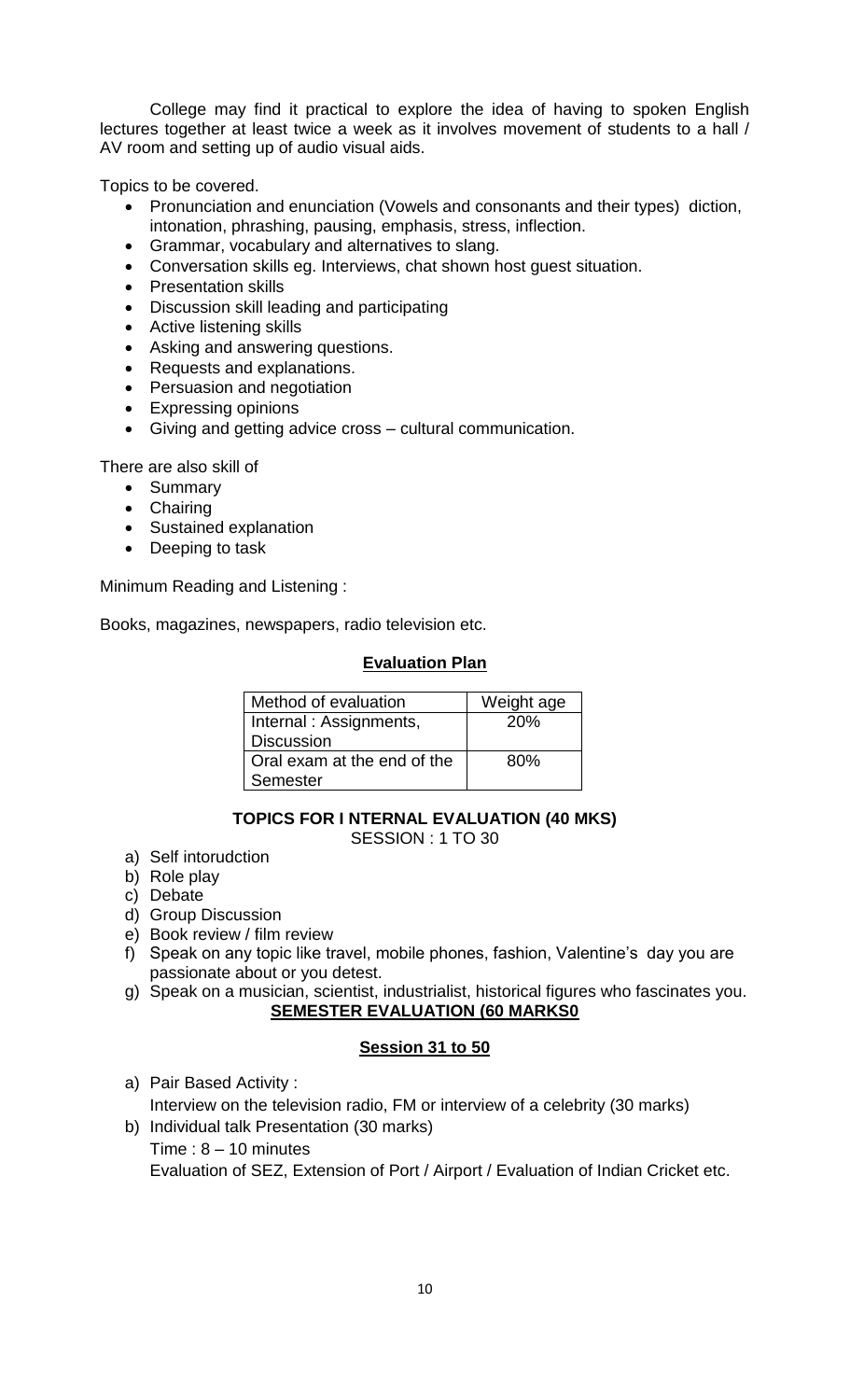|           | <b>SUBJECT:</b><br><b>SEMESTER:</b> | <b>COMMERCIAL GEOGRAPHY</b><br>NO. OF WORKING HOURS:<br>50 (45 classroom sessions and<br>(04 sessions for industry visits.) |
|-----------|-------------------------------------|-----------------------------------------------------------------------------------------------------------------------------|
| Objective | $\mathcal{L}^{\text{max}}$          | • To understand the network of sea transport in the world.                                                                  |
|           |                                     | • To analyze the impact of geographical features on                                                                         |
|           |                                     | shipping activities.                                                                                                        |
|           |                                     | • To understand the network of ports in the world.                                                                          |
|           |                                     | • To understand the pattern of world trade.                                                                                 |
| Contents  |                                     | Meaning and scope, world population, basis of<br>world                                                                      |
|           |                                     | commerce, distribution of different cargo.                                                                                  |
| Padagogy  |                                     | • Classroom session, Discussions, Projects,<br>industry                                                                     |
|           |                                     | related assignment.                                                                                                         |

Minimum Reading:

- Economic Geography by Jones and Darkerwald.
- Economic Geography by Hartshone and Alexander.
- Economic and commercial Geography by T.C Sharma & Coutino (recent edition)
- Commercial Geography by M. H. Ajwani
- Commercial Geography by Dudley Stamp (recent edition)
- Economic and Comercial Geography by Khanna & Gupta)
- Resource Geography by Majid Hussian
- Geography of Resource by T. N. Tikka
- Geography of Resource by B.S Negi.

## **Evaluation Plan**

| Method of evaluation       | Weight age |
|----------------------------|------------|
| Internal: Projects,        | 40%        |
| Assignments, Discussion    |            |
| Writing exam at the end of | 60%        |
| the Semester               |            |

## **MOUDLES / TOPICS TO BE COVERED**

## 1 **INTRODUCTION:** [6]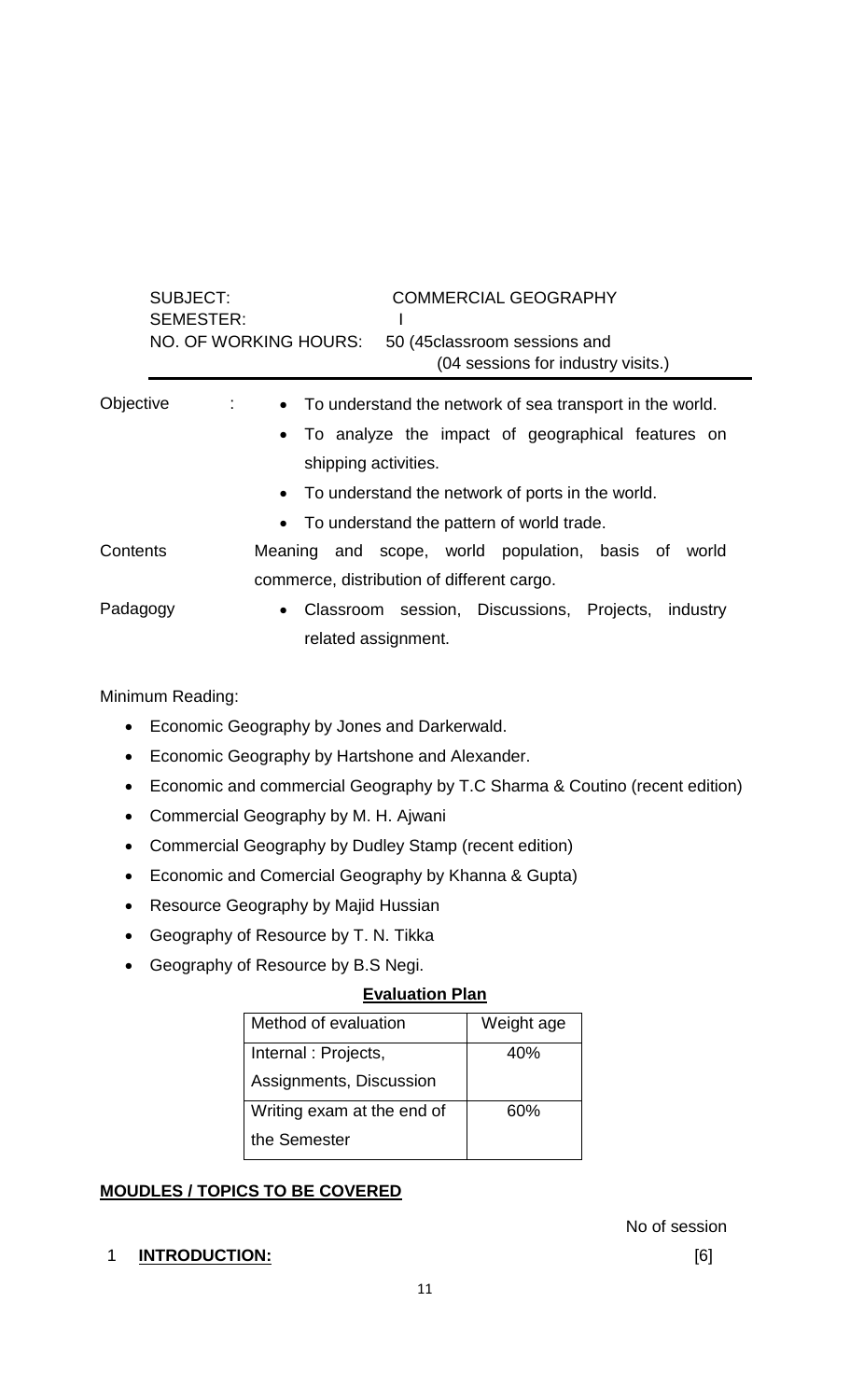| 2 <sup>2</sup> | Meaning, scope and importance of commercial geography,<br><b>BASIS OF COMMERCIAL ACTIVITY</b><br>Spatial basis of commercial activities, physical basis, cultural<br>basis, economic basis, population basis, technological basis,<br>political basis of commerce comparative territorial advantage.<br>Man as producer and consumer - classification of activities and<br>role of man. Population growth, migration, density and<br>population. | $[12]$ |
|----------------|--------------------------------------------------------------------------------------------------------------------------------------------------------------------------------------------------------------------------------------------------------------------------------------------------------------------------------------------------------------------------------------------------------------------------------------------------|--------|
| 3              | <b>CONCEPTUAL BACKGROUND OF RESOURCE:</b>                                                                                                                                                                                                                                                                                                                                                                                                        | $[10]$ |
|                | Meaning and concept of resource, classification, development                                                                                                                                                                                                                                                                                                                                                                                     |        |
|                | and conservation of resources.                                                                                                                                                                                                                                                                                                                                                                                                                   |        |
| 4              | PRODUCTION OF THE COMMODITIES TRNASPORTED BY                                                                                                                                                                                                                                                                                                                                                                                                     | $[18]$ |
|                | $-SEA$                                                                                                                                                                                                                                                                                                                                                                                                                                           |        |
|                | • Agricultural commodities – wheat, cotton, tea, coffee,<br>rubber, spices.                                                                                                                                                                                                                                                                                                                                                                      |        |
|                | $\bullet$ Live stock – cattle, sheep and fish.                                                                                                                                                                                                                                                                                                                                                                                                   |        |
|                | Mineral products – iron ore, manganese, bauxite, copper,<br>$\bullet$<br>etc                                                                                                                                                                                                                                                                                                                                                                     |        |
|                | • Power minerals- petroleum, coal.                                                                                                                                                                                                                                                                                                                                                                                                               |        |
|                | Industrial commodities- Iron and steel, cotton textile<br>$\bullet$                                                                                                                                                                                                                                                                                                                                                                              |        |
|                | electronic, chemical, automobile                                                                                                                                                                                                                                                                                                                                                                                                                 |        |
| 5              | <b>FIELD VISIT TO HARBOUR.</b>                                                                                                                                                                                                                                                                                                                                                                                                                   | [4]    |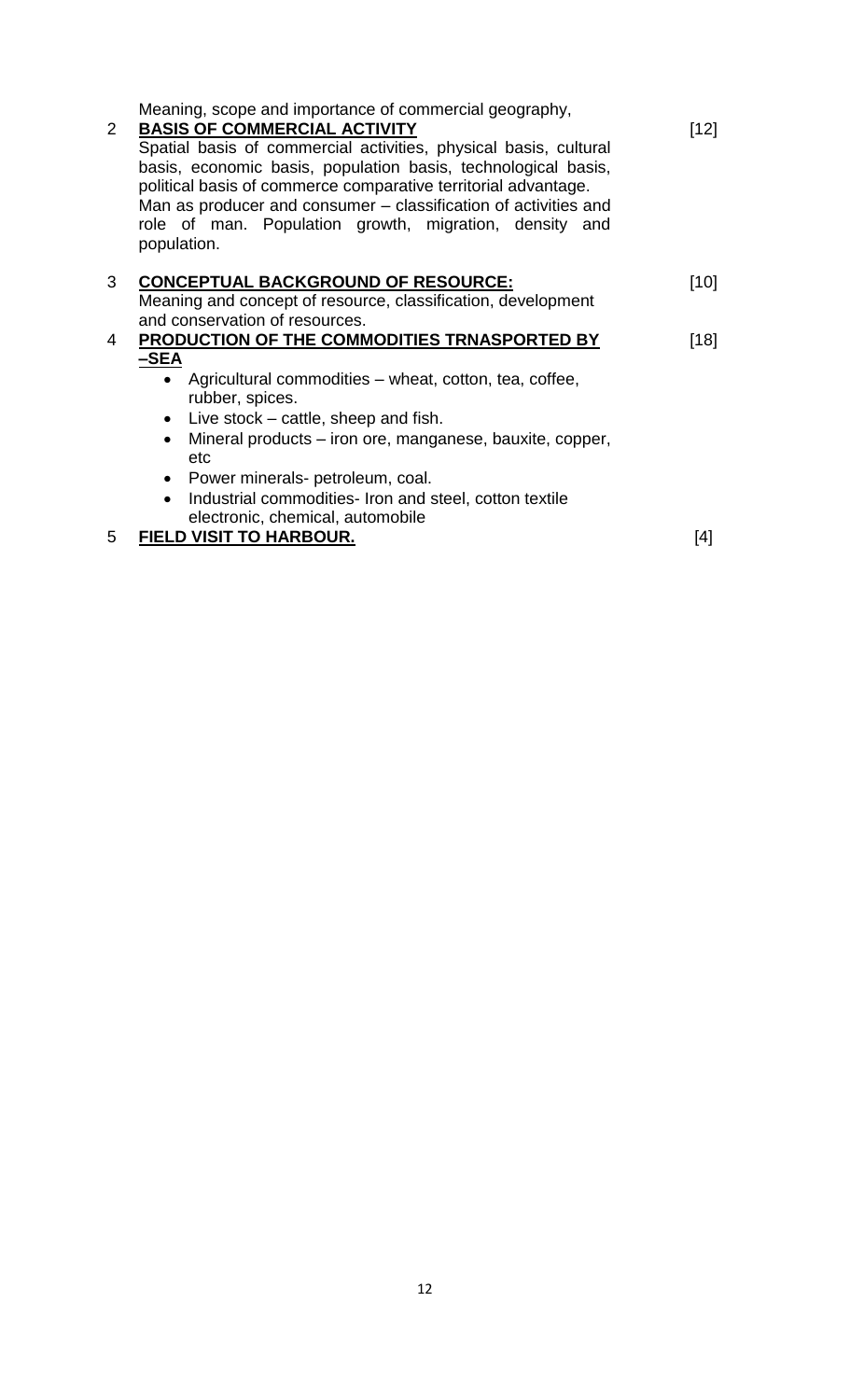|           | SUBJECT:<br><b>SEMESTER:</b> | <b>ACCOUNTING I</b><br>NO. OF WORKING HOURS:<br>50 (30 classroom sessions and<br>(20 sessions for industry visits.)                                                                         |
|-----------|------------------------------|---------------------------------------------------------------------------------------------------------------------------------------------------------------------------------------------|
| Objective | ÷                            | • To train the students to get acquainted with accounting<br>knowledge to seek job in shipping industry,<br>• To understand basic concepts of accounting related with<br>shipping industry. |
| Contents  |                              | Basic fundamentals of accounting, principles of accounting,<br>cash book, journals, depreciation and various method of<br>calculating depreciation                                          |
| Padagogy  |                              | Classroom<br>teaching, assignment,<br>discussion<br>and<br>$\bullet$<br>practical.                                                                                                          |

#### **Minimum Reading:**

- Studies in advanced accounting by Dr. S.N. Maheshwari and Suneel Maheshwari,
- Advanced Accountancy by S. P Jain and K.L. Narang
- Advanced Accounting (Financial Accounting) by Ashok Sehagal and Deepak Sehagal
- Advanced Accounts by Shukla and Grewal
- Chartered Accountant Journal

## **Evaluation Plan**

| Method of evaluation       | Weight age |
|----------------------------|------------|
| Internal: Projects,        | 40%        |
| Assignments, Discussion    |            |
| Writing exam at the end of | 60%        |
| the Semester               |            |

## **MOUDLES / TOPICS TO BE COVERED**

# 1 **FUNDAMENTALS OF ACCOUNTANCY :** Meaning of accounting, classification, accounting information and its uses, systems of accounting, principles of accounting, capital and revenue receipt and expenditure.

## 2 **JOURNAL AND CASH BOOK**

Journal – advantages, sub-division, ledger- subdivision mechanics of posting balancing of ledger. Cash book – kinds of cash book – single and double cash book, petty cash book and bank reconciliation statement.

No of session [10]

[8]

13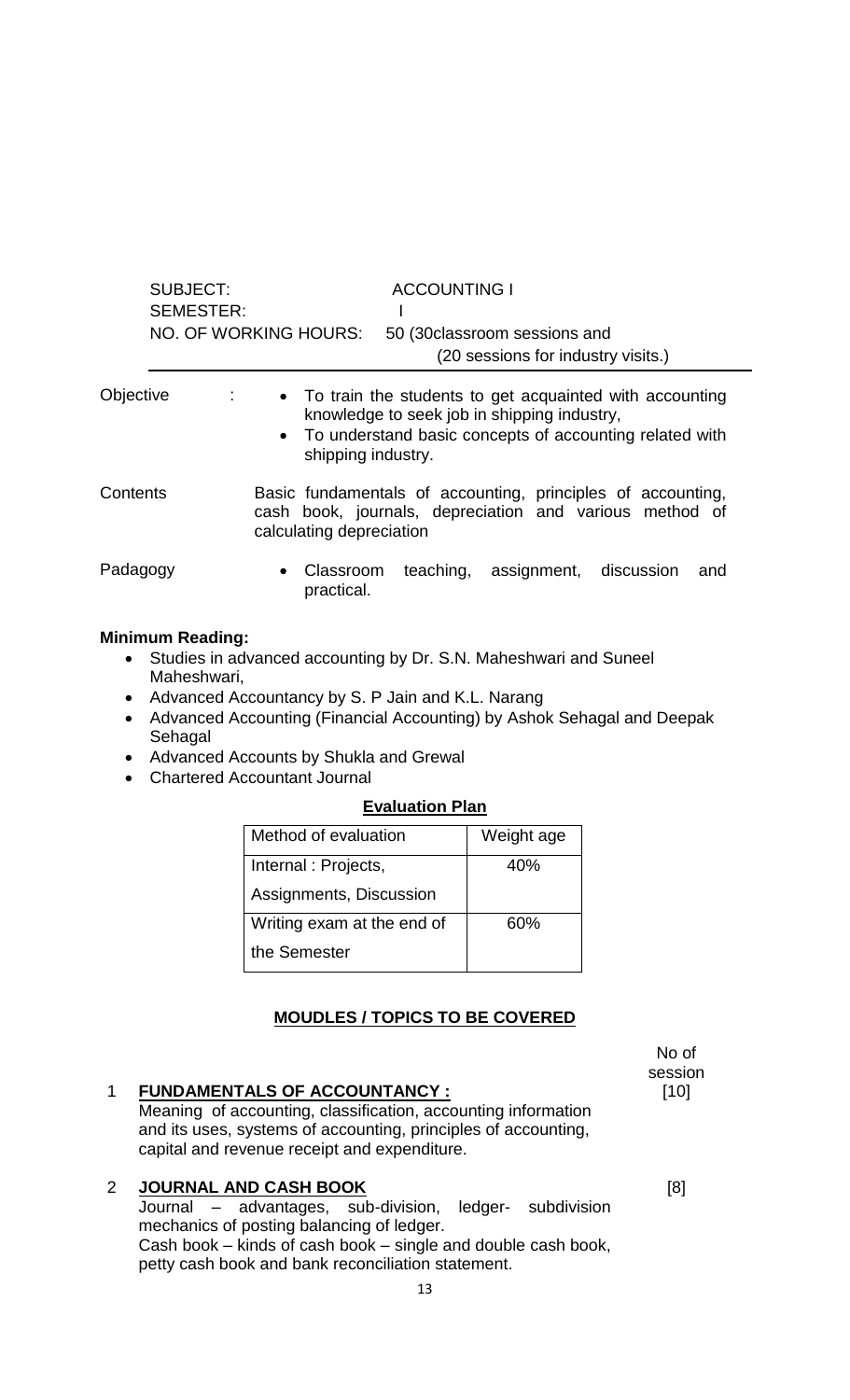## SUBJECT: ORGANIZATION OF COMMERCE

SEMESTER: I NO. OF WORKING HOURS: 50 (40 classroom sessions and

10 sessions for industry related work.)

Objectives:

- To understand the objectives & principles of business.
- To understand the various types of commercial organizations.
- To understand functions & set-up of shipping related organizations.

Content: Characteristics & principles of business, Joint Hindu Family Firm, Sole trading Concern, Co-operative Organizations, Public, Global Organizations & Public-Private Partnerships, Shipping related organizations etc.

Pedagogy: Classroom sessions, discussions, projects, industry related assignments.

Minimum Reading:

- Organization of Commerce by L.N.Chopde & R.N.Dalvi Sheth Publishers. Vol –I & II
- Business Studies –NCERT
- Organization of Commerce by Kale Vipul Prakashan
- Organization of Commerce by N.G Kale & S.C Karnavat Vipul Prakashan

## **Evaluation Plan**

| Method of evaluation                                  | Weightage |
|-------------------------------------------------------|-----------|
| Internal: Projects, assignments,<br><b>Discussion</b> | 20%       |
| Written Exam at the end of the<br>semester            | 80%       |

## **MODULES /TOPICS TO BE COVERED**

No. of Sessions

1. Characteristics & Principles of Business [2] Introduction, Meaning of business, Features, Objectives of business, Classification of business activities & Business Risks.

2. Types of Business/Commercial Organizations [1]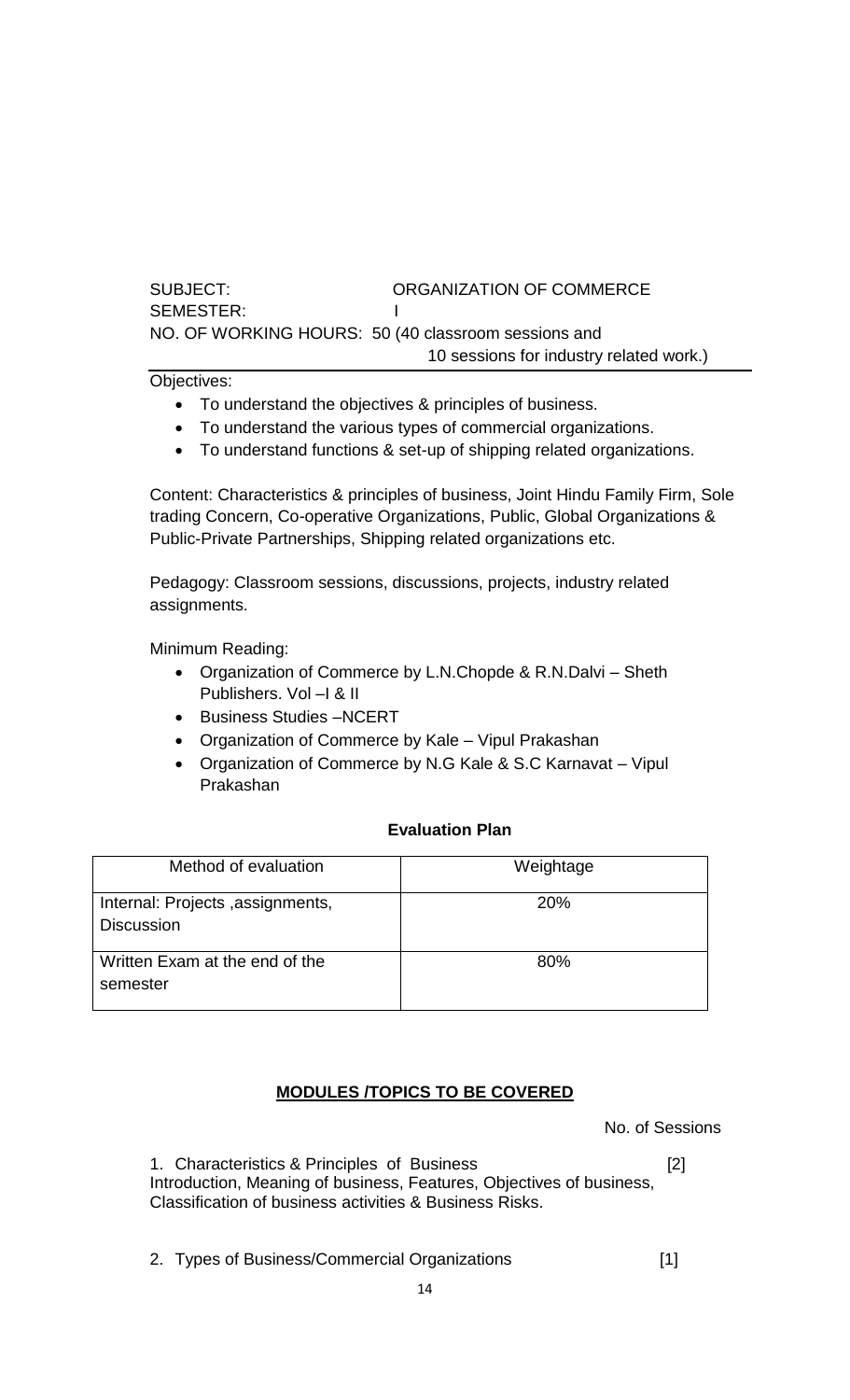Need for business organizations, importance

3. Sole Trading Concern (STC) [2] Meaning & Nature, Features, Advantages & limitations of STC, Suitability & survival of STC in globalised world.

4. Joint Hindu Family Firm [3] Nature, Features, Advantages & limitations, Survival of JHF firms in modern era.

5. Partnership Firm [3] Meaning, Features, Kinds of Partnership & Types of Partners, Partnership Deed, Registration of partnership, Effects of non-registration of partnership deed, Merits & demerits.

6. Joint Stock Company [4] Meaning, Features, Merits, Limitation, Types of companies, Formation of JSC, Role of promoter, Capital of a JSC- Shares, debentures, Important documents of company, Management of Joint Stock .

7. Co-Operative Organization [3] Definition, Features, Advantages, Limitations, Type of Co-operatives, Co-Operative Organizations in India.

8. Franchising [4] Meaning, Scope, Merits & demerits, recent trends.

9. Public , Global Enterprises & Public-Private Partnerships [10] Classification, Meaning & importance of public sector organizations, Statutory corporations, Multinational companies, Globalization of business,(Multinationsl companies);meaning & features, Joint Ventures; meaning & their merits & demerits ,Public –Private Partnership;meaning,merits,demerits, types of PPP – BOT,BOOT etc ,Recent developments.

10.Shipping Related Organizations [ 7 ] Such as Ports, Agencies, Liner companies; their functions & organizational setup

**\*\*\*\*\*\*\*\***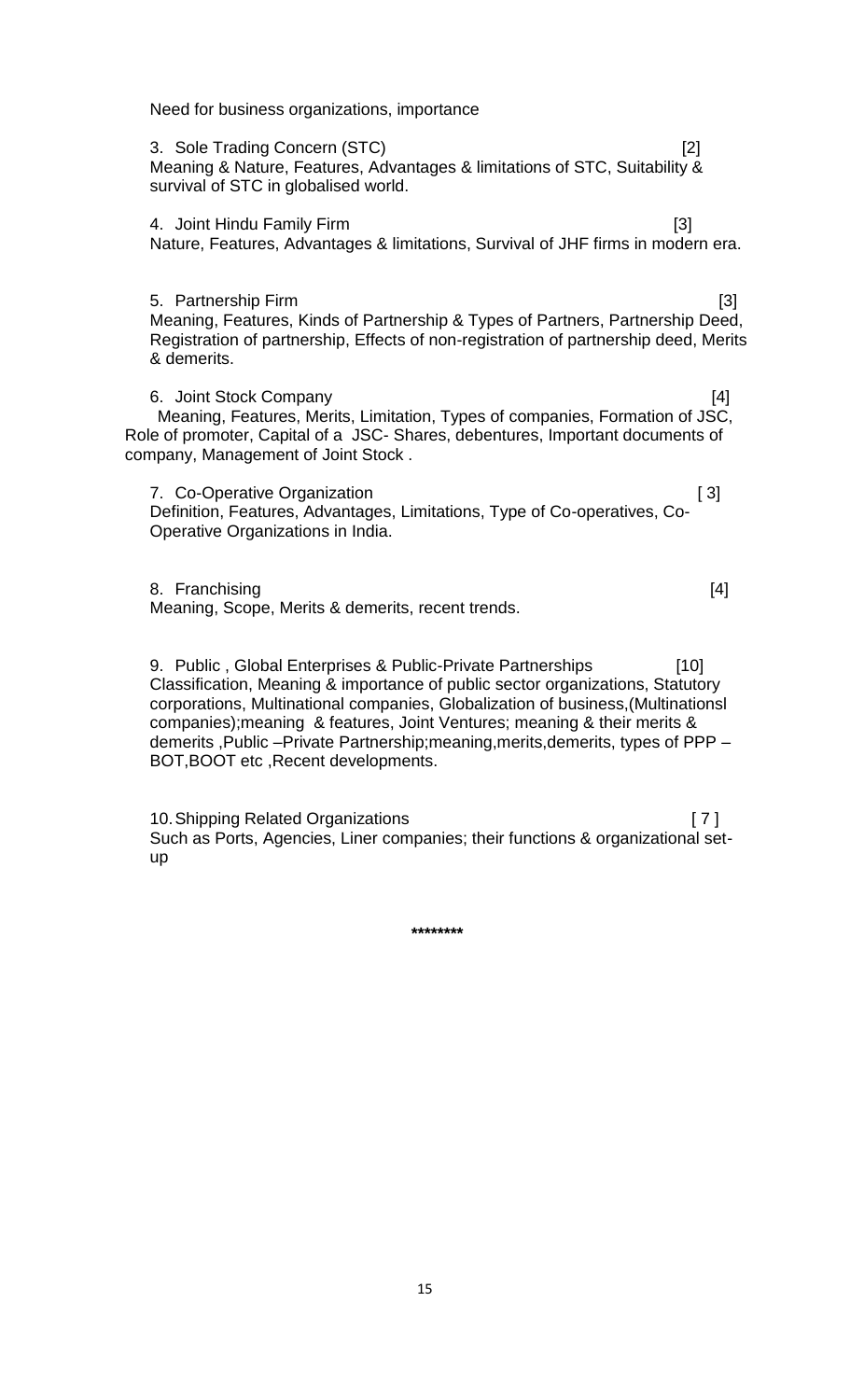|           | <b>SUBJECT:</b><br><b>SEMESTER:</b> | <b>BUSINESS ECONOMICS</b>                                                                                                                                                                                                                                                                                                                                                                                                                                                                                          |
|-----------|-------------------------------------|--------------------------------------------------------------------------------------------------------------------------------------------------------------------------------------------------------------------------------------------------------------------------------------------------------------------------------------------------------------------------------------------------------------------------------------------------------------------------------------------------------------------|
|           |                                     | NO. OF WORKING HOURS:<br>50 (45 classroom sessions and<br>(05 sessions for industry visits.)                                                                                                                                                                                                                                                                                                                                                                                                                       |
| Objective |                                     | • To give a clear understanding that Business Economics<br>is a science of business decision making<br>• To acquaint the learner with the tools and techniques of<br>economics and other allied disciplined which are aids to<br>business decision making.<br>• To understand the different area of decision making and<br>make an in depth study of these areas.<br>• To develop practical skills through tutorial sessions so<br>that the learner develops analytical skills to understand<br>business problems. |
| Contents  |                                     | Introduction to Business Economics, Demand Analysis, supply<br>and cost Analysis Price analysis.                                                                                                                                                                                                                                                                                                                                                                                                                   |
|           |                                     |                                                                                                                                                                                                                                                                                                                                                                                                                                                                                                                    |

Padagogy **• Classroom session and discussions.** 

## **Minimum Reading:**

- R.L. Varshney K.L. Maheshwari, Managerial Economics" Sultan Chand 7 Sons, Educational Publishers, New Delhi.
- Mehta, P.L Managerial Economics, Sultan Chand and sons, Educational Publishers, New Delhi.
- Samuelson, Paul A and Nordhaus, W. P. Economics, Mc Graw Hill, New York 1995.
- Stonier and Haguo 'A Textbook of economic Theory, The English Languages Book Society and Longman Group Limtied, London,
- Indira Gandhi National Open University, School of Management Managerial Economics MSD/9 1 to 6.
- Joel Dean, Managerial Economics, Prntice Hall, New Delhi.
- Gopalkrishna, D. A. Study of Managerial Economics Himalaya Publishing House.
- Dwivedi, D.N. Managerial Economics, Vikas Publishing House (P) Ltd 1974.

## **Evaluation Plan**

| Method of evaluation                        | Weight age |
|---------------------------------------------|------------|
| Internal: Projects, Assignments, Discussion | <b>20%</b> |
| Writing exam at the end of the Semester     | 80%        |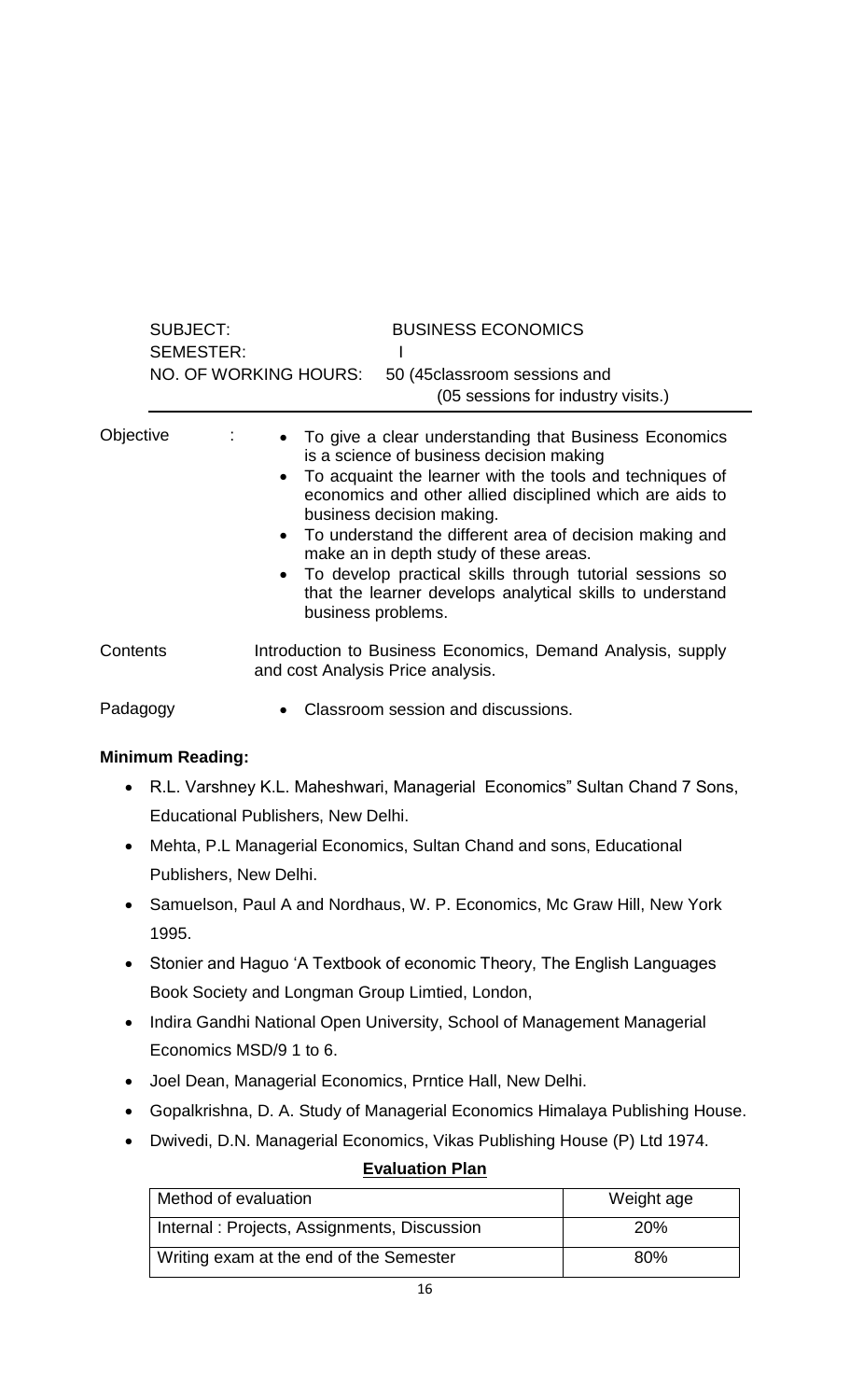#### **MOUDLES / TOPICS TO BE COVERED**

#### 1 **INTRODUCTION TO BUSINESS ECONOMICS :** Nature, scope and significance of Business Economics relationship of business economics with other disciplines – business decision making tools of decision making – business problem as an economic problem – fundamental concepts in business economics. [10] 2 **DEMAND ANALYSIS** : Concept of demand  $-$  types of demand  $-$  demand function  $$ law of demand – change and variation in demand – exceptions to the law of demand – elasticity of demand – using elasticity in managerial decisions – concept of consumer's surplus – demand forecasting. [15] 3 **SUPLY AND COST ANALYSIS.**  Concept of supply – supply function – law of supply – elasticity of supply – meaning of production – production function – law of production – economics and diseconomies of scale – economics of scope – cost concept – short run and long run cost curves [15]

#### 4 **PRICE ANALYSIS :**

Type of market structures – features of market structure – price out put determination and perfect competition – monopoly and monopolistic competition concept of oligopoly

No of session

[3]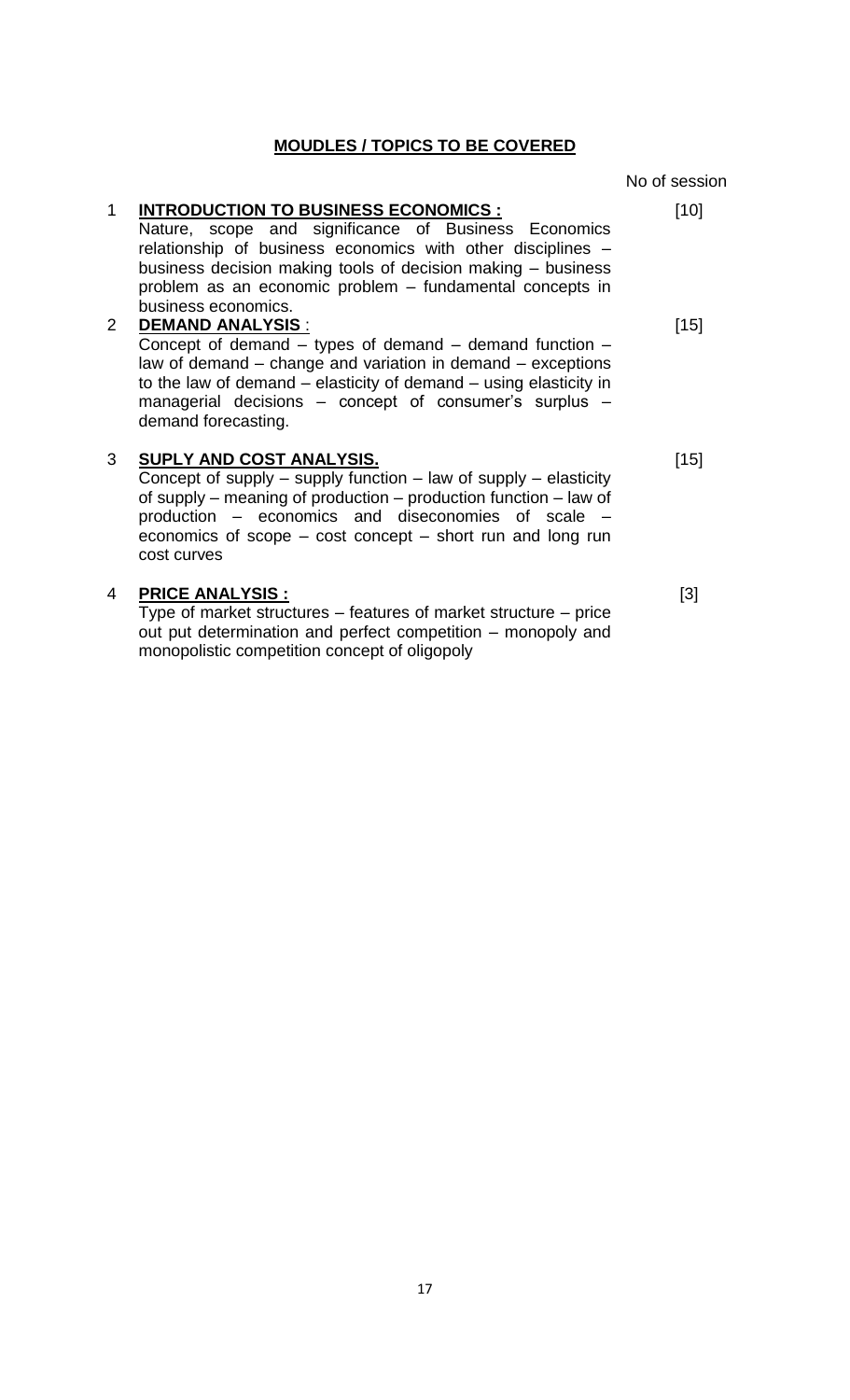| <b>SUBJECT:</b> |                  |      | <b>BUSINESS LAW</b>          |                                                                                                              |
|-----------------|------------------|------|------------------------------|--------------------------------------------------------------------------------------------------------------|
|                 | <b>SEMESTER:</b> |      |                              |                                                                                                              |
|                 |                  |      | <b>NO. OF WORKING HOURS:</b> | 50 (30 classroom sessions and                                                                                |
|                 |                  |      |                              | (20 sessions for industry visits.)                                                                           |
| Objective       |                  |      |                              | • To introduce the students to contract act.<br>• To understand various laws related to shipping activities. |
| Contents        |                  | Law. |                              | Contract Act, Sales of goods Act, Law of Torts and Criminal                                                  |
| Padagogy        |                  |      |                              | • Classroom session, case law discussions.                                                                   |

## **Minimum Reading:**

- Business law by K.R Bulchandani
- The Hour of contract An outline by Dr. Nilima Chandiramnai
- Case book on shipping law by E.R. Hardy Lvamy Lloyd's of London press.

## **Evaluation Plan**

| <b>Method of evaluation</b> | <b>Weight age</b> |
|-----------------------------|-------------------|
| Internal: Projects,         | 20%               |
| Assignments, Discussion     |                   |
| Writing exam at the end of  | 80%               |
| the Semester                |                   |

## **MOUDLES / TOPICS TO BE COVERED**

| $\mathbf 1$  | THE CONTRACT ACT :<br>General principles, features of contract, types of contract,<br>breaches and remedies, law of bailment, law of pledge, law of<br>guarantee, law of indemnity, law of agency (along with case<br>laws) | No of<br>session<br>[30] |
|--------------|-----------------------------------------------------------------------------------------------------------------------------------------------------------------------------------------------------------------------------|--------------------------|
| $2^{\circ}$  | THE SALE OF GOODS ACT, 1930 :<br>Relating to transfer of Property in goods (along with case laws)                                                                                                                           | [6]                      |
| $\mathbf{3}$ | <b>LAW OF TORTS:</b><br>Negligence in shipping, defences against tortuous liabilities<br>(along with case laws)                                                                                                             | [6]                      |
| 4            | <b>CRIMINAL LAW:</b><br>(Offences relating to property – under Indian Penal Code –<br>Definitions, Offences, Punishment Involved)                                                                                           | [4]                      |
| 5.           | <b>FREIGHTS:</b><br>Definition, Types of Freights, when and whom payable                                                                                                                                                    | [4]                      |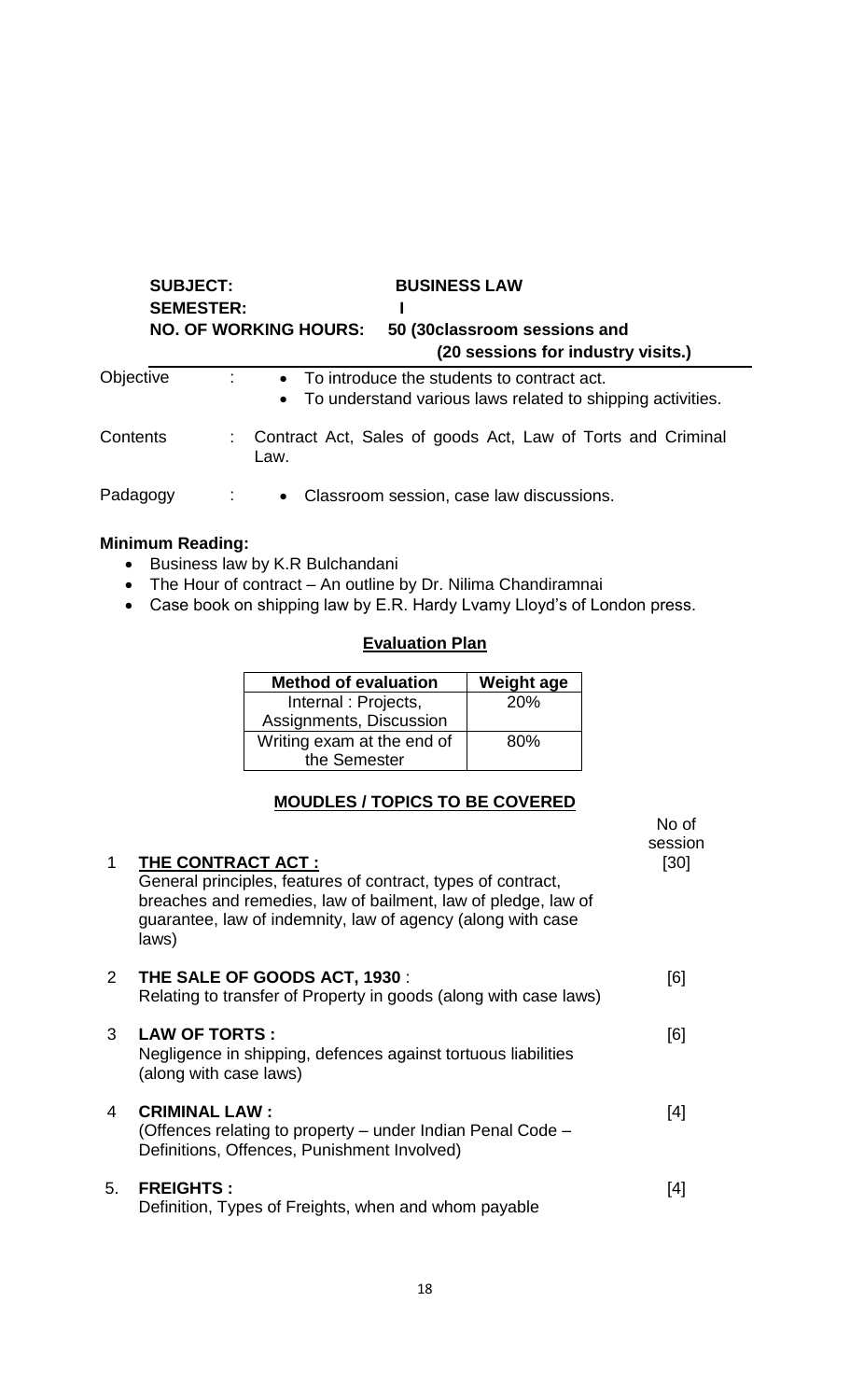## <span id="page-18-0"></span>: INTRODUCTION TO SHIPPING INDUSTRY SEMESTER II

**Content:** Ship Management companies, inward /outward clearance of ships, Registration of ships & Flags of Convenience, Business Communication in Shipping, Ships Documents.

**Pedagogy:** Classroom sessions, discussions, projects, industry related assignments.

#### **Minimum Reading:**

- The fairplay book of shipping abbreviations by peter Kapoor
- The Economics Times Ports of India
- Types of Ships published by Rumar Publications Bombay
- Shipping Practice Edward Stevens/C S J Butterfield
- Reeds "Sea Transport" Patrick M Alderton
- Elements of Shipping Alan E. Branch

#### **Evaluation Plan**

| Method of evaluation                    | Weightage  |
|-----------------------------------------|------------|
| Internal: Projects, assignments,        | <b>20%</b> |
| <b>Discussion</b>                       |            |
| Written Exam at the end of the semester | 80%        |

#### **MODULES /TOPICS TO BE COVERED**

| 1. Shipping Companies                           | No. of Sessions<br>$[2]$ |
|-------------------------------------------------|--------------------------|
| 2. Ship Management Concept                      | $[2]$                    |
| 3. Inward & Outward Clearance of Ships          | $[3]$                    |
| 4. Export/Import Procedures                     | [4]                      |
| 5. Cargo Handling Equipments                    | [2]                      |
| 6. Clearing & forwarding of cargo               | $[3]$                    |
| 7. Ship's Crew                                  | $[1]$                    |
| 8. Registration of Ships & Flags of Convenience | $[1]$                    |
| 9. Shipping Terminologies/Abbreviations         | $[2]$                    |
| 10. Business Communication in Shipping          | $[4]$                    |
| 11. Containerization; Introduction              | [4]                      |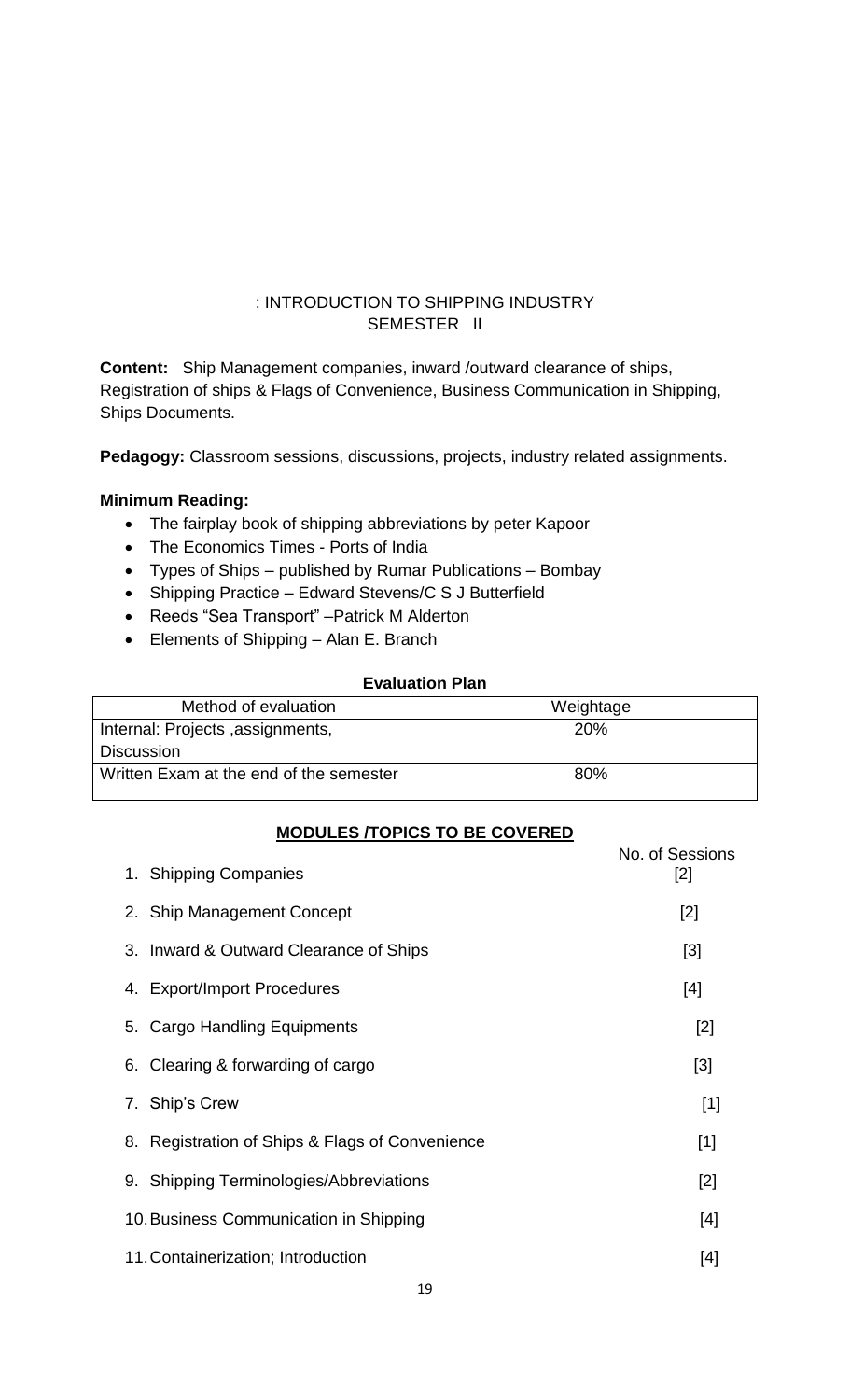12.Ships Documents [3]

13.India & International Principal Shipping Organizations [4] ICS, FIATA, BIMCO, PSA, ISMA, INTERCARGO, INTERTANK, IACS, INSA etc.

**\*\*\*\*\*\*\*\***

Industry visits will be organized where required

| SUBJECT:  | <b>WRITTEN ENGLISH</b>                              |
|-----------|-----------------------------------------------------|
| SEMESTER: |                                                     |
|           | NO. OF WORKING HOURS: 50 (30 classroom sessions and |
|           | (20 sessions for industry visits.)                  |
|           |                                                     |

#### **Objectives:**

- To enable students to identify main points in an unseen text of an expository, descriptive and narrative nature.
- To develop students ability to deduce meaning of unfamiliar for specific information.

#### **Learning outcomes:**

#### **Writing Skills:**

By the end of the semester the students should be able to from an unseen text *of* an expository,/descriptive/narrative nature to:

- 1. Identify:
- 2. Deduce the meaning of unfamiliar words.
- 3. Recognize text organization. (eg., sequence of tenses. sequence of' ideas)
- 4. Skim for gist and scan for specific information.
- 5. Prepare notes of an unseen text in a format of their choice
- 6. Interpret details and express ideas coherently.
- 7. Acquire accuracy in different kinds of writing descriptive, narrative, expository, argumentative, and persuasive.
- 8. Prepare a CV and write aj ob application.
- 9. Write in formal and informal styles
- 10.Write any kind of composition like diary writing, dialogues, interviews, summarizing.
- 11.Narrate incidents, real and imaginary with descriptive details and in sequence.
- 12.Condense ideas where brevity is of essence.
- 13.Recognize key performance words in a question that determines the nature of an answer.
- 14.Compose and answer keeping in view length and relation between ideas as required by key question words.
- 15.Reviewing skills editing an answer before submission.
- 16.Time management in an examination.

#### **Course content:**

- 1. Teaching of grammar should be incorporate in an incidental way.
- 2. Composition any kind of composition like diary writing, interviews, dialogues story.
- 3. Creative writing on current themes, social issues, environment, art and culture.
- 4. Making a proposal for an activity.
- 5. Comprehension.
- 6. Writing a job application and preparing a CV.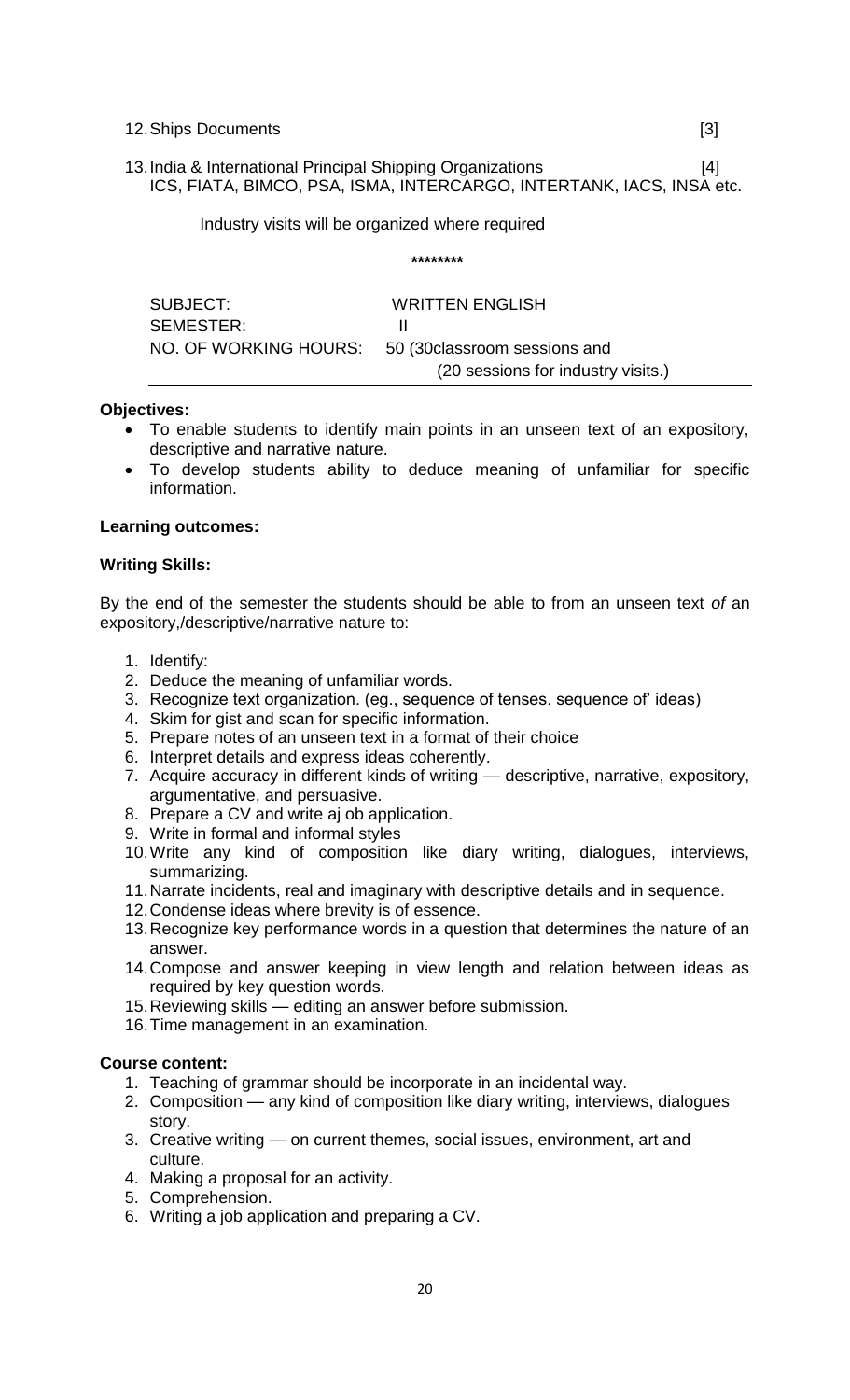Recommended text – English though Reading – Book I by Bhaskar and Prabhu. Published by Macmilan India.

**Note:** The text could be used for note — making and comprehension.

## **Scheme of Examination:**

Continuous Internal Assessment (CIA) Semester End Examination 40 marks (SEE) 60 marks

Minimum Reading & Listening

Books, Magazines, Newspapers, Radio, Television , etc.

## **EXALUATION PLAN**

| <b>Method evalution</b>     | Weightage |
|-----------------------------|-----------|
| Internal: ASSIGMENTS,       | 20%       |
| <b>Discussion</b>           |           |
| Oral exam at the end of the | 80%       |
| Semester                    |           |

Session : 1 TO 30

CIA : 40 marks

- A. The teacher will announce the topics for the written assignment well in (10) advance. Students will be asked to bring points to class. Visual aids may be carried. The assignment is to be written in class the topics may on current themes as discussed in the media eg. Sport. Social issues, political, environment art and culture.
- B. The teacher will teach the following topics in class interviews and diary (5) writing. The teacher will be students on any one of the above topics as class assignment
- C. Summarising listening comprehension. The teacher will read a passage / (5) eassay of a high difficulty level. Students will be asked to summarize. ( Batches have to be made in case the number is large.)

Q. I shot answer question on various areas of grammar are to be tested (20)

- a. Concord of gender and number
- b. Active and passive voice
- c. Conjunctions
- d. Prepositions
- e. Comparison of adjectives
- f. Pronouns
- g. Articles
- h. Punctuation

Situational approach may be adopted in testing grammar.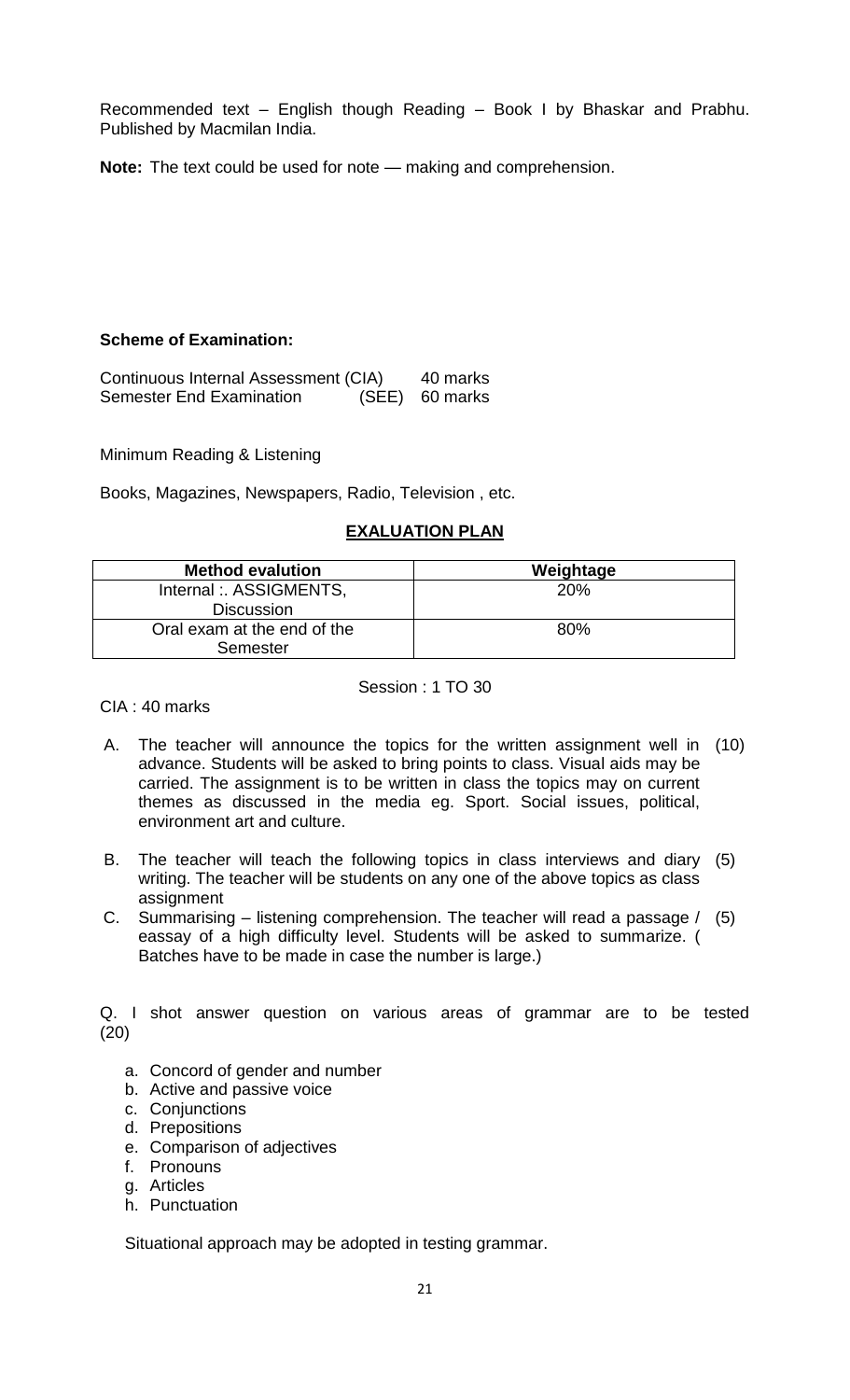|       | <b>SUBJECT:</b><br><b>GEOGRAPHY OF SEA TRANSPORT</b><br><b>SEMESTER:</b><br>Ш                                                                                                                           |      |
|-------|---------------------------------------------------------------------------------------------------------------------------------------------------------------------------------------------------------|------|
| Q.V   | Report writing                                                                                                                                                                                          | (10) |
| Q .IV | letter writing – job application and preparation of CV                                                                                                                                                  | (15) |
| Q.III | making a proposal for an activity                                                                                                                                                                       | (15) |
| QII.  | one unseen passage for comprehension with question including both<br>objectives and subjectives types. Of these, at least one each should<br>be interpretastive, inferen tial, vocabulary/ syntax based | (10) |

 **(05 sessions for industry visits.)**

#### **Objectives:**

- To understand the network of sea transport in the world.
- To analyze the impact of geographical features on shipping activities.

**NO. OF WORKING HOURS: 50 (45classroom sessions and** 

- To understand the network of ports in the world.
- To understand the pattern of world trade.

**Contents:** Modes of transport, water (sea) transport, geography features influencing shipping activities, world major ports, canals and waterways.

**Pedagogy:** Classroom Sessions, Discussions, Projects, Industry related assignments.

#### **Minimum Reading:**

- Physical Geography by Monkhouse.
- Physical Geography by Plake.
- World Regional Geography by Heintzelmen and Richard M. Highsmith (recent edition).
- Geography of the world by Thomas Pickles.
- The Economic Times Ports of India- 1999/recent edition.
- Economic Geography by Hartshone and Alexander.
- Geography of Resource by R. N. Tikka.
- World Marine Atlas by Loyd.
- Various Marine Maps showing Bad Whether Seasons and Load Line Zones.

#### **Evaluation Plan**

| <b>Method of evaluation</b>                 | Weightage  |
|---------------------------------------------|------------|
| Internal: Projects, Assignments, Discussion | <b>20%</b> |
| Written Exam at the end of the Semester     | 80%        |

## **MODULES/TOPICS TO BE COVERED**

| 1)  | <b>WORLD GEOGRAPHY:</b><br>World continents, countries, seas, oceans location of ports, canals,                                          | (8)  |
|-----|------------------------------------------------------------------------------------------------------------------------------------------|------|
|     | water ways and their main trade                                                                                                          |      |
| (2) | INFLUENCE OF GEOPGRAPHICAL FEATURES                                                                                                      | (10) |
|     | Physical geographical features, climate, wind, tides and currents,                                                                       |      |
|     | seasons of bad weather and their influence on shipping                                                                                   |      |
|     | 3) TRANSPORT NETWORK:                                                                                                                    | (10) |
|     | Modes of transport and their advantages and disadvantages, SEA<br>transport-importance, factors affecting, major oceans routes and their |      |

No. of Sessions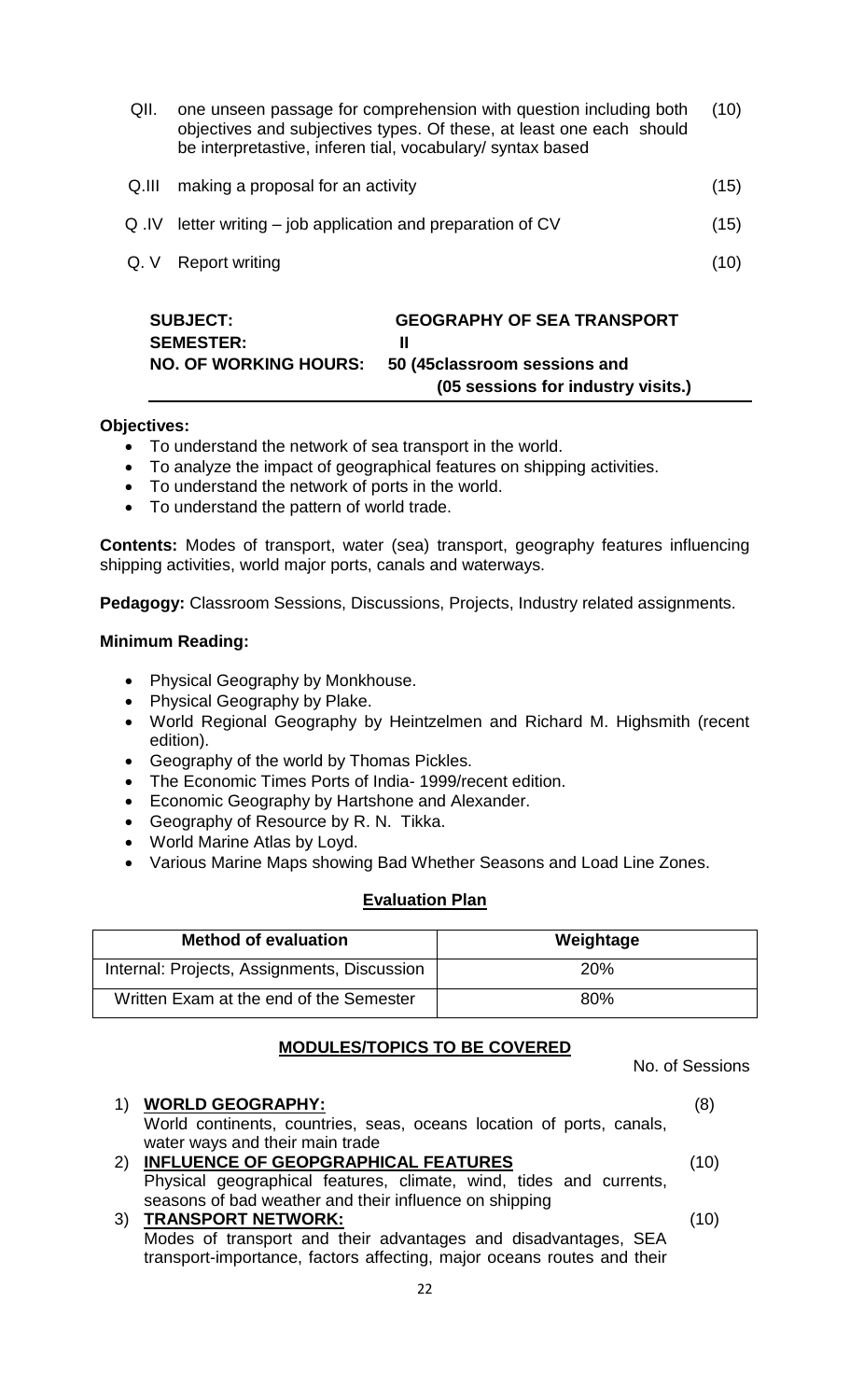|    | influence on shipping                                                  |      |
|----|------------------------------------------------------------------------|------|
| 4) | <b>PRACTICAL GEOGRAPHY:</b>                                            | (12) |
|    | Time zones, international date line, concept of day light saving time, |      |
|    | load line zones and their influence on shipping.                       |      |
| 5) | <b>WORLD TRADE:</b>                                                    | (10) |
|    | Factors affecting, patterns of trade and the trade blocks EC/EU, EFTA, |      |
|    | NAFTA, OPEC, ASEAN, SAARC, CIS GATT/WTO                                |      |
|    |                                                                        |      |

## **SUBJECT : ACCOUNTING I**

**SEMESTER : II**

**NO.OF WORKING HOURS : 50 (30 classroom sessions & 20 sessions for industry visits.)**

#### **Objectives:**

- To train the students to get acquired with accounting knowledge to seek job in shipping industry.
- To understand basic concept of accounting related with shipping industry.

**Contents:** Practical understanding for preparing vouchers for different transactions, inventory valuation, methods and understanding latest accounting packages like Tally 9.2 etc.

**Pedagogy:** Classroom teaching, assignment, discussion and practical.

#### **Minimum Reading:**

- Studies in Advance Accountancy by Dr. S. N. Maheshwari & Suneel Maheshwari
- Advanced Accountancy by S.P. Jain and K.L. Narang
- Advanced Accountancy (Financial Accounting) by Ashok Sehagal & Deepak Sehagal.
- Advanced Accounts by Shukla & Grewal
- Chartered Accountant Journal

#### **Evaluation Plan**

| <b>Method of evaluation</b>                 | Weightage  |
|---------------------------------------------|------------|
| Internal: Projects, Assignments, Discussion | <b>20%</b> |
| Written Exam at the end of the Semester     | 80%        |

## **MODULES/TOPICS TO BE COVERED**

No. of Sessions

#### 1) **VOUCHER ACCOUNTING:**

Meaning types of vouchers, accounting procedure, preparation of cash book and petty cash book, cash and bank receipt and expenditure, petty cash voucher and journal voucher.

#### 2) **INVENTORY VALUATION:** Meaning types of inventory, valuation of inventory at cost, market price, cost or market price whichever is less, methods of inventory valuation-LIFO, FIFO, average method-simple and weighted average method. 3) **MECHANIZED ACCOUNTING:**

Merits, demerits and condition of mechanization, types of computing machines, mechanization of certain accounting records, Tally 9.2 Accounting package and other accounting packages.

(12)

(6)

(12)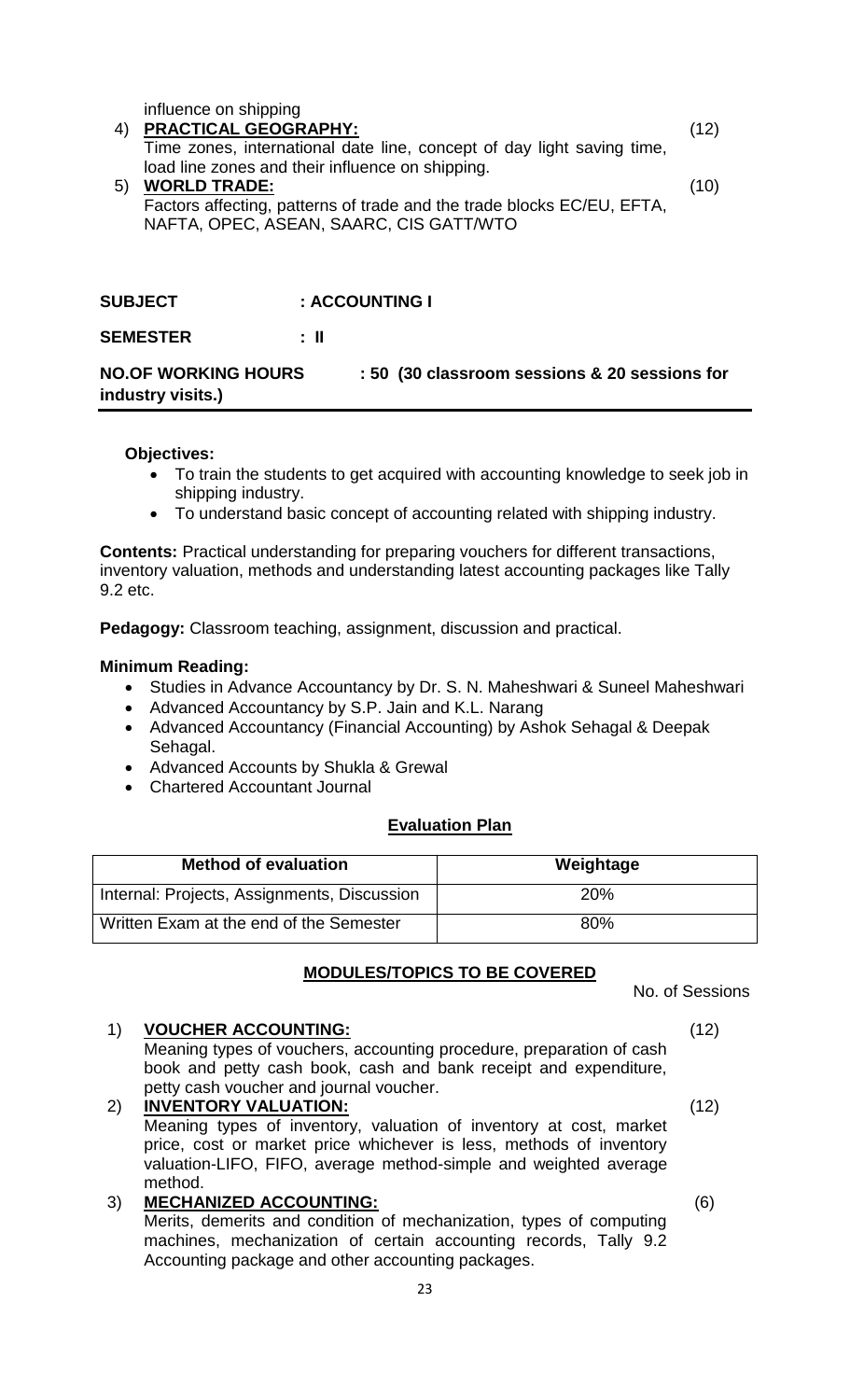## **SUBJECT: ORGANIZATION OF COMMERCE SEMESTER: II NO. OF WORKING HOURS: 50 (40 classroom sessions and 10 sessions for industry related work.)**

Objectives:

- To understand the role of business finance.
- Understand the role of insurance, warehouse banking in business.
- Understand & analyze the need & impact of technology in today's business.

Content: Banking, Warehousing, Insurance, Business Finance, International Trade, Business, Technology and International Trade.

Pedagogy: Classroom sessions, discussions, projects, industry related assignments.

Minimum Reading:

- Organization of Commerce by L.N.Chopde & R.N.Dalvi Sheth Publishers. Vol –I & II
- **•** Business Studies
- Organization of Commerce by Kale Vipul Prakashan
- Organization of Commerce by N.GKale & S.C Karnavat Vipul Prakashan

## **Evaluation Plan**

| Method of evaluation                                  | Weightage  |
|-------------------------------------------------------|------------|
| Internal: Projects, assignments,<br><b>Discussion</b> | <b>20%</b> |
| Written Exam at the end of the<br>semester            | 80%        |

## **MODULES /TOPICS TO BE COVERED**

No. of Sessions

1. Functions & Types of Banks [5] Meaning of Bank, Features, Functions & types of bank, Types of cheque, draft, telegraphic transfer & mail transfer.

2. Insurance [5]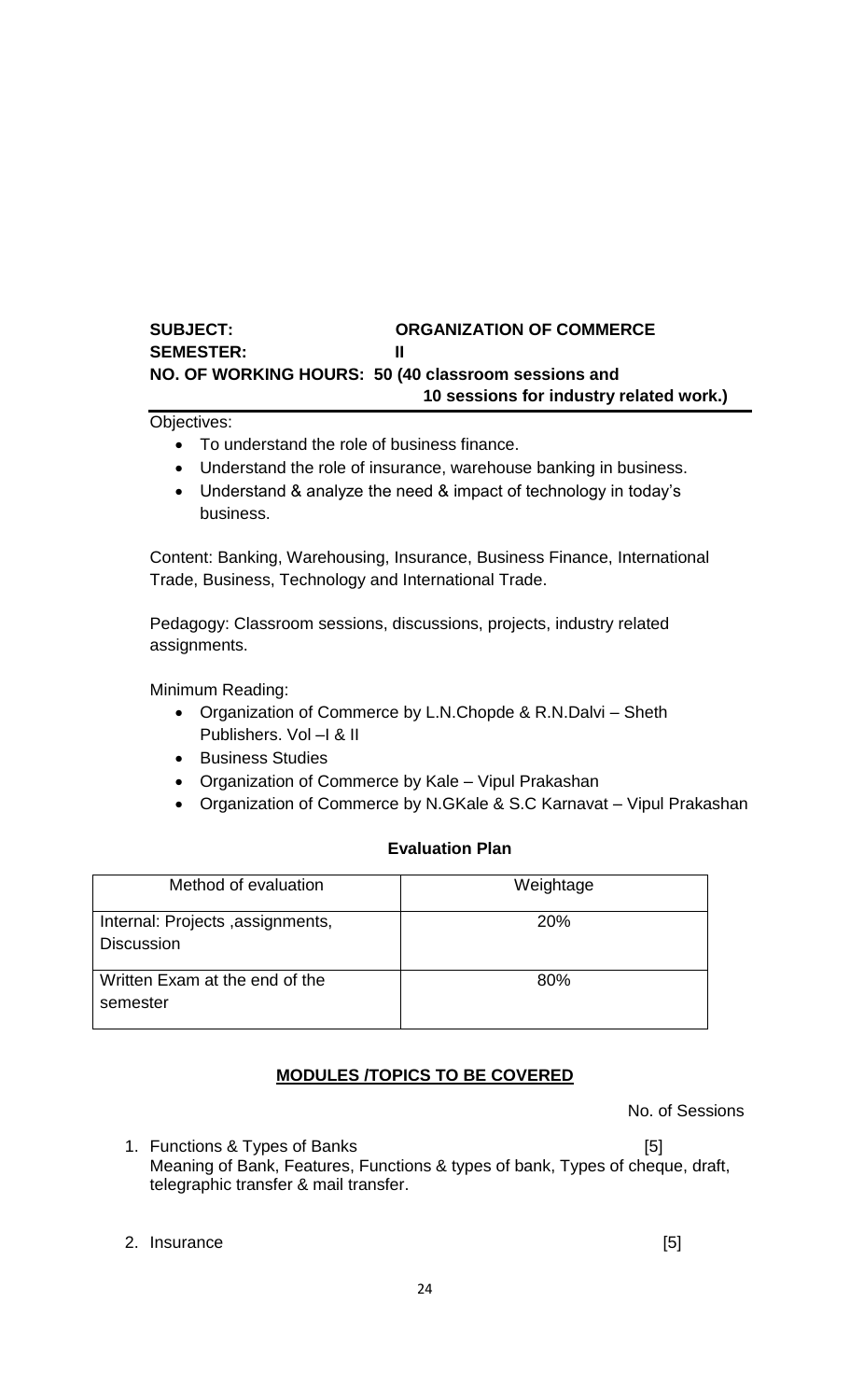Nature & meaning of insurance, Principles of insurance, Types of insurance: - Life & General insurance: - Fire, Marine & other insurance, procedure for taking different types of policies, their nature, settlement of claims.

- 3. Warehousing [5] Meaning of warehouse, Types of warehouses, functions of warehouses.
- 4. Marketing & Advertising [7] Marketing-Meaning, functions & role, Advertising – meaning & role
- 5. Business Finance [5]

Meaning & its Significance, Methods of fund raising:-Debentures & bonds, Equity & preference shares, public deposits ,Loans from commercial banks & financial institutions, Trade credit, Discounting of Bills of Exchange, Global Depository Receipt, American Depository Receipt.

- 6. Business & Technology [5] E-Business – meaning, Scope, Resources required for successful business implementation, Security of online transactions, Concept of Outsourcing.
- 7. International Trade [8] Introduction, Reasons for international trade, Modes of entering into international business- Export/Import, Licensing & franchising, Contract manufacturing, Wholly-owned subsidiaries, Strategic alliance, Complexities involved in international trade, Entrepot Trade.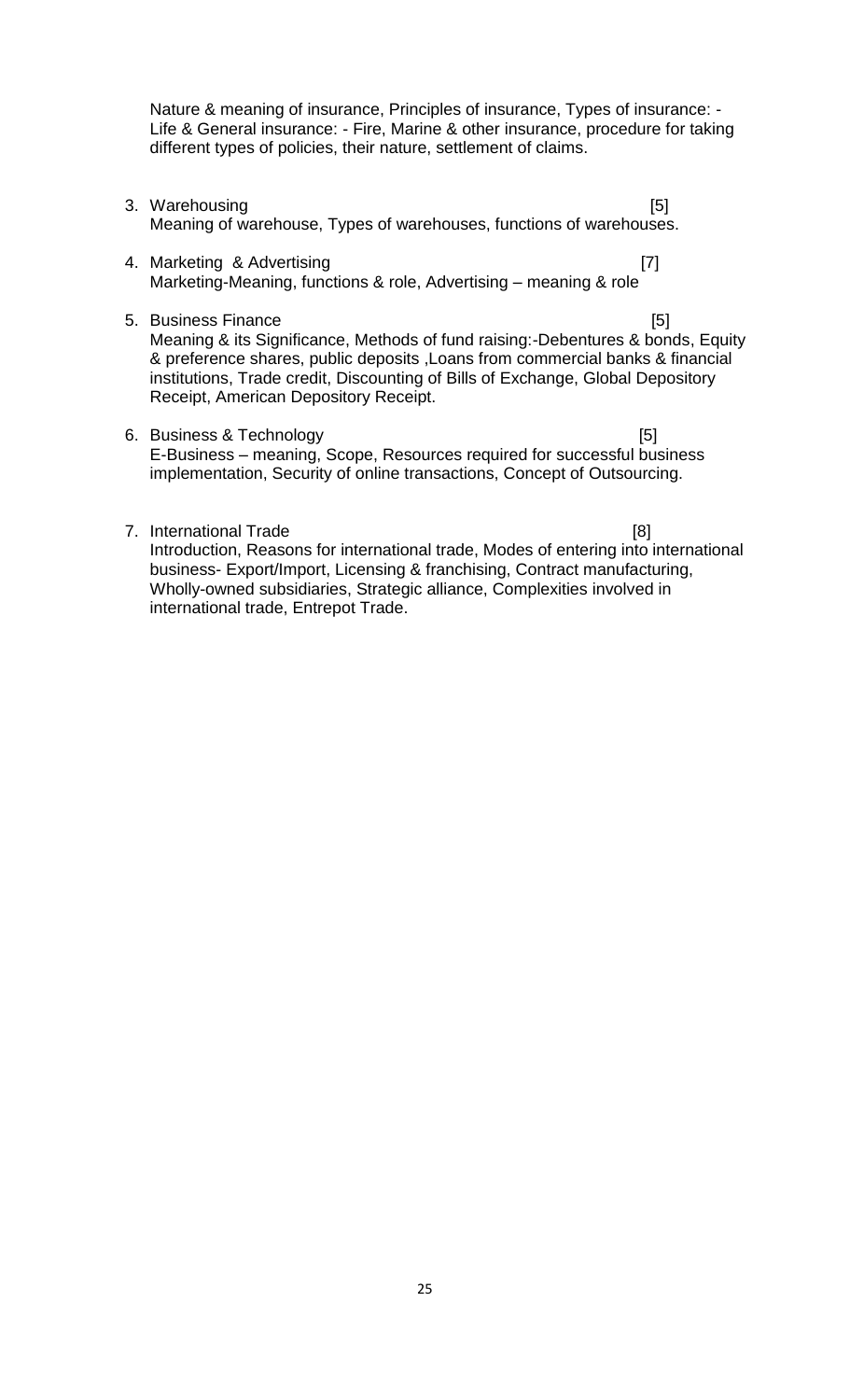| SUBJECT:  | <b>BUSINESS ECONOMICS</b>                           |
|-----------|-----------------------------------------------------|
| SEMESTER: |                                                     |
|           | NO. OF WORKING HOURS: 50 (45 classroom sessions and |
|           | (05 sessions for industry visits.)                  |

## **Objectives:**

- To give a clear understanding that Business Economics is a Science of business decision making.
- To acquaint the learner with the tools and techniques of Economics and other allied disciplines which are aids to business decision making?
- To understand the different areas of decision making and make an in –depth study of these areas.
- To develop practical skills through tutorial sessions so that the learner develops analytical skills to understand business problems.

**Contents:** Pricing policies and strategies, factor pricing, profit analysis, investment decisions.

**Pedagogy:** Classroom Sesslons and Discussions.

#### **Minimum Reading:**

- R.L. Varshney K.L. Maheshwari, Managerial Economics\* Sultan Chand & Sons, Educational Publisher, new Delhi.
- Mehta, P.L. Managerial Economics, Sultan Chand & Sons, Educational Publishers, New Delhi.
- Samuelson, Paul A. and Nordhaus, W.P. 'Economics, 'Mc Graw Hill, New York, 1995.
- Stonier and Hague, 'A Textbook of Economic Theory, 'The English Language Book Society and Longman Group Limited, London.
- Managerial Economics-MSD/9 1 to 6.
- Joel, Dean, Managerial Economics, 'Prentice Hall, New Delhi.
- Gopalkrishna, D 'A Study of Managerial Vikas Publishing House (P) Ltd, 1994.

#### **Evaluation Plan**

| <b>Method of evaluation</b>                 | Weightage  |
|---------------------------------------------|------------|
| Internal: Projects, Assignments, Discussion | <b>20%</b> |
| Written Exam at the end of the Semester     | 80%        |

## **MODULES/TOPICS TO BE COVERED**

No. of Sessions

## 1) **PRICING POLICIES AND STATEGIES:**

Pricing policy objectives and factors-pricing methods-specific pricing strategies-price discrimination-pricing of multiple products –concepts of transfer pricing-nature and phases of a business cycles.

(5)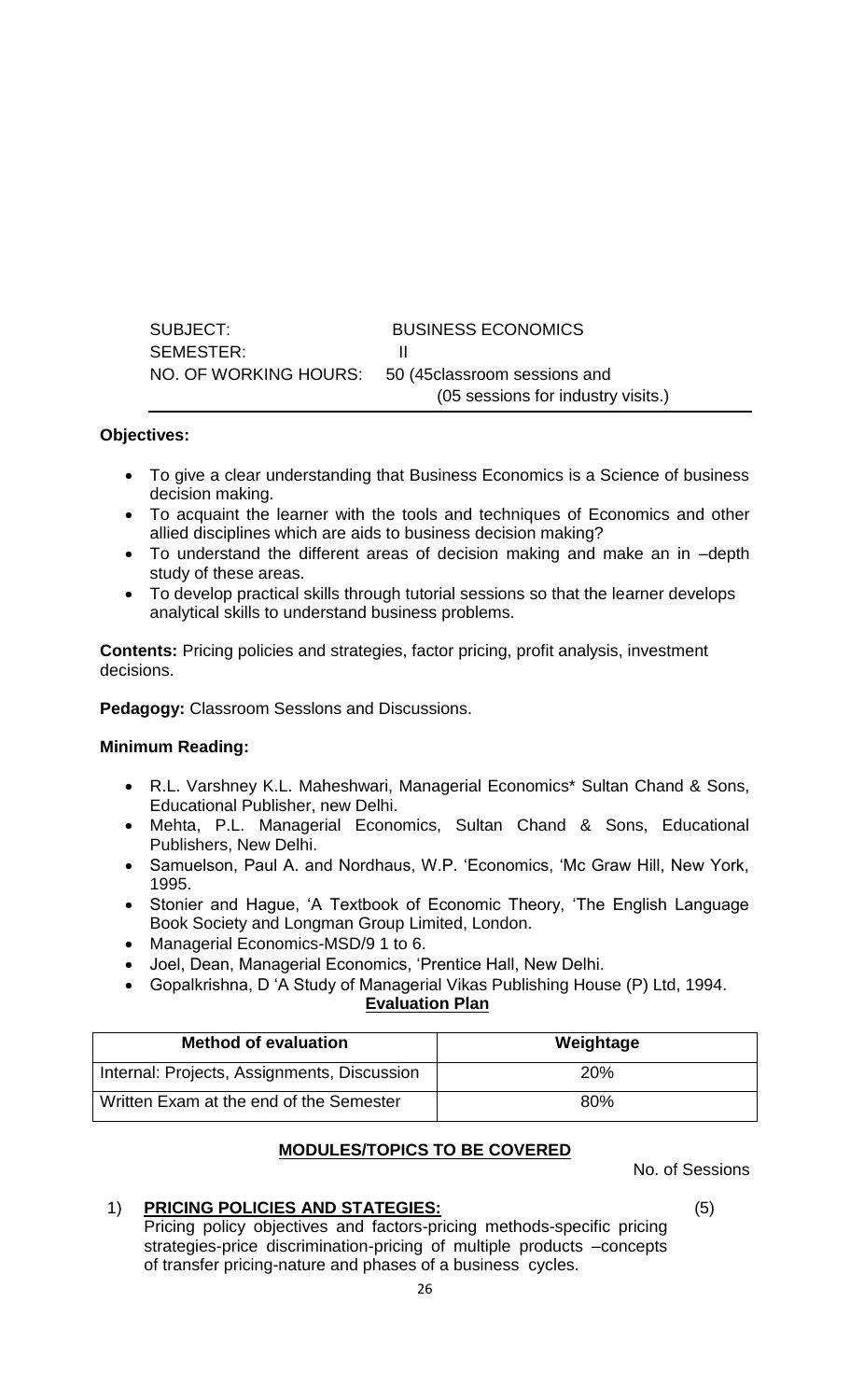|    | <b>SUBJECT:</b><br><b>SEMESTER:</b><br><b>NO. OF WORKING HOURS:</b>                      | <b>BUSINESS LAW</b><br>Ш<br>50 (45classroom sessions and                                                                                   |      |
|----|------------------------------------------------------------------------------------------|--------------------------------------------------------------------------------------------------------------------------------------------|------|
| 4) | <b>INVESTMENT DECISION:</b><br>responsibility of business.                               | Private sector investment decisions) capital budgeting)-public sector<br>investments(social cost-benefit analysis)-business ethics -social | (13) |
|    | profit-profit forecasting-break even analysis."                                          |                                                                                                                                            |      |
| 3) | <b>PROFIT ANALYSIS</b>                                                                   | Objectives of business enterprise-nature of profit-characteristics of                                                                      | (12) |
| 2) | <b>FACTORS PROCING:</b><br>Factors incomes-factors influencing rent, wages and interest. |                                                                                                                                            | (10) |

#### **Objectives:**

To introduce the students to various Acts relating to shipping industry.

**Contents:** The Indian Bill of Lading Act, 1856, Indian Carriage of Goods by Sea Act, 1925, The Indian Lighthouse Act, 1927, the Indian Port health rules, Indian Port Act, 1908, Major Port Trust Act, Maritime and Possessory Liens, The Indian Arbitration & Conciliation Act, 1996.

 **(05 sessions for industry visits.)**

**Pedagogy:** Classroom sessions, discussions.

#### **Minimum Reading:**

- Business law for the Shipmaster by F.N. Hopkins Glasgow Brown, son & Ferguson Ltd.
- Carriage of goods by Sea and Multimodal Transport by Dr. Nilima Chandiramani, Avinash Publication.

## **Evaluation Plan**

| <b>Method of evaluation</b>                 | Weightage  |
|---------------------------------------------|------------|
| Internal: Projects, Assignments, Discussion | <b>20%</b> |
| Written Exam at the end of the Semester     | 80%        |

## **MODULES/TOPICS TO BE COVERED**

No. of Sessions

| $\left( \begin{matrix} 1 \end{matrix} \right)$ | THE INDIAN BILLS OF LADING ACT, 1856:             | (6) |
|------------------------------------------------|---------------------------------------------------|-----|
| 2)                                             | <b>INDIAN CARRIAGE OF GOODS BY SEA ACT, 1925</b>  | (6) |
| 3)                                             | THE INDIAN LIGHTHOUSE ACT, 1927                   | (6) |
| 4)                                             | THE INDIAN PORTHEALTH RULES                       | (6) |
| 5)                                             | <b>INDIAN PORT ACT, 1908</b>                      | (6) |
| 6)                                             | <b>MAJOR PORT TRUST ACT:</b>                      | (8) |
|                                                | <b>Chapter I-Preliminary</b>                      | (8) |
|                                                | <b>Chapter V- Works &amp; Services</b>            |     |
|                                                | Chapter VI- Imposition and Recovery of rates      |     |
| 7)                                             | <b>MARITIME AND POSSESSORY LIENS</b>              | (4) |
| 8)                                             | THE INDIAN ARBITRATION AND CONCILIATION ACT, 1996 | (6) |
|                                                | a) Introduction to Maritime Arbitration           |     |
|                                                | b) Methods of Dispute Resolution                  |     |
|                                                | c) Proceedings and Awards.                        |     |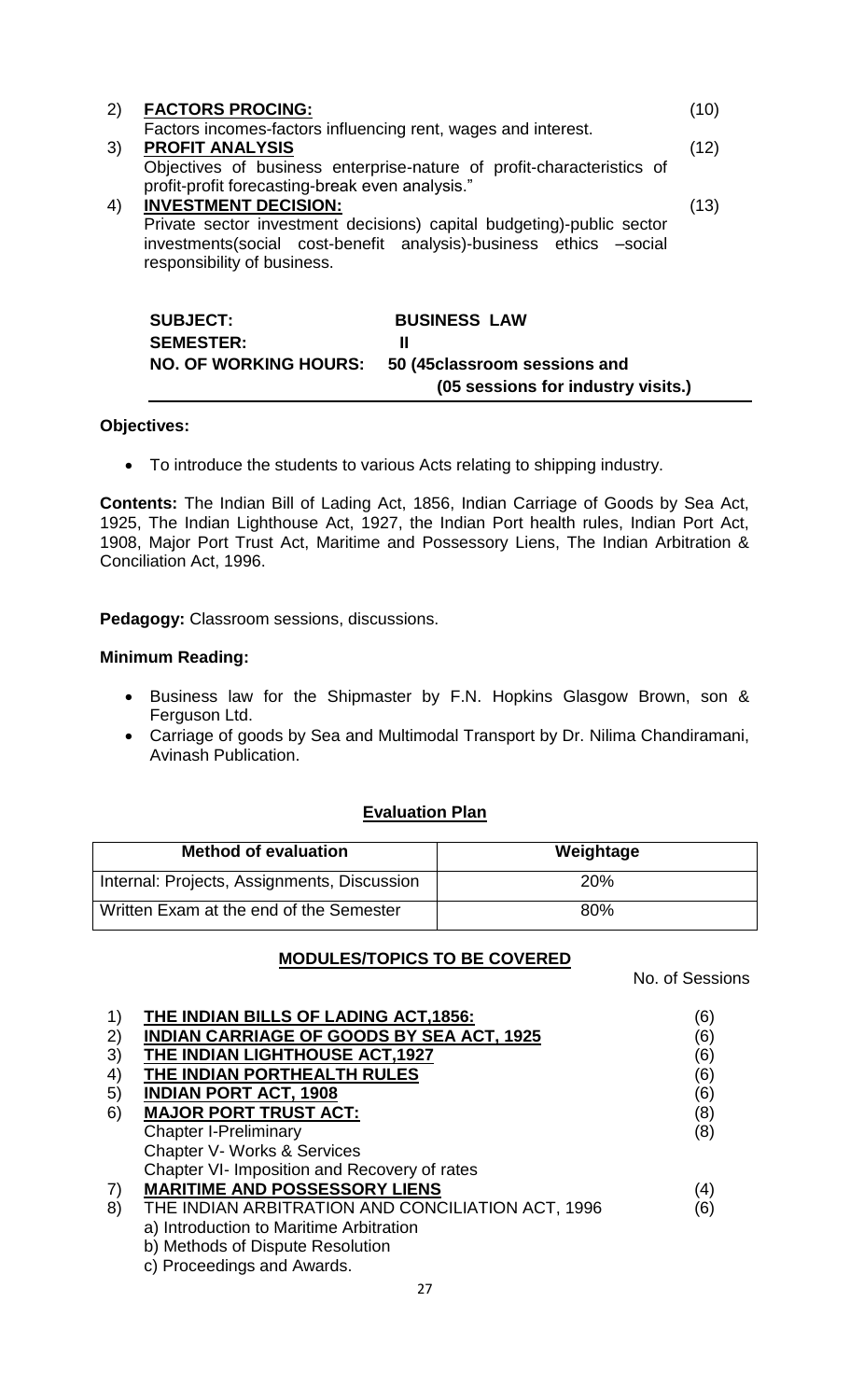| : INTRODUCTION TO SHIPPING INDUSTRY<br><b>SUBJECT</b>                                                                                                                                          |                                                                  |  |
|------------------------------------------------------------------------------------------------------------------------------------------------------------------------------------------------|------------------------------------------------------------------|--|
| <b>SEMESTER</b><br>Ш                                                                                                                                                                           |                                                                  |  |
| <b>NO.OF WORKING HOURS</b><br>: 50 (35 Classroom sessions &                                                                                                                                    |                                                                  |  |
|                                                                                                                                                                                                | 15 sessions for industry visit)                                  |  |
| Objective:                                                                                                                                                                                     |                                                                  |  |
| $\bullet$                                                                                                                                                                                      | To understand the role of ship management companies.             |  |
| $\bullet$                                                                                                                                                                                      | To understand the procedure for export & import.                 |  |
| To understand the procedure for leaving & entering port by a<br>ship.                                                                                                                          |                                                                  |  |
| organizations                                                                                                                                                                                  | To understand the role & objective of various Principal shipping |  |
| shipping industry.                                                                                                                                                                             | To understand the way business communication takes place in      |  |
| <b>Content:</b> Ship Management companies, inward /outward clearance of ships,<br>Registration of ships & Flags of Convenience, Business Communication in Shipping,<br><b>Ships Documents.</b> |                                                                  |  |
| Pedagogy: Classroom sessions, discussions, projects, industry related assignments.                                                                                                             |                                                                  |  |
| <b>Minimum Reading:</b>                                                                                                                                                                        |                                                                  |  |
| The fairplay book of shipping abbreviations by peter Kapoor<br>$\bullet$<br>The Economics Times - Ports of India                                                                               |                                                                  |  |
| $\bullet$                                                                                                                                                                                      |                                                                  |  |
| Types of Ships – published by Rumar Publications – Bombay<br>$\bullet$                                                                                                                         |                                                                  |  |
| Shipping Practice - Edward Stevens/C S J Butterfield<br>$\bullet$                                                                                                                              |                                                                  |  |
| Reeds "Sea Transport" - Patrick M Alderton<br>$\bullet$                                                                                                                                        |                                                                  |  |
| Elements of Shipping - Alan E. Branch<br>$\bullet$<br><b>Evaluation Plan</b>                                                                                                                   |                                                                  |  |
| Method of evaluation<br>Weightage                                                                                                                                                              |                                                                  |  |
| Internal: Projects , assignments,<br>20%                                                                                                                                                       |                                                                  |  |
| <b>Discussion</b>                                                                                                                                                                              |                                                                  |  |
| Written Exam at the end of the semester<br>80%                                                                                                                                                 |                                                                  |  |

# **MODULES /TOPICS TO BE COVERED**

|                                                 | No. of Sessions |
|-------------------------------------------------|-----------------|
| 1. Shipping Companies                           | [2]             |
| 2. Ship Management Concept                      | [2]             |
| 3. Inward & Outward Clearance of Ships          | [3]             |
| 4. Export/Import Procedures                     | [4]             |
| 5. Cargo Handling Equipments                    | [2]             |
| 6. Clearing & forwarding of cargo               | [3]             |
| 7. Ship's Crew                                  | [1]             |
| 8. Registration of Ships & Flags of Convenience | [1]             |
| 9. Shipping Terminologies/Abbreviations         | [2]             |
| 10. Business Communication in Shipping          | 4               |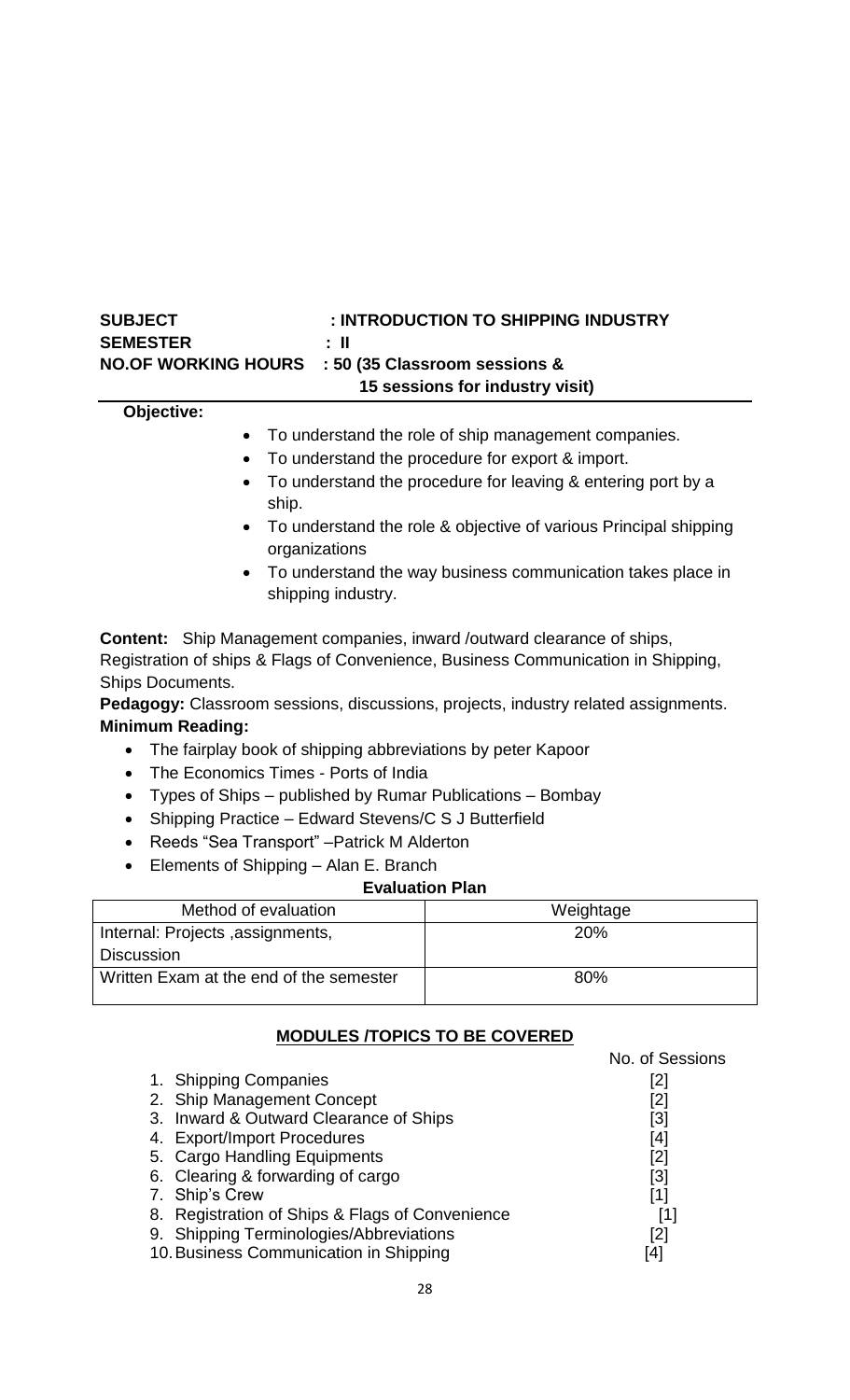| 11. Containerization; Introduction                         | [4]   |
|------------------------------------------------------------|-------|
| 12. Ships Documents                                        | - [3] |
| 13. India & International Principal Shipping Organizations | [4]   |

ICS, FIATA, BIMCO, PSA, ISMA, INTERCARGO, INTERTANK, IACS, INSA etc.

Industry visits will be organized where required

## <span id="page-28-0"></span> ECONOMICS OF SEA TRANSPORT -I SEMESTER: III

Content: Demand & Supply of shipping services, Incoterms, Basis of international trade.

Pedagogy: Classroom sessions, discussions, projects, industry related assignments.

Minimum Reading:

- 1) Reeds Sea Transport by Patrick Alderton
- 2) Elements of Shipping by Alan E. Branch
- 3) Maritime Economics Martin Stopford
- 4) Elements of Port Operations & Management Alan E. Branch
- 5) The Maritime Law of India (2000) Bhandarkar Publications, Mumbai
- 6) Bunkers –Lloyds Press
- 7) Bunkers –A guide for ship operators W.D. Ewart

## **Evaluation Plan**

| Method of evaluation                                  | Weightage  |
|-------------------------------------------------------|------------|
| Internal: Projects, assignments,<br><b>Discussion</b> | <b>20%</b> |
| Written Exam at the end of the semester               | 80%        |

## **MODULES /TOPICS TO BE COVERED**

|                                                                                                                                                                             | No. of Sessions |                   |
|-----------------------------------------------------------------------------------------------------------------------------------------------------------------------------|-----------------|-------------------|
| 7. Demand & Supply of shipping services                                                                                                                                     |                 | [2]               |
| 8. Sea Transport: modes its importance in international trade                                                                                                               |                 | $\lceil 3 \rceil$ |
| 9. The basis of International Trade – theories<br>Understand he basis of trade between nations: Comparative Cost Theory,<br>Opportunity cost theory, Heckscher-Ohlin Thesis | [4]             |                   |
| 10. International Trade – Basic Concepts & Mechanism                                                                                                                        |                 | [4]               |
| 11. Shipping Policy:-<br>Government policy in India & other countries towards shipping, subsidies, their<br>effect on shipping.                                             |                 | [4]               |
| 12. Evolution of India's National Shipping Policy<br>Government's role in framing shipping policy, cabotage laws.                                                           |                 | [3]               |
| 13. Economics of Manning:<br>The importance of crew & their impact on cost for ship-owner                                                                                   |                 | [4]               |
| 14. Economies of Scale:                                                                                                                                                     |                 | [3]               |
|                                                                                                                                                                             |                 |                   |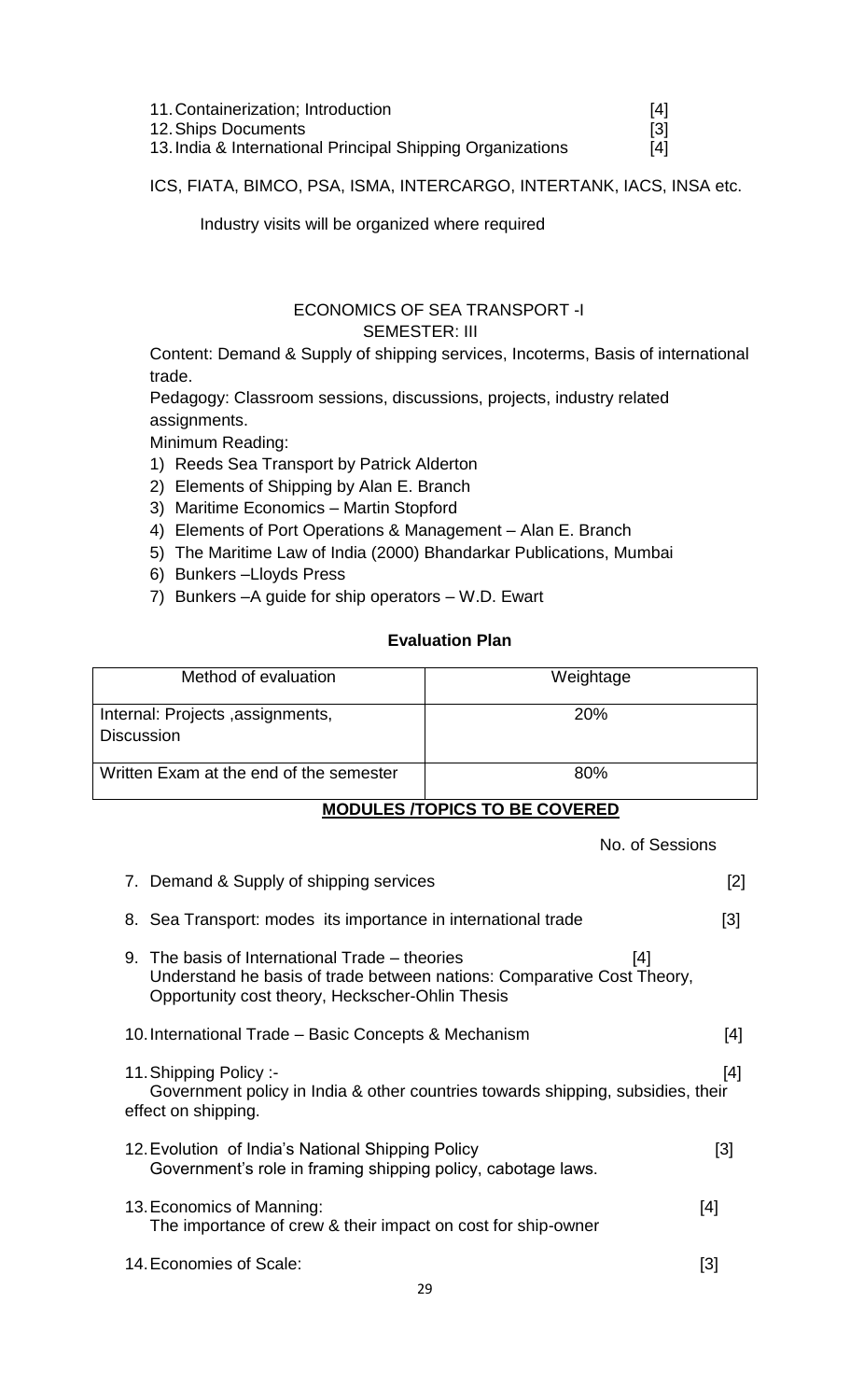How does size of ship affect the trade, ship-owner, shipper etc.

15. INCOTERMS [8]

16.Concept of passing risk & property in international trade.

Industry visits should be organized wherever necessary.

#### <span id="page-29-0"></span> SHIPPING LAW -I SEMESTER:III

Content: M.S.A Act 1895, COGSA, Bills of Lading Act, Admiralty Jurisdiction Pedagogy: Classroom sessions, discussions, Case Studies, projects, industry related assignments.

Minimum Reading:

- 1) Carriage of Goods by Sea Multimodal Transport by Nilima Chandiramani., Avinash Publications
- 2) Maritime Law of India –In International Context Bhandarkar Publications, Bombay
- 3) The Merchant Shipping Act by J. S. Gill
- 4) Shipping Law Handbook M.Bundock
- 5) Cases & Materials on the Bill of Lading –Paul Todd
- 6) Shipping Law by Chorley & Giles

Evaluation Plan

| Method of evaluation                                  | Weightage  |
|-------------------------------------------------------|------------|
| Internal: Projects, assignments,<br><b>Discussion</b> | <b>20%</b> |
| Written Exam at the end of the semester               | 80%        |

## **MODULES /TOPICS TO BE COVERED**

# Nos. of Sessions 1. Maritime Lien (05) Different types of maritime lien, like: privileged claim, subjects of maritime lien, procedure for arrest, order of priorities. 2. Health & Health Regulations (03) Responsibility of master, Indian port health rules 3. Deviation (04) Deviation & freight, consequences of deviation, reasonable deviation, deviation & prior damage to cargo etc. 4. Seaworthy Vessel (4) Liability to provide a seaworthy vessel, definition of seaworthiness, meaning of unseaworthiness, ship seaworthy on sailing, burden of proof, etc. 5. Limitation of Liability (4) Limits on liability:-notice on loss, measurement of damages, non-contractual claims, Himalaya clause, Limitation of action, jurisdiction, and arbitration 6. Merchant Shipping Act,1958 (12) Important clauses, preamble 7. Admiralty Jurisdiction (3)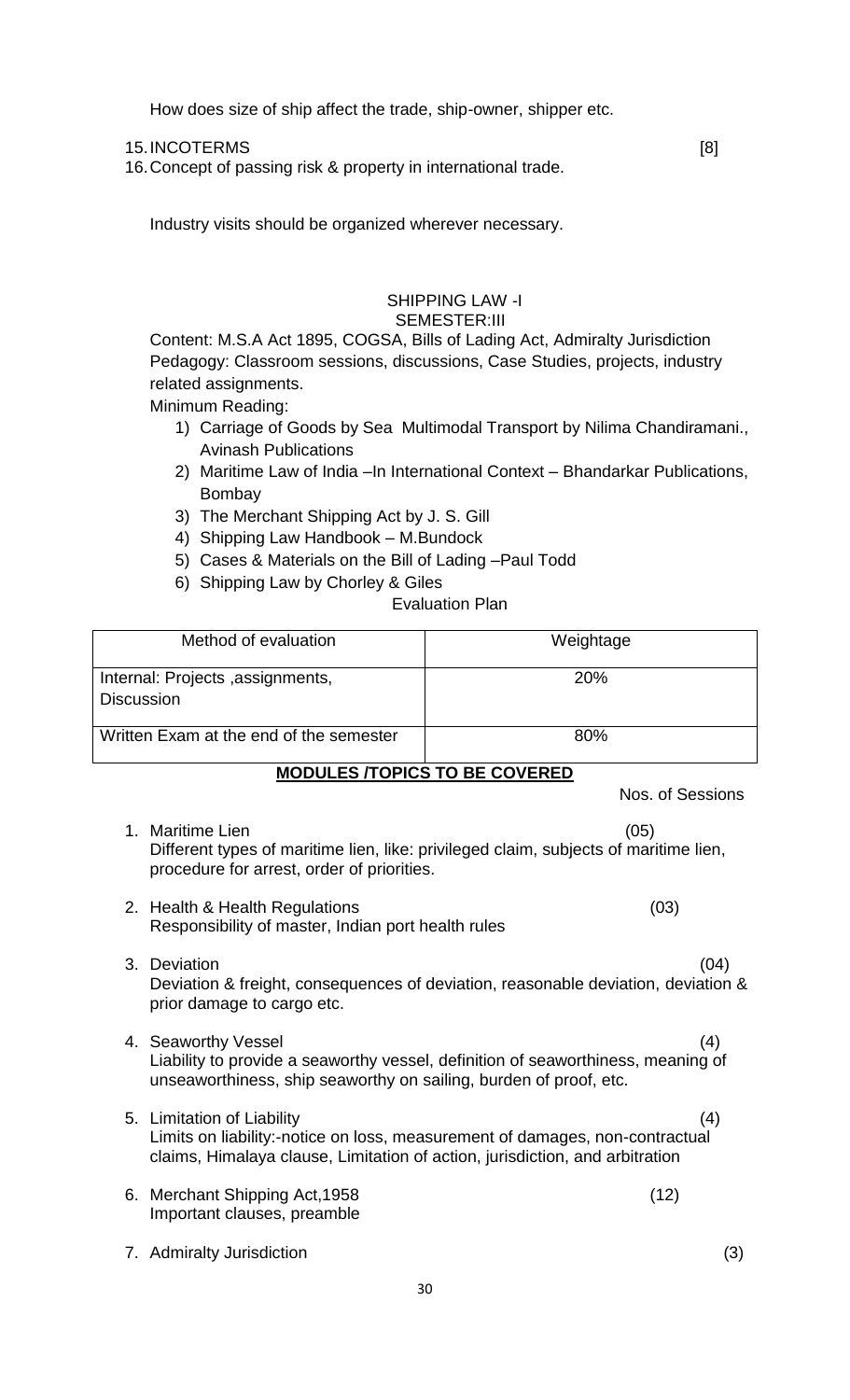Meaning ,Origin, Development in India

- 8. Customs Act,1962 (8) Procedure for loading/unloading ships, arrest procedure for ships, confiscation of cargo, responsibility of proper officer etc.
- 9. Facilitation Convention (2) Objective, section 1,2,3,4 &5.

<span id="page-30-0"></span>Industry visits should be organized where necessary.

#### : LINER & MULTIMODAL TRANSPORT -I SEMESTER: III

Content: Liner Trade, Containerization, Role of ICD/CFS, container leasing methods etc

Pedagogy: Classroom sessions, discussions, Case Studies, projects, industry related assignments.

Minimum Reading:

- 1) Reeds Sea Transport by Patrick Alderton
- 2) Elements of Shipping by Alan E. Branch
- 3) Containerization, Multimodal Transport & Infrastructural Development in India by Dr.K.V Hariharan, Shroff Publishers & Distributors Pvt Ltd
- 4) Shipping Practice by Edward F Stevens & C S J Butterfield, Sterling Book House
- 5) Liner Shipping Conferences Janson & Shneerson
- 6) Shipping Pools W.V Packard

#### Evaluation Plan

| Method of evaluation                                                                                                       | Weightage                            |
|----------------------------------------------------------------------------------------------------------------------------|--------------------------------------|
| Internal: Projects, assignments,                                                                                           | 20%                                  |
| <b>Discussion</b>                                                                                                          |                                      |
| Written Exam at the end of the semester                                                                                    | 80%                                  |
|                                                                                                                            | <b>MODULES /TOPICS TO BE COVERED</b> |
|                                                                                                                            | Nos. of                              |
| Sessions                                                                                                                   |                                      |
| 1. Introduction; functions, hierarchy of a liner company<br>Functions of various departments, How the liner company works. | (4)                                  |
| 2. Containerization (in India & at International level)<br>Advent of containerization, history, progress in India          | (5)                                  |
| 3. Unitization<br>Concept of unit load, strapping, pre-slinging, handling palletization,                                   | (3)                                  |
| 4. UNCTAD Liner Code                                                                                                       | (3)                                  |
| Liner Agents<br>5.                                                                                                         | (3)                                  |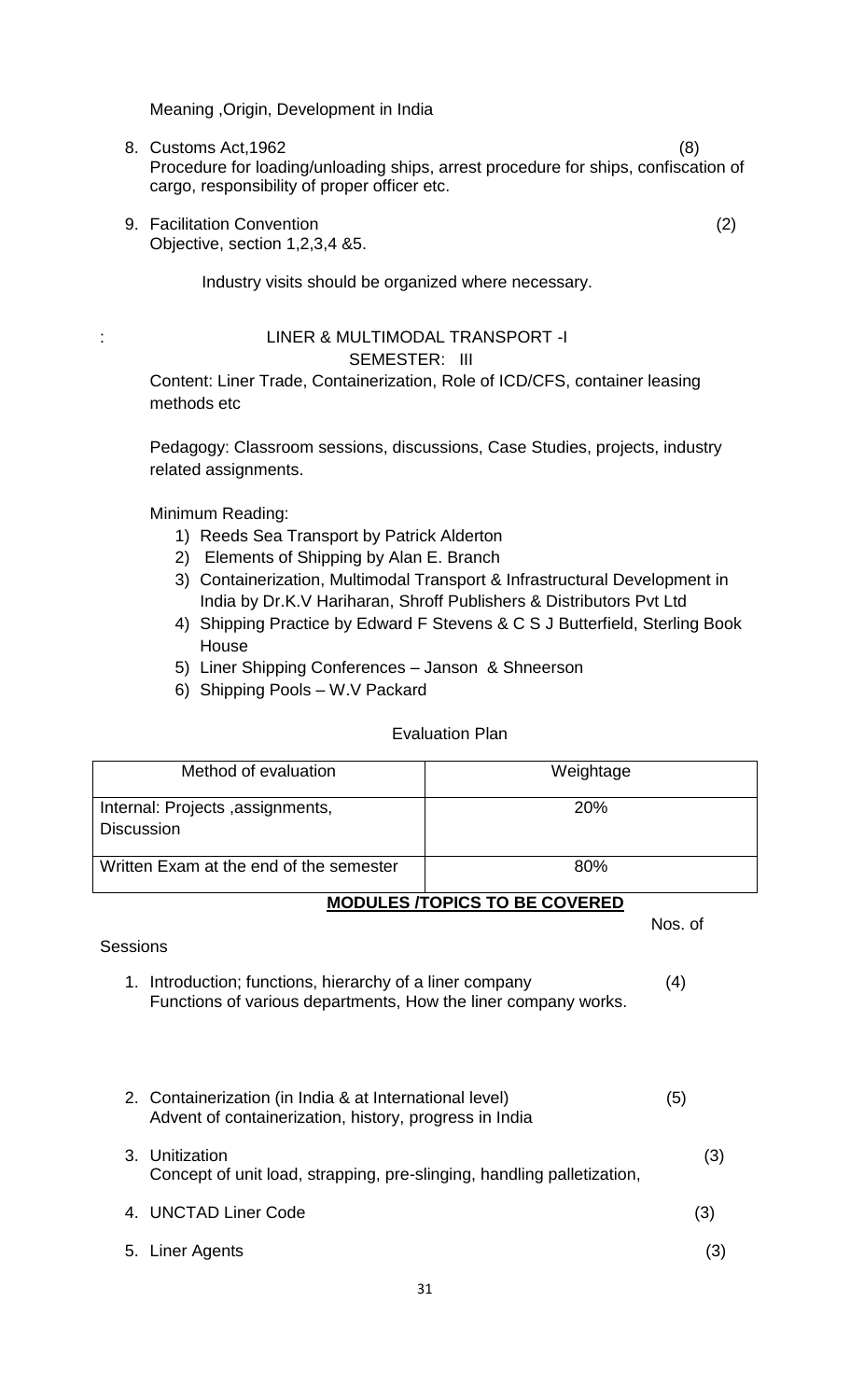Duties & responsibilities, relationship with Principal & port authorities, DGS,Terminal operators, ports etc, Agency remunerations, office organizations; marketing, operations ,finance.

- 6. Shipping Conferences, Joint Ventures, Shipping Pools & Consortia (4) Functions of each, purpose, advantages, disadvantages, relevance in current scenario
- 7. Container Leasing Methods (3) Owning & leasing, advantages /disadvantages, cost of leasing, basic types of lease contracts.
- 8. Cargo Consolidation in India (3) What is consolidation, benefits to trade, carrier, freight forwarders, scope for consolidation, cargo stuffing, selecting a shipping line etc.
- 9. LCL /FCL (1) Meaning & concept of FCL &LCL shipments
- 10.Role of ICD'S/CFS / CWC (2) Functions of ICD/CFS/CWC, Role of government, private public-partnership
- 11.Tariff : BAF/CAF, other surcharges, Pricing (4) Principle of liner tariff, Theory of FAK v/s commodity based tariff, tariff rate calculations, and different types of rates for break-bulk & containerized cargoes.

Industry visits should be organized where necessary.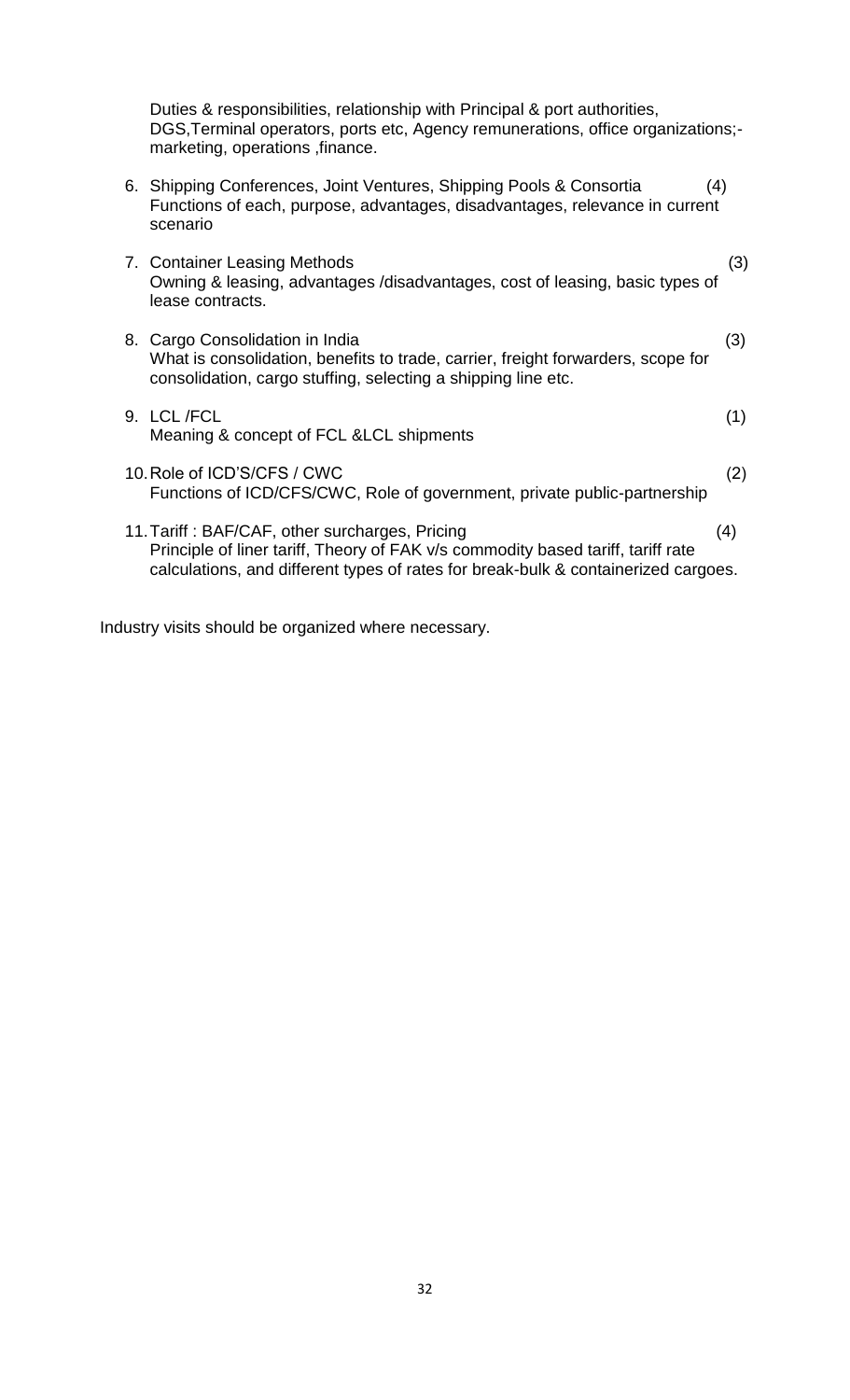## <span id="page-32-0"></span> PORT & TERMINAL MANAGEMENT - I SEMESTER: III

Content: Ports, Stevedoring, Port Equipments, SEZ/FTZ, Port Marketing & Pricing, Economics of port location

Pedagogy: Classroom sessions, discussions, Case Studies, projects, industry related assignments.

Minimum Reading:

- 1) Reeds Sea Transport by Patrick Alderton
- 2) Elements of Shipping by Alan E. Branch
- 3) Shipping Practice by Edward F Stevens & C S J Butterfield Sterling Book House

Evaluation Plan

| Method of evaluation                                  | Weightage  |
|-------------------------------------------------------|------------|
| Internal: Projects, assignments,<br><b>Discussion</b> | <b>20%</b> |
| Written Exam at the end of the semester               | 80%        |

## **MODULES /TOPICS TO BE COVERED**

|                                                                                                                                                                                                                                                                                                                                                               | Nos. of Sessions |  |
|---------------------------------------------------------------------------------------------------------------------------------------------------------------------------------------------------------------------------------------------------------------------------------------------------------------------------------------------------------------|------------------|--|
| 1. Port ; Their Types & Functions<br>Different types of ports, Main functions                                                                                                                                                                                                                                                                                 | (2)              |  |
| Major World Ports in Liner, Dry Bulk & liquid trades<br>2.<br>Rotterdam, Singapore Port, Antwerp Port, Colombo port, JNPT port                                                                                                                                                                                                                                | (2)              |  |
| 3. Port Ownership                                                                                                                                                                                                                                                                                                                                             | (2)              |  |
| 4. Economics of Port Location<br>Factors used as a parameter to select a port                                                                                                                                                                                                                                                                                 | (2)              |  |
| 4)<br>5. Port Competition & Marketing:<br>Understand the nature of port competition at national & international level.<br>Understand the relevance of geographic location to both vessel turnaround time &<br>port rotation. Port promotion techniques & their impact in identifying potential users.<br>Impact of better connectivity, inland transportation |                  |  |
| 6. Port Pricing<br>Understand nature & types of port charges. Understand how pricing is used as a<br>tool to influence demand. Understanding cost factors in pricing including for                                                                                                                                                                            | (3)              |  |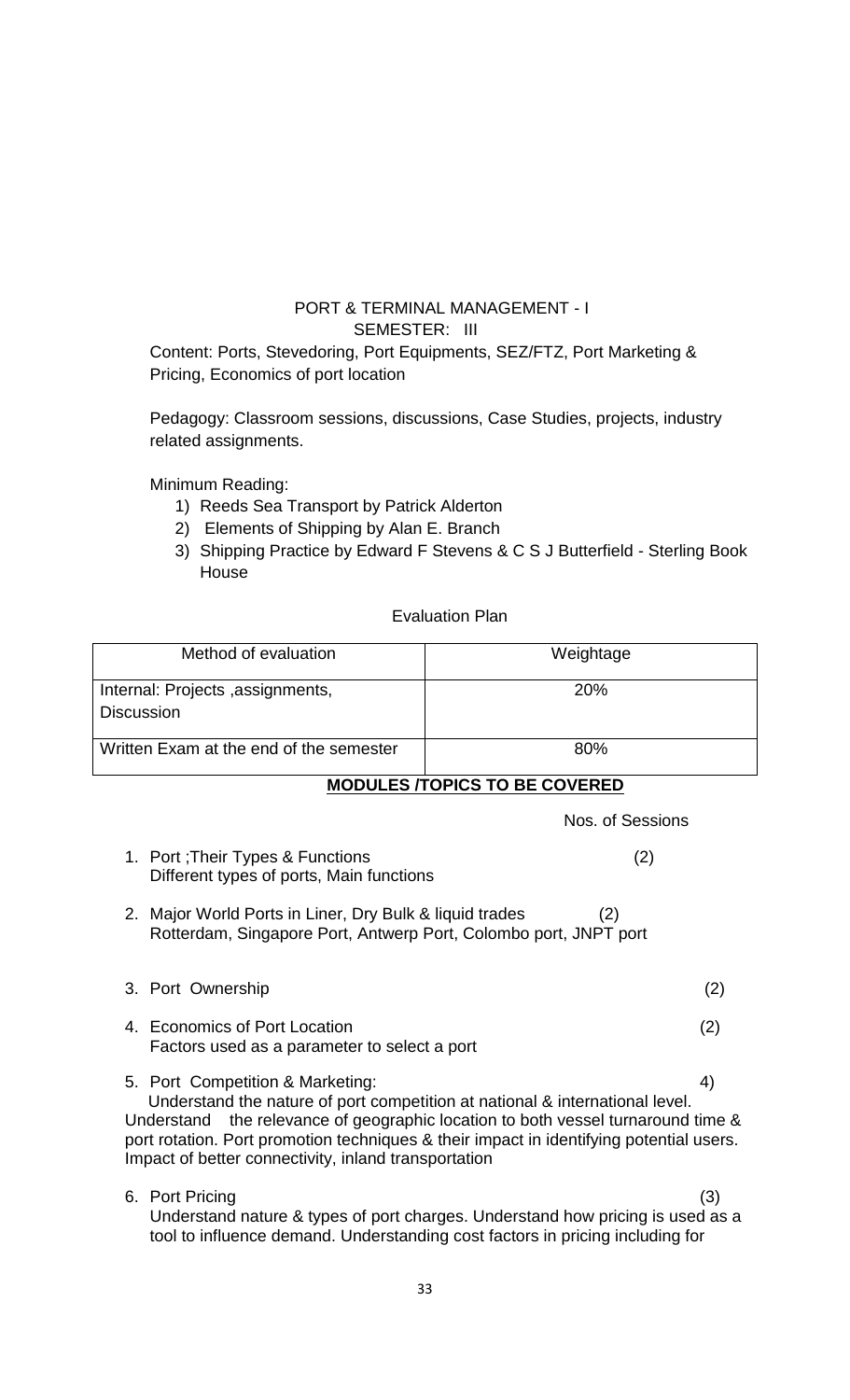infrastructure, navigation services, equipment, staff & labor, marketing, security etc.

- 7. Legal Aspects of Port Management (2) Legal nature of port constitutions, legal framework of port ownership laws & regulations relating to employment of dock workers
- 8. Port Finance (3) Importance of financial management in port operations, specially budgets, capital & revenue expenditures & investment appraisal. Project evaluation & review techniques. Joint venture opportunities for financing or management & policies for both common & sole user terminals
- 9. SEZ/FTZ in ports (3) Setting up of SET/FTZ in port areas, legal implications, benefit to trade etc.

10. Port Equipment (2) Understand what is meant by port building, warehouse, transit sheds etc. Understand the different cargo handling equipments, types, their costs & the need for maintenance management.

11.Stevedoring (2) Functions of stevedores, their usefulness. How they can affect the loading /unloading operations.

Industry visits should be organized where necessary.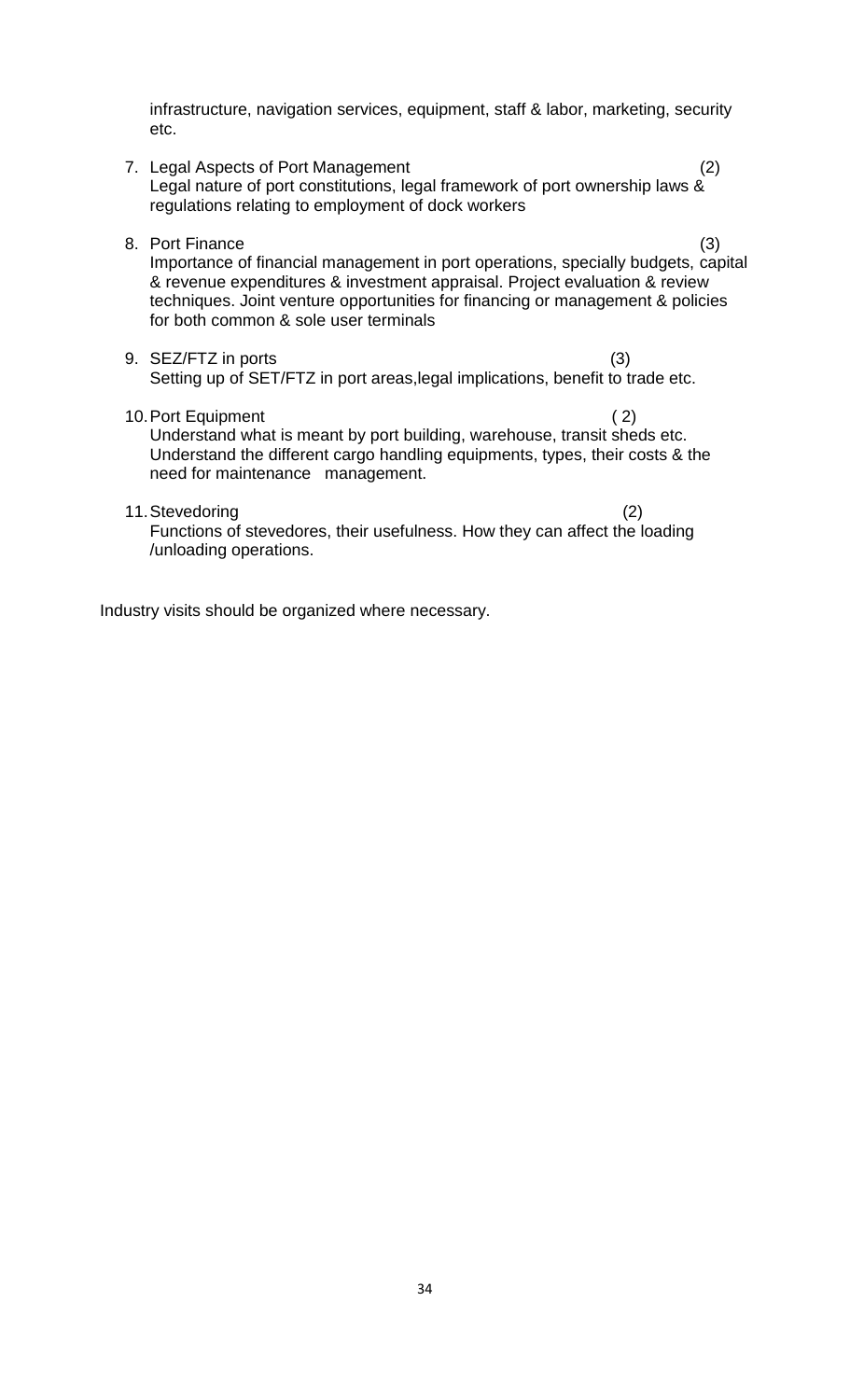## <span id="page-34-0"></span> BUSINESS ETHICS & PRACTICES-I SEMESTER: III

Content: Business Ethics, Managing Ethical Dilemmas ,Organizational Culture

Pedagogy: Classroom sessions, discussions, Case Studies, projects, industry related assignments.

Reference Books:

- 1) Business Ethics & Managerial Values by S.K Bhatia. Deep & Deep Publications
- 2) Case Studies in Business Ethics by Thomas Donaldson.

Evaluation Plan

| Method of evaluation                                  | Weightage  |
|-------------------------------------------------------|------------|
| Internal: Projects, assignments,<br><b>Discussion</b> | <b>20%</b> |
| Written Exam at the end of the semester               | 80%        |

## **MODULES /TOPICS TO BE COVERED**

|    |                                                                                                                                                                          | Nos. of Sessions |
|----|--------------------------------------------------------------------------------------------------------------------------------------------------------------------------|------------------|
|    | 1) Practical exercise before starting session – Conduct a debate on any issues<br>related to practical ethics eg: Veg v/s Non Veg etc<br>(1)                             |                  |
| 2) | Business Ethics – nature & importance in organizations                                                                                                                   | (6)              |
| 3) | <b>Managing Ethical Dilemmas</b><br>Understanding what ethical dilemma is, Ethical issues & dilemmas in<br>organization                                                  | (4)              |
|    | 4) Unethical Practices in India<br>Relating to consumers, Unethical practices against government & community,<br>relating to employees, national economy.                | (5)              |
|    | 5) Organization Culture<br>The need for promoting ethical behavior in organizations, development of<br>systems which reduce ethical dilemmas. Companies Mission & Vision | (4)              |
|    | 6) Shaping Ethical Culture<br>Role of Manager in influencing organization climate, Employee's role in<br>maintaining ethical office.                                     | (6)              |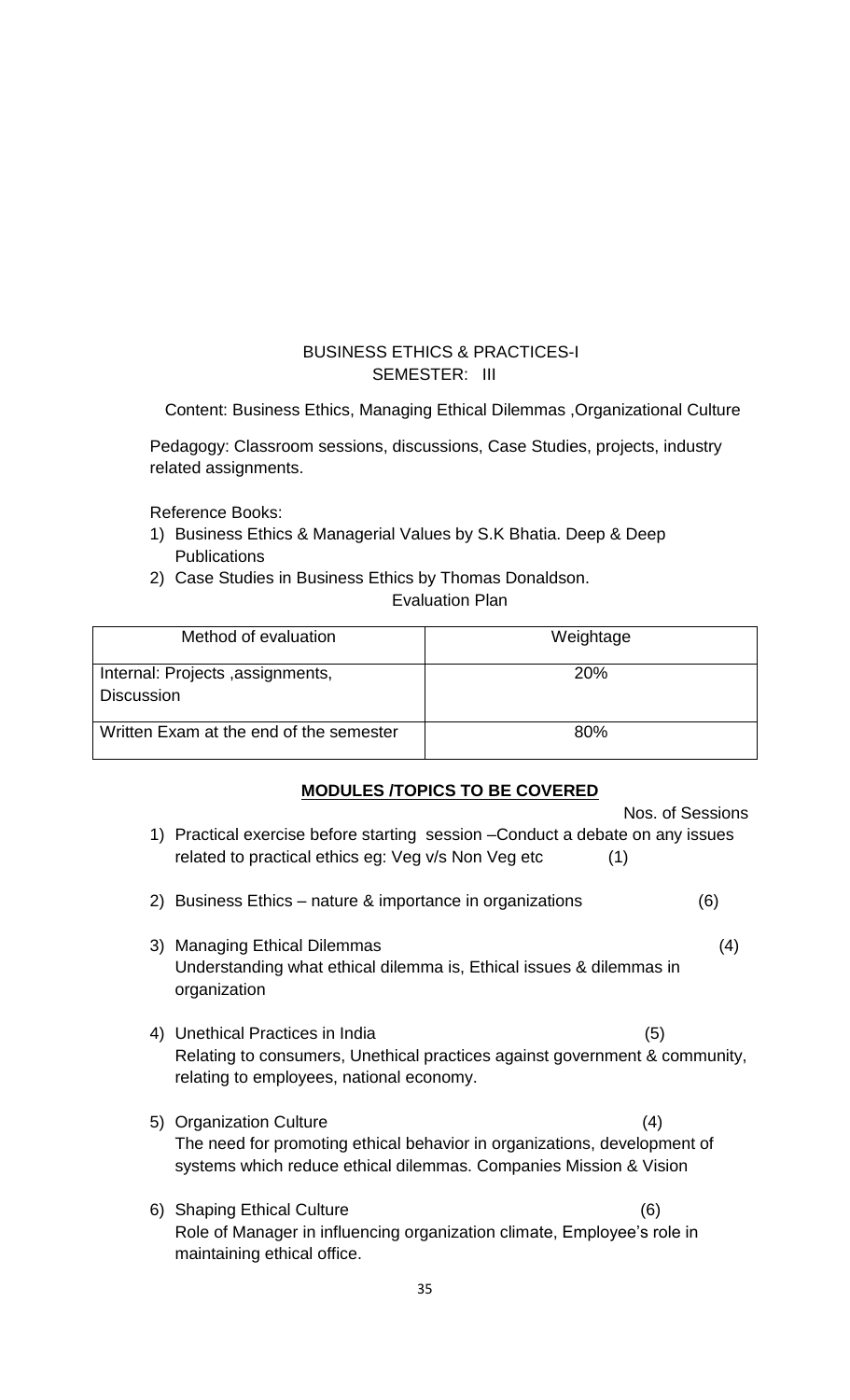| Value based Managerial Leadership                                                                              |     |
|----------------------------------------------------------------------------------------------------------------|-----|
| <b>Ethical Values</b><br>8)<br>Values, Work Ethics, Work Culture, Decline in Business Ethics                   | (2) |
| <b>Misconception about Business Ethics</b><br>9)<br>Myths about Business Ethics, Ambiguity of Business Ethics. | (4) |
| Industry visits should be organized where necessary<br>Principles of Management -<br><b>SEMESTER: III</b>      |     |

<span id="page-35-0"></span> Content: Introduction to management, Principles of management, Functions of management, Management Theories.

Pedagogy: Classroom sessions, discussions, Case Studies, projects, industry related assignments.

Reference Books:

.

- 1) Business Administration & Management by Dr.S.C. Saxena Sahitya Dhawan Publications.
- 2) Principles of Management by K.Ravichandran & S.Nakkiram Avinash Paperbooks.
- 3) Principles & Practices of Business Organizations & Management by J.C. Sinha & V.N Mugali –R.Chand & Co Publications,New Delhi.
- 4) Business Studies by Poonam Gandhi Dhanpat Rai & Co.

#### Evaluation Plan

| Method of evaluation                                  | Weightage  |
|-------------------------------------------------------|------------|
| Internal: Projects, assignments,<br><b>Discussion</b> | <b>20%</b> |
| Written Exam at the end of the semester               | 80%        |

#### **MODULES /TOPICS TO BE COVERED**

| 1) | Introduction to Management                                                            | Nos. of Sessions<br>(5) |
|----|---------------------------------------------------------------------------------------|-------------------------|
|    | Meaning & Definition, Characteristics, importance & scope.                            |                         |
|    | 2) Principals of Management<br>Span of Control, Delegation of Authority etc.          | (15)                    |
|    | 3) Functions of Management<br>Planning, Organizing, Staffing, Directing & Controlling | (15)                    |
|    | <b>Management Theories</b>                                                            |                         |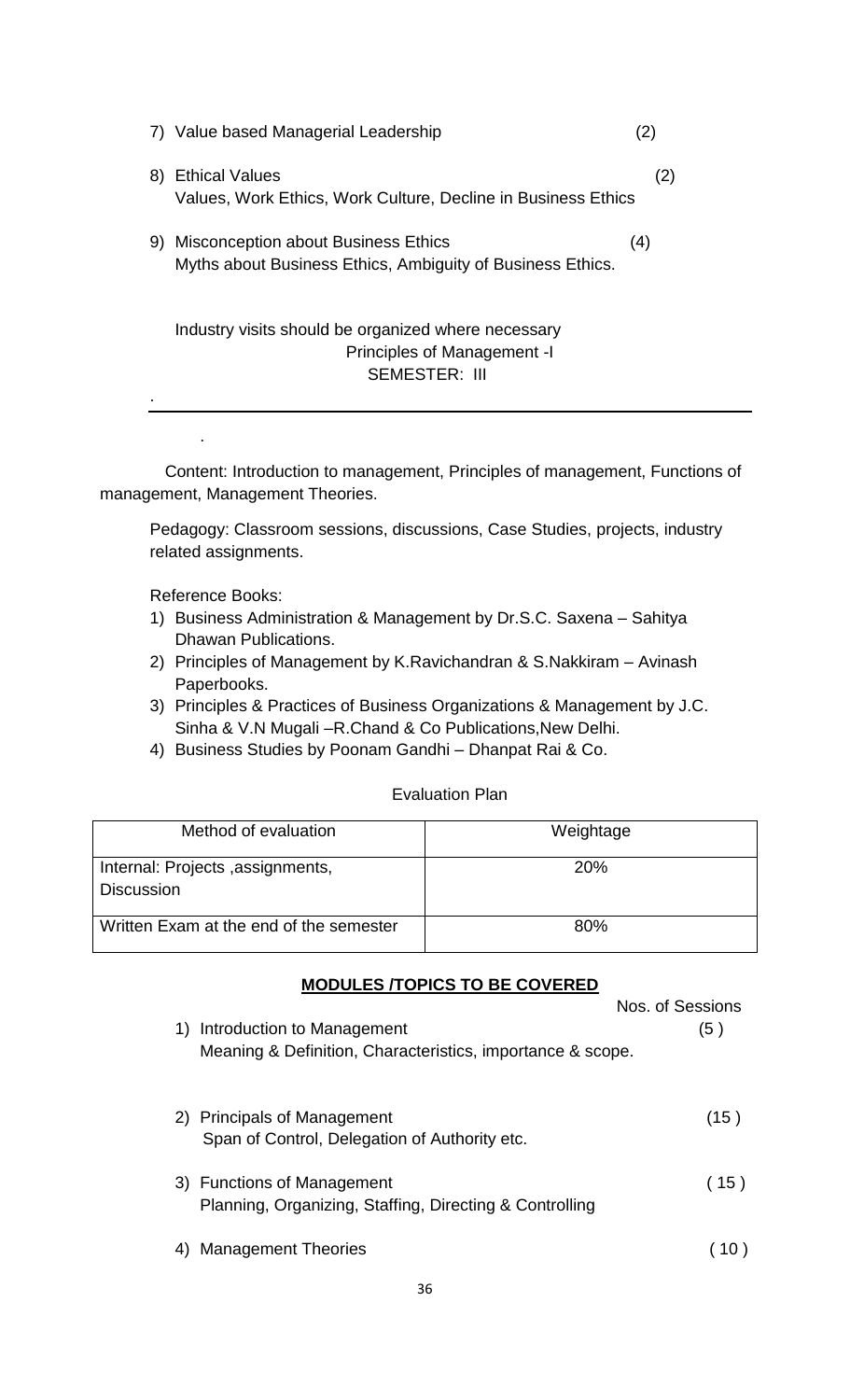Taylors Theory,Macgruel Theory,Peter Drucker Theory ( Management by Objective & Purposeful Innovation),Abraham Maslow Theory & Fayol Theory – The management principals developed by them , their Major contribution & its impact.

**\*\*\*\*\*\*\*\*\*\*\*\*\***

# **SUBJECT : ACCOUNTING I**

**SEMESTER : III**

**NO.OF WORKING HOURS : 50 (30 classroom sessions & 20 sessions for industry visits.)**

|           |           |                    |                                                  | • To train the students to get acquainted with accounting |     |
|-----------|-----------|--------------------|--------------------------------------------------|-----------------------------------------------------------|-----|
| Objective |           |                    | knowledge to seek job in shipping industry,      |                                                           |     |
|           |           |                    |                                                  | • To understand basic concepts of accounting relates with |     |
|           |           | shipping industry. |                                                  |                                                           |     |
| Contents  | $\bullet$ |                    |                                                  | Introduction of voyage accounting for complete and        |     |
|           |           |                    |                                                  | incomplete voyage, accounting for packages                | and |
|           |           |                    | container and final account of marine insurance. |                                                           |     |
| Padagogy  | $\bullet$ | Classroom          |                                                  | teaching, assignment, discussion                          | and |
|           |           | practical.         |                                                  |                                                           |     |

# **Minimum Reading:**

- Studies in Advanced Accountancy by Dr. S. N. Maheshwari and Suneel Maheshwari.
- Advanced Accountancy by S. P. Jain and K.L Narang.
- Advanced Accounting (Finanical Accounting) by Ashok Sehagal and Deepak Sehagal.
- Advanced Accounts by Shukla & Grewal.
- Chartered Accountant Journal.

# **Evaluation Plan**

| Method of evaluation       | Weight age |
|----------------------------|------------|
| Internal : Projects,       | 20%        |
| Assignments, Discussion    |            |
| Writing exam at the end of | 80%        |
| the Semester               |            |

# **MOUDLES / TOPICS TO BE COVERED**

No of session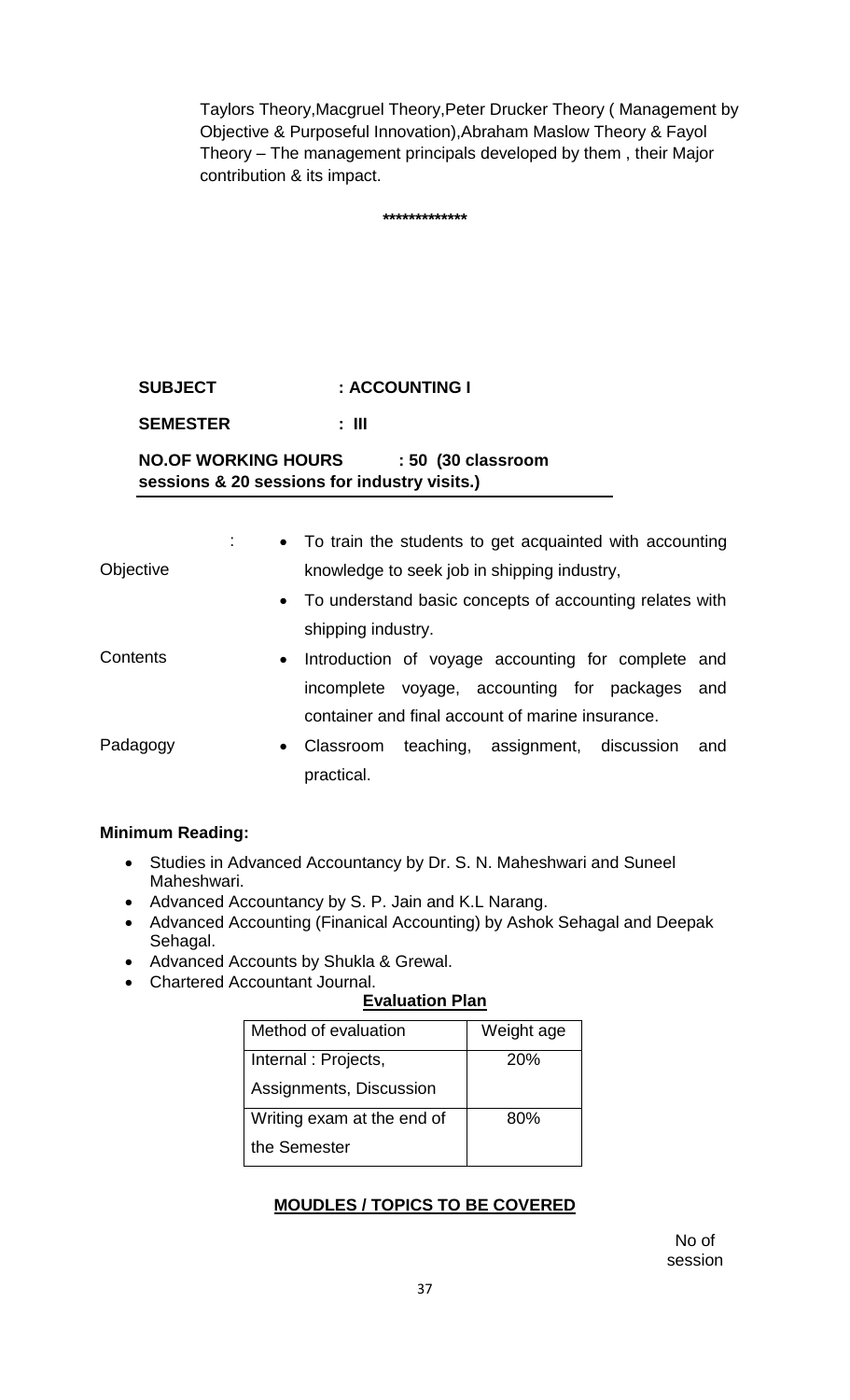## 1 **ACOUNTING ACCOUNTS :**

Definition and meaning of company, company finance, share s-kinds, issue of share capital – at par, premium discount, issues of shares for consideration other cash, forfeiture and re-issue.

# 2 **ANALYSIS OF FINANCIAL STATEMENT.**

Ratio analysis, common size statements and comparative statements.

# 3 **CONSIGNMENT ACCOUNTS :**

Meaning, expenses on consignment deposit on consignments, circumstances under which consignment take place, difference between consignment and sale, discounting charges, outward consignment, account treatment in consignor's book and consignee's book.

10

10

**SUBJECT: ECONOMICS OF SEA TRANSPORT -I** SEMESTER: III **NO. OF WORKING HOURS: 50 (35classroom sessions and (15 sessions for industry visits.)**

Objectives:

10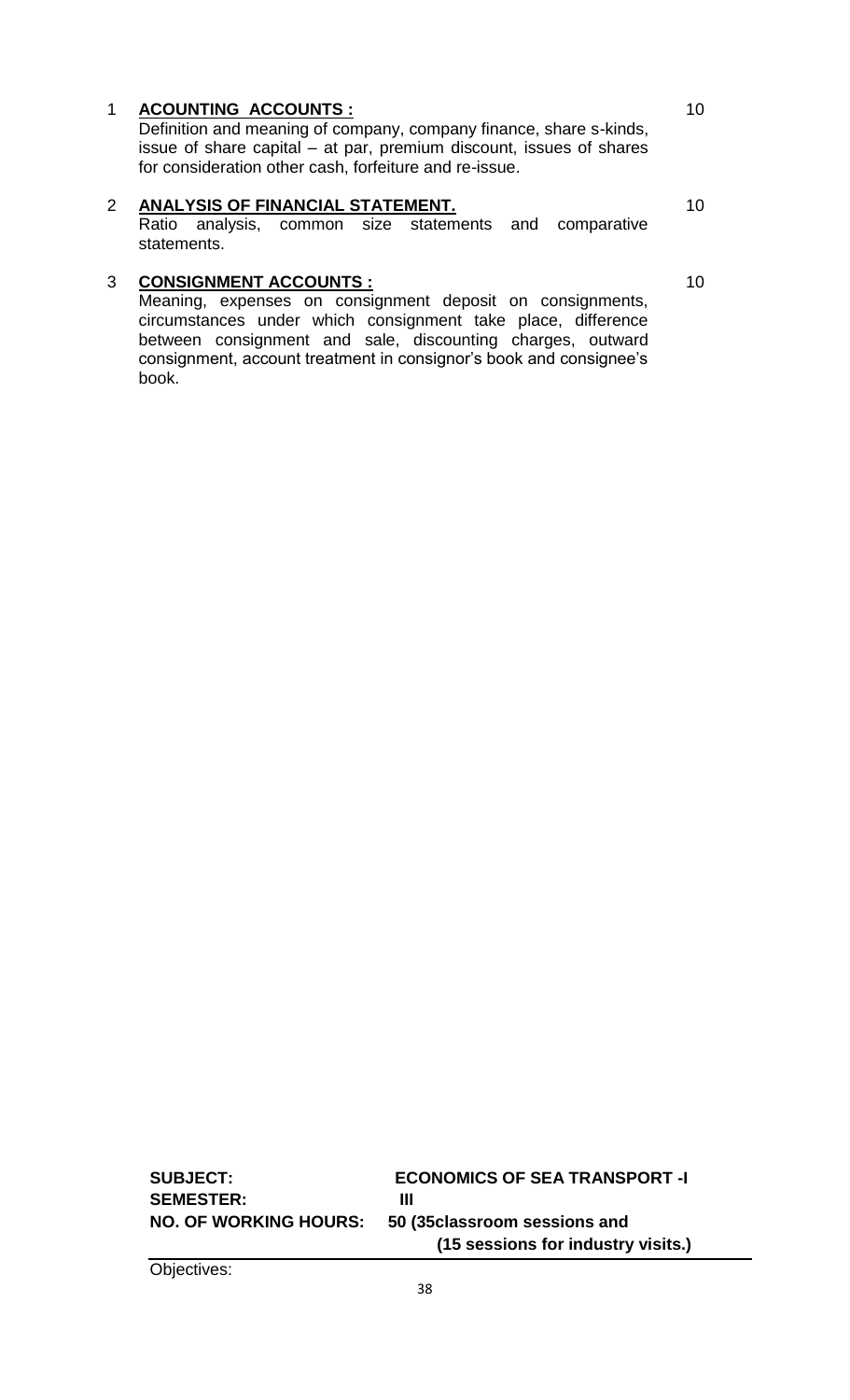- To make students understand the importance of sea transport
- To thoroughly understand the INCOTERMS & their importance in international transport.

Content: Demand & Supply of shipping services, Incoterms, Basis of international trade.

Pedagogy: Classroom sessions, discussions, projects, industry related assignments.

Minimum Reading:

8) Reeds Sea Transport by Patrick Alderton

9) Elements of Shipping by Alan E. Branch

10)Maritime Economics – Martin Stopford

11)Elements of Port Operations & Management – Alan E. Branch

12)The Maritime Law of India (2000) Bhandarkar Publications, Mumbai

13)Bunkers –Lloyds Press

14)Bunkers –A guide for ship operators – W.D. Ewart

# **Evaluation Plan**

| Method of evaluation                                  | Weightage  |
|-------------------------------------------------------|------------|
| Internal: Projects, assignments,<br><b>Discussion</b> | <b>20%</b> |
| Written Exam at the end of the semester               | 80%        |

# **MODULES /TOPICS TO BE COVERED**

## **Sessions**

No. of

- 1. Demand & Supply of shipping services [2]
- 2. Sea Transport: modes its importance in international trade [3]
- 3. The basis of International Trade theories [4]

Understand he basis of trade between nations: Comparative Cost Theory, Opportunity cost theory, Heckscher-Ohlin Thesis

- 4. International Trade Basic Concepts & Mechanism [4]
- 5. Shipping Policy :-

[4] Government policy in India & other countries towards shipping, subsidies, their effect on shipping.

6. Evolution of India's National Shipping Policy [3]

Government's role in framing shipping policy, cabotage laws.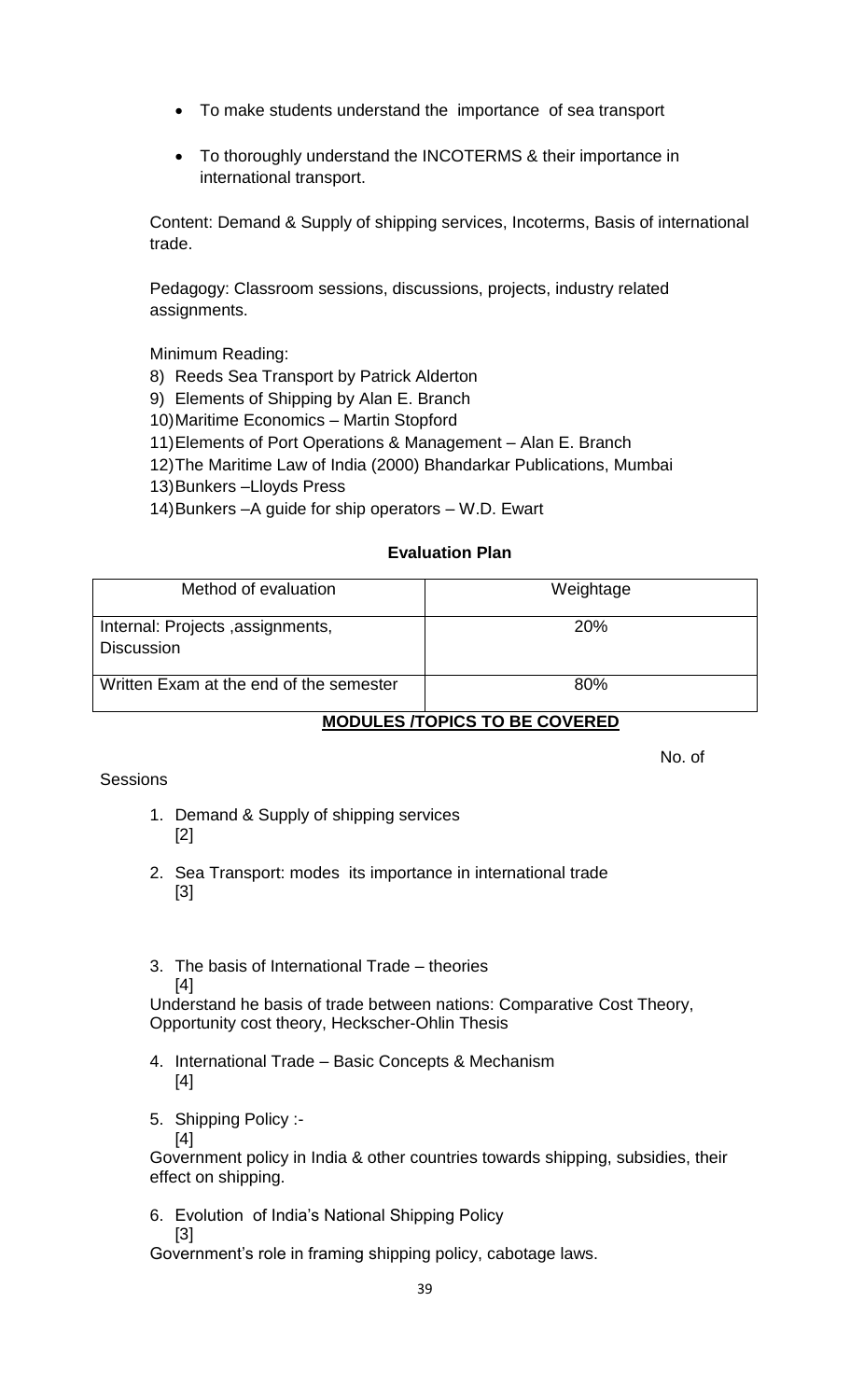7. Economics of Manning:

[4] The importance of crew & their impact on cost for ship-owner

8. Economies of Scale: [3]

How does size of ship affect the trade, ship-owner, shipper etc.

9. INCOTERMS

[8]

Concept of passing risk & property in international trade.

Industry visits should be organized wherever necessary.

| <b>SUBJECT:</b>              | <b>Principles of Management -I</b>       |
|------------------------------|------------------------------------------|
| <b>SEMESTER:</b>             | Ш                                        |
| <b>NO. OF WORKING HOURS:</b> | 50 (40 classroom sessions and            |
|                              | (10 sessions for industry related work.) |

#### **Objectives:**

- To understand the concept of management & its principles.
- To understand the functions of management.
- To be able to relate to & apply various theories of management practiced by organizations.

 Content: Introduction to management, Principles of management, Functions of management, Management Theories.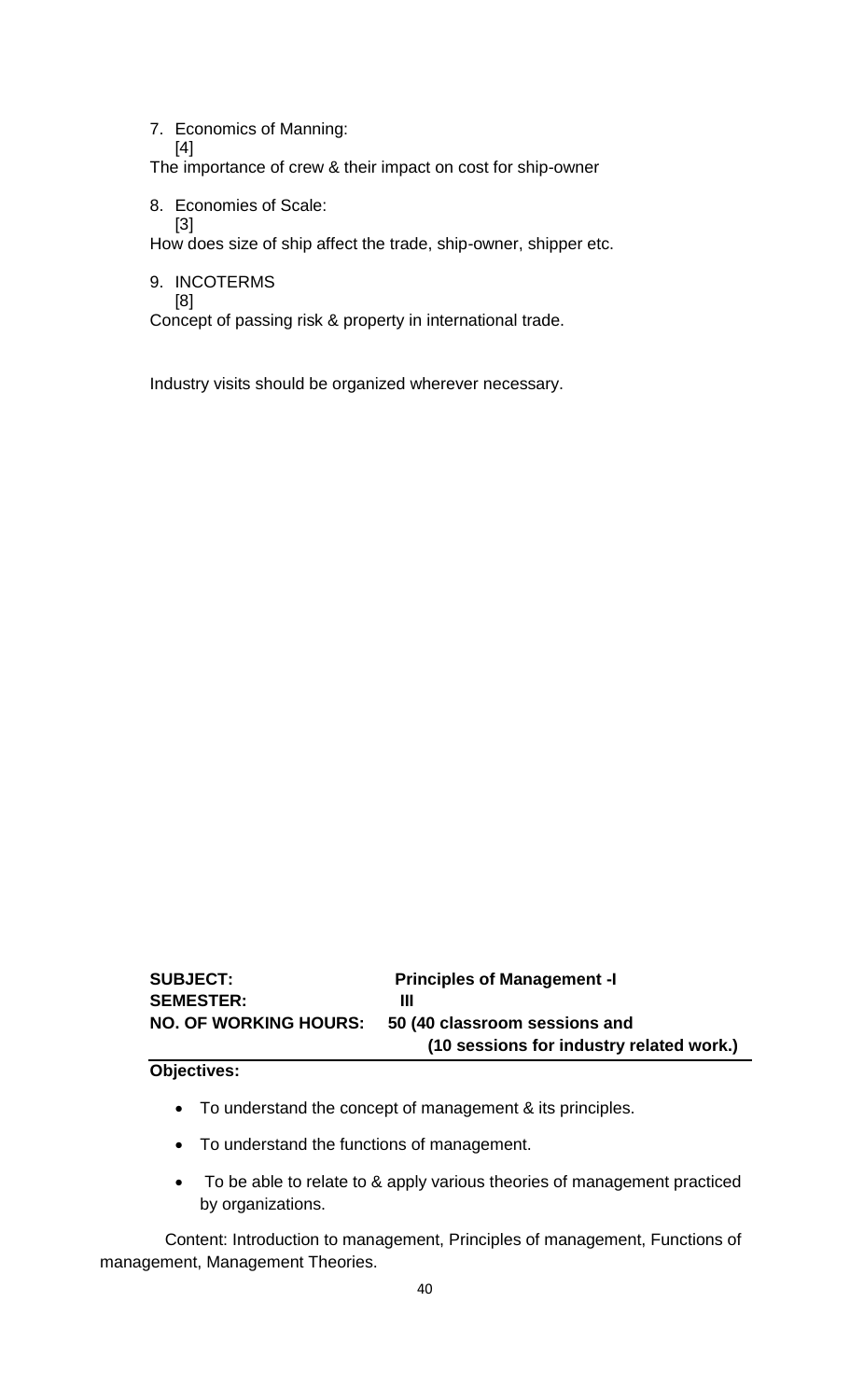Pedagogy: Classroom sessions, discussions, Case Studies, projects, industry related assignments.

Reference Books:

- 5) Business Administration & Management by Dr.S.C. Saxena Sahitya Dhawan Publications.
- 6) Principles of Management by K.Ravichandran & S.Nakkiram Avinash Paperbooks.
- 7) Principles & Practices of Business Organizations & Management by J.C. Sinha & V.N Mugali –R.Chand & Co Publications,New Delhi.
- 8) Business Studies by Poonam Gandhi Dhanpat Rai & Co.

## Evaluation Plan

| Method of evaluation                                  | Weightage  |
|-------------------------------------------------------|------------|
| Internal: Projects, assignments,<br><b>Discussion</b> | <b>20%</b> |
| Written Exam at the end of the semester               | 80%        |

# **MODULES /TOPICS TO BE COVERED**

|    |                                                                                                                                                                          | Nos. of             |
|----|--------------------------------------------------------------------------------------------------------------------------------------------------------------------------|---------------------|
| 5) | Sessions<br>Introduction to Management<br>Meaning & Definition, Characteristics, importance & scope.                                                                     | (5)                 |
|    | 6) Principals of Management<br>Span of Control, Delegation of Authority etc.                                                                                             | (15)                |
|    | 7) Functions of Management<br>Planning, Organizing, Staffing, Directing & Controlling                                                                                    | (15                 |
| 8) | <b>Management Theories</b><br>Taylors Theory, Macgruel Theory, Peter Drucker Theory ( Management by<br>Objective & Purposeful Innovation), Abraham Maslow Theory & Fayol | $\left( 10 \right)$ |
|    | Theory – The management principals developed by them, their Major<br>contribution & its impact.                                                                          |                     |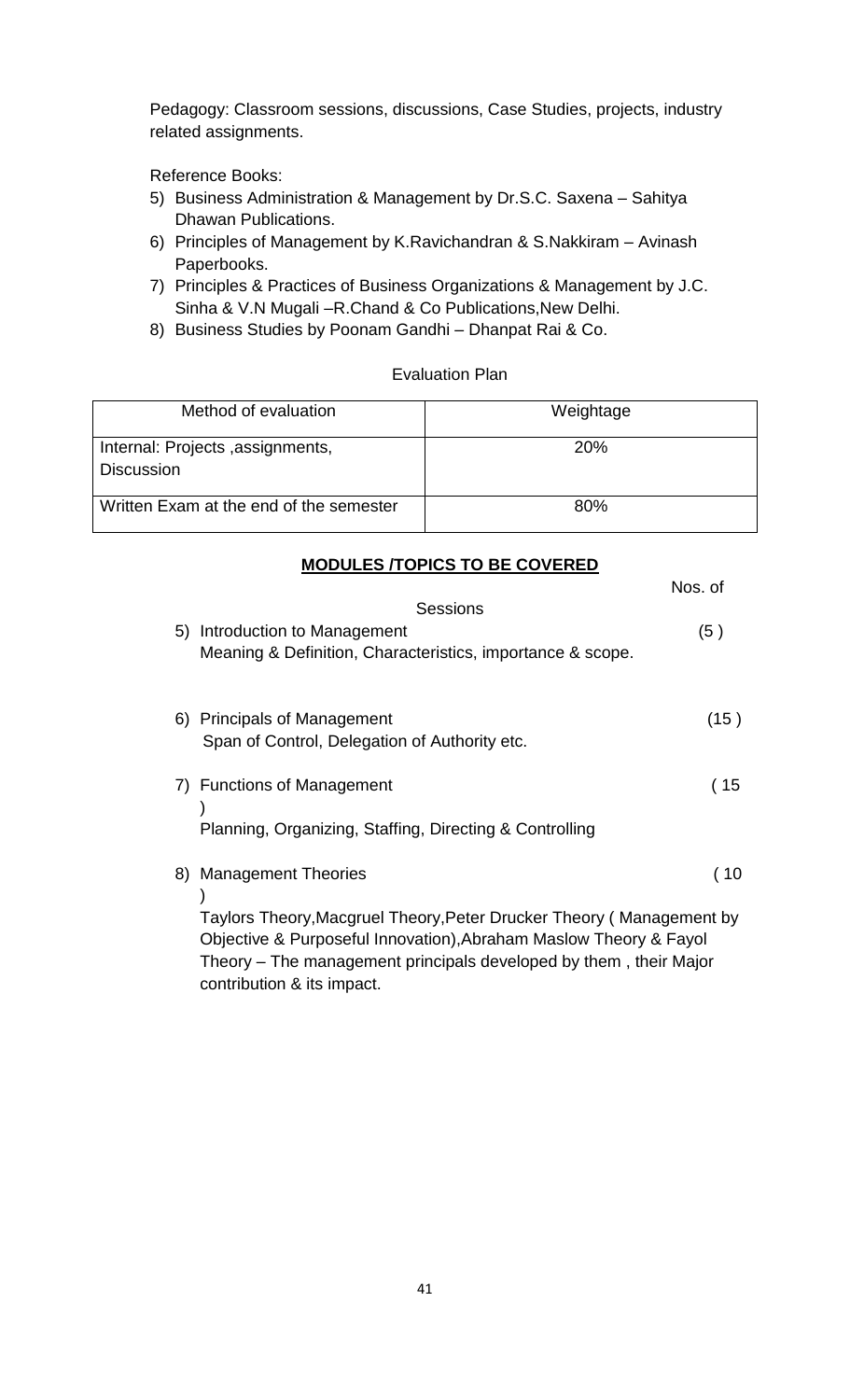# **SUBJECT: SHIPPING LAW -I SEMESTER: III NO. OF WORKING HOURS: 50 (45 classroom sessions and (05 sessions for industry visits.)**

Objectives:

- To introduce the students the fundamentals/basics of various shipping related law.
- To use Case studies as major tool to understand various shipping laws

Content: M.S.A Act 1895, COGSA, Bills of Lading Act, Admiralty Jurisdiction

Pedagogy: Classroom sessions, discussions, Case Studies, projects, industry related assignments.

Minimum Reading:

- 7) Carriage of Goods by Sea Multimodal Transport by Nilima Chandiramani., Avinash Publications
- 8) Maritime Law of India –In International Context Bhandarkar Publications, Bombay
- 9) The Merchant Shipping Act by J. S. Gill
- 10)Shipping Law Handbook M.Bundock
- 11)Cases & Materials on the Bill of Lading –Paul Todd
- 12)Shipping Law by Chorley & Giles

## Evaluation Plan

| Method of evaluation             | Weightage |
|----------------------------------|-----------|
| Internal: Projects, assignments, | 20%       |
| <b>Discussion</b>                |           |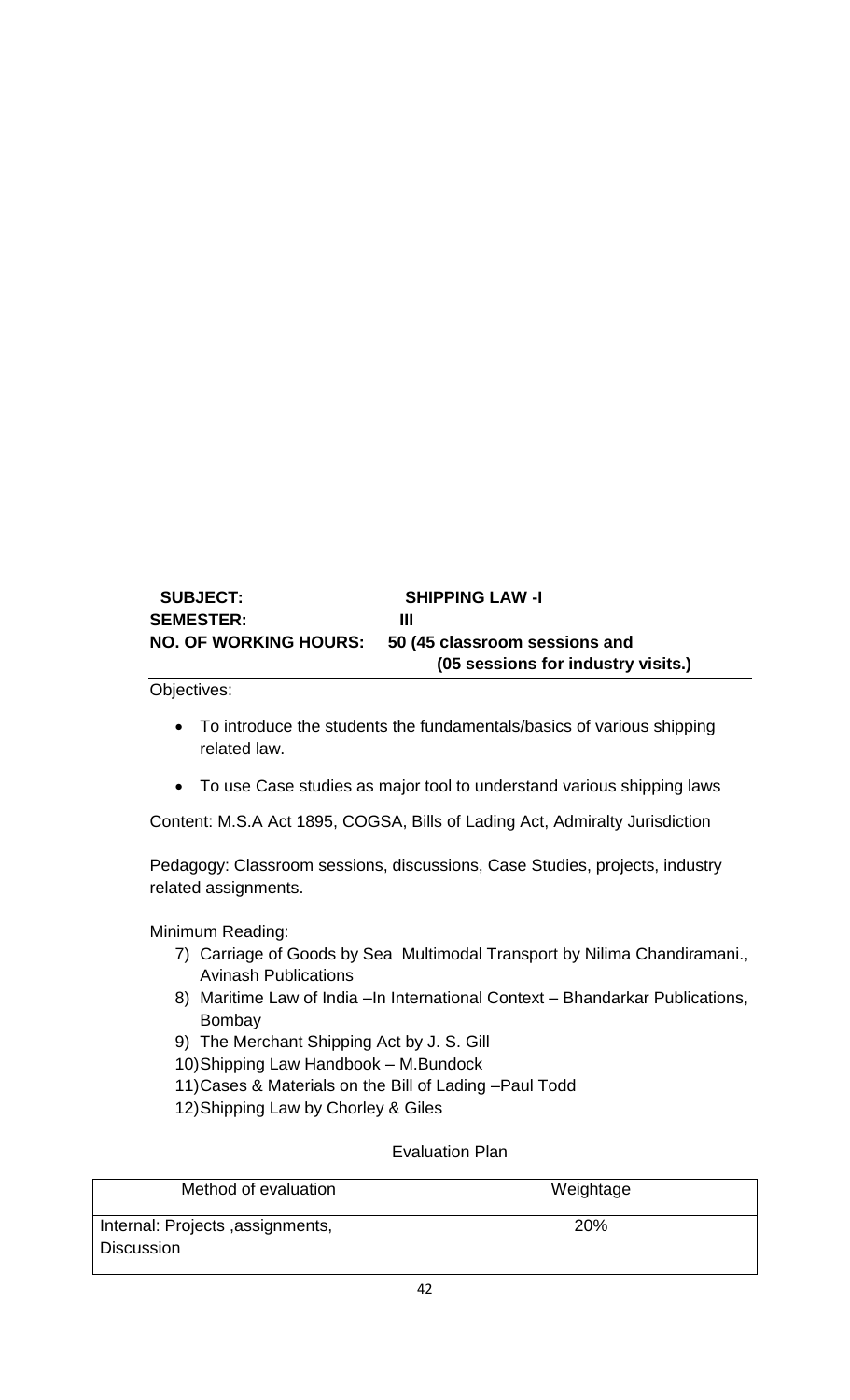# **MODULES /TOPICS TO BE COVERED**

Nos. of

**Sessions** 

10.Maritime Lien

(05)

Different types of maritime lien, like: privileged claim, subjects of maritime lien, procedure for arrest, order of priorities.

- 11.Health & Health Regulations (03) Responsibility of master, Indian port health rules
- 12.Deviation

(04)

Deviation & freight, consequences of deviation, reasonable deviation, deviation & prior damage to cargo etc.

13.Seaworthy Vessel

(4)

Liability to provide a seaworthy vessel, definition of seaworthiness, meaning of unseaworthiness, ship seaworthy on sailing, burden of proof, etc.

- 14.Limitation of Liability
	- (4)

Limits on liability:-notice on loss, measurement of damages, non-contractual claims, Himalaya clause, Limitation of action, jurisdiction, and arbitration

- 15.Merchant Shipping Act,1958 (12) Important clauses, preamble
- 16.Admiralty Jurisdiction (3) Meaning ,Origin, Development in India

17.Customs Act,1962

(8)

Procedure for loading/unloading ships, arrest procedure for ships, confiscation of cargo, responsibility of proper officer etc.

18.Facilitation Convention (2) Objective, section 1,2,3,4 &5.

Industry visits should be organized where necessary.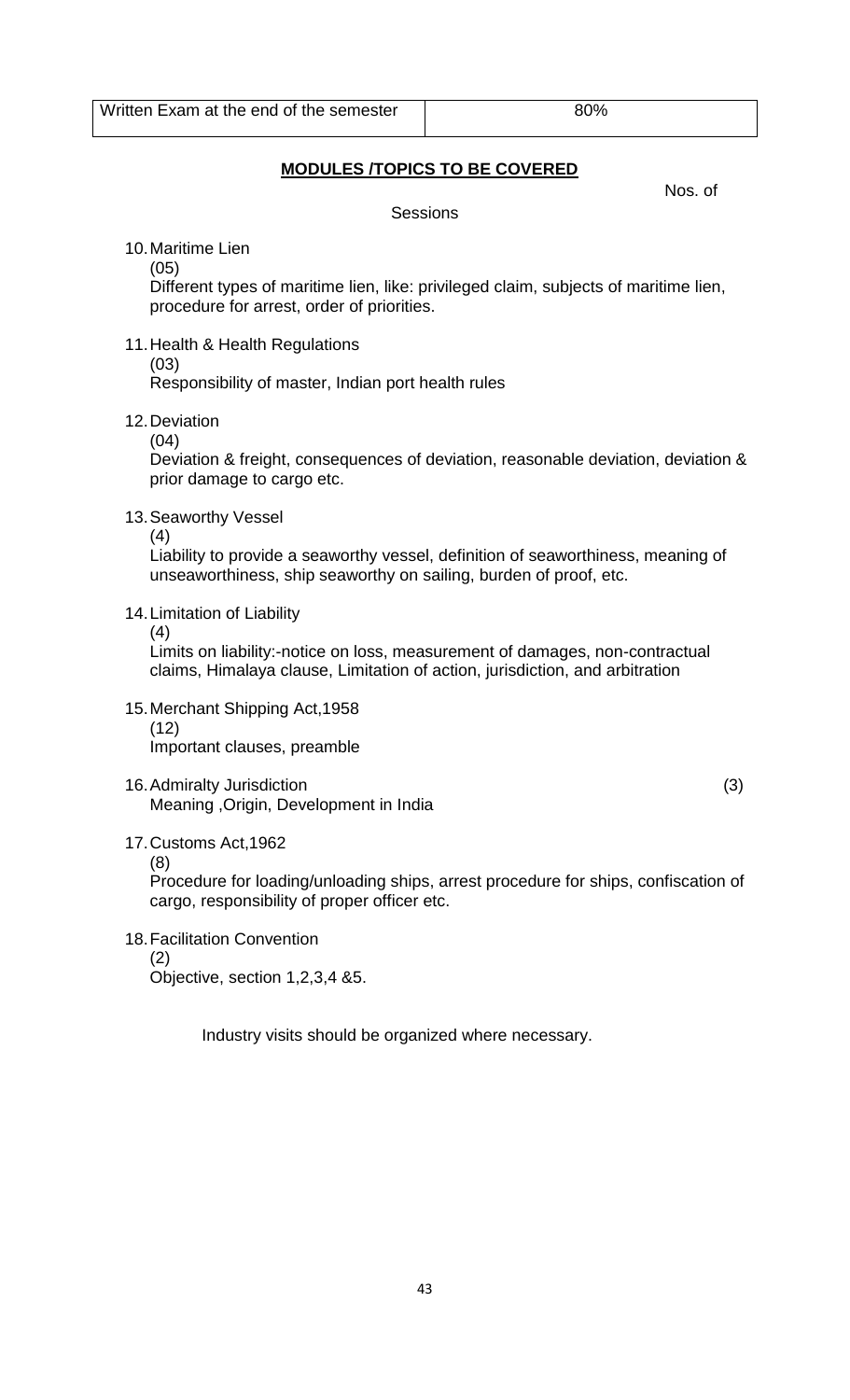# **SUBJECT: LINER & MULTIMODAL TRANSPORT -I** SEMESTER: III **NO. OF WORKING HOURS: 50 (35 classroom sessions and (15 sessions for industry visits)**

Objectives:

- To introduce the students the concept of containerization, liner transport.
- Understand the role of Joint ventures & Consortia in Liner trade.
- Thoroughly understand FCL & LCL type f shipments & role of cargo consolidation.

Content: Liner Trade, Containerization, Role of ICD/CFS, container leasing methods etc

Pedagogy: Classroom sessions, discussions, Case Studies, projects, industry related assignments.

Minimum Reading:

- 7) Reeds Sea Transport by Patrick Alderton
- 8) Elements of Shipping by Alan E. Branch
- 9) Containerization, Multimodal Transport & Infrastructural Development in India by Dr.K.V Hariharan, Shroff Publishers & Distributors Pvt Ltd
- 10)Shipping Practice by Edward F Stevens & C S J Butterfield, Sterling Book **House**

11)Liner Shipping Conferences – Janson & Shneerson

12)Shipping Pools – W.V Packard

#### Evaluation Plan

| Weightage                                         |
|---------------------------------------------------|
| <b>20%</b>                                        |
| 80%<br>MODULES <i><b>TODICS</b></i> TO BE COVERED |
|                                                   |

## **MODULES /TOPICS TO BE COVERED**

Nos. of

**Sessions** 

12.Introduction; functions, hierarchy of a liner company (4) Functions of various departments, How the liner company works.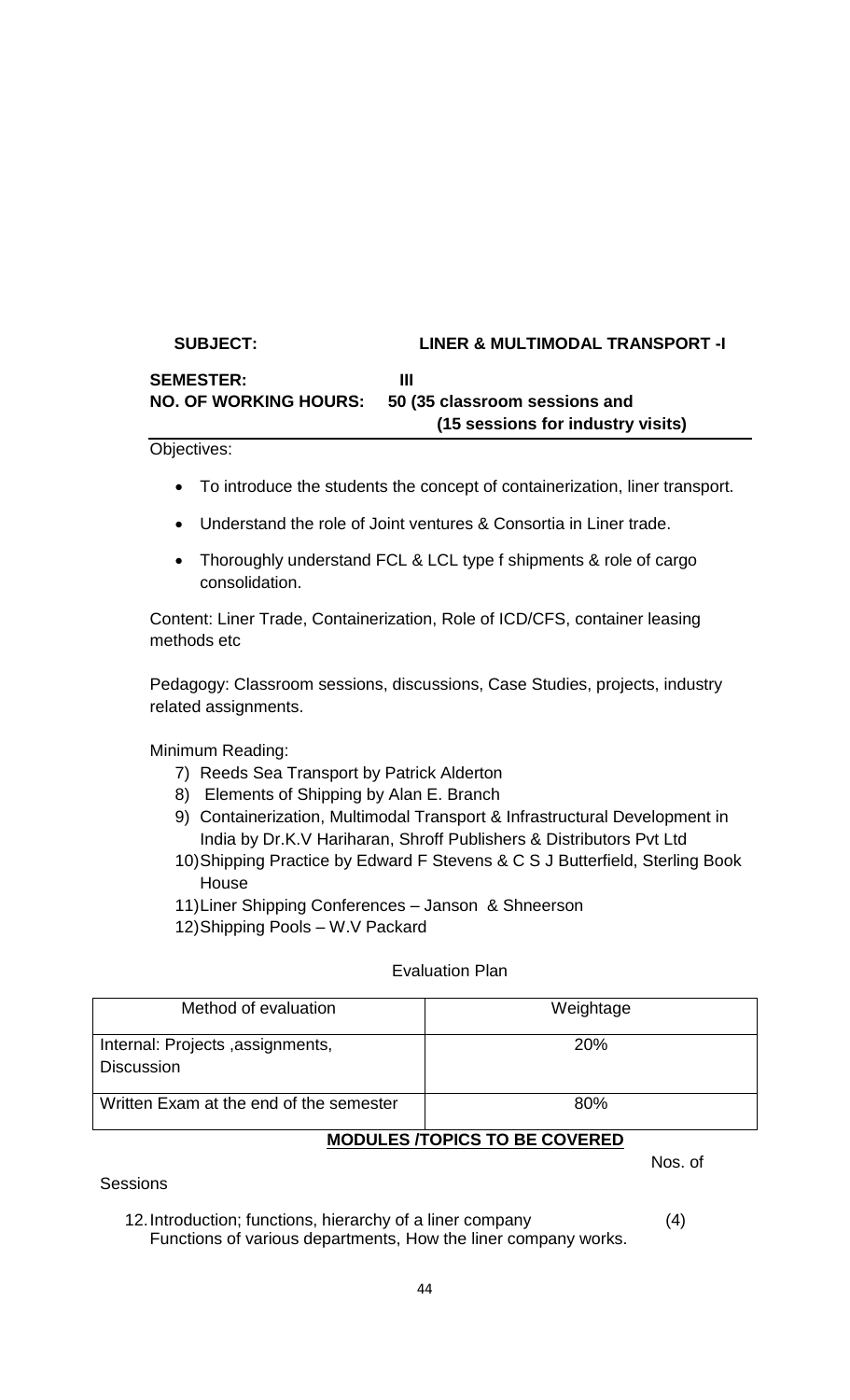| 13. Containerization (in India & at International level)<br>Advent of containerization, history, progress in India                                                                                                    | (5) |
|-----------------------------------------------------------------------------------------------------------------------------------------------------------------------------------------------------------------------|-----|
| 14. Unitization<br>Concept of unit load, strapping, pre-slinging, handling palletization,                                                                                                                             | (3) |
| <b>15. UNCTAD Liner Code</b>                                                                                                                                                                                          | (3) |
| 16. Liner Agents<br>Duties & responsibilities, relationship with Principal & port authorities,<br>DGS, Terminal operators, ports etc, Agency remunerations, office organizations;-<br>marketing, operations, finance. | (3) |
| 17. Shipping Conferences, Joint Ventures, Shipping Pools & Consortia<br>Functions of each, purpose, advantages, disadvantages, relevance in current<br>scenario                                                       | (4) |
| 18. Container Leasing Methods<br>(3)<br>Owning & leasing, advantages /disadvantages, cost of leasing, basic types of<br>lease contracts.                                                                              |     |
| 19. Cargo Consolidation in India<br>(3)<br>What is consolidation, benefits to trade, carrier, freight forwarders, scope for<br>consolidation, cargo stuffing, selecting a shipping line etc.                          |     |
| 20.LCL/FCL<br>(1)<br>Meaning & concept of FCL & LCL shipments                                                                                                                                                         |     |
| 21. Role of ICD'S/CFS / CWC<br>(2)<br>Functions of ICD/CFS/CWC, Role of government, private public-partnership                                                                                                        |     |

22.Tariff : BAF/CAF, other surcharges, Pricing (4) Principle of liner tariff, Theory of FAK v/s commodity based tariff, tariff rate calculations, and different types of rates for break-bulk & containerized cargoes.

Industry visits should be organized where necessary.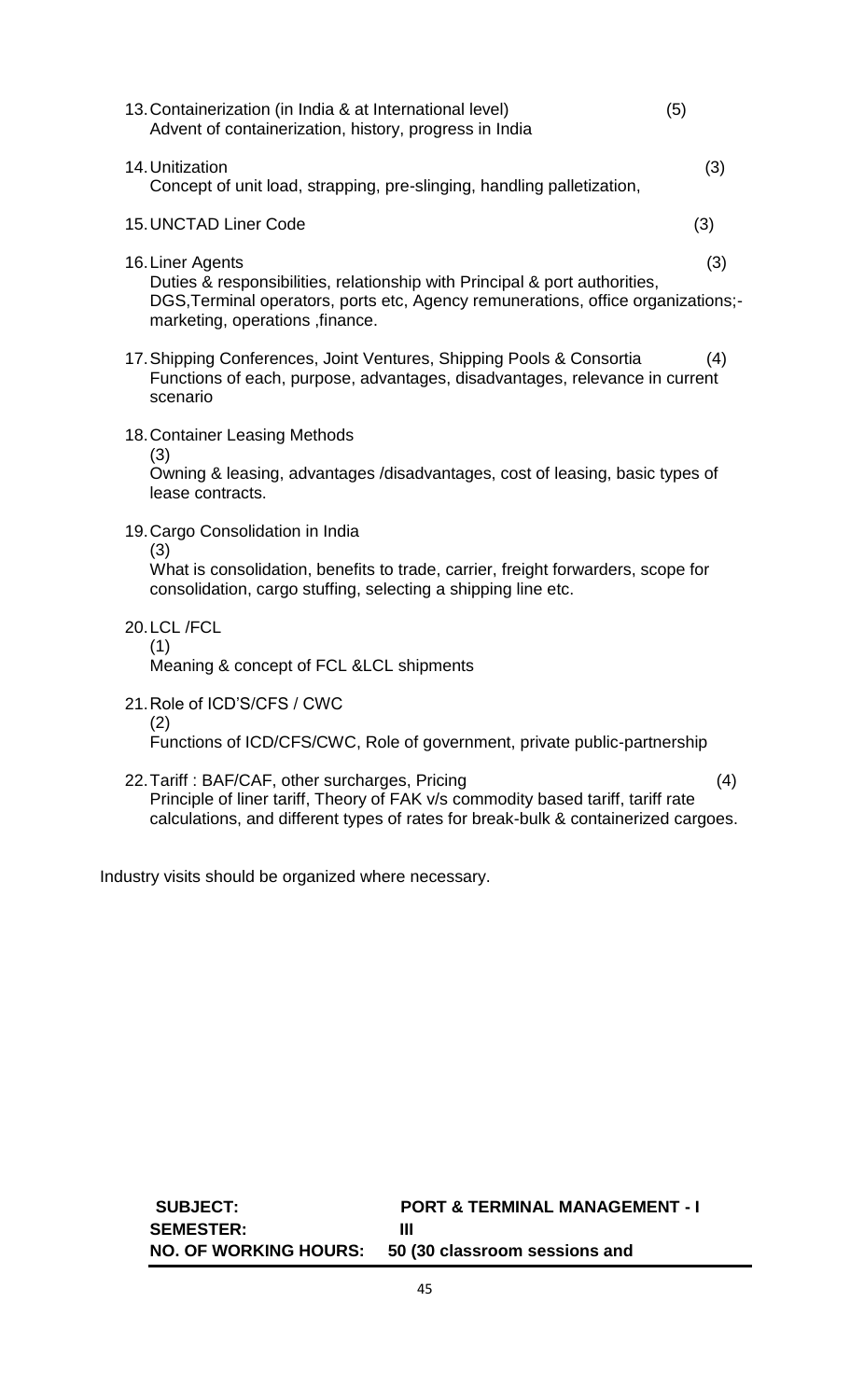Objectives:

- Make students understand & analyze role of Port in international trade.
- Analyze the growing trend of Public- Private Partnership in port & terminal management.
- Understand the factors in choosing port location, pricing, legal aspects of port management.

Content: Ports, Stevedoring, Port Equipments, SEZ/FTZ, Port Marketing & Pricing, Economics of port location

Pedagogy: Classroom sessions, discussions, Case Studies, projects, industry related assignments.

Minimum Reading:

- 4) Reeds Sea Transport by Patrick Alderton
- 5) Elements of Shipping by Alan E. Branch
- 6) Shipping Practice by Edward F Stevens & C S J Butterfield Sterling Book **House**

## Evaluation Plan

| Method of evaluation                                  | Weightage  |
|-------------------------------------------------------|------------|
| Internal: Projects, assignments,<br><b>Discussion</b> | <b>20%</b> |
| Written Exam at the end of the semester               | 80%        |

**MODULES /TOPICS TO BE COVERED**

Nos. of Sessions

- 12.Port ;Their Types & Functions (2) Different types of ports, Main functions
- 13.Major World Ports in Liner, Dry Bulk & liquid trades (2) Rotterdam, Singapore Port, Antwerp Port, Colombo port, JNPT port
- 14.Port Ownership (2) 15.Economics of Port Location (2)
- Factors used as a parameter to select a port
- 16. Port Competition & Marketing: 4)

 Understand the nature of port competition at national & international level. Understand the relevance of geographic location to both vessel turnaround time & port rotation. Port promotion techniques & their impact in identifying potential users. Impact of better connectivity, inland transportation

- 17.Port Pricing (3) Understand nature & types of port charges. Understand how pricing is used as a tool to influence demand. Understanding cost factors in pricing including for infrastructure, navigation services, equipment, staff & labor, marketing, security
- 18.Legal Aspects of Port Management (2)

etc.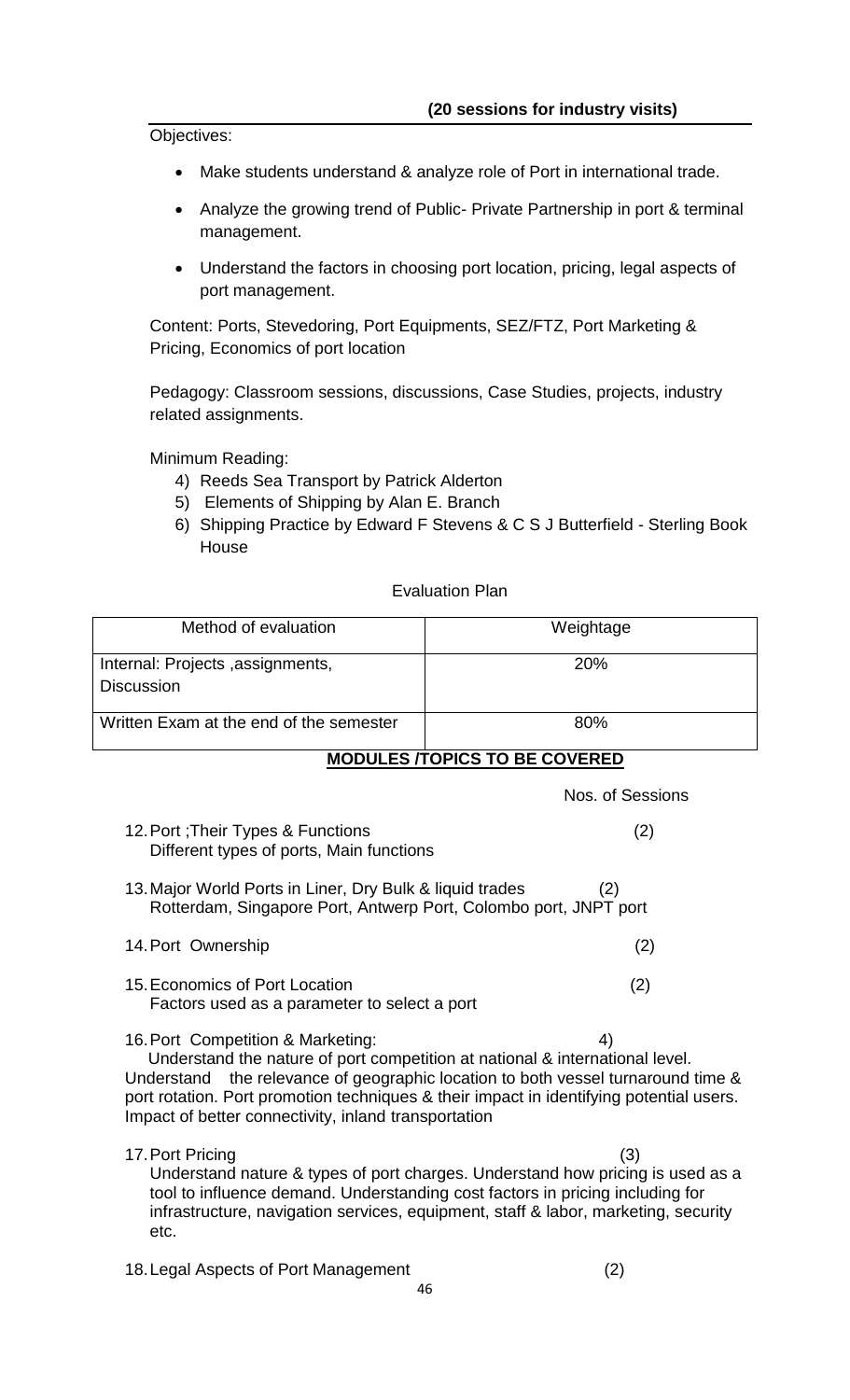Legal nature of port constitutions, legal framework of port ownership laws & regulations relating to employment of dock workers

19.Port Finance (3) Importance of financial management in port operations, specially budgets, capital & revenue expenditures & investment appraisal. Project evaluation & review techniques. Joint venture opportunities for financing or management & policies for both common & sole user terminals

20.SEZ/FTZ in ports (3)

Setting up of SET/FTZ in port areas,legal implications, benefit to trade etc.

21.Port Equipment ( 2)

Understand what is meant by port building, warehouse, transit sheds etc. Understand the different cargo handling equipments, types, their costs & the need for maintenance management.

22.Stevedoring (2)

Functions of stevedores, their usefulness. How they can affect the loading /unloading operations.

Industry visits should be organized where necessary.

| <b>SUBJECT:</b>              | <b>BUSINESS ETHICS &amp; PRACTICES-I</b> |
|------------------------------|------------------------------------------|
| <b>SEMESTER:</b>             | Ш                                        |
| <b>NO. OF WORKING HOURS:</b> | 50 (45 classroom sessions and            |
|                              | (05 sessions for industry visits)        |

Objectives:

- To understand the importance of business ethics in organization.
- To identify various moral & ethical issues and problems in the business setting particularly In India.

Content: Business Ethics, Managing Ethical Dilemmas ,Organizational Culture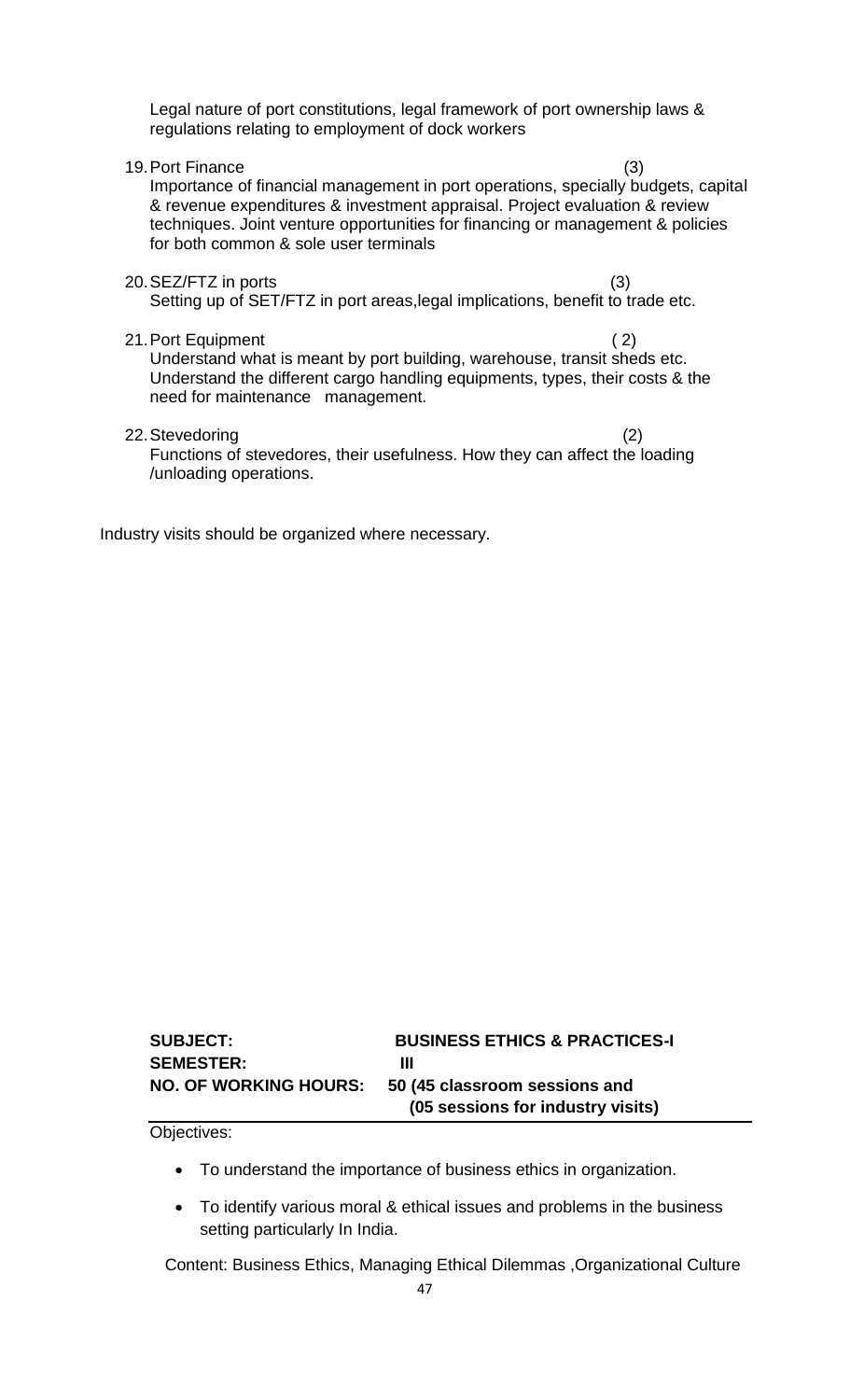Pedagogy: Classroom sessions, discussions, Case Studies, projects, industry related assignments.

Reference Books:

- 3) Business Ethics & Managerial Values by S.K Bhatia. Deep & Deep **Publications**
- 4) Case Studies in Business Ethics by Thomas Donaldson.

#### Evaluation Plan

| Method of evaluation                                  | Weightage  |
|-------------------------------------------------------|------------|
| Internal: Projects, assignments,<br><b>Discussion</b> | <b>20%</b> |
| Written Exam at the end of the semester               | 80%        |

# **MODULES /TOPICS TO BE COVERED**

Nos. of

Sessions

10)Practical exercise before starting session –Conduct a debate on any issues related to practical ethics eg: Veg v/s Non Veg etc (1)

11)Business Ethics – nature & importance in organizations (6)

12)Managing Ethical Dilemmas (4) Understanding what ethical dilemma is, Ethical issues & dilemmas in organization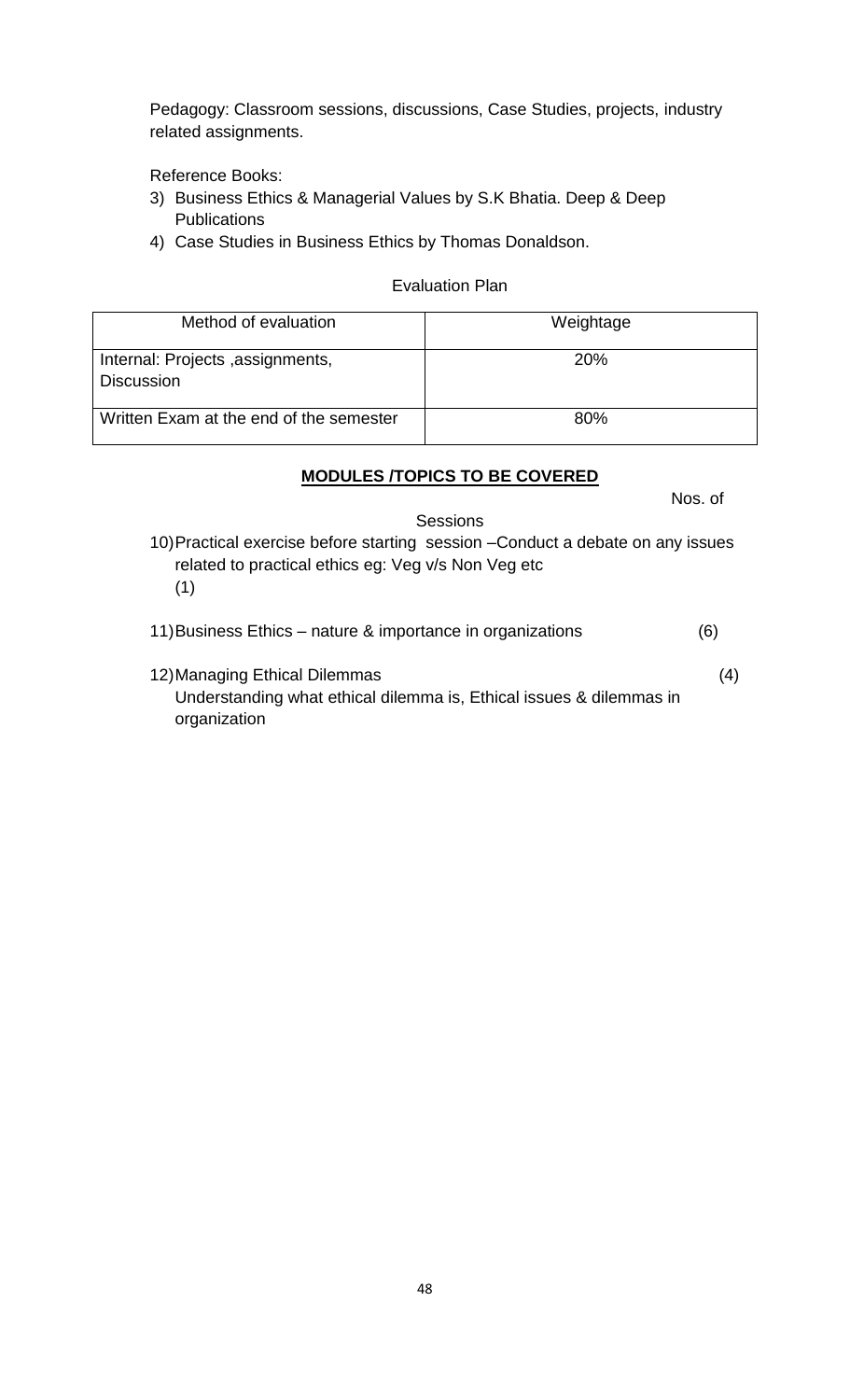# ECONOMICS OF SEA TRANSPORT -II SEMESTER: IV

Content: Demand & Supply of shipping services, Incoterms, cabotage, Basis of international trade.

Pedagogy: Classroom sessions, discussions, projects, industry related assignments.

Minimum Reading:

- 1) Reeds Sea Transport by Patrick Alderton
- 2) Elements of Shipping by Alan E. Branch
- 3) Maritime Economics Martin Stopford
- 4) Elements of Port Operations & Management Alan E. Branch
- 5) The Maritime Law of India (2000) Bhandarkar Publications, Mumbai
- 6) Bunkers –Lloyds Press
- 7) Bunkers –A guide for ship operators W.D. Ewart

# **Evaluation Plan**

| Method of evaluation                                  | Weightage  |
|-------------------------------------------------------|------------|
| Internal: Projects, assignments,<br><b>Discussion</b> | <b>20%</b> |
| Written Exam at the end of the semester               | 80%        |

## **MODULES /TOPICS TO BE COVERED**

 No. of Sessions 1. Fuel Economy & Bunker Management **1. Fuel Economy & Bunker Management** (6) Types of fuel used onboard .Bunker purchase, management 2. CABOTAGE [8] Government action on reserving specific tonnage for national carrier, Status of cabotage in M.S.Act, 3. Freight & Freight Units [4] 4. Stowage & Stowage factors [3]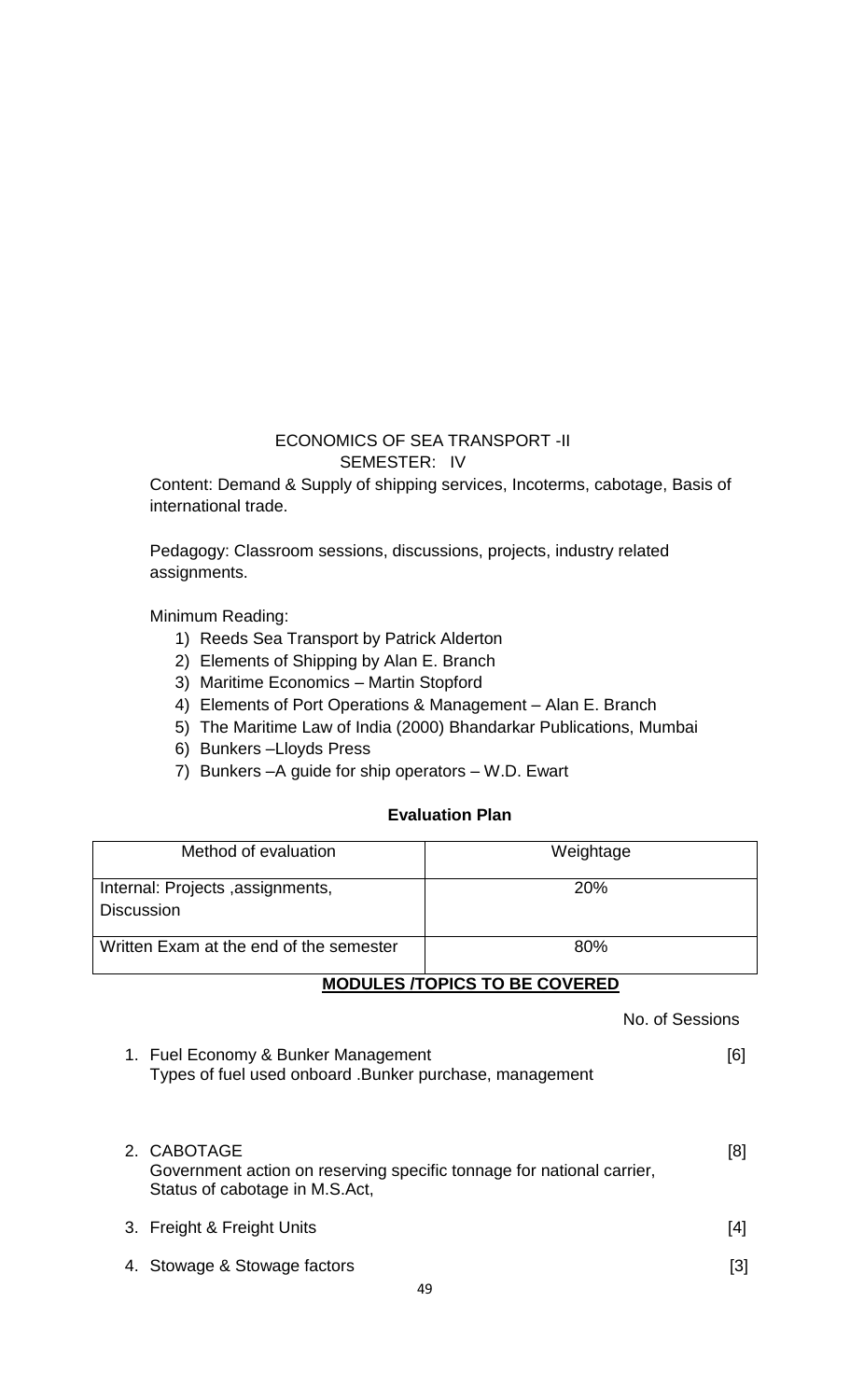Importance of stowage, broken stowage, stowage calculation

| 5. Cost Structure<br>The different costs of owning a ship: Cargo, voyage, vessel related costs etc.                                                     | [3] |
|---------------------------------------------------------------------------------------------------------------------------------------------------------|-----|
| 6. Shipping – Cost & Revenue<br>The different heads of cost & revenue, which cost is incurred by which party i.e.<br>shipowner, Charterers, liner bulk. | [4] |

7. Packaging in sea transport [7] Special packaging requirements for sea transport

Industry visits should be organized wherever necessary.

 SHIPPING LAW -II SEMESTER: IV

Content: Collision Regulations, Tort, Hague Rules, Hamburg Rules, Towage, Salvage.

Pedagogy: Classroom sessions, discussions, Case Studies, projects, industry related assignments.

Minimum Reading:

- 1) Carriage of Goods by Sea Multimodal Transport by Nilima Chandiramani., Avinash Publications
- 2) Maritime Law of India –In International Context Bhandarkar Publications, Bombay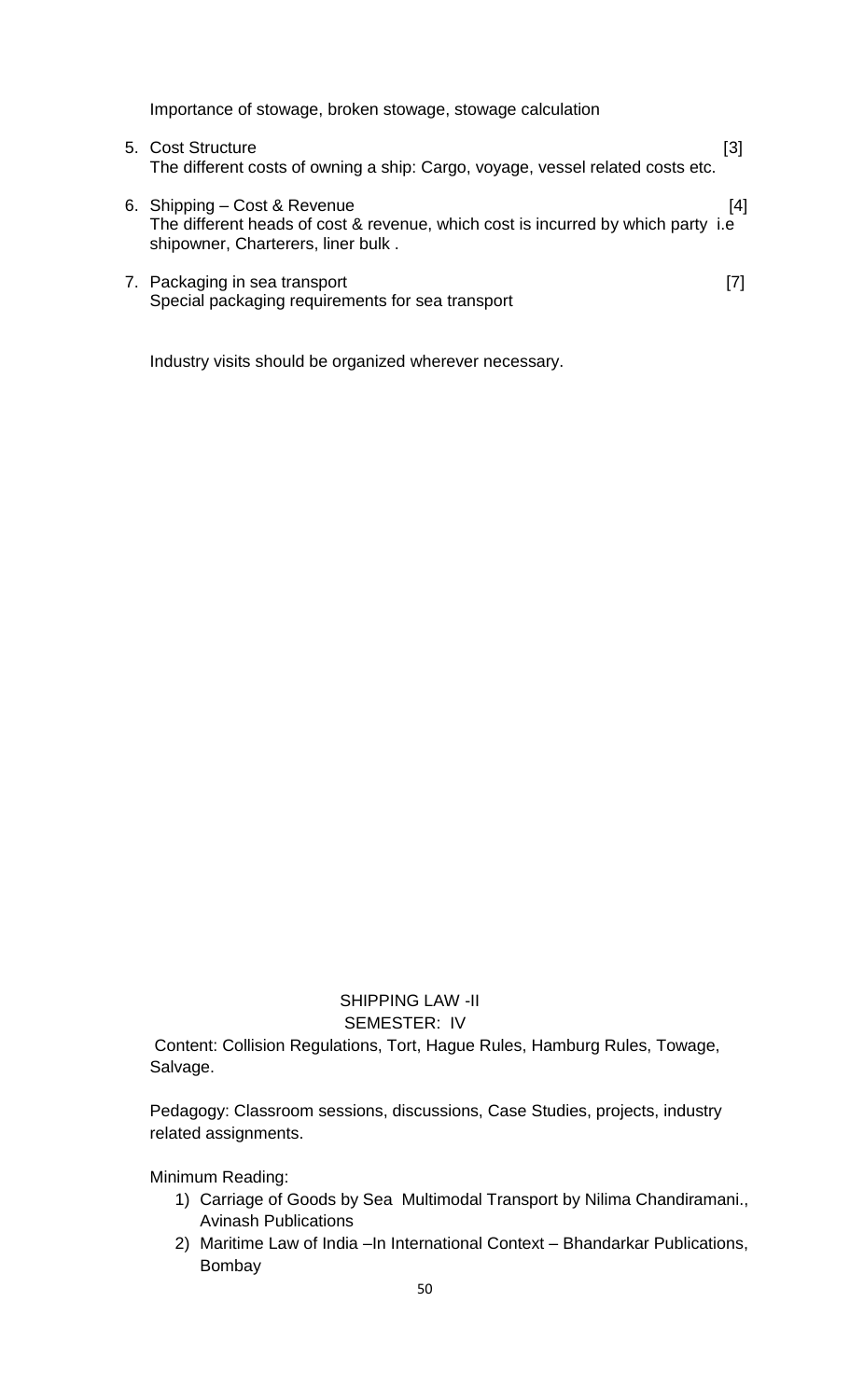- 3) The Merchant Shipping Act by J. S. Gill
- 4) Shipping Law Handbook M.Bundock
- 5) Cases & Materials on the Bill of Lading –Paul Todd
- 6) Shipping Law by Chorley & Giles

Evaluation Plan

| Method of evaluation                                  | Weightage       |
|-------------------------------------------------------|-----------------|
| Internal: Projects, assignments,<br><b>Discussion</b> | 20 <sub>%</sub> |
| Written Exam at the end of the semester               | 80%             |

# **MODULES /TOPICS TO BE COVERED**

Nos. of Session

| 1. Salvage<br>Principles of salvage, Crew, passengers, real danger, salvage agreements-<br>Lloyds pen Form, Duties of salver, owner, and master<br>2. Towage<br>Definition, why does a tow need a tug, implied terms, special towage contracts –<br>TOWHIRE, UKSTC.<br>3. Cargo Claims<br>4. Collision Regulations<br>Purpose of collision regulations, A brief of annexes & 5 parts having 38 rules.,<br>Part A, B, C, D, E. Alternative danger, damages. | (4)<br>(3)<br>(2)<br>(5) |
|------------------------------------------------------------------------------------------------------------------------------------------------------------------------------------------------------------------------------------------------------------------------------------------------------------------------------------------------------------------------------------------------------------------------------------------------------------|--------------------------|
| 5. Oil Pollution<br>Brief about Civil Liability Convention, Fund convention, MARPOL, OPA 90 &<br><b>TOVALOP &amp; CRISTAL</b>                                                                                                                                                                                                                                                                                                                              | (3)                      |
| 6. Dangerous Cargo                                                                                                                                                                                                                                                                                                                                                                                                                                         | (2)                      |
| 7. Tort<br>Various types of torts, defenses against tortuous liability, limitation of action.                                                                                                                                                                                                                                                                                                                                                              | (3)                      |
| 8. International Conventions: - Hague Rules & Hague- Visby Rules, Hamburg Rules<br>(12)                                                                                                                                                                                                                                                                                                                                                                    |                          |
| 9. MTOG Act, 1993                                                                                                                                                                                                                                                                                                                                                                                                                                          | (6)                      |
| 10. Legal Aspects of Charter Parties                                                                                                                                                                                                                                                                                                                                                                                                                       | (3)                      |
| 11. The Athens Convention, 1974<br>Applicability of convention, liability of carrier, jurisdiction, claims                                                                                                                                                                                                                                                                                                                                                 | (2)                      |

Industry visits will be organized where necessary.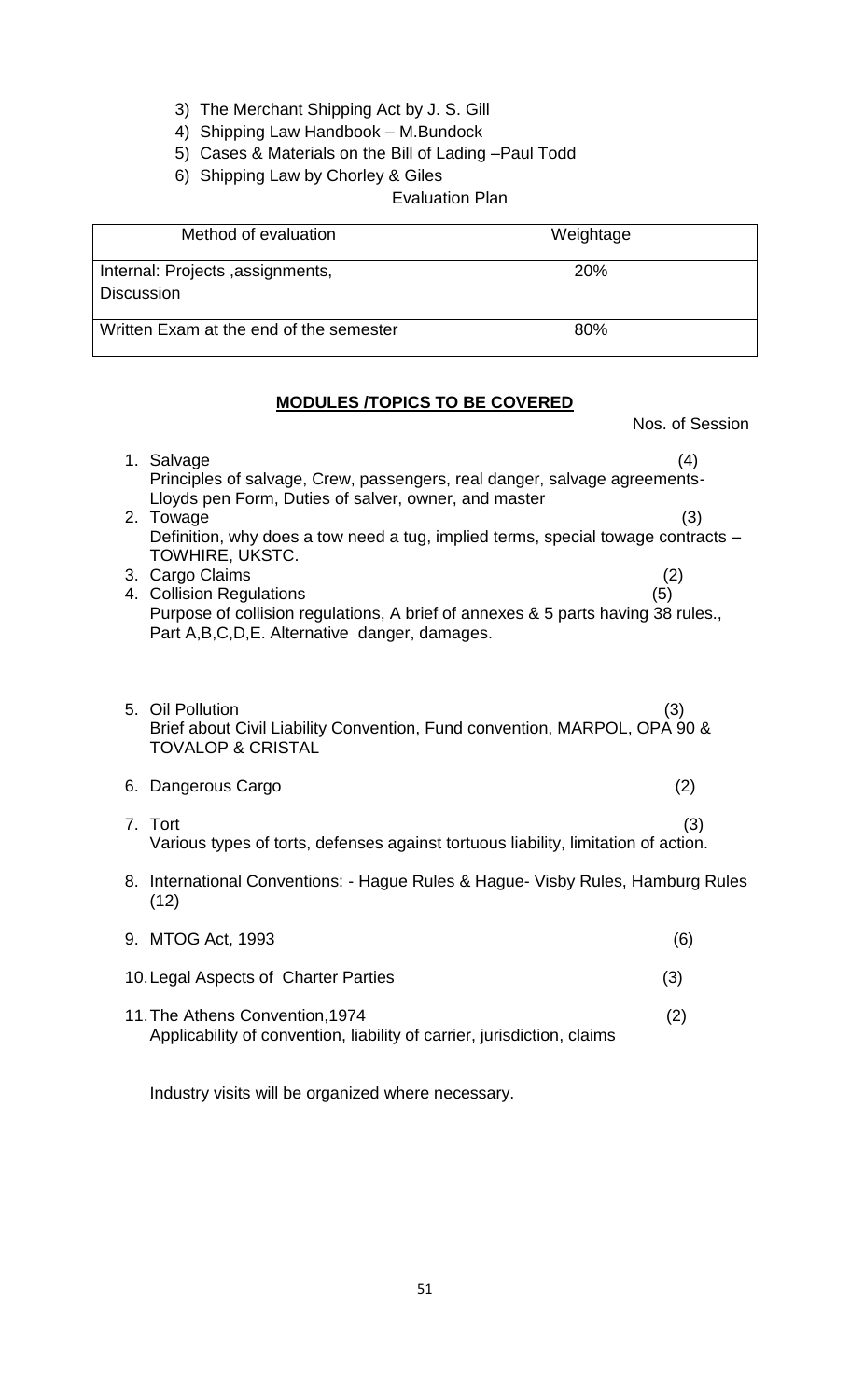# ECONOMICS OF SEA TRANSPORT -II SEMESTER: IV

Content: Demand & Supply of shipping services, Incoterms, cabotage, Basis of international trade.

Pedagogy: Classroom sessions, discussions, projects, industry related assignments.

Minimum Reading:

- 1) Reeds Sea Transport by Patrick Alderton
- 2) Elements of Shipping by Alan E. Branch
- 3) Maritime Economics Martin Stopford
- 4) Elements of Port Operations & Management Alan E. Branch
- 5) The Maritime Law of India (2000) Bhandarkar Publications, Mumbai
- 6) Bunkers –Lloyds Press
- 7) Bunkers –A guide for ship operators W.D. Ewart

#### **Evaluation Plan**

| Method of evaluation                                  | Weightage  |
|-------------------------------------------------------|------------|
| Internal: Projects, assignments,<br><b>Discussion</b> | <b>20%</b> |
| Written Exam at the end of the semester               | 80%        |

## **MODULES /TOPICS TO BE COVERED**

Nos. of Sessions

- 1. Multimodal Transport Operators (5) What is Multimodal transport, Who are MTO, benefit of using MTO,MTD
- 2. Packaging in Containerization & multimodal Transport (3)
- 3. Multimodal Transportation Transshipment, Import & Export Procedure through ICD's (3)
- 4. Hub Ports & Container Feeder Services in India (4)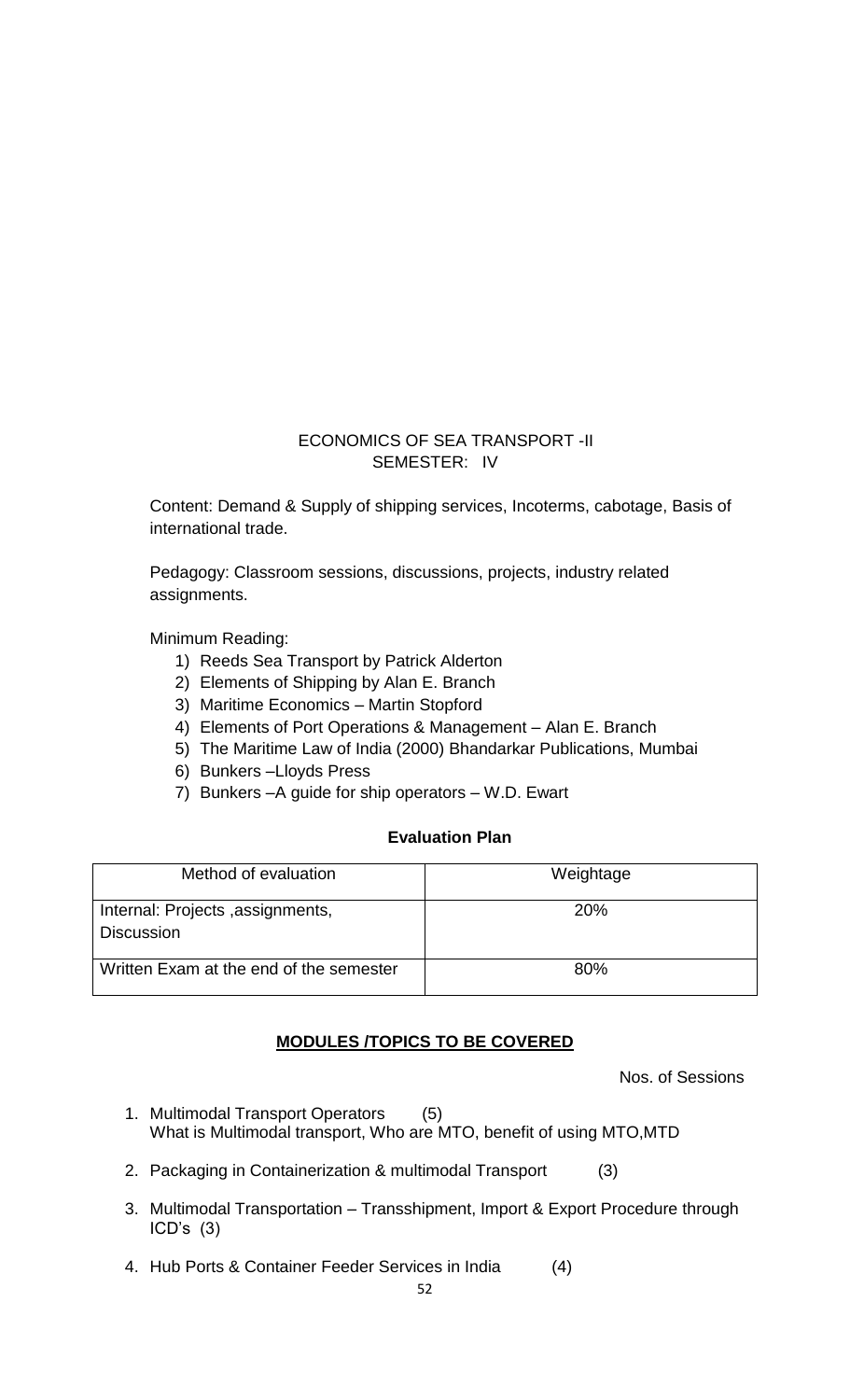An overview, current situation, whether India can have hub ports in future.

- 5. Legislation on Multimodal Transport (3) Indian legislation on Multimodal transport, Multimodal transportation of goods act,1993-Review.
- 6. Through Transport Clubs (3) Who they are, role of TT Clubs 7. Relationship between Liner Agent's & shipper, forwarder & NVOCC. (3)
- 8. Liner B/L; Combined B/L, Way b/l (4) Different types of B/L are used in liner trade, their significance.
- 9. Dangerous & Hazardous Cargo (2)

Industry visits should be organized where necessary.

# PORT & TERMINAL MANAGEMENT -II SEMESTER: IV

Content: Port Agency, Warehousing in port, ISPS, Role of PCS, Port performance.

Pedagogy: Classroom sessions, discussions, Case Studies, projects, industry related assignments.

Minimum Reading:

- 1) Reeds Sea Transport by Patrick Alderton
- 2) Elements of Shipping by Alan E. Branch
- 3) Shipping Practice by Edward F Stevens & C S J Butterfield Sterling Book House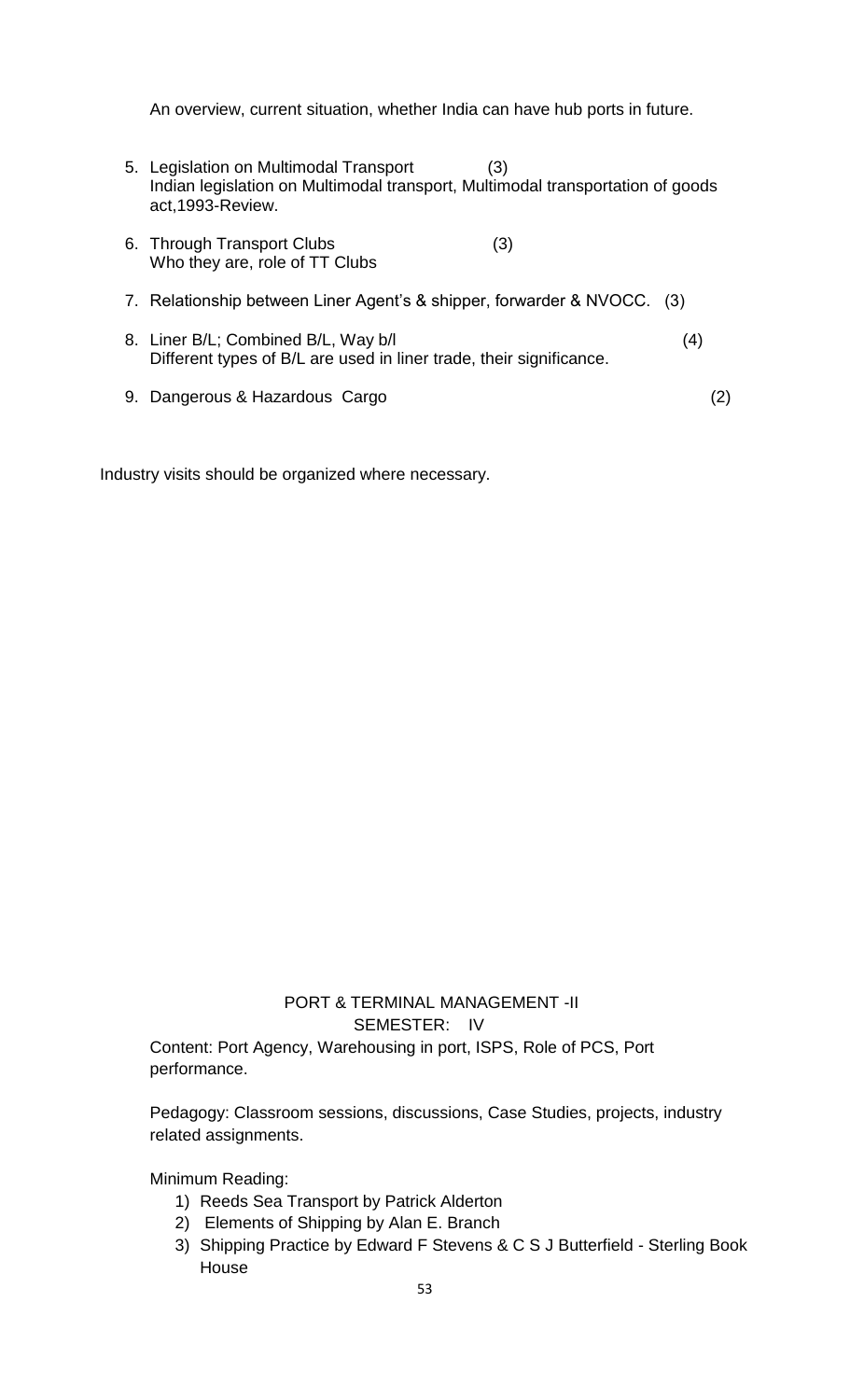### Evaluation Plan

| Method of evaluation                                                                                                                                                      | Weightage                                                                                                                                                                                                                                         |
|---------------------------------------------------------------------------------------------------------------------------------------------------------------------------|---------------------------------------------------------------------------------------------------------------------------------------------------------------------------------------------------------------------------------------------------|
| Internal: Projects, assignments,<br><b>Discussion</b>                                                                                                                     | 20%                                                                                                                                                                                                                                               |
| Written Exam at the end of the semester                                                                                                                                   | 80%                                                                                                                                                                                                                                               |
|                                                                                                                                                                           | <b>MODULES /TOPICS TO BE COVERED</b>                                                                                                                                                                                                              |
|                                                                                                                                                                           | Nos. of Sessions                                                                                                                                                                                                                                  |
| 1. Role of Port Community Systems                                                                                                                                         | (2)                                                                                                                                                                                                                                               |
| 2. Legal aspects of environmental protection at port.<br>etc, Regulations                                                                                                 | (3)<br>Measures adopted by port to prevent pollution at terminal like ballast pollution                                                                                                                                                           |
| 3. Warehousing & Inventory Management in Port Premises.<br>Importance of having warehouse inside port premises, inventory control<br>measures, Concept of joint ventures. | (3)                                                                                                                                                                                                                                               |
| 4. Role of trade Unions, labor organizations, ITF<br>unions, workers right etc.                                                                                           | (3)<br>The role of trade unions in success of ports, regulations pertaining to trade                                                                                                                                                              |
| 5. Port Agency<br>difference between time & voyage charter parties, understand the legal<br>incurred.                                                                     | (2)<br>Role in identifying principal, keeping their business, understand the basic<br>documentation for clearance of ships etc, understand the shipping terms,<br>implications of port agency, importance of maintaining accounts for expenditure |
| 6. Importance of security with respect to ISPS<br>ISPS – Objective, Way of implementation, Need for ISPS compliance in<br>international scenario                          | (2)                                                                                                                                                                                                                                               |
| 7. Custom Procedures<br>The symbiotic relation between port & customs: - Their rules for loading<br>/unloading for cargo, arrival procedures etc                          | (3)                                                                                                                                                                                                                                               |
| 8. Pilotage                                                                                                                                                               | (2)                                                                                                                                                                                                                                               |
| 9. Port Performance; vessel turn around time, cargo volume, speed of cargo<br>handling, damage & pilferage prevention.                                                    | (3)                                                                                                                                                                                                                                               |
|                                                                                                                                                                           | 10. Management of cargo operations onboard and ashore. (Traffic congestion) (3)                                                                                                                                                                   |

Industry visits should be organized where necessary.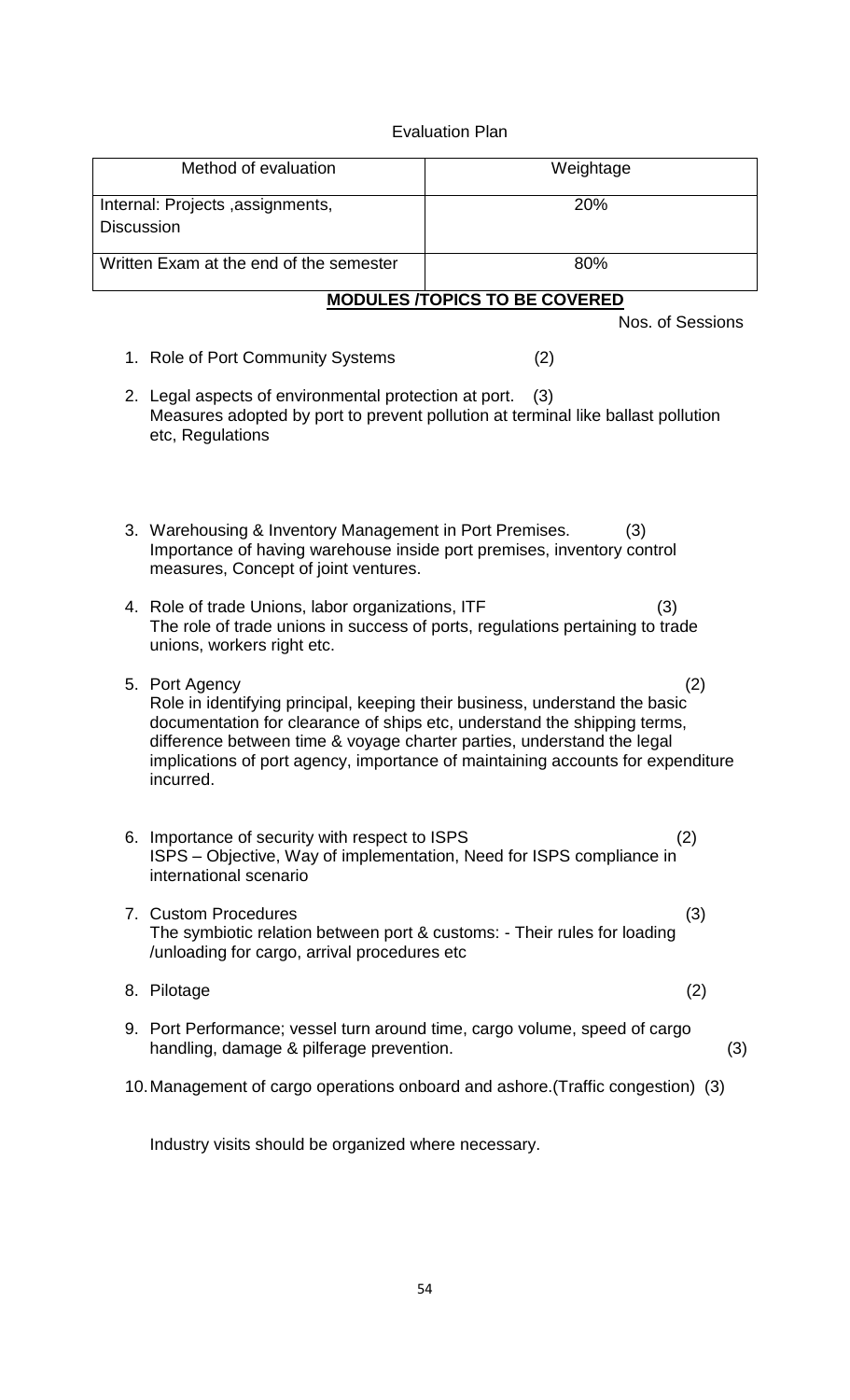# BUSINESS ETHICS & PRACTICES-II SEMESTER: IV

 Content: CSR, Social responsibility of business towards different groups, Social responsibilities strategies.

Pedagogy: Classroom sessions, discussions, Case Studies, projects, industry related assignments.

Reference Books:

- 1) Business Ethics & Managerial Values by S.K Bhatia. Deep & Deep **Publications**
- 2) Case Studies in Business Ethics by Thomas Donaldson.

### Evaluation Plan

| Method of evaluation                                  | Weightage  |
|-------------------------------------------------------|------------|
| Internal: Projects, assignments,<br><b>Discussion</b> | <b>20%</b> |
| Written Exam at the end of the semester               | 80%        |

## **MODULES /TOPICS TO BE COVERED**

Nos. of Sessions

- 1) Corporate Social Responsibility (3) Corporate Governance, Promoting value-based governance in organizations.
- 2) Changing views of management responsibility (5) Understanding Cross cultural values
- 3) Social Responsibilities Strategies (4) Meaning, Social Opposition, Social Obligation, Social response position, Social Contribution, need for business to assume social responsibility.
- 4) Social Responsibility of business towards different groups (8) #Employees, # Shareholders, # Society, #Government & others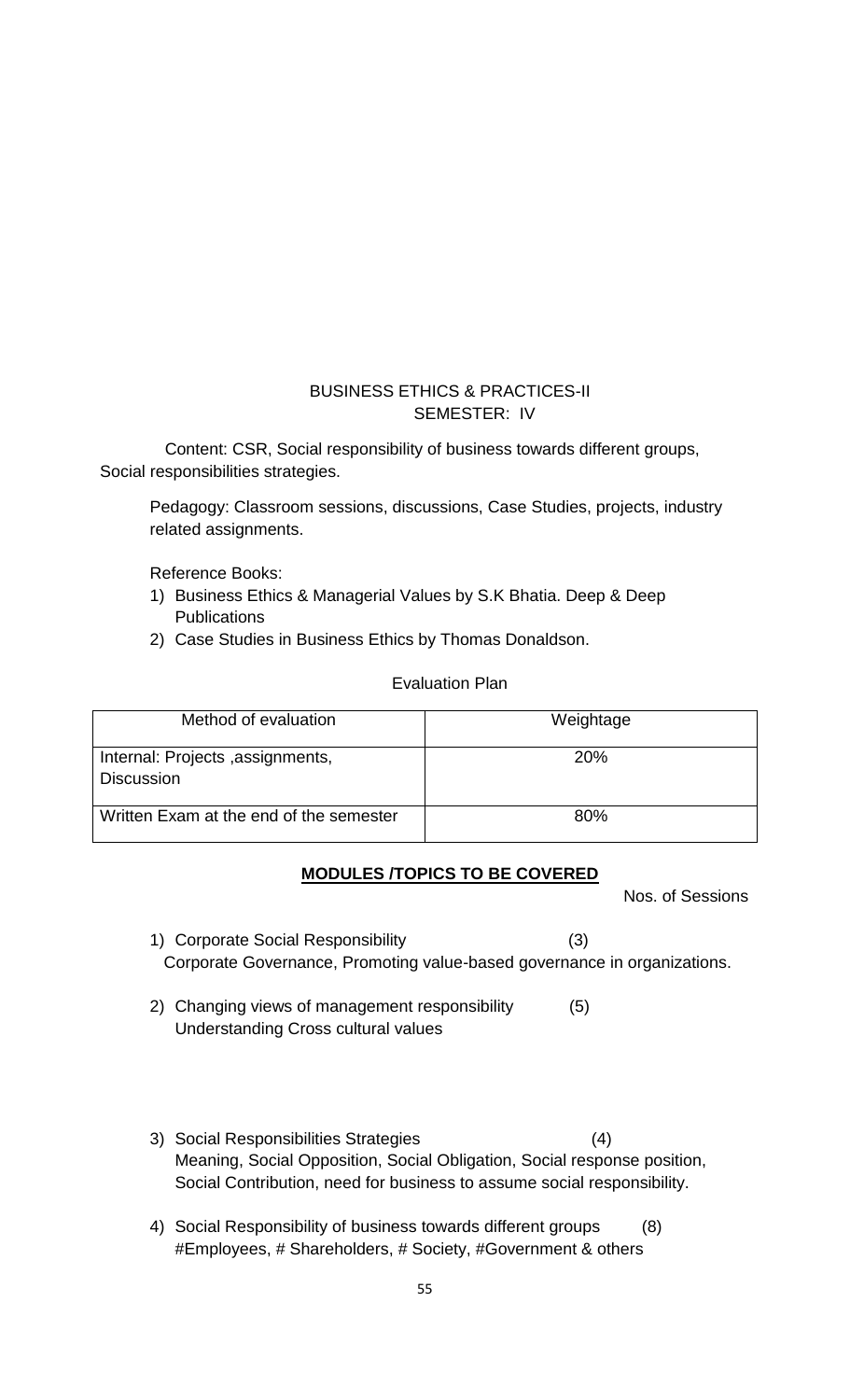- 5) Corporate Governance (4) Meaning ,Characteristics, importance & relevance in times of globalization.
- 6) Consumer Protection (3) Rights of consumers, RTI Act as a tool to check unethical practices.

Industry visits should be organized where necessary.

 Principals of Management- II SEMESTER: IV NO. OF WORKING HOURS: 50 (40 classroom sessions and (10 sessions for industry related work)

 Content: Financial Management, Marketing management, Human Resource management, Production management, Services marketing.

Pedagogy: Classroom sessions, discussions, Case Studies, projects, industry related assignments.

Reference Books:

1) Business Administration & Management by Dr.S.C. Saxena – Sahitya Dhawan Publications.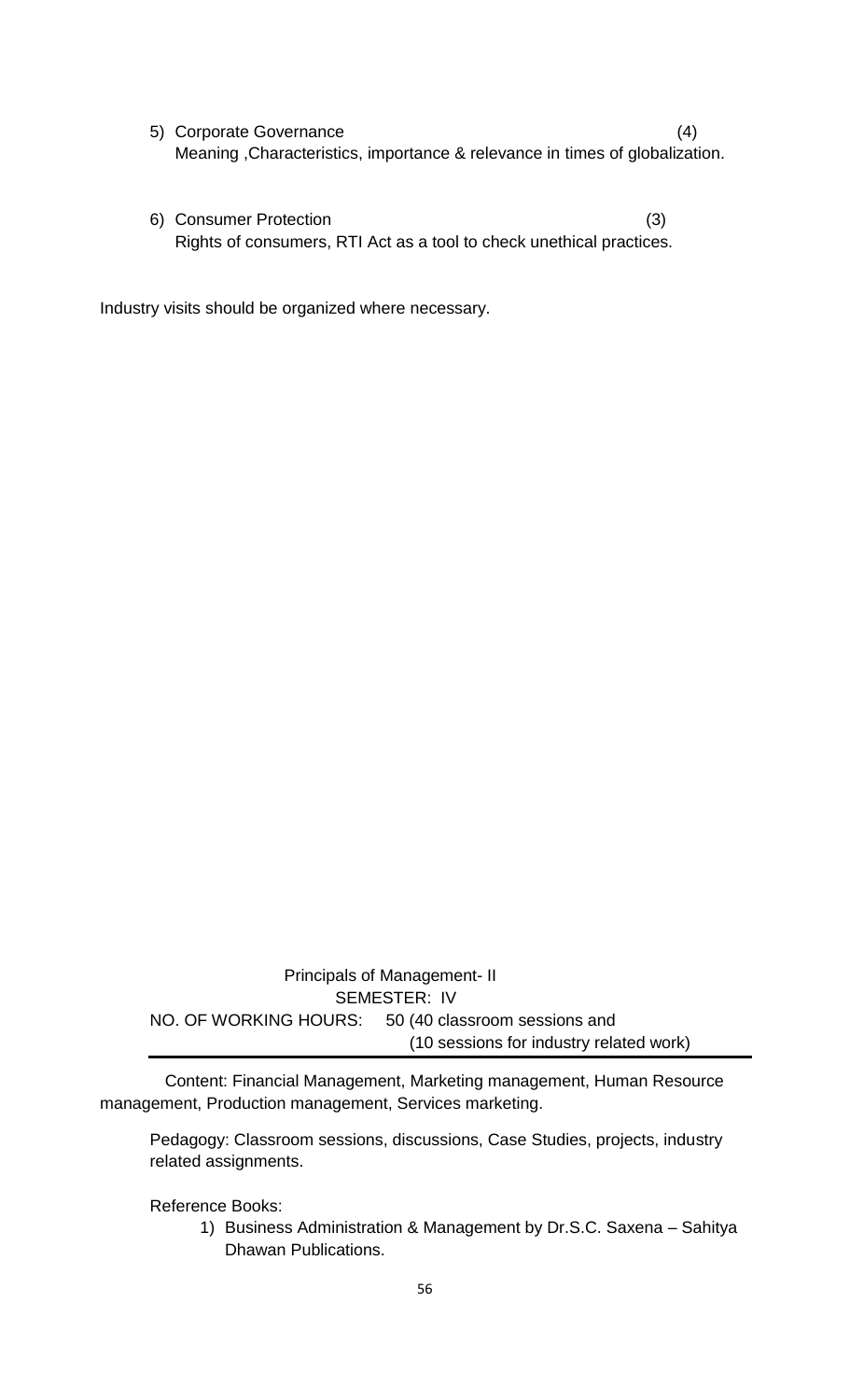- 2) Principles of Management by K.Ravichandran & S.Nakkiram Avinash Paperbooks.
- 3) Principles & Practices of Business Organizations & Management by J.C. Sinha & V.N Mugali –R.Chand & Co Publications,New Delhi.
- 4) Business Studies by Poonam Gandhi Dhanpat Rai & Co.
- 5) Service Marketing;Concepts,Application &Cases by M.K Rampal &
	- S.L Gupta Galgotia Publications Company,New Delhi.

| Method of evaluation                                  | Weightage  |
|-------------------------------------------------------|------------|
| Internal: Projects, assignments,<br><b>Discussion</b> | <b>20%</b> |
| Written Exam at the end of the semester               | 80%        |

### Evaluation Plan

## **MODULES /TOPICS TO BE COVERED**

Financial Management (12) Meaning, Objectives, Financial planning & its characteristics ,Capital Structure, Financial Market:- Features ,types of financial market, Primary market & secondary market, Stock Exchange:- operators in India, functions, Securities Exchange Board of India(SEBI) – Objectives & Functions, Capitalization, Fixed Capital –meaning, Sources of fixed capital – Share, Debentures, Public deposits, Loans from special institutions. Working Capital & Earnings; their meaning & importance.

- 1) Human Resource Management (8) Meaning, Importance, Functions, Training & Development, Incentives for work
- 2) Production Management (5) Meaning, Scope, Functions, Production planning; its importance
- 3) Marketing Management (8) (8) Meaning, Importance, Definition of Market, 4P's of Marketing, Marketing Mix.
- 4) Services Marketing (7) Meaning, Scope.

**\*\*\*\*\*\*\*\*\*\*\*\*\***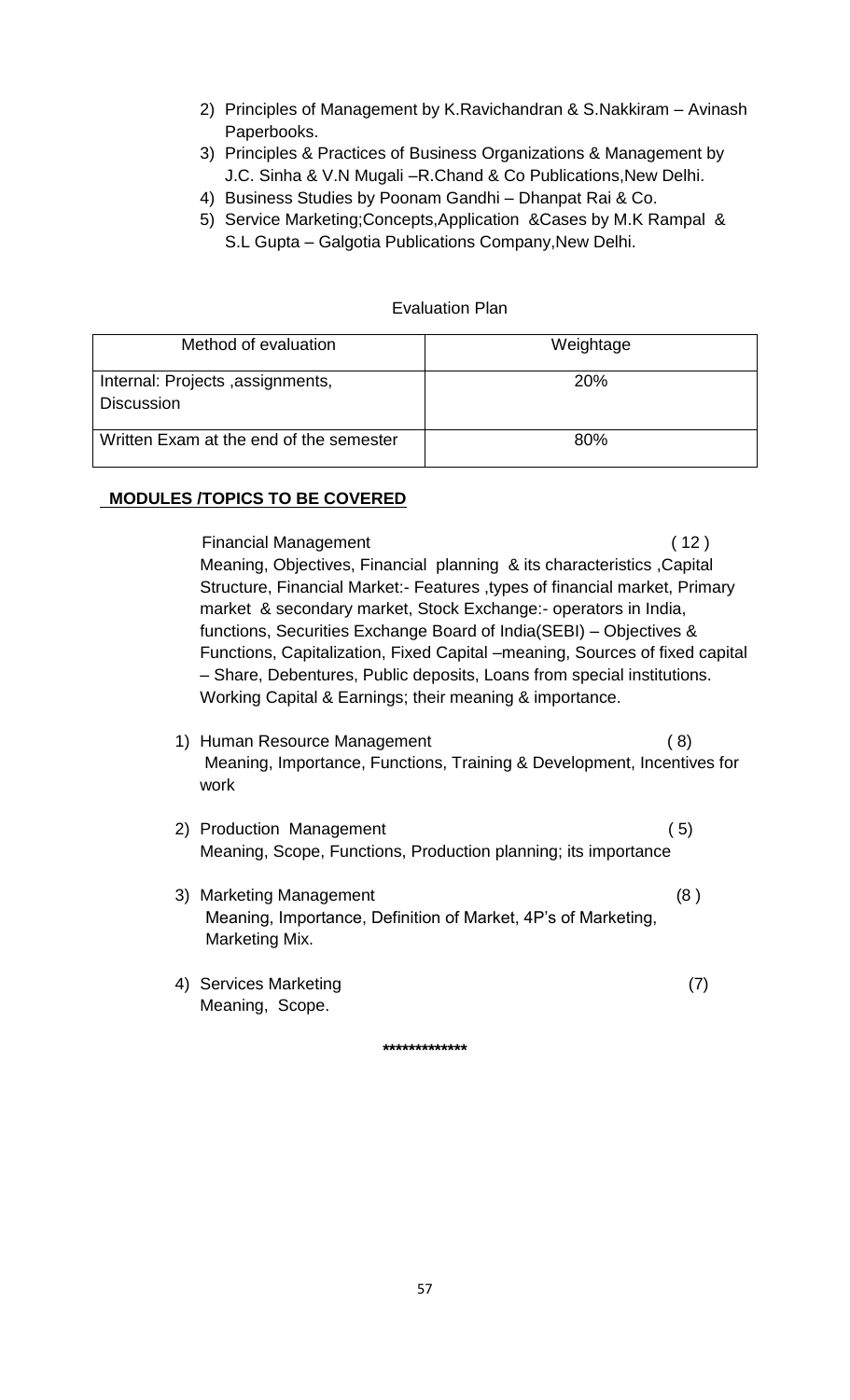| <b>SUBJECT</b>                                  | : ACCOUNTING II                                                                                                                                                                             |  |
|-------------------------------------------------|---------------------------------------------------------------------------------------------------------------------------------------------------------------------------------------------|--|
| <b>SEMESTER</b>                                 | $: \mathsf{IV}$                                                                                                                                                                             |  |
| <b>NO.OF WORKING HOURS</b><br>industry visits.) | : 50 (30 classroom sessions & 20 sessions for                                                                                                                                               |  |
| Objective<br>$\mathcal{I}_{\mathcal{A}}$ .      | • To train the students to get acquainted with accounting<br>knowledge to seek job in shipping industry,<br>• To understand basic concepts of accounting relates with<br>shipping industry. |  |
| Contents                                        | Introduction of voyage accounting for complete<br>and<br>$\bullet$<br>incomplete voyage, accounting for packages<br>and<br>container and final account of marine insurance.                 |  |
| Padagogy                                        | teaching, assignment, discussion<br>Classroom<br>and<br>$\bullet$<br>practical.                                                                                                             |  |

# **Minimum Reading:**

- Studies in Advanced Accountancy by Dr. S. N. Maheshwari and Suneel Maheshwari.
- Advanced Accountancy by S. P. Jain and K.L Narang.
- Advanced Accounting 9Finanical Accounting) by Ashok Sehagal and Deepak Sehagal.
- Advanced Accounts by Shukla & Grewal.
- Chartered Accountant Journal.

## **Evaluation Plan**

| Method of evaluation       | Weight age |
|----------------------------|------------|
| Internal: Projects,        | 20%        |
| Assignments, Discussion    |            |
| Writing exam at the end of | 80%        |
| the Semester               |            |

# **MOUDLES / TOPICS TO BE COVERED**

#### 1 **VOYAGE ACCOUNTS :**

Introduction, voyage expenses, voyage revenue, complete voyage and incomeple voyage (practical problems).

No of session 12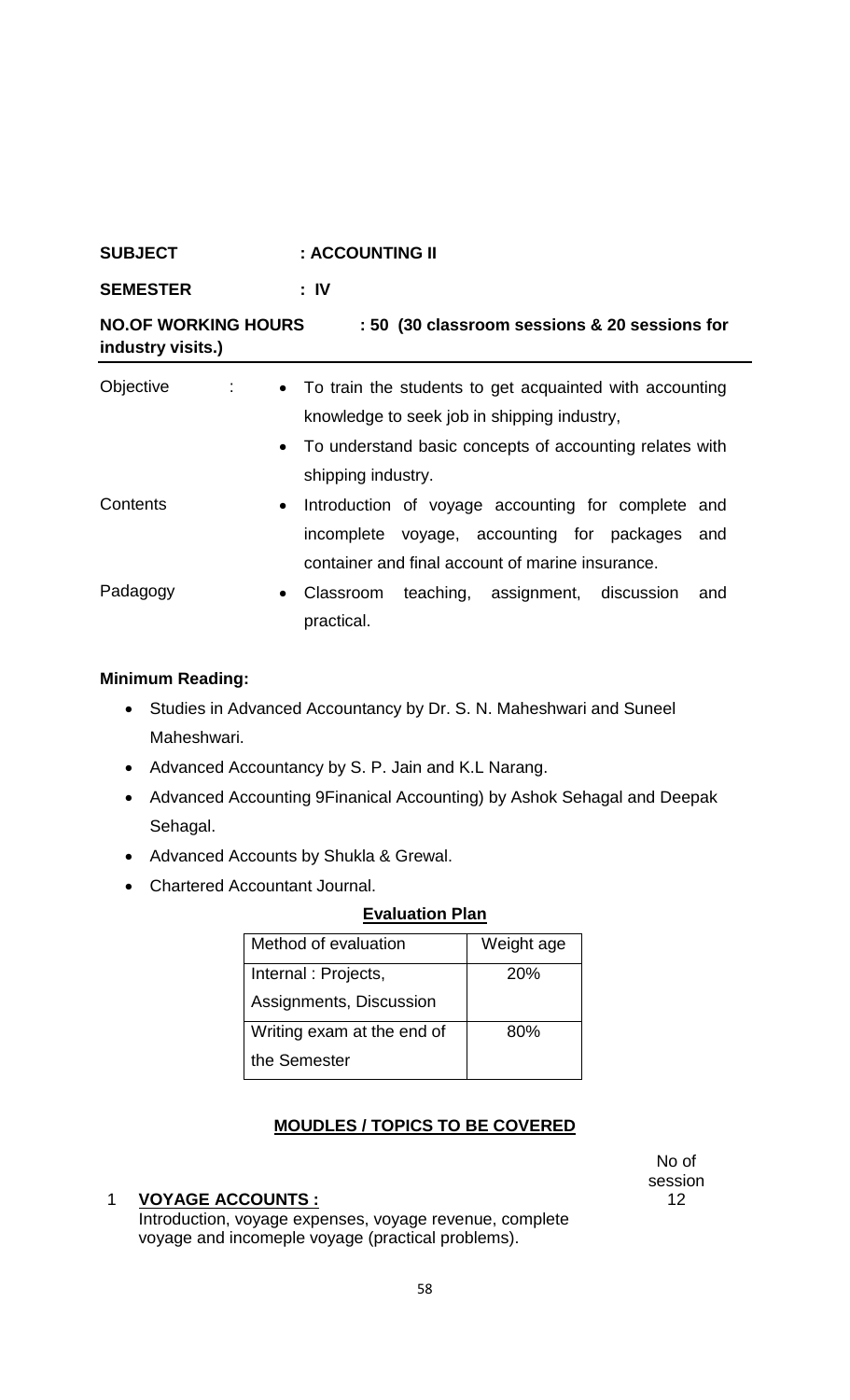## 2 **PACKAGES AND CONTAINERS ;**

Introduction, accounting treatment, packages non – returnable and packages returnable – three methods and practical problems.

### **3. MARINE INSURANCE** :

08

Introduction, types of insurance business, revenue A/c (income and expenditure) P & L Appropriation A/c and Balance Sheet.

**SUBJECT: ECONOMICS OF SEA TRANSPORT -II SEMESTER: IV NO. OF WORKING HOURS: 50 (35 classroom sessions and (15 sessions for industry visits.)**

Objectives:

To make students understand the various components of sea transport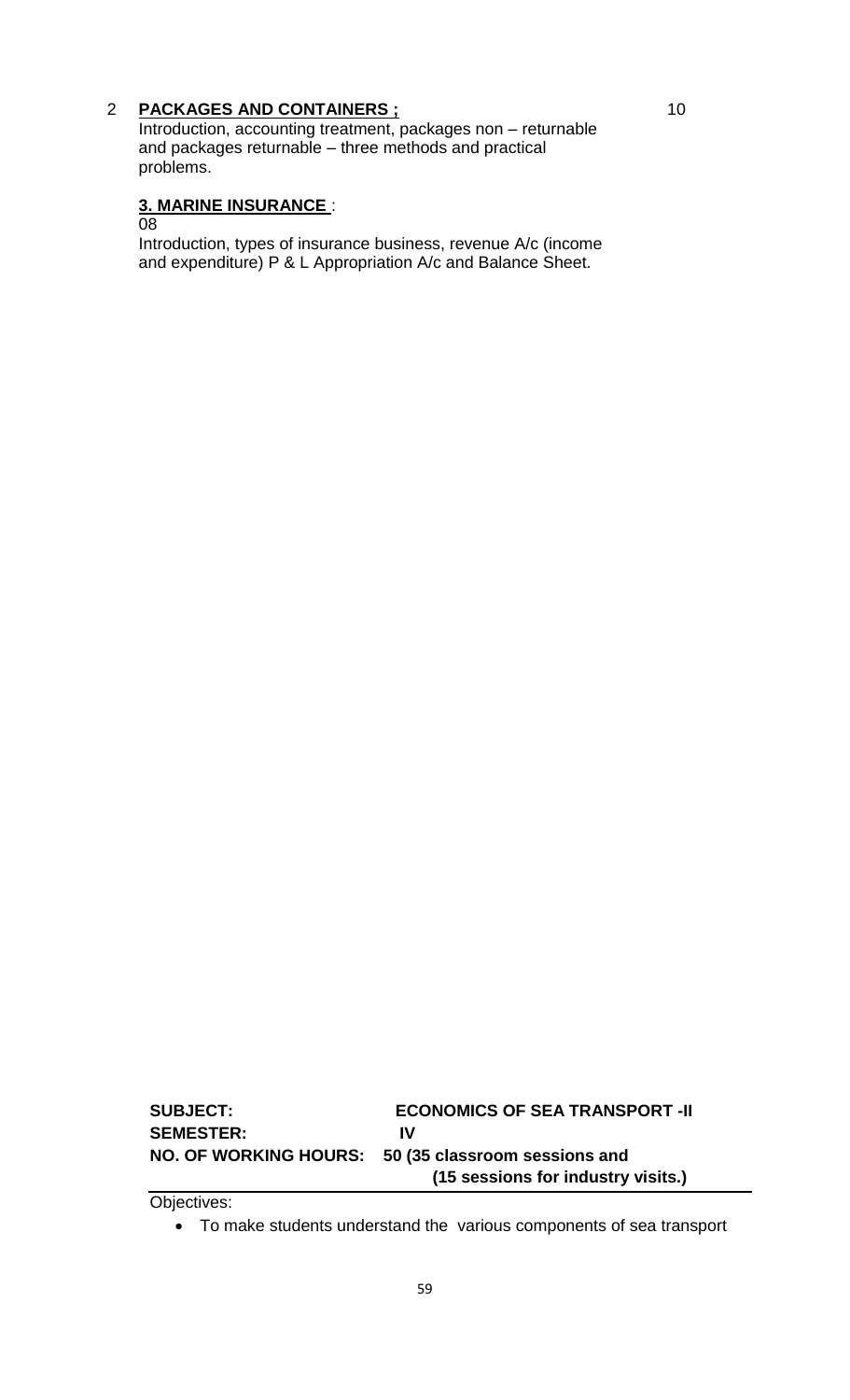• To understand the need for fuel & bunker management, shipping cost & revenue.

Content: Demand & Supply of shipping services, Incoterms, cabotage, Basis of international trade.

Pedagogy: Classroom sessions, discussions, projects, industry related assignments.

Minimum Reading:

8) Reeds Sea Transport by Patrick Alderton

9) Elements of Shipping by Alan E. Branch

10)Maritime Economics – Martin Stopford

11)Elements of Port Operations & Management – Alan E. Branch

12)The Maritime Law of India (2000) Bhandarkar Publications, Mumbai

13)Bunkers –Lloyds Press

14)Bunkers –A guide for ship operators – W.D. Ewart

### **Evaluation Plan**

| Method of evaluation                                  | Weightage  |
|-------------------------------------------------------|------------|
| Internal: Projects, assignments,<br><b>Discussion</b> | <b>20%</b> |
| Written Exam at the end of the semester               | 80%        |

### **MODULES /TOPICS TO BE COVERED**

of Sessions

- 8. Fuel Economy & Bunker Management [6] Types of fuel used onboard .Bunker purchase, management
- 9. CABOTAGE
	- [8]

Government action on reserving specific tonnage for national carrier, Status of cabotage in M.S.Act,

- 10.Freight & Freight Units [4]
- 11.Stowage & Stowage factors [3]

Importance of stowage, broken stowage, stowage calculation

12.Cost Structure [3]

The different costs of owning a ship: Cargo, voyage, vessel related costs etc.

- 13.Shipping Cost & Revenue [4] The different heads of cost & revenue, which cost is incurred by which party i.e shipowner, Charterers, liner bulk .
- 14.Packaging in sea transport [7]

No.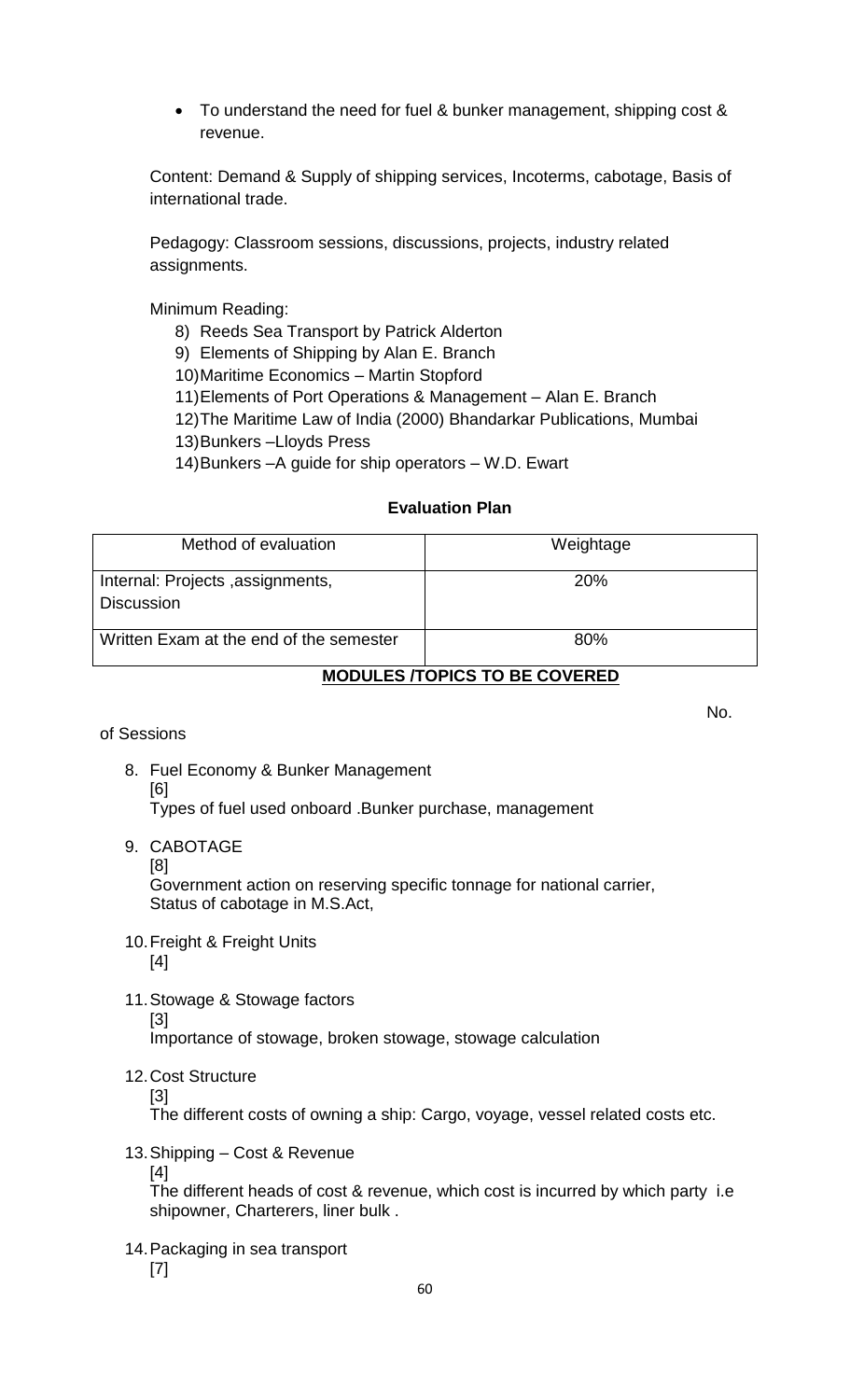Special packaging requirements for sea transport

Industry visits should be organized wherever necessary.

| <b>SUBJECT:</b>              | <b>Principals of Management-II</b>      |
|------------------------------|-----------------------------------------|
| <b>SEMESTER:</b>             | IV                                      |
| <b>NO. OF WORKING HOURS:</b> | 50 (40 classroom sessions and           |
|                              | (10 sessions for industry related work) |

Objectives:

- To understand the functional areas of business management.
- To apply the functional areas to shipping related organizations.

 Content: Financial Management, Marketing management, Human Resource management, Production management, Services marketing.

Pedagogy: Classroom sessions, discussions, Case Studies, projects, industry related assignments.

Reference Books:

- 6) Business Administration & Management by Dr.S.C. Saxena Sahitya Dhawan Publications.
- 7) Principles of Management by K.Ravichandran & S.Nakkiram Avinash Paperbooks.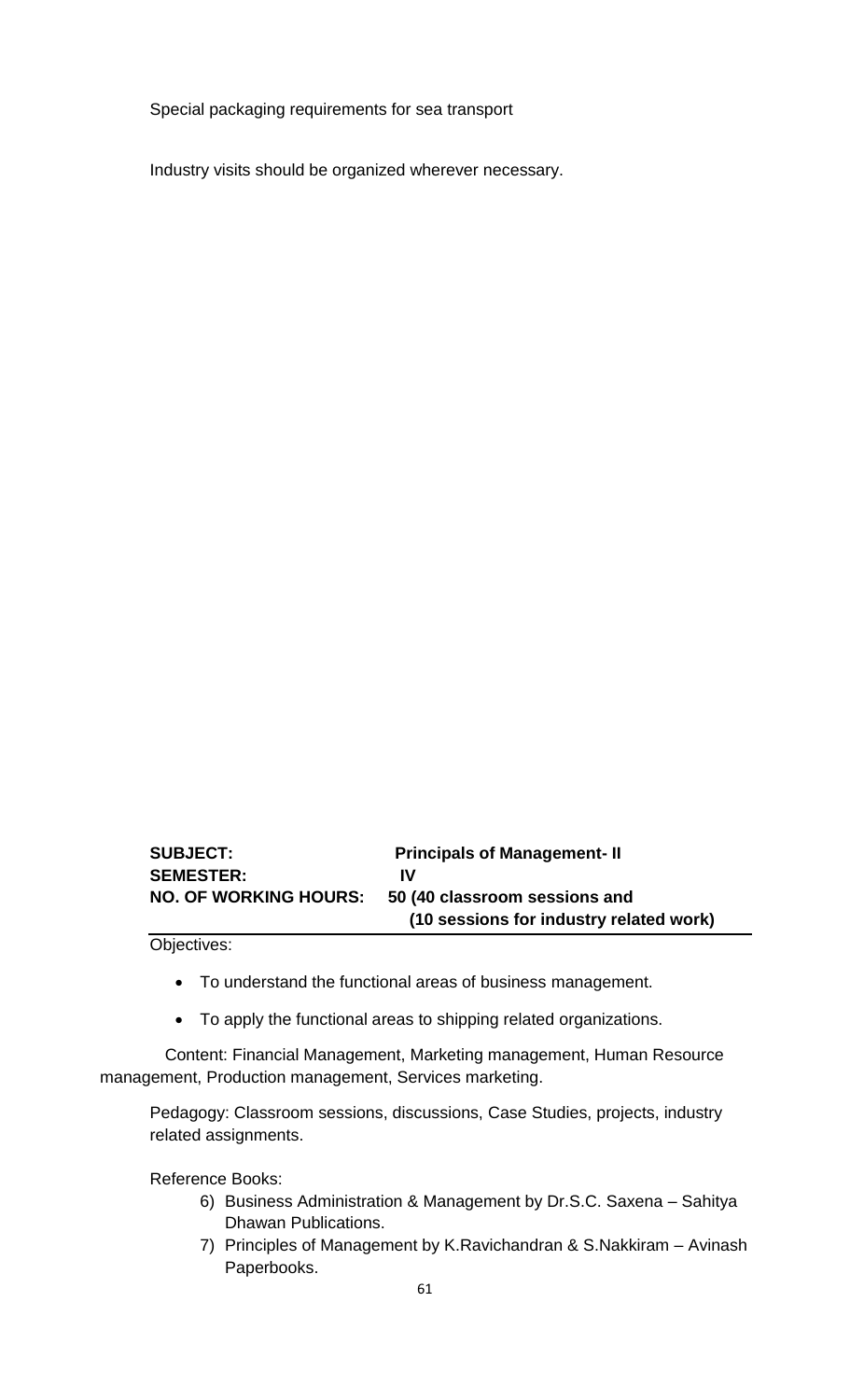- 8) Principles & Practices of Business Organizations & Management by J.C. Sinha & V.N Mugali –R.Chand & Co Publications,New Delhi.
- 9) Business Studies by Poonam Gandhi Dhanpat Rai & Co.
- 10)Service Marketing;Concepts,Application &Cases by M.K Rampal & S.L Gupta – Galgotia Publications Company,New Delhi.

## Evaluation Plan

| Method of evaluation                                  | Weightage |
|-------------------------------------------------------|-----------|
| Internal: Projects, assignments,<br><b>Discussion</b> | 20%       |
| Written Exam at the end of the semester               | 80%       |

# **MODULES /TOPICS TO BE COVERED**

No. of Sessions

5) Financial Management (12) Meaning, Objectives, Financial planning & its characteristics ,Capital Structure, Financial Market:- Features ,types of financial market, Primary market & secondary market, Stock Exchange:- operators in India, functions, Securities Exchange Board of India(SEBI) – Objectives & Functions, Capitalization, Fixed Capital –meaning, Sources of fixed capital – Share, Debentures, Public deposits, Loans from special institutions. Working Capital & Earnings; their meaning & importance. 6) Human Resource Management ( 8) Meaning, Importance, Functions, Training & Development, Incentives for work 7) Production Management ( 5) Meaning, Scope, Functions, Production planning; its importance 8) Marketing Management (8) Meaning, Importance, Definition of Market, 4P's of Marketing, Marketing Mix. 9) Services Marketing (7) Meaning, Scope.

**\*\*\*\*\*\*\*\*\*\*\*\*\***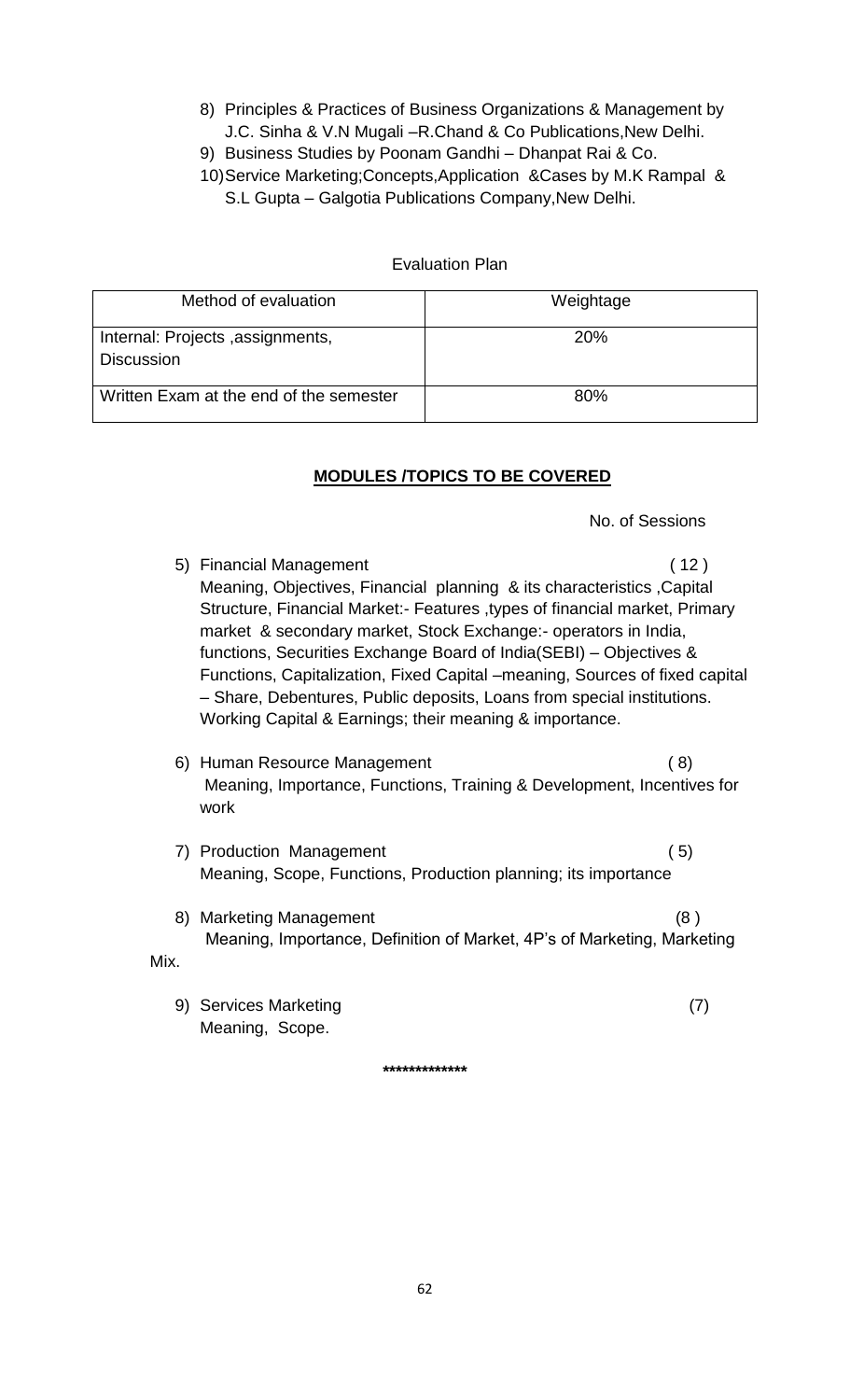# **SUBJECT: SHIPPING LAW -II SEMESTER: IV NO. OF WORKING HOURS: 50 (45 classroom sessions and (5 sessions for industry visits.)**

Objectives:

- Students to understand the fundamentals /basics of various shipping related law.
- To use Case studies as major tool to understand various shipping laws
- To understand various international conventions relating to containerization.

Content: Collision Regulations, Tort, Hague Rules, Hamburg Rules, Towage, Salvage.

Pedagogy: Classroom sessions, discussions, Case Studies, projects, industry related assignments.

Minimum Reading:

- 7) Carriage of Goods by Sea Multimodal Transport by Nilima Chandiramani., Avinash Publications
- 8) Maritime Law of India –In International Context Bhandarkar Publications, Bombay
- 9) The Merchant Shipping Act by J. S. Gill
- 10)Shipping Law Handbook M.Bundock
- 11)Cases & Materials on the Bill of Lading –Paul Todd
- 12)Shipping Law by Chorley & Giles

#### Evaluation Plan

| Method of evaluation                                  | Weightage  |
|-------------------------------------------------------|------------|
| Internal: Projects, assignments,<br><b>Discussion</b> | <b>20%</b> |
| Written Exam at the end of the semester               | 80%        |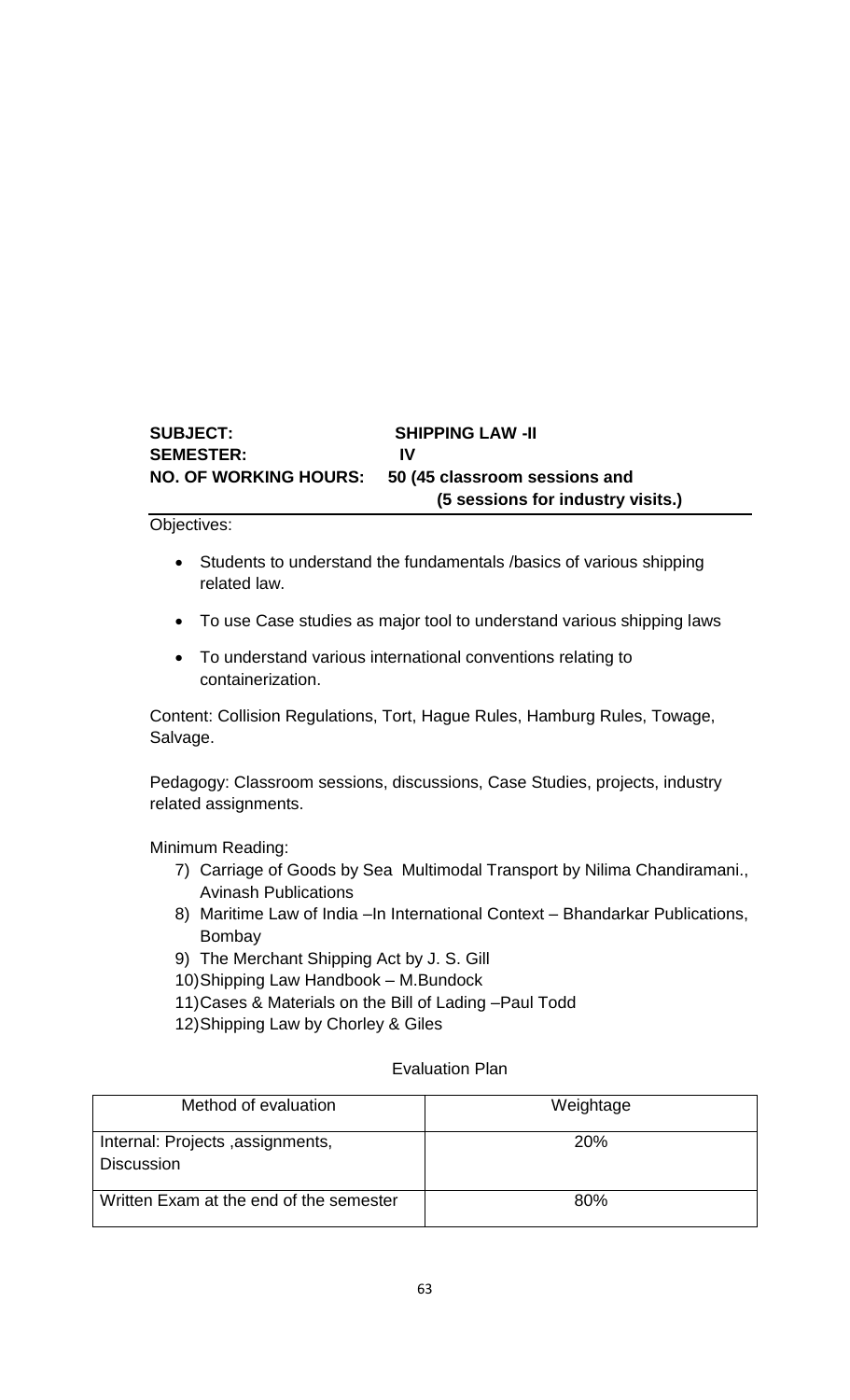**MODULES /TOPICS TO BE COVERED**

|                                                                                                                                                                   | Nos. of Session |
|-------------------------------------------------------------------------------------------------------------------------------------------------------------------|-----------------|
| 12. Salvage<br>Principles of salvage, Crew, passengers, real danger, salvage agreements-<br>Lloyds pen Form, Duties of salver, owner, and master                  | (4)             |
| 13. Towage<br>Definition, why does a tow need a tug, implied terms, special towage contracts -<br>TOWHIRE, UKSTC.                                                 | (3)             |
| 14. Cargo Claims                                                                                                                                                  | (2)             |
| 15. Collision Regulations<br>Purpose of collision regulations, A brief of annexes & 5 parts having 38 rules.,<br>Part A, B, C, D, E. Alternative danger, damages. | (5)             |
| 16. Oil Pollution<br>Brief about Civil Liability Convention, Fund convention, MARPOL, OPA 90 &<br><b>TOVALOP &amp; CRISTAL</b>                                    | (3)             |
| 17. Dangerous Cargo                                                                                                                                               | (2)             |
| 18. Tort<br>Various types of torts, defenses against tortuous liability, limitation of action.                                                                    | (3)             |
| 19. International Conventions: - Hague Rules & Hague- Visby Rules, Hamburg Rules<br>(12)                                                                          |                 |
| 20. MTOG Act, 1993                                                                                                                                                | (6)             |
| 21. Legal Aspects of Charter Parties                                                                                                                              | (3)             |
| 22. The Athens Convention, 1974<br>Applicability of convention, liability of carrier, jurisdiction, claims                                                        | (2)             |

Industry visits will be organized where necessary.

| <b>SUBJECT:</b>              | LINER & MULTIMODAL TRANSPORT -II  |
|------------------------------|-----------------------------------|
| <b>SEMESTER:</b>             | IV                                |
| <b>NO. OF WORKING HOURS:</b> | 50 (35 classroom sessions and     |
|                              | (15 sessions for industry visits) |
| .                            |                                   |

**Objectives:**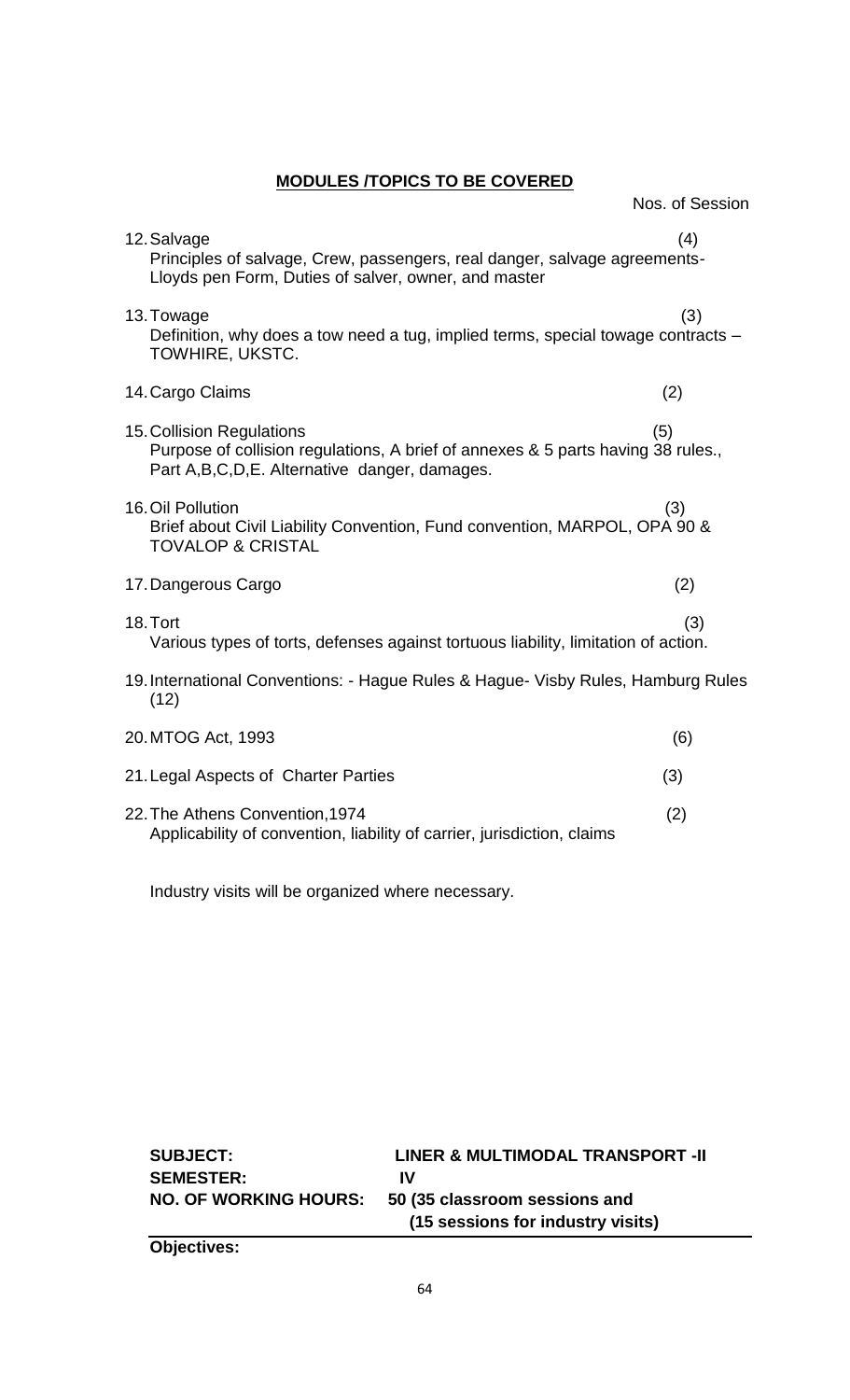- To introduce the students the concept of multimodal transport.
- To understand the difference & the symbiotic relationship between Liner Agents, MTO, Shipper & forwarder.
- To familiarize students with legislation pertaining to multimodal transport.
- The importance of IMDG code (dangerous goods) in containerization & MTO trade.

Content: Multimodal Transport, Through Transport clubs, NVOCC'S, Dangerous goods.

Pedagogy: Classroom sessions, discussions, Case Studies, projects, industry related assignments.

Minimum Reading:

- 1) Reeds Sea Transport by Patrick Alderton
- 2) Elements of Shipping by Alan E. Branch
- 3) Containerization, Multimodal Transport & Infrastructural Development in India by Dr.K.V Hariharan, Shroff Publishers & Distributors Pvt Ltd
- 4) Shipping Practice by Edward F Stevens & C S J Butterfield, Sterling Book House
- 5) Liner Shipping Conferences Janson & Shneerson
- 6) Shipping Pools W.V Packard

### Evaluation Plan

| Method of evaluation                                  | Weightage  |
|-------------------------------------------------------|------------|
| Internal: Projects, assignments,<br><b>Discussion</b> | <b>20%</b> |
| Written Exam at the end of the semester               | 80%        |

## **MODULES /TOPICS TO BE COVERED**

Nos. of Sessions

- 10.Multimodal Transport Operators (5) What is Multimodal transport, Who are MTO, benefit of using MTO,MTD
- 11.Packaging in Containerization & multimodal Transport (3)
- 12.Multimodal Transportation Transshipment, Import & Export Procedure through ICD's (3)
- 13.Hub Ports & Container Feeder Services in India (4) An overview, current situation, whether India can have hub ports in future.
- 14.Legislation on Multimodal Transport (3) Indian legislation on Multimodal transport, Multimodal transportation of goods act,1993-Review.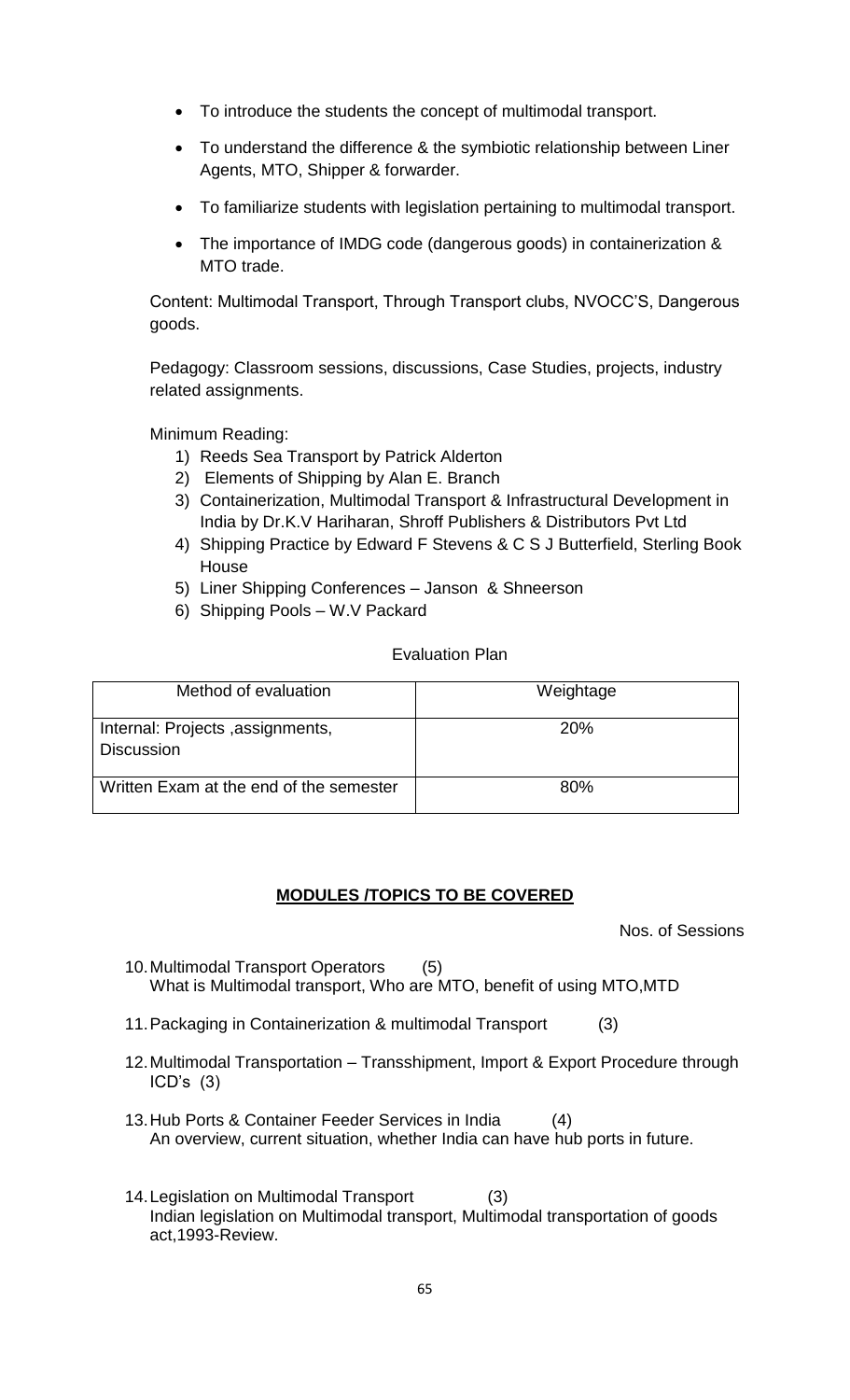| 15. Through Transport Clubs<br>Who they are, role of TT Clubs                                               | (3) |     |     |
|-------------------------------------------------------------------------------------------------------------|-----|-----|-----|
| 16. Relationship between Liner Agent's & shipper, forwarder & NVOCC. (3)                                    |     |     |     |
| 17. Liner B/L; Combined B/L, Way b/l<br>Different types of B/L are used in liner trade, their significance. |     | (4) |     |
| 18. Dangerous & Hazardous Cargo                                                                             |     |     | (2) |

Industry visits should be organized where necessary.

| <b>SUBJECT:</b>              | <b>PORT &amp; TERMINAL MANAGEMENT -II</b> |
|------------------------------|-------------------------------------------|
| <b>SEMESTER:</b>             | IV                                        |
| <b>NO. OF WORKING HOURS:</b> | 50 (30 classroom sessions and             |
|                              | (20 sessions for industry visits)         |

Objectives:

- To make students understand the need for ISPS Compliance
- The understand the need for better traffic management
- Understand the various parameters on which port performance depends.
- To introduce the students to the concept of Port Agency.

Content: Port Agency, Warehousing in port, ISPS, Role of PCS, Port performance.

Pedagogy: Classroom sessions, discussions, Case Studies, projects, industry related assignments.

Minimum Reading:

- 4) Reeds Sea Transport by Patrick Alderton
- 5) Elements of Shipping by Alan E. Branch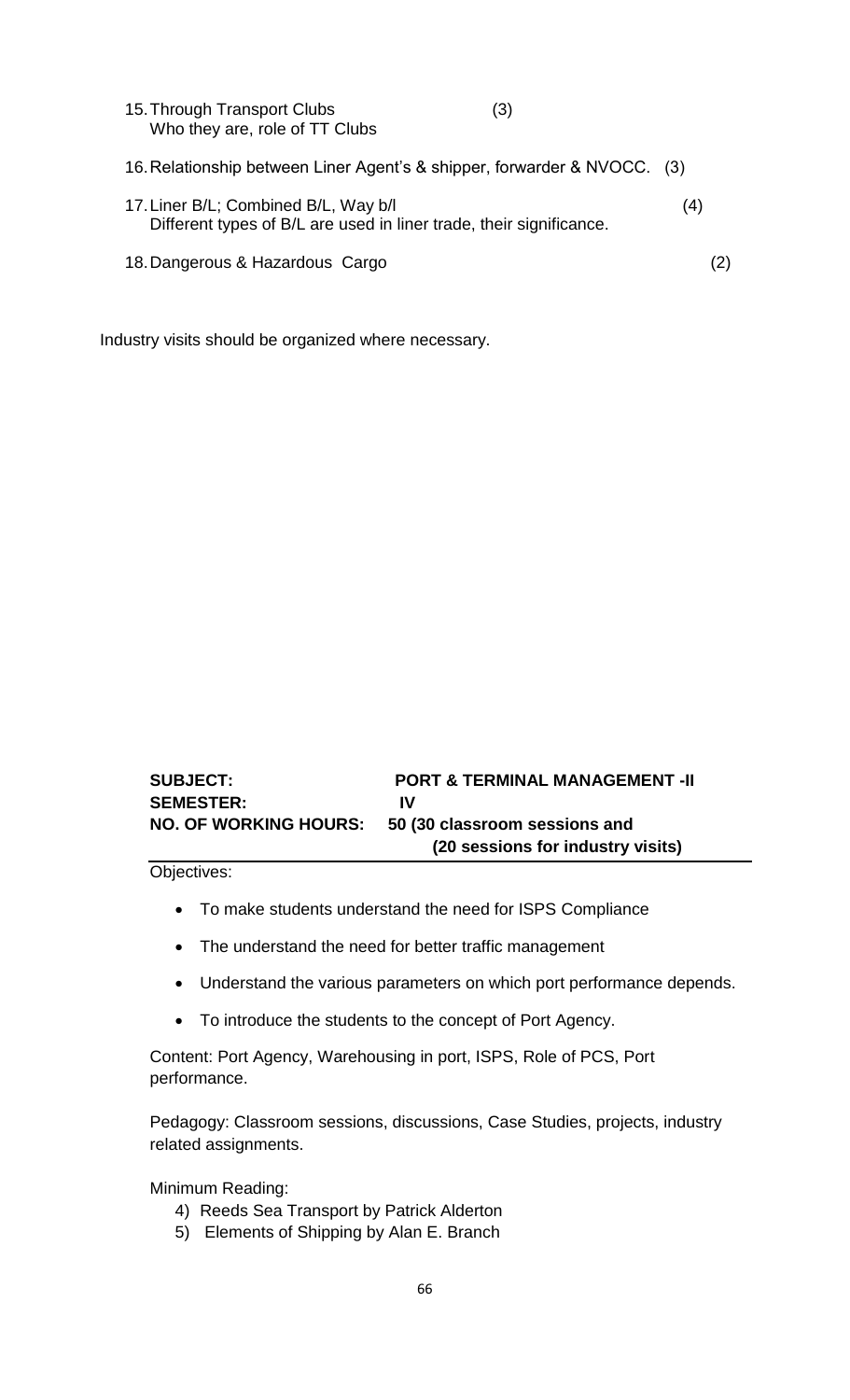6) Shipping Practice by Edward F Stevens & C S J Butterfield - Sterling Book House

### Evaluation Plan

| Method of evaluation                                                                                                                                                                                                                                                                                                                                        | Weightage                            |  |
|-------------------------------------------------------------------------------------------------------------------------------------------------------------------------------------------------------------------------------------------------------------------------------------------------------------------------------------------------------------|--------------------------------------|--|
| Internal: Projects, assignments,                                                                                                                                                                                                                                                                                                                            | 20%                                  |  |
| <b>Discussion</b>                                                                                                                                                                                                                                                                                                                                           |                                      |  |
| Written Exam at the end of the semester                                                                                                                                                                                                                                                                                                                     | 80%                                  |  |
|                                                                                                                                                                                                                                                                                                                                                             | <b>MODULES /TOPICS TO BE COVERED</b> |  |
|                                                                                                                                                                                                                                                                                                                                                             | Nos. of                              |  |
| <b>Sessions</b>                                                                                                                                                                                                                                                                                                                                             |                                      |  |
| 11. Role of Port Community Systems                                                                                                                                                                                                                                                                                                                          | (2)                                  |  |
| 12. Legal aspects of environmental protection at port.<br>(3)<br>Measures adopted by port to prevent pollution at terminal like ballast pollution<br>etc, Regulations                                                                                                                                                                                       |                                      |  |
| 13. Warehousing & Inventory Management in Port Premises.<br>(3)<br>Importance of having warehouse inside port premises, inventory control<br>measures, Concept of joint ventures.                                                                                                                                                                           |                                      |  |
| 14. Role of trade Unions, labor organizations, ITF<br>(3)<br>The role of trade unions in success of ports, regulations pertaining to trade<br>unions, workers right etc.                                                                                                                                                                                    |                                      |  |
| 15. Port Agency<br>(2)<br>Role in identifying principal, keeping their business, understand the basic<br>documentation for clearance of ships etc, understand the shipping terms,<br>difference between time & voyage charter parties, understand the legal<br>implications of port agency, importance of maintaining accounts for expenditure<br>incurred. |                                      |  |
| 16. Importance of security with respect to ISPS<br>ISPS – Objective, Way of implementation, Need for ISPS compliance in<br>international scenario                                                                                                                                                                                                           | (2)                                  |  |
| 17. Custom Procedures<br>The symbiotic relation between port & customs: - Their rules for loading<br>/unloading for cargo, arrival procedures etc                                                                                                                                                                                                           | (3)                                  |  |
| 18. Pilotage                                                                                                                                                                                                                                                                                                                                                | (2)                                  |  |
| 19. Port Performance; vessel turn around time, cargo volume, speed of cargo<br>handling, damage & pilferage prevention.                                                                                                                                                                                                                                     | (3)                                  |  |
| 20. Management of cargo operations onboard and ashore. (Traffic congestion) (3)                                                                                                                                                                                                                                                                             |                                      |  |
|                                                                                                                                                                                                                                                                                                                                                             |                                      |  |

Industry visits should be organized where necessary.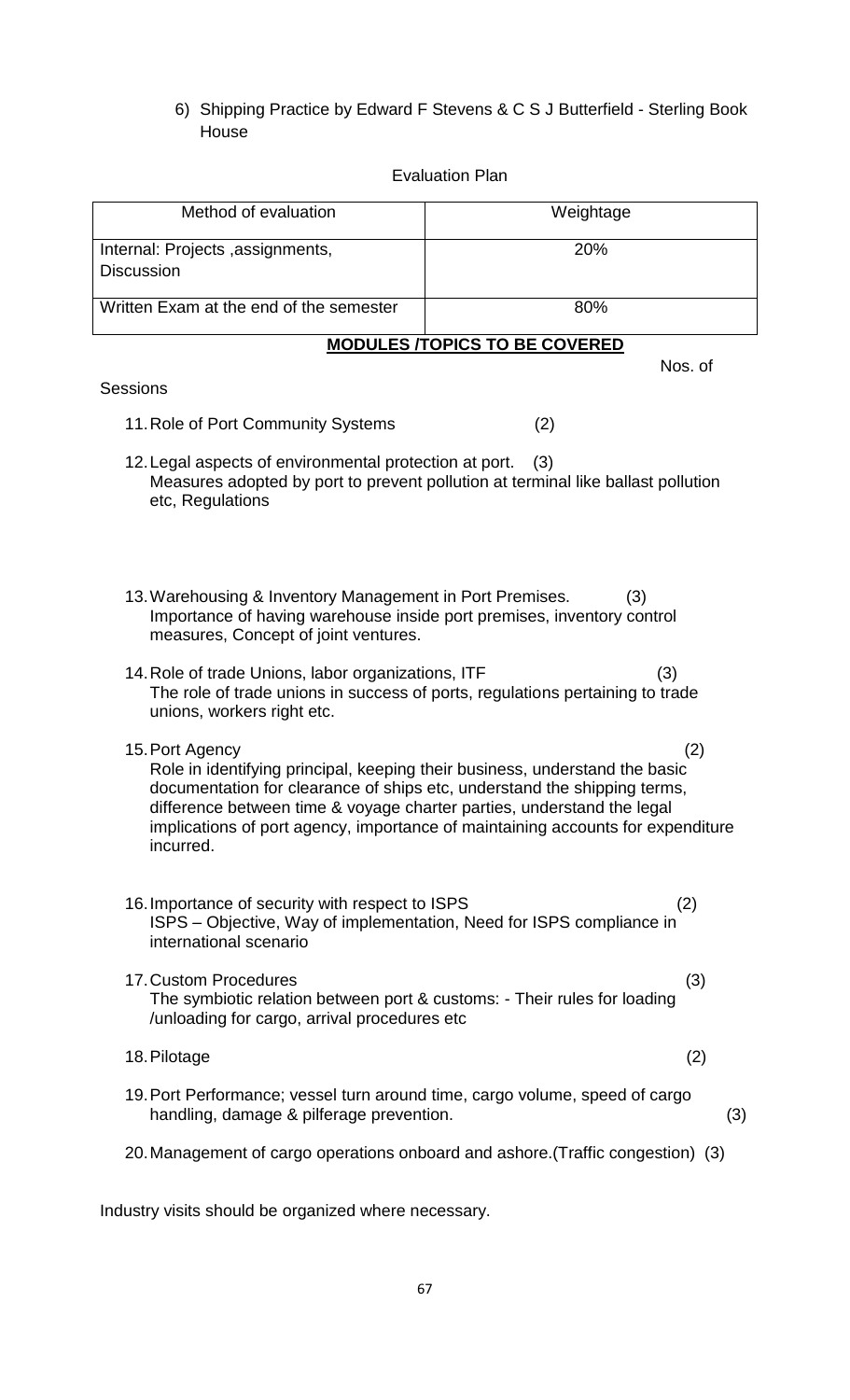# **SUBJECT: BUSINESS ETHICS & PRACTICES-II SEMESTER: IV NO. OF WORKING HOURS: 50 (45 classroom sessions and (05 sessions for industry visits)**

Objectives:

- To understand the concept of corporate social responsibility
- Application of various principals of ethics to protect the interest of various stakeholders.

 Content: CSR, Social responsibility of business towards different groups, Social responsibilities strategies.

Pedagogy: Classroom sessions, discussions, Case Studies, projects, industry related assignments.

Reference Books:

- 3) Business Ethics & Managerial Values by S.K Bhatia. Deep & Deep **Publications**
- 4) Case Studies in Business Ethics by Thomas Donaldson.

Evaluation Plan

| Method of evaluation                                  | Weightage  |
|-------------------------------------------------------|------------|
| Internal: Projects, assignments,<br><b>Discussion</b> | <b>20%</b> |
| Written Exam at the end of the semester               | 80%        |

## **MODULES /TOPICS TO BE COVERED**

Nos. of

**Sessions** 

- 7) Corporate Social Responsibility (3) Corporate Governance, Promoting value-based governance in organizations.
- 8) Changing views of management responsibility (5) Understanding Cross cultural values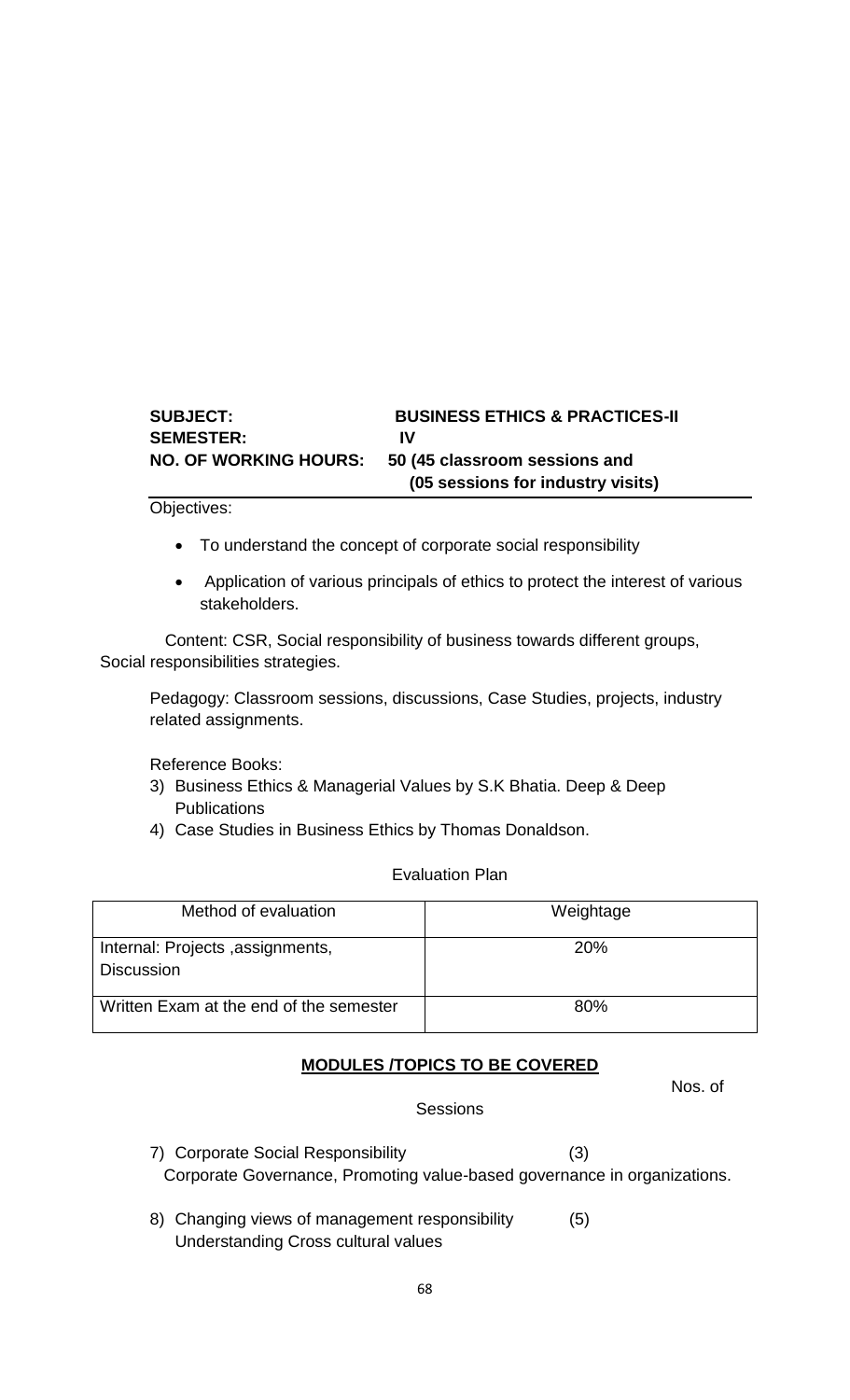- 9) Social Responsibilities Strategies (4) Meaning, Social Opposition, Social Obligation, Social response position, Social Contribution, need for business to assume social responsibility.
- 10)Social Responsibility of business towards different groups (8) #Employees, # Shareholders, # Society, #Government & others
- 11)Corporate Governance (4) Meaning ,Characteristics, importance & relevance in times of globalization.
- 12)Consumer Protection (3) Rights of consumers, RTI Act as a tool to check unethical practices.

Industry visits should be organized where necessary.

SEMESTER: V

SUBJECT: ECONOMICS OF SHIPPING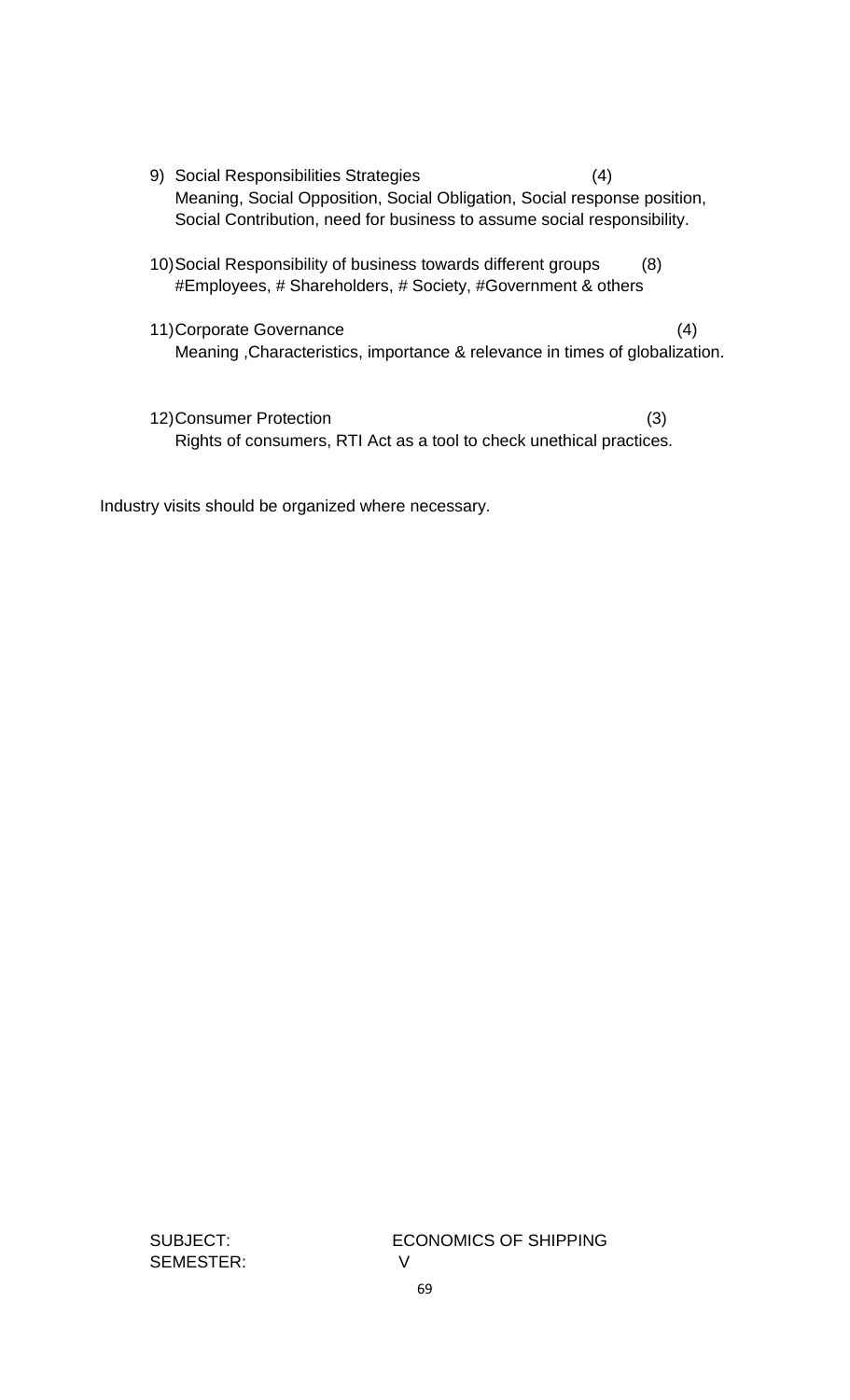Objectives:

- To understand why Balance of Payment equilibrium is required for nation
- To understand the FEMA regulations pertaining to shipping industry
- To know the guidelines & procedures for acquisition of foreign ships
- To study rate of exchange & its impact on shipping activities.

Content: FEMA, Shipping Finance, UCPDC Code, Investment appraisal, Economy trade & Shipping.

Pedagogy: Classroom sessions, discussions, Case Studies, projects, industry related assignments.

Minimum Reading:

- 1. Elements of Port Operations & Management by Alan E. Branch
- 2. Sale & Purchase W.V Packard Fairplay Publications
- 3. Maritime Law of India –In International Context Bhandarkar Publications, Bombay
- 4. Reeds Sea Transport by Patrick Alderton
- 5. Elements of Shipping by Alan E. Branch
- 6. Maritime Economics Martin Stopford
- 7. Foreign Exchange An Introduction by V.V. Keshkamat Vivek Publications ,Bombay
- 8. Documentary Letters of Crredit Uniform Customs & Procedures by V.V. Keshkamat – Vivek Publications,Bombay

#### Evaluation Plan

| Method of evaluation                    | Weightage  |
|-----------------------------------------|------------|
| Internal: Projects, assignments,        | <b>20%</b> |
| <b>Discussion</b>                       |            |
| Written Exam at the end of the semester | 80%        |

# **MODULES /TOPICS TO BE COVERED**

Nos. of Sessions

|    | 1. Economy, Trade & Shipping – An Introduction                                                                                                                                                                      | (2) |
|----|---------------------------------------------------------------------------------------------------------------------------------------------------------------------------------------------------------------------|-----|
|    | Nos. of Sessions                                                                                                                                                                                                    |     |
|    | 2. Investment Appraisal at Enterprise & National Level                                                                                                                                                              | (3) |
| 3. | <b>Strategic Planning &amp; Cost Control</b>                                                                                                                                                                        | (3) |
|    | 4. Rate of Exchange<br>Objective, impact of changes in rates, Buying & selling rate, Maxim-While quoting<br>rates, Typical rate sheet, forward rates, dealing room, relevance to shipping<br>companies.             | (4) |
|    | 5. Balance of payments<br>Meaning, Components of BOP, importance of equilibrium, reasons for<br>disequilibrium, types of disequilibrium, IMF & BOP problems, India's BOP,<br>Measures for correcting disequilibrium | (4) |
|    | 6. Shipping Finances<br>Types of finance:-Equity, Debt, Mezzanine & Leasing<br>70                                                                                                                                   | (4) |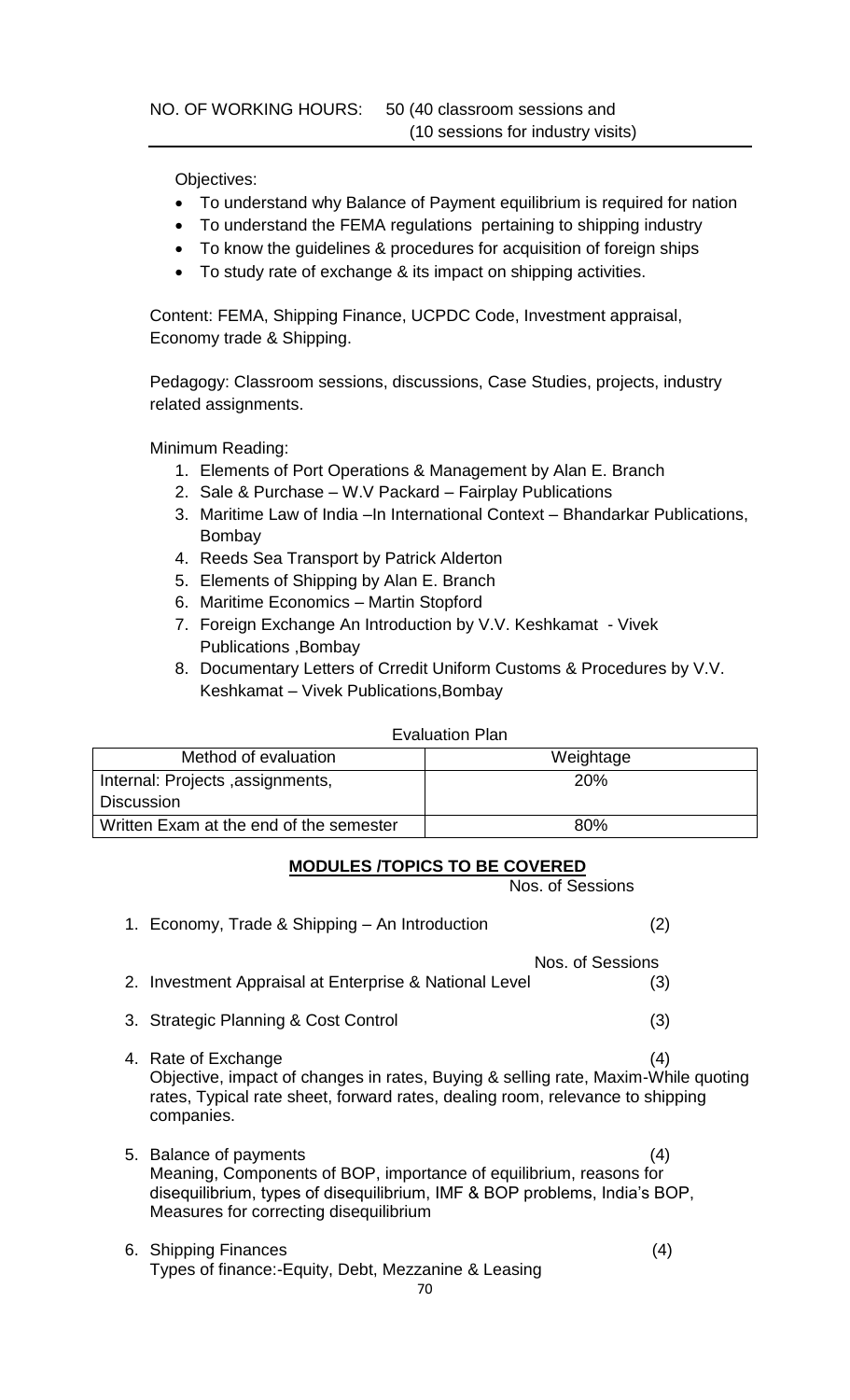- 7. FEMA relating to shipping companies (4) Objectives Aim of exchange control, ECM relating to shipping companies
- 8. Uniform Customs & Practice for Documentary Credits (4)
- 9. Acquisition of Ships from Abroad (4) Objectives, ship acquisitions, procedure, purchase requirements, purchase decisions, registration & other formalities.

Industry visits to be organized if necessary.

| SUBJECT:  | <b>MARINE INSURANCE</b>                             |
|-----------|-----------------------------------------------------|
| SEMESTER: | $\mathcal{L}$                                       |
|           | NO. OF WORKING HOURS: 50 (40 classroom sessions and |
|           | (10 sessions for industry visits)                   |

#### Objectives:

- To understand the importance of insurance with respect to ships & cargo.
- Understand the role of Protection & Indemnity clubs.
- Understand the concept of particular average & general average.

Content: Principals of Insurance, P&I Clubs, Marine insurance Act, 1963, York Antwerp Rules.

Pedagogy: Classroom sessions, discussions, Case Studies, projects, industry related assignments.

Minimum Reading:

- 1. The Law relating to Marine Insurance by B.C Mitra University Book Agency
- 2. Risk Management by Insurance Institute of India
- 3. Marine Insurance by Insurance Institute of India

| Method of evaluation                    | Weightage  |
|-----------------------------------------|------------|
| Internal: Projects, assignments,        | <b>20%</b> |
| <b>Discussion</b>                       |            |
| Written Exam at the end of the semester | 80%        |

# Evaluation Plan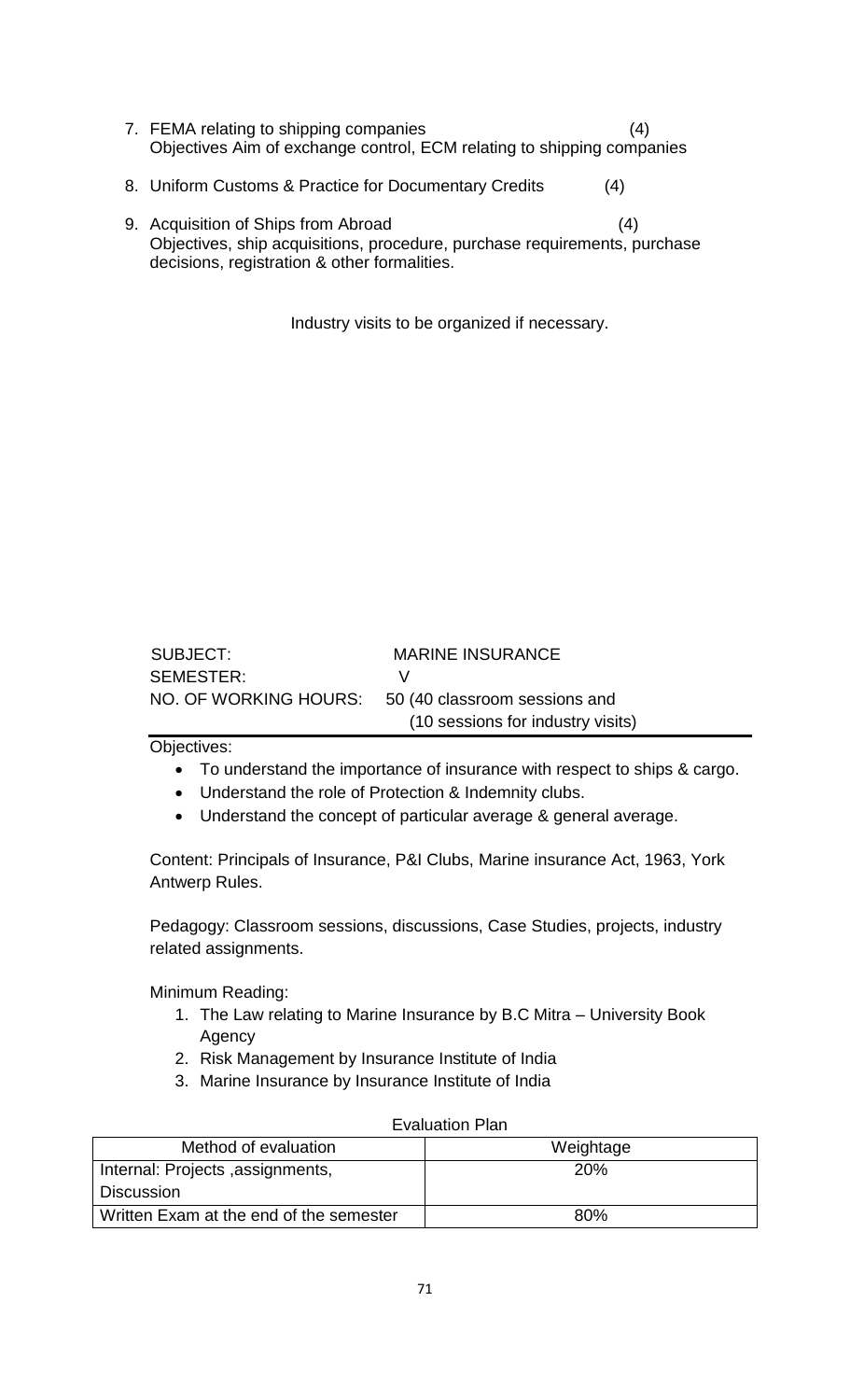# **MODULES /TOPICS TO BE COVERED**

Nos. of Sessions

- 1. Risk Management (2) What is risk, process of risk mgmt – Risk identification, risk evaluation, risk control, risk handling.
- 2. Principle of Insurance (3) Insurance-Introduction, marine Insurance, Assignment, insurable interest, indemnity, utmost good faith, warranties, subrogation, contribution, proximate cause, partial &total loss.
- 3. Protection & Indemnity Clubs (5) History, liability insurance, Membership, management of clubs rating of risk & fixing of calls. Scope for P&I cover, risk insured under P&I cover, club letters of undertaking, exceptions limitations of cover etc.
- 4. Marine Insurance (3) Definition, scope
- 5. Marine Insurance Act,1963 (3) Definition of marine adventure, marine perils, overview
- 6. General Average & the York Antwerp Rules, 1974 (5)
- 7. Particular & General Average (5)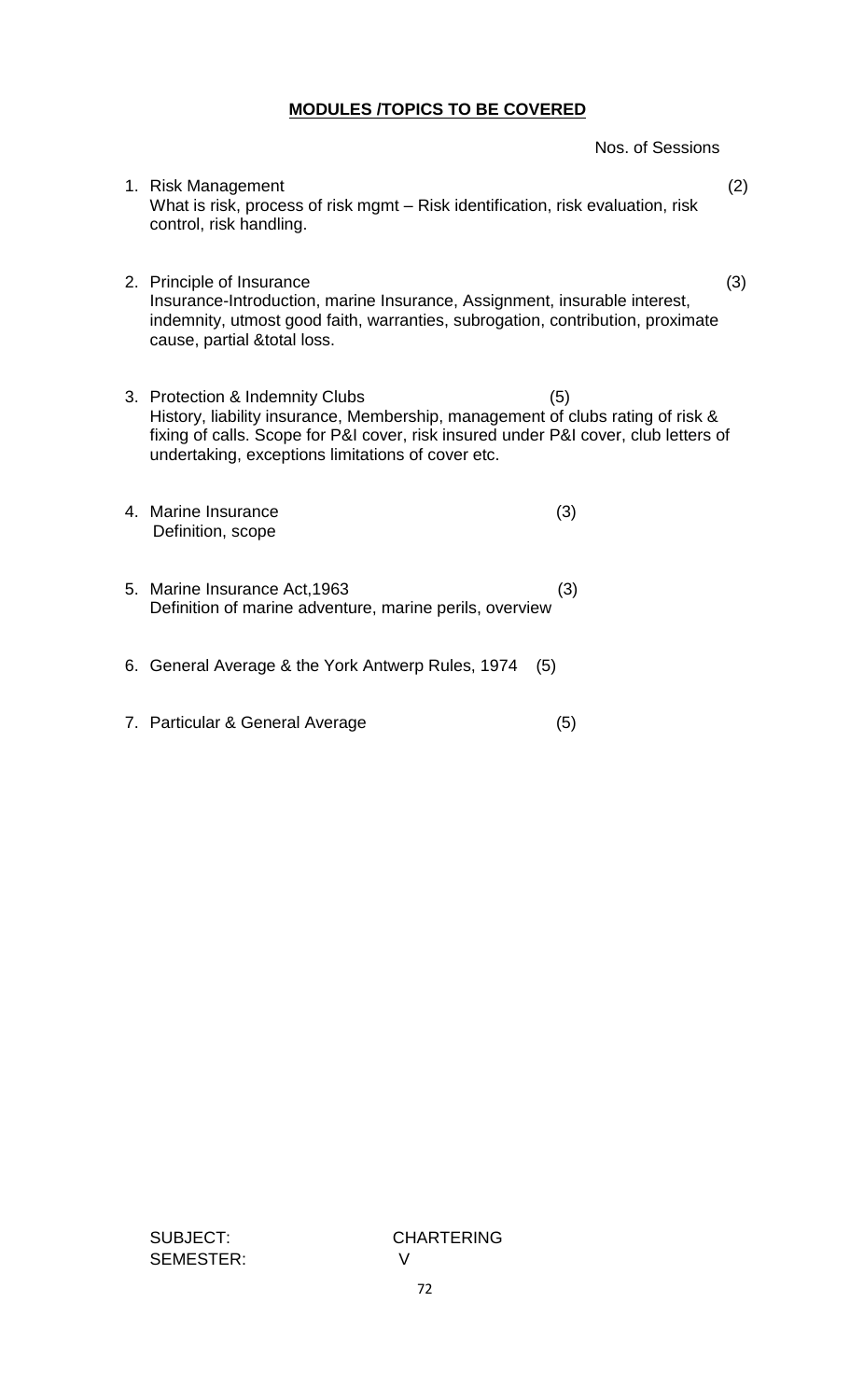NO. OF WORKING HOURS: 50 (35 classroom sessions and (15 sessions for industry visits)

Objectives:

- To make students understand concept of chartering
- To be able to calculate Laytime & voyage estimates.
- To be able to distinguish the common charter party types.
- Understand working of Baltic Freight Index

Content: Types of charter parties, Dry cargo fixtures, Chartering terms & abbreviations, Standard charter party forms.

Pedagogy: Classroom sessions, discussions, Case Studies, projects, industry related assignments.

Minimum Reading:

- 1. Reeds Sea Transport by Patrick Alderton
- 2. Elements of Shipping by Alan E. Branch
- 3. Shipping Practice by Edward Stevens/C S J Butterfield
- 4. Tramp Ship Arithmetic by John Weale Fairplay Publications
- 5. Voyage Estimating by William V.Packard, Fairplay Publications
- 6. Laytime Calculating by William V.Packard, Fairplay Publications

Evaluation Plan

| Method of evaluation                    | Weightage  |
|-----------------------------------------|------------|
| Internal: Projects, assignments,        | <b>20%</b> |
| <b>Discussion</b>                       |            |
| Written Exam at the end of the semester | 80%        |

# **MODULES /TOPICS TO BE COVERED**

| 1. Introduction to Chartering<br>Contract of Affreightment, charter party meaning                                          | Nos. of Sessions<br>(02)                                                              |
|----------------------------------------------------------------------------------------------------------------------------|---------------------------------------------------------------------------------------|
| 2. Types of Charter parties                                                                                                | (03)<br>Demise or bareboat charter, Non-demise charter (Time & voyage charter)        |
| 3. Chartering Procedure & Ethics                                                                                           | (2)                                                                                   |
| 4. Chartering Terms & Abbreviations                                                                                        | (2)                                                                                   |
| 5. The Dry cargo Charter Market<br>Factors influencing freight markets, dry cargo freight market                           | (3)                                                                                   |
| 6. Functions of Operations Dept                                                                                            | (3)                                                                                   |
| 7. Standard Charter party forms: GENCON 91 CP, NYPE 93 C/P, Inter-Club<br>Agreement: - Study of the various standard forms | (3)                                                                                   |
| 8. Dry Cargo Fixtures<br>Decoding chartering language through various fixtures                                             | (3)                                                                                   |
| 9. Laytime                                                                                                                 | (4)<br>Calculation of lay time, meaning of certain Laytime terms & their implications |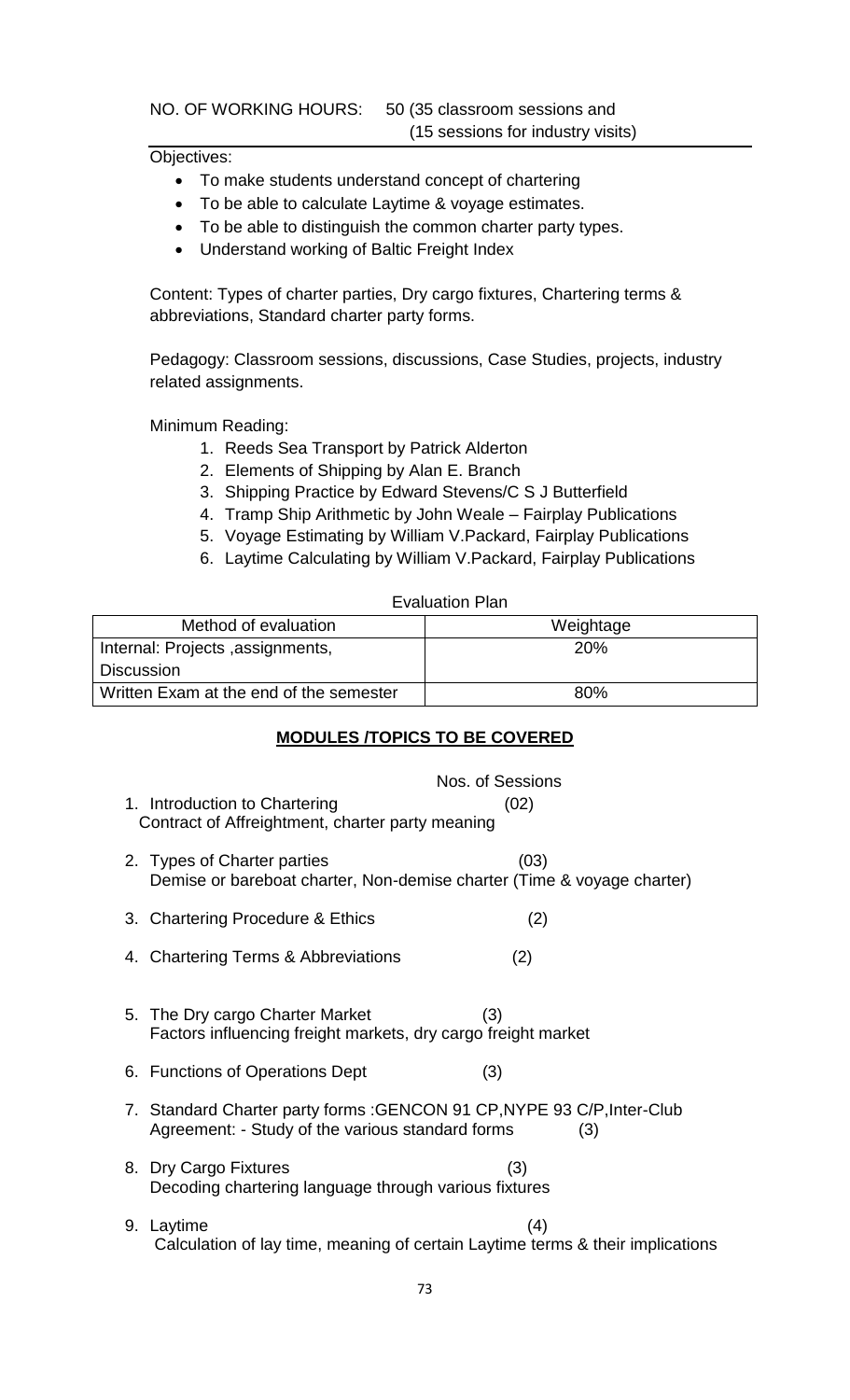10.Voyage Estimating (3) Calculation of voyage estimate to check the cost of working on a given route

- 11.Baltic Freight Index (4) Importance, working of BFI
- 12.Dos & Don'ts for a Chartering Manager (3)

Industry visits to be organized if necessary.

| SUBJECT:  | <b>SHIPPING PRACTICE</b>                            |
|-----------|-----------------------------------------------------|
| SEMESTER: |                                                     |
|           | NO. OF WORKING HOURS: 50 (35 classroom sessions and |
|           | (15 sessions for industry visits)                   |

Objectives:

- To understand & analyze the progress & impact of coastal shipping
- Understand the role of Pot state control & flag state control

Content: Maritime Piracy, Ship vetting, Inland waterways of India.

Pedagogy: Classroom sessions, discussions, Case Studies, projects, industry related assignments.

Minimum Reading:

- 1. Shipping Practice by Edward Stevens/C S J Butterfield
- 2. EXIM India Newspaper
- 3. Times Shipping Journal

## Evaluation Plan

| Method of evaluation                    | Weightage  |
|-----------------------------------------|------------|
| Internal: Projects, assignments,        | <b>20%</b> |
| <b>Discussion</b>                       |            |
| Written Exam at the end of the semester | 80%        |

# **MODULES /TOPICS TO BE COVERED**

1. Coastal Shipping in India (5)

Nos. of Sessions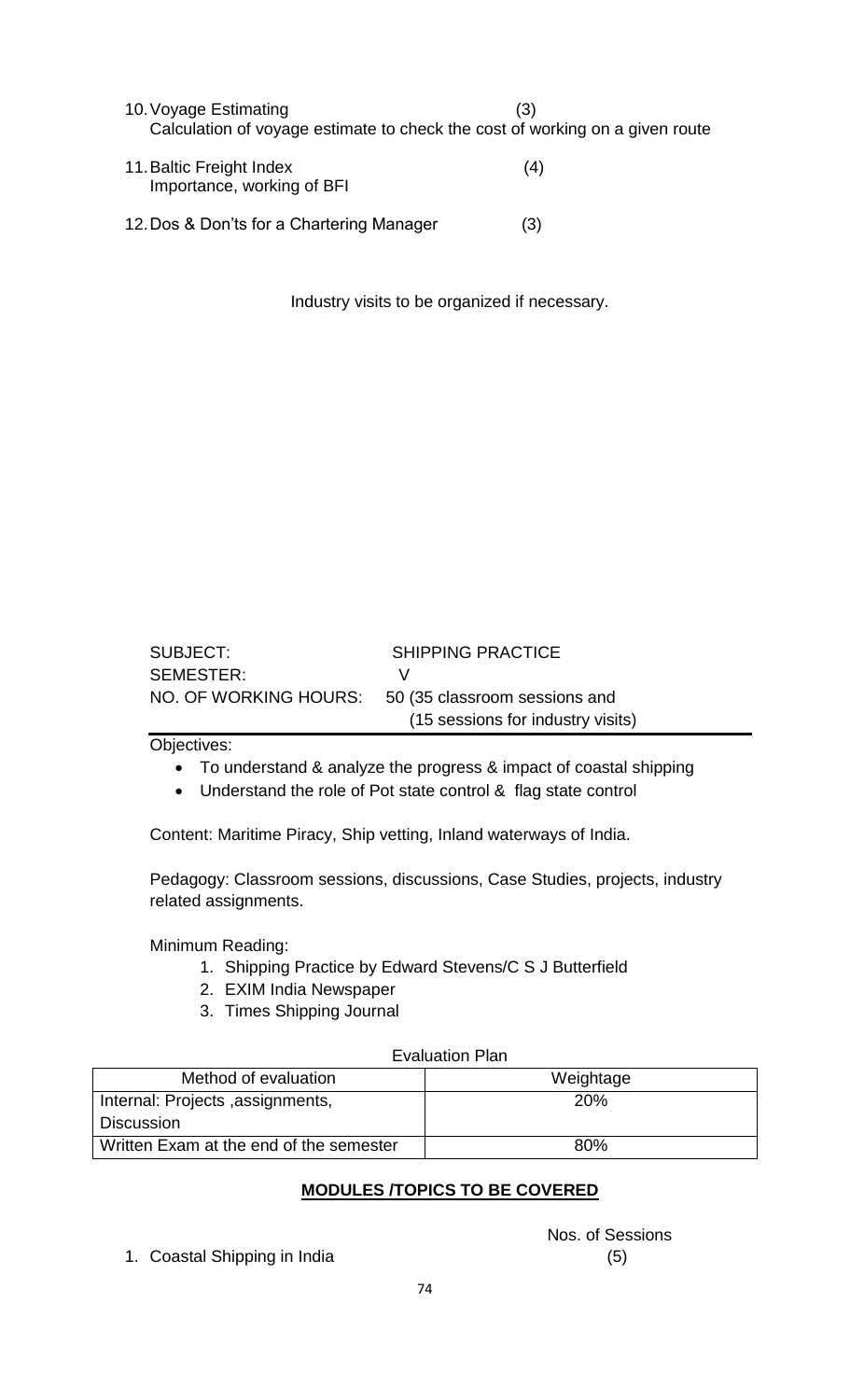Need for coastal shipping, Government action/support, Advantages to shipping & trade, limitations, Legislation, Current scenario

| 2. National Maritime Development Program<br>Overview, current scenario, Analysis of the program | (5) |
|-------------------------------------------------------------------------------------------------|-----|
| 3. Ship Vetting<br>Need for ship vetting, Definition, Standard contracts for ship vetting       | (2) |
| 4. Flag State & Port State Control<br>Meaning, scope, responsibility                            | (4) |
| 5. Maritime Piracy<br>Origin, Piracy attacks current scenario, role of IMB                      | (4) |
| 6. Inland waterways of India<br>IWAI - its objectives, current scenario, analysis               | (4) |
| 7. Tonnage Tax<br>A Study & Analysis                                                            | (4) |

Industry visits to be organized if necessary.

SEMESTER: V

SUBJECT: BANKING & SHIPPING DOCUMENTATION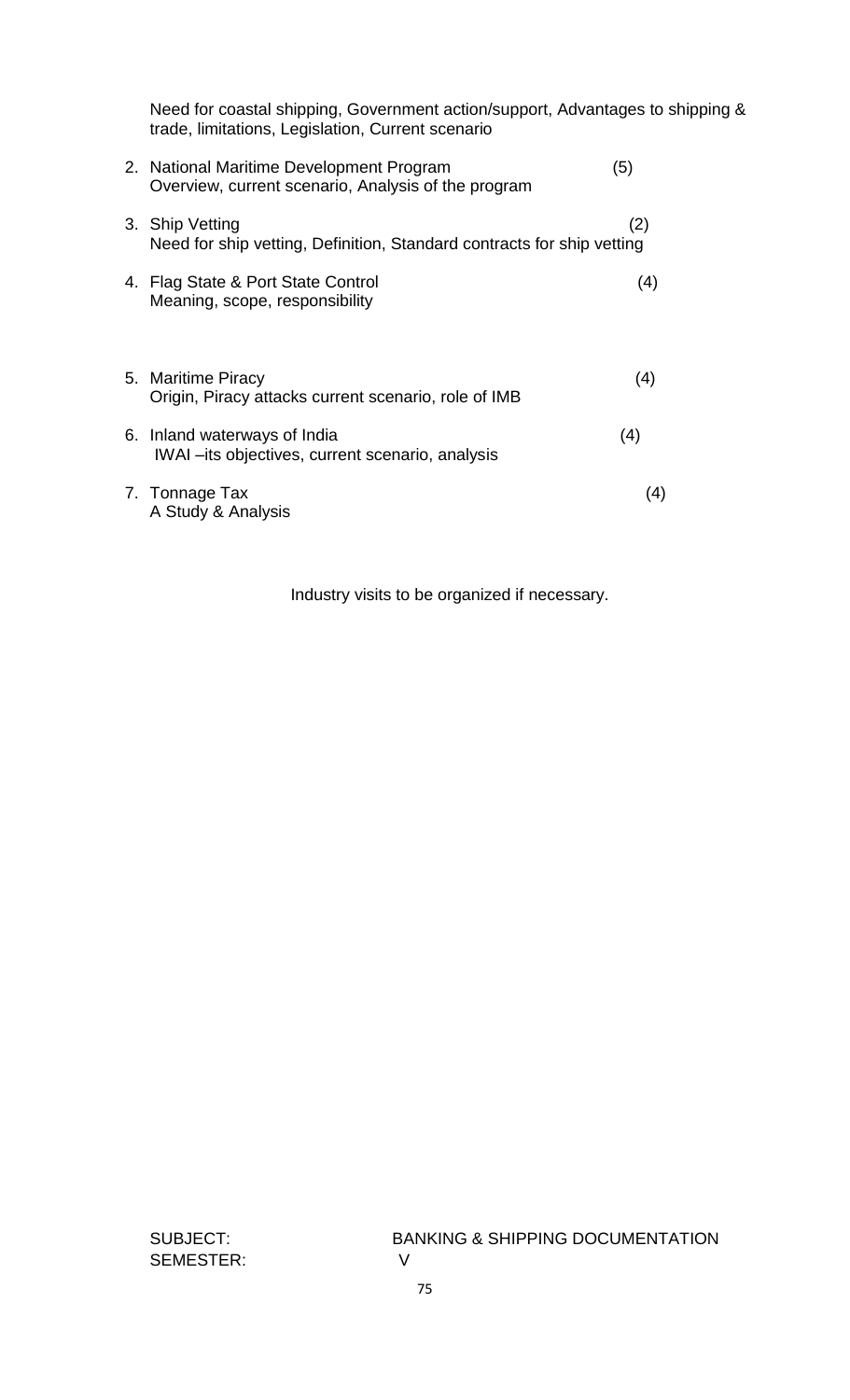NO. OF WORKING HOURS: 50 (35 classroom sessions and

(15 sessions for industry visits)

### Objectives:

- To understand the inter-related role of logistics & supply chain management in shipping
- Understand the role of shipping organizations.
- Make students understand the concept of safety & quality management & ISM Code.

Content: Maritime Fraud, Safety & Quality Management & ISM Code, EDI

Pedagogy: Classroom sessions, discussions, Case Studies, projects, industry related assignments.

Minimum Reading:

- 1. Shipping & Airfreight Documentation for Importers & Exporters by Alan E. Branch - Routledge.
- 2. .Documentary Letter of Credits Uniform Customs & Practices by V.V. Keshkmat ,Vivek Publications.
- 3. Bills of Lading & Bankers Documentary Credits

### **Evaluation Plan**

| Method of evaluation                    | Weightage  |
|-----------------------------------------|------------|
| Internal: Projects, assignments,        | <b>20%</b> |
| <b>Discussion</b>                       |            |
| Written Exam at the end of the semester | 80%        |

## **MODULES /TOPICS TO BE COVERED**

| Sessions                                                                                                | Nos of |  |
|---------------------------------------------------------------------------------------------------------|--------|--|
| 1. Letter's of Credit; Types of L/C's<br>Meaning, Importance in international trade, types of L/'C's    | (5)    |  |
| 2. Documents in a Letter of Credit                                                                      | (4)    |  |
| 3. Bills of Lading; Liner B/L, Various types of B/L.<br>Function of b/l, their importance, types of b/l | (5)    |  |
| 4. B/L's issued under C/P<br>The function of B/L in a charter party                                     | (5)    |  |

5. Shipping Documents: Tally Sheet, Manifest, Mate's Receipt, SOF, Time-Sheets, NOR. (10)

Industry visits to be organized if necessary.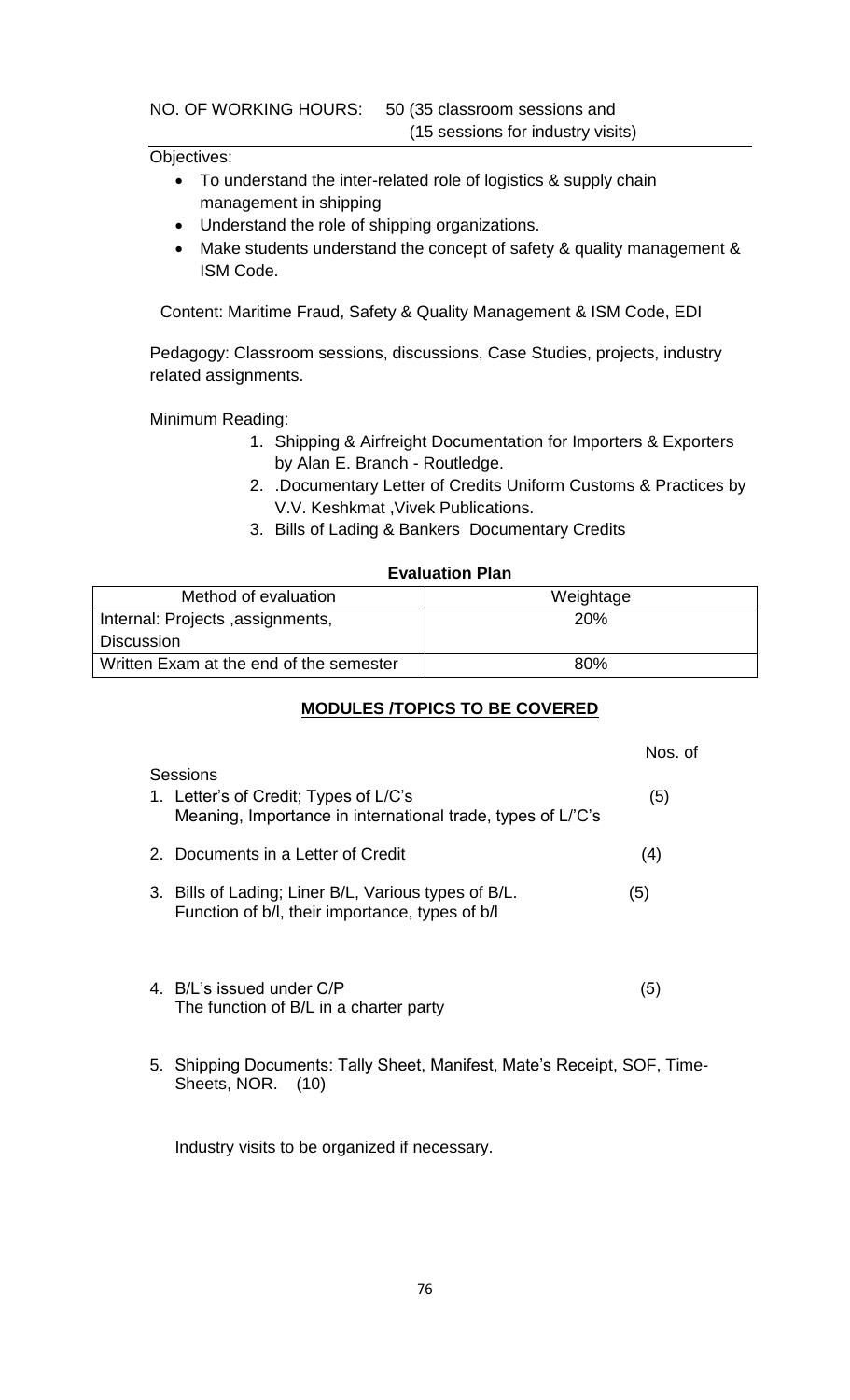| <b>SUBJECT:</b>              | <b>ECONOMICS OF SHIPPING</b>      |
|------------------------------|-----------------------------------|
| <b>SEMESTER:</b>             | v                                 |
| <b>NO. OF WORKING HOURS:</b> | 50 (40 classroom sessions and     |
|                              | (10 sessions for industry visits) |

Objectives:

- To understand why Balance of Payment equilibrium is required for nation
- To understand the FEMA regulations pertaining to shipping industry
- To know the guidelines & procedures for acquisition of foreign ships
- To study rate of exchange & its impact on shipping activities.

Content: FEMA, Shipping Finance, UCPDC Code, Investment appraisal, Economy trade & Shipping.

Pedagogy: Classroom sessions, discussions, Case Studies, projects, industry related assignments.

Minimum Reading:

- 9. Elements of Port Operations & Management by Alan E. Branch
- 10.Sale & Purchase W.V Packard Fairplay Publications
- 11. Maritime Law of India –In International Context Bhandarkar Publications, Bombay
- 12.Reeds Sea Transport by Patrick Alderton
- 13.Elements of Shipping by Alan E. Branch
- 14.Maritime Economics Martin Stopford
- 15.Foreign Exchange An Introduction by V.V. Keshkamat Vivek Publications ,Bombay
- 16.Documentary Letters of Crredit Uniform Customs & Procedures by V.V. Keshkamat – Vivek Publications,Bombay

### Evaluation Plan

| od of evaluation<br>.WG |  |
|-------------------------|--|
|                         |  |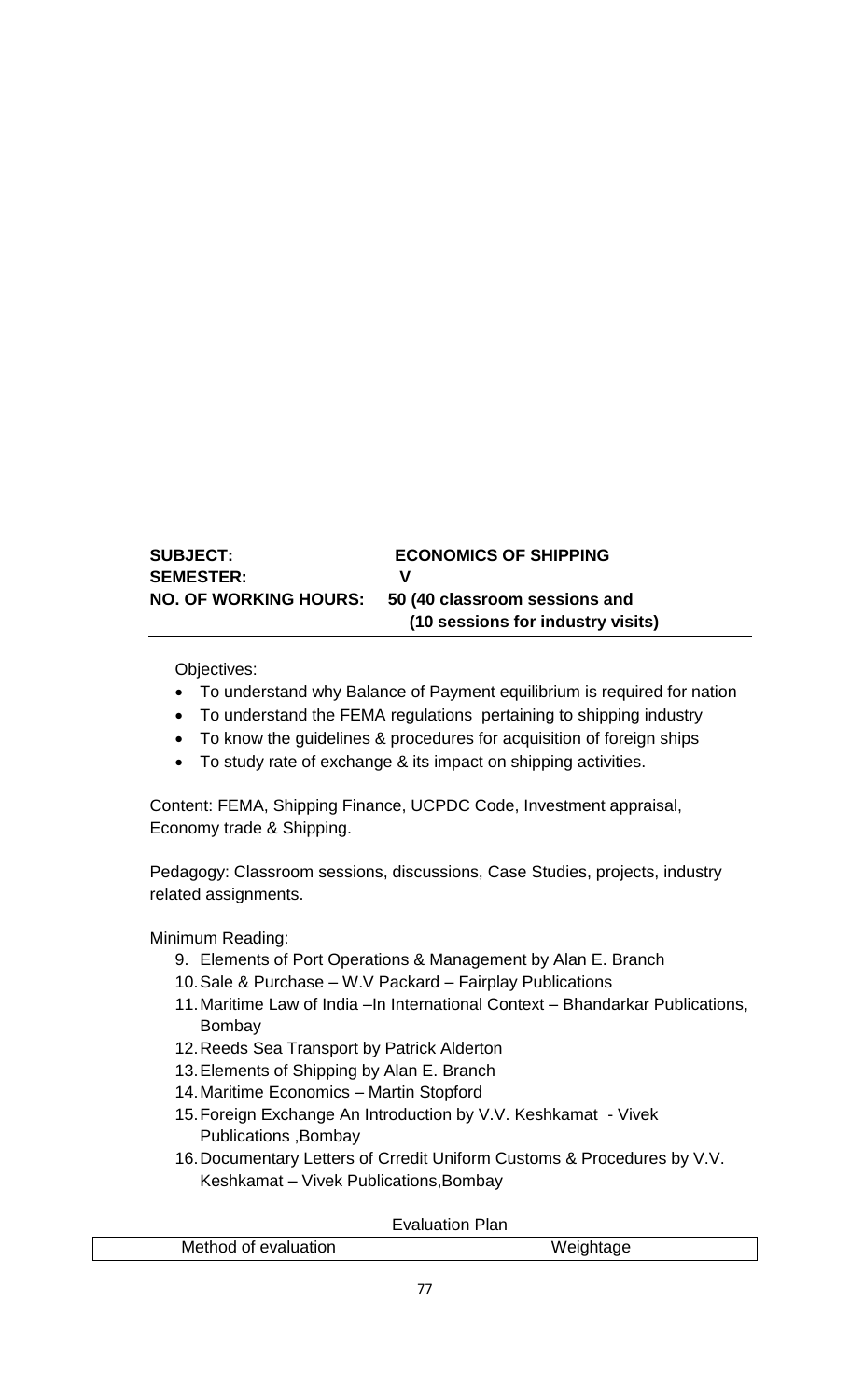| 20%<br>Internal: Projects, assignments,                                                                                                                                                                              |                                                                                                                                                                           |  |  |  |  |  |  |
|----------------------------------------------------------------------------------------------------------------------------------------------------------------------------------------------------------------------|---------------------------------------------------------------------------------------------------------------------------------------------------------------------------|--|--|--|--|--|--|
| <b>Discussion</b>                                                                                                                                                                                                    |                                                                                                                                                                           |  |  |  |  |  |  |
| Written Exam at the end of the semester<br>80%                                                                                                                                                                       |                                                                                                                                                                           |  |  |  |  |  |  |
| <b>MODULES /TOPICS TO BE COVERED</b><br>Nos. of Sessions                                                                                                                                                             |                                                                                                                                                                           |  |  |  |  |  |  |
| 10. Economy, Trade & Shipping - An Introduction<br>(2)                                                                                                                                                               |                                                                                                                                                                           |  |  |  |  |  |  |
| 11. Investment Appraisal at Enterprise & National Level (3)                                                                                                                                                          | Nos. of Sessions                                                                                                                                                          |  |  |  |  |  |  |
| 12. Strategic Planning & Cost Control                                                                                                                                                                                | (3)                                                                                                                                                                       |  |  |  |  |  |  |
| 13. Rate of Exchange<br>companies.                                                                                                                                                                                   | (4)<br>Objective, impact of changes in rates, Buying & selling rate, Maxim-While quoting<br>rates, Typical rate sheet, forward rates, dealing room, relevance to shipping |  |  |  |  |  |  |
| 14. Balance of payments<br>Meaning, Components of BOP, importance of equilibrium, reasons for<br>disequilibrium, types of disequilibrium, IMF & BOP problems, India's BOP,<br>Measures for correcting disequilibrium | (4)                                                                                                                                                                       |  |  |  |  |  |  |
| 15. Shipping Finances<br>Types of finance:-Equity, Debt, Mezzanine & Leasing                                                                                                                                         | (4)                                                                                                                                                                       |  |  |  |  |  |  |
| 16. FEMA relating to shipping companies<br>Objectives Aim of exchange control, ECM relating to shipping companies                                                                                                    | (4)                                                                                                                                                                       |  |  |  |  |  |  |
| 17. Uniform Customs & Practice for Documentary Credits                                                                                                                                                               | (4)                                                                                                                                                                       |  |  |  |  |  |  |
| 18. Acquisition of Ships from Abroad<br>decisions, registration & other formalities.                                                                                                                                 | (4)<br>Objectives, ship acquisitions, procedure, purchase requirements, purchase                                                                                          |  |  |  |  |  |  |

Industry visits to be organized if necessary.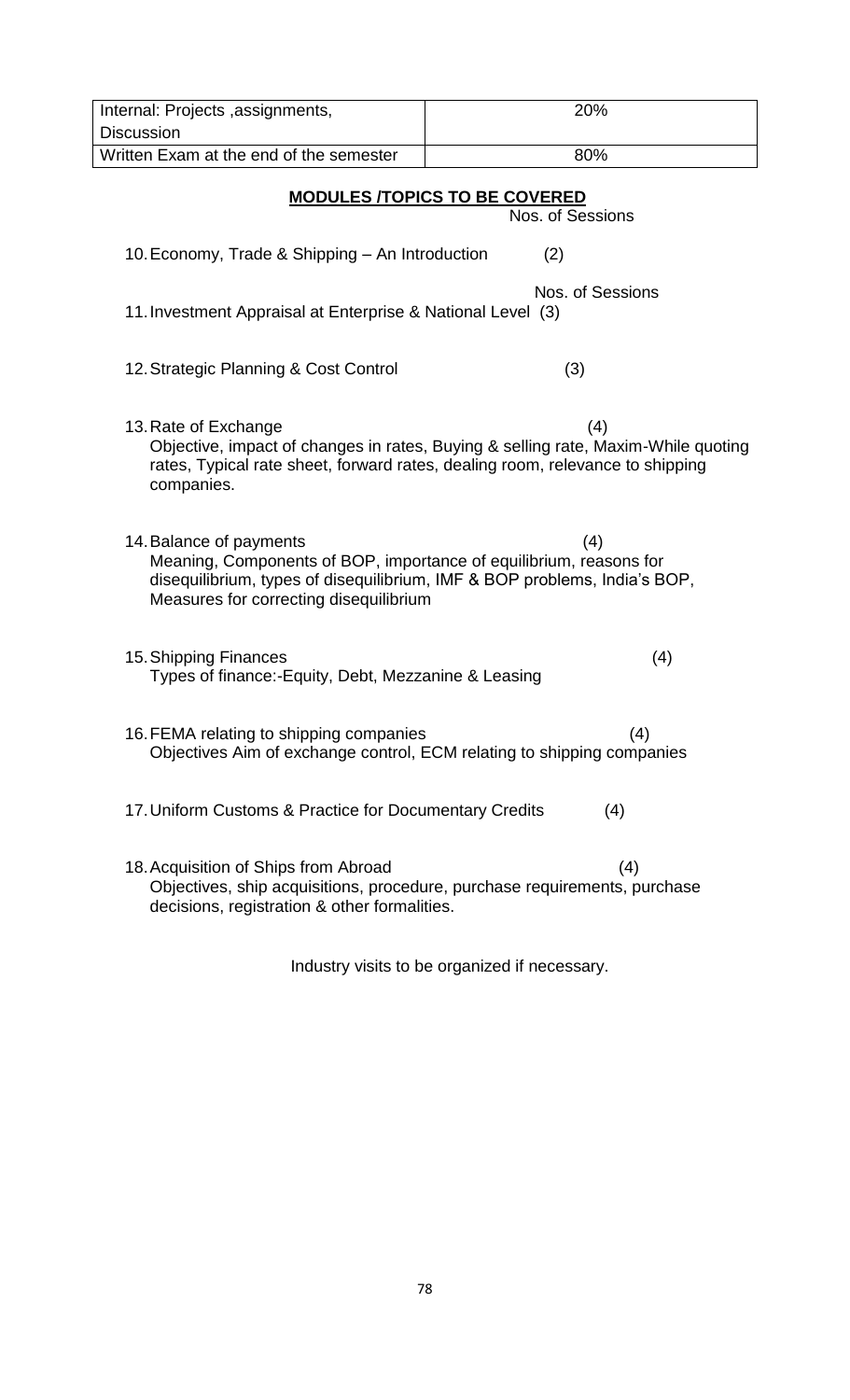## **SUBJECT : MANAGEMENT ACCOUNITNG**

## **SEMESTER : V**

# **NO.OF WORKING HOURS : 50 (30 classroom sessions & 20 sessions for industry visits.)**

| Objective | ÷ | • To equip the students with latest skill in the areas of |  |  |  |  |  |     |
|-----------|---|-----------------------------------------------------------|--|--|--|--|--|-----|
|           |   | accounting for shipping industry.                         |  |  |  |  |  |     |
|           |   | • To provide the knowledge in the areas of cost           |  |  |  |  |  |     |
|           |   | accounting.                                               |  |  |  |  |  |     |
| Contents  |   | • Introduction to management accounting its functions –   |  |  |  |  |  |     |
|           |   | cost concept and its classification – elements of costs   |  |  |  |  |  |     |
|           |   | and various methods of costing.                           |  |  |  |  |  |     |
| Padagogy  |   | • Classroom teaching, assignment, discussion              |  |  |  |  |  | and |
|           |   | practical.                                                |  |  |  |  |  |     |

### **Minimum Reading:**

- Management Accounting Concepts and Cases by N. K Kulshreshta
- Cost and Management Accounting by Jayanta Mitra
- Management Accounting by I.M Pandey
- Advanced cost and Management Accounting by V. K Saxena and C.D Vishist
- Management Accounting Journal.

## **Evaluation Plan**

| Method of evaluation       | Weight age |
|----------------------------|------------|
| Internal: Projects,        | <b>20%</b> |
| Assignments, Discussion    |            |
| Writing exam at the end of | 80%        |
| the Semester               |            |

## **MOUDLES / TOPICS TO BE COVERED**

No of session [8]

## 1 **INTRODUCTION TO MANAGEMENT ACCOUNTING**

Accounting system, source of financial information, nature of management accounting, functions of financial account and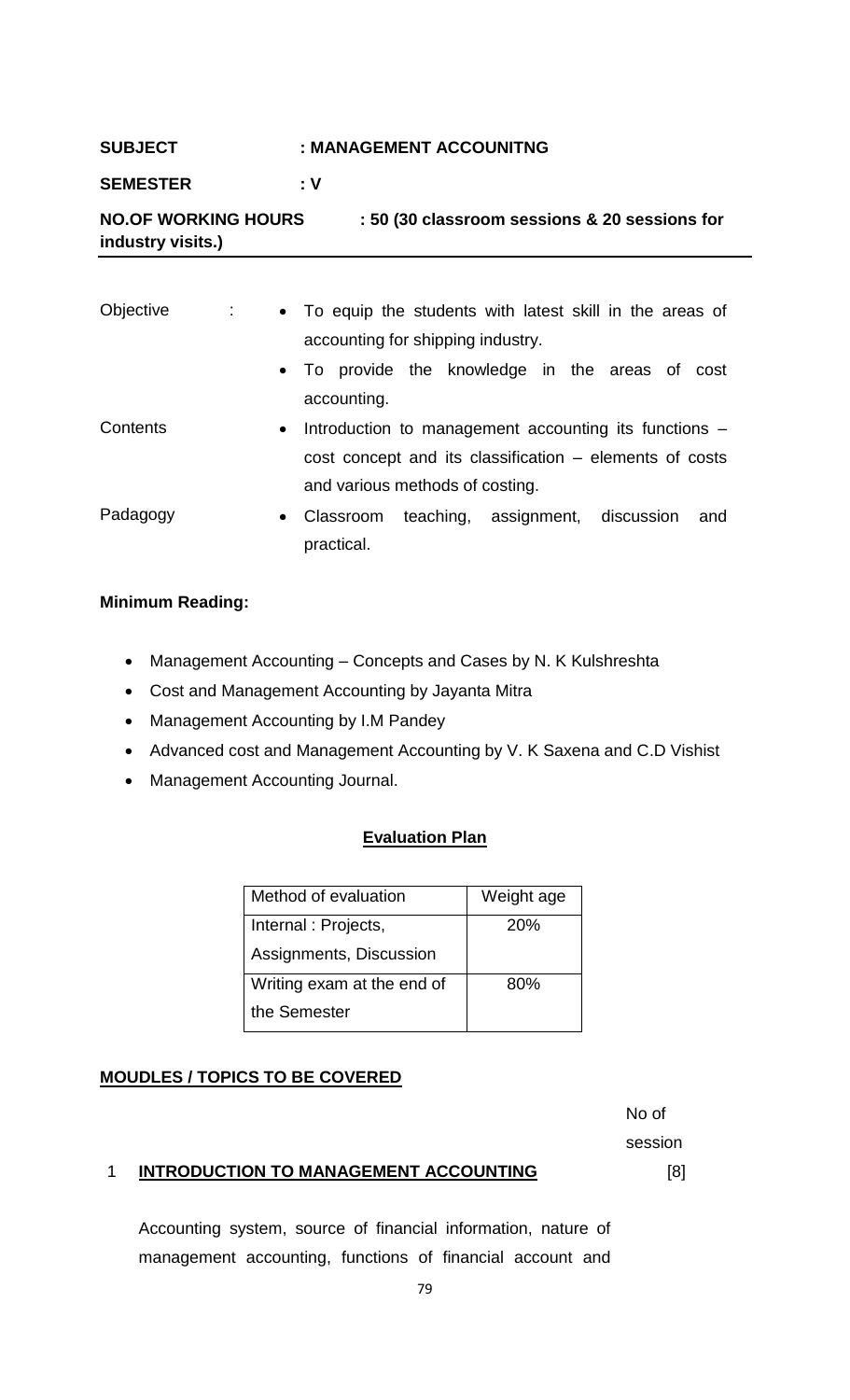management account,

| 2 | <b>COST CONCEPTS AND CLASSIFICATION ;</b>                        | [10] |
|---|------------------------------------------------------------------|------|
|   | Nature of cost, cost classification, elements demerits of costs, |      |
|   | cost concepts for planning and control.                          |      |
|   | Budgets, marginal costing, opportunity cost, controllable and    |      |
|   | non-controllable cost, standard costing and variance analysis.   |      |
| 3 | <b>METHODS OF CONSTING.:</b>                                     | 121  |

Job order costing, process costing, and contract costing,

| <b>SUBJECT:</b>              | <b>SHIPPING PRACTICE</b>          |
|------------------------------|-----------------------------------|
| <b>SEMESTER:</b>             | v                                 |
| <b>NO. OF WORKING HOURS:</b> | 50 (35 classroom sessions and     |
|                              | (15 sessions for industry visits) |

Objectives:

- To understand & analyze the progress & impact of coastal shipping
- Understand the role of Pot state control & flag state control

Content: Maritime Piracy, Ship vetting, Inland waterways of India.

Pedagogy: Classroom sessions, discussions, Case Studies, projects, industry related assignments.

Minimum Reading: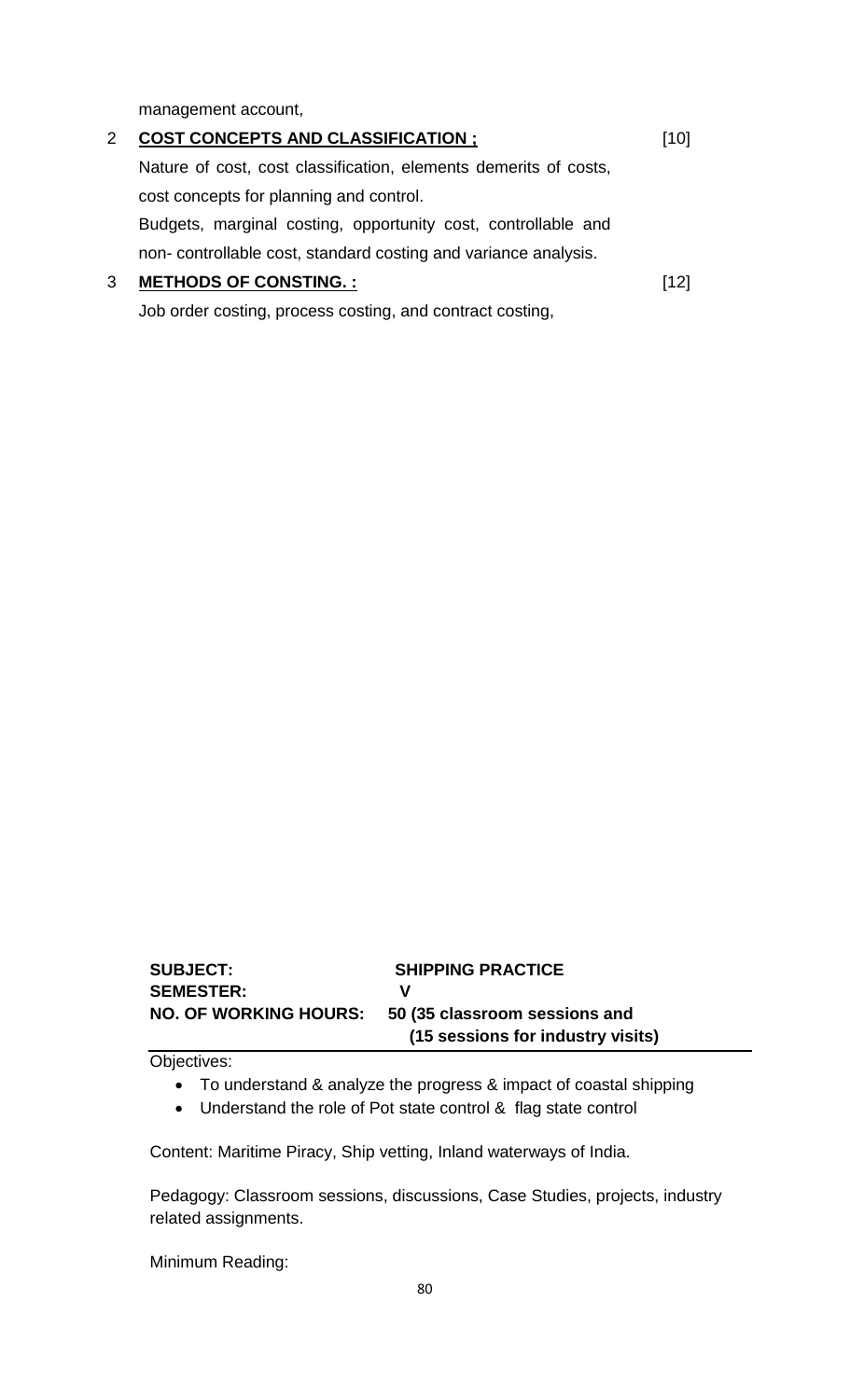- 4. Shipping Practice by Edward Stevens/C S J Butterfield
- 5. EXIM India Newspaper
- 6. Times Shipping Journal

## Evaluation Plan

| Method of evaluation                    | Weightage |
|-----------------------------------------|-----------|
| Internal: Projects, assignments,        | 20%       |
| Discussion                              |           |
| Written Exam at the end of the semester | 80%       |

# **MODULES /TOPICS TO BE COVERED**

|                                                                                                                                                                     | Nos. of Sessions |
|---------------------------------------------------------------------------------------------------------------------------------------------------------------------|------------------|
| 8. Coastal Shipping in India<br>Need for coastal shipping, Government action/support, Advantages to shipping &<br>trade, limitations, Legislation, Current scenario | (5)              |
| 9. National Maritime Development Program<br>Overview, current scenario, Analysis of the program                                                                     | (5)              |
| 10. Ship Vetting<br>Need for ship vetting, Definition, Standard contracts for ship vetting                                                                          | (2)              |
| 11. Flag State & Port State Control<br>Meaning, scope, responsibility                                                                                               | (4)              |
| 12. Maritime Piracy<br>Origin, Piracy attacks current scenario, role of IMB                                                                                         | (4)              |
| 13. Inland waterways of India<br>IWAI – its objectives, current scenario, analysis                                                                                  | (4)              |
| 14. Tonnage Tax<br>A Study & Analysis                                                                                                                               | (4)              |

Industry visits to be organized if necessary.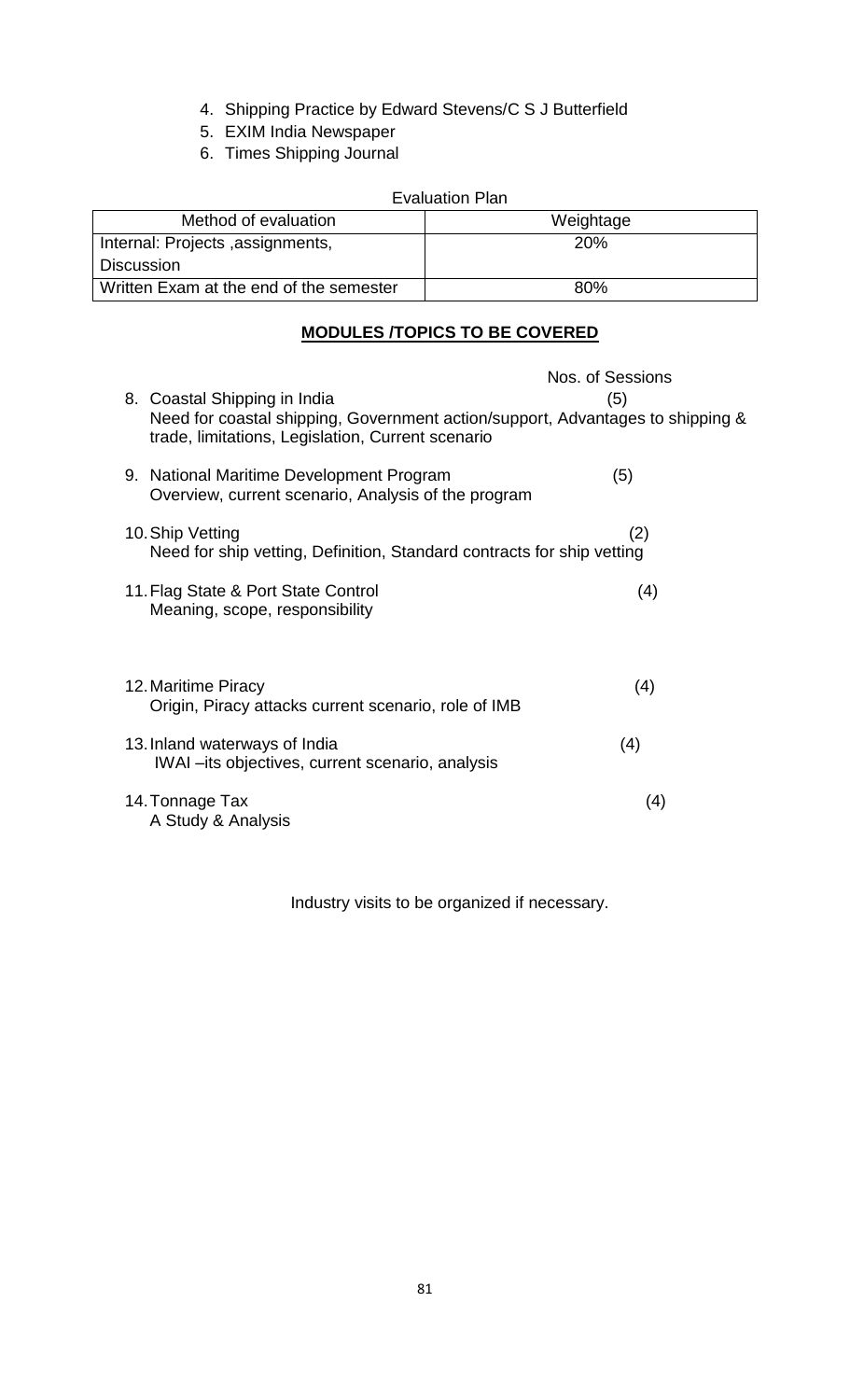# **SUBJECT: BANKING & SHIPPING DOCUMENTATION SEMESTER: V NO. OF WORKING HOURS: 50 (35 classroom sessions and (15 sessions for industry visits)**

Objectives:

- To understand the inter-related role of logistics & supply chain management in shipping
- Understand the role of shipping organizations.
- Make students understand the concept of safety & quality management & ISM Code.

Content: Maritime Fraud, Safety & Quality Management & ISM Code, EDI

Pedagogy: Classroom sessions, discussions, Case Studies, projects, industry related assignments.

Minimum Reading:

- 4. Shipping & Airfreight Documentation for Importers & Exporters by Alan E. Branch - Routledge.
- 5. .Documentary Letter of Credits Uniform Customs & Practices by V.V. Keshkmat ,Vivek Publications.
- 6. Bills of Lading & Bankers Documentary Credits

### **Evaluation Plan**

| Method of evaluation                    | Weightage  |
|-----------------------------------------|------------|
| Internal: Projects, assignments,        | <b>20%</b> |
| <b>Discussion</b>                       |            |
| Written Exam at the end of the semester | 80%        |

## **MODULES /TOPICS TO BE COVERED**

**Sessions** 

Nos. of

6. Letter's of Credit; Types of L/C's (5)

Meaning, Importance in international trade, types of L/'C's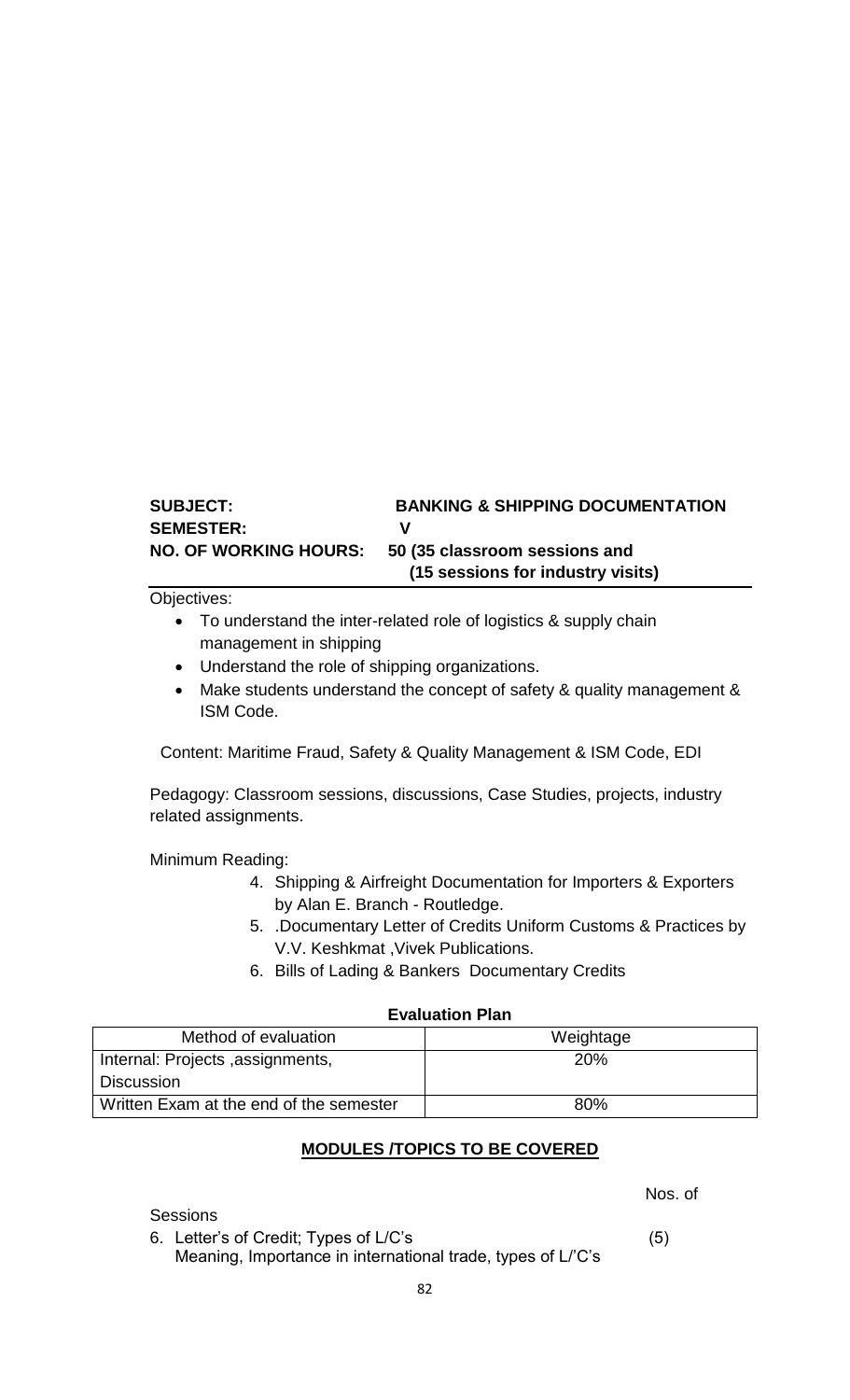| 7. Documents in a Letter of Credit                                                                      | (4) |
|---------------------------------------------------------------------------------------------------------|-----|
| 8. Bills of Lading; Liner B/L, Various types of B/L.<br>Function of b/l, their importance, types of b/l | (5) |
| 9. B/L's issued under C/P                                                                               | 5   |

10.Shipping Documents: Tally Sheet, Manifest, Mate's Receipt, SOF, Time-Sheets, NOR. (10)

Industry visits to be organized if necessary.

The function of B/L in a charter party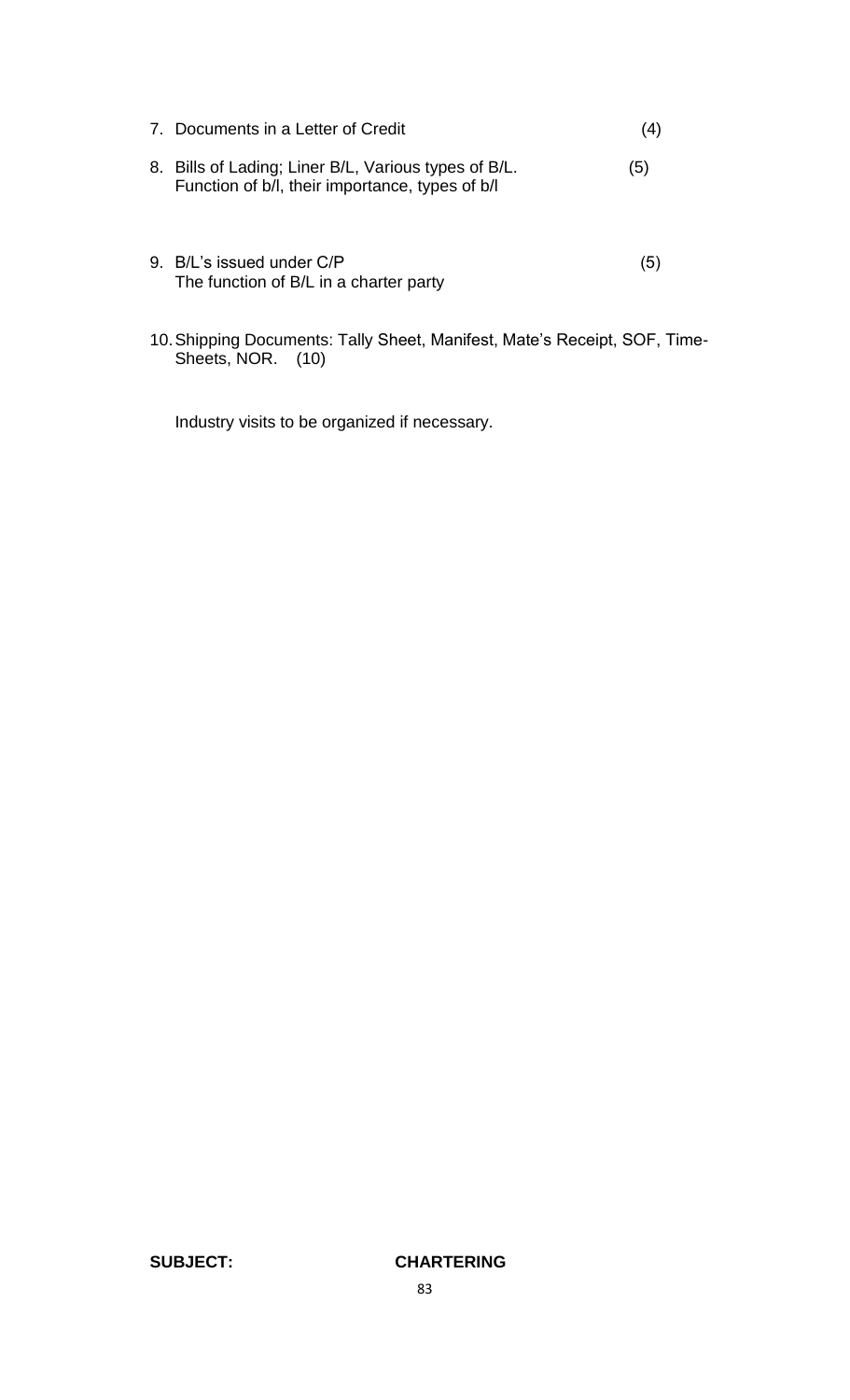Objectives:

- To make students understand concept of chartering
- To be able to calculate Laytime & voyage estimates.
- To be able to distinguish the common charter party types.
- Understand working of Baltic Freight Index

Content: Types of charter parties, Dry cargo fixtures, Chartering terms & abbreviations, Standard charter party forms.

Pedagogy: Classroom sessions, discussions, Case Studies, projects, industry related assignments.

Minimum Reading:

- 7. Reeds Sea Transport by Patrick Alderton
- 8. Elements of Shipping by Alan E. Branch
- 9. Shipping Practice by Edward Stevens/C S J Butterfield
- 10.Tramp Ship Arithmetic by John Weale Fairplay Publications
- 11.Voyage Estimating by William V.Packard, Fairplay Publications
- 12.Laytime Calculating by William V.Packard, Fairplay Publications

Evaluation Plan

| Method of evaluation                    | Weightage  |
|-----------------------------------------|------------|
| Internal: Projects, assignments,        | <b>20%</b> |
| <b>Discussion</b>                       |            |
| Written Exam at the end of the semester | 80%        |

# **MODULES /TOPICS TO BE COVERED**

|                                                                                                                                     | Nos. of Sessions                                                                      |  |
|-------------------------------------------------------------------------------------------------------------------------------------|---------------------------------------------------------------------------------------|--|
| 13. Introduction to Chartering<br>Contract of Affreightment, charter party meaning                                                  | (02)                                                                                  |  |
| 14. Types of Charter parties<br>Demise or bareboat charter, Non-demise charter (Time & voyage charter)                              | (03)                                                                                  |  |
| 15. Chartering Procedure & Ethics                                                                                                   | (2)                                                                                   |  |
| 16. Chartering Terms & Abbreviations                                                                                                | (2)                                                                                   |  |
| (3)<br>17. The Dry cargo Charter Market<br>Factors influencing freight markets, dry cargo freight market                            |                                                                                       |  |
| 18. Functions of Operations Dept                                                                                                    | (3)                                                                                   |  |
| 19. Standard Charter party forms : GENCON 91 CP, NYPE 93 C/P, Inter-Club<br>Agreement: - Study of the various standard forms<br>(3) |                                                                                       |  |
| 20. Dry Cargo Fixtures<br>(3)<br>Decoding chartering language through various fixtures                                              |                                                                                       |  |
| 21. Laytime<br>84                                                                                                                   | (4)<br>Calculation of lay time, meaning of certain Laytime terms & their implications |  |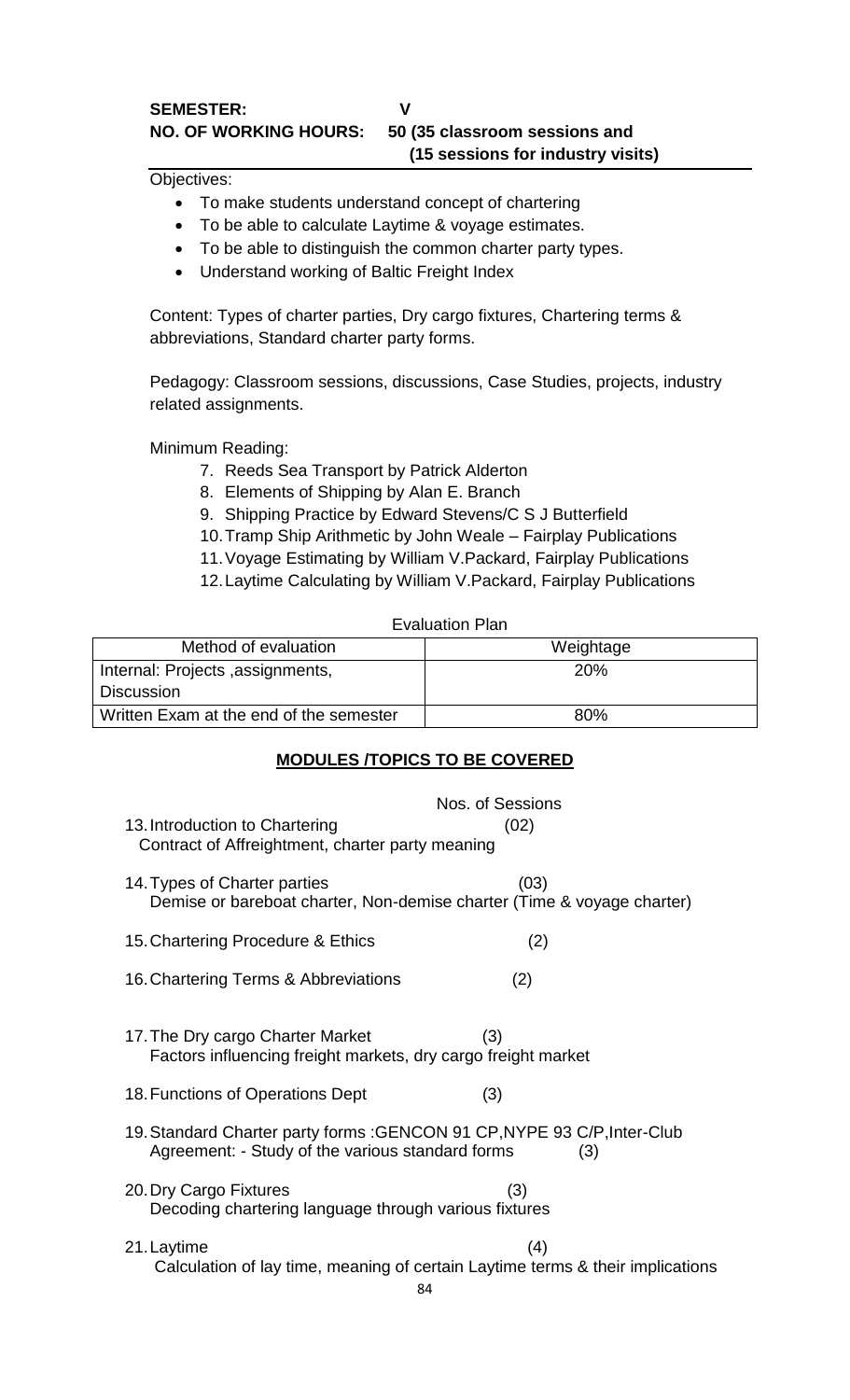| 22. Voyage Estimating<br>Calculation of voyage estimate to check the cost of working on a given route | (3) |
|-------------------------------------------------------------------------------------------------------|-----|
| 23. Baltic Freight Index<br>Importance, working of BFI                                                | (4) |
| 24. Dos & Don'ts for a Chartering Manager                                                             | (3) |

Industry visits to be organized if necessary.

| <b>SUBJECT:</b>              | <b>MARINE INSURANCE</b>           |
|------------------------------|-----------------------------------|
| <b>SEMESTER:</b>             | v                                 |
| <b>NO. OF WORKING HOURS:</b> | 50 (40 classroom sessions and     |
|                              | (10 sessions for industry visits) |

Objectives:

- To understand the importance of insurance with respect to ships & cargo.
- Understand the role of Protection & Indemnity clubs.
- Understand the concept of particular average & general average.

Content: Principals of Insurance, P&I Clubs, Marine insurance Act, 1963, York Antwerp Rules.

Pedagogy: Classroom sessions, discussions, Case Studies, projects, industry related assignments.

Minimum Reading:

- 4. The Law relating to Marine Insurance by B.C Mitra University Book Agency
- 5. Risk Management by Insurance Institute of India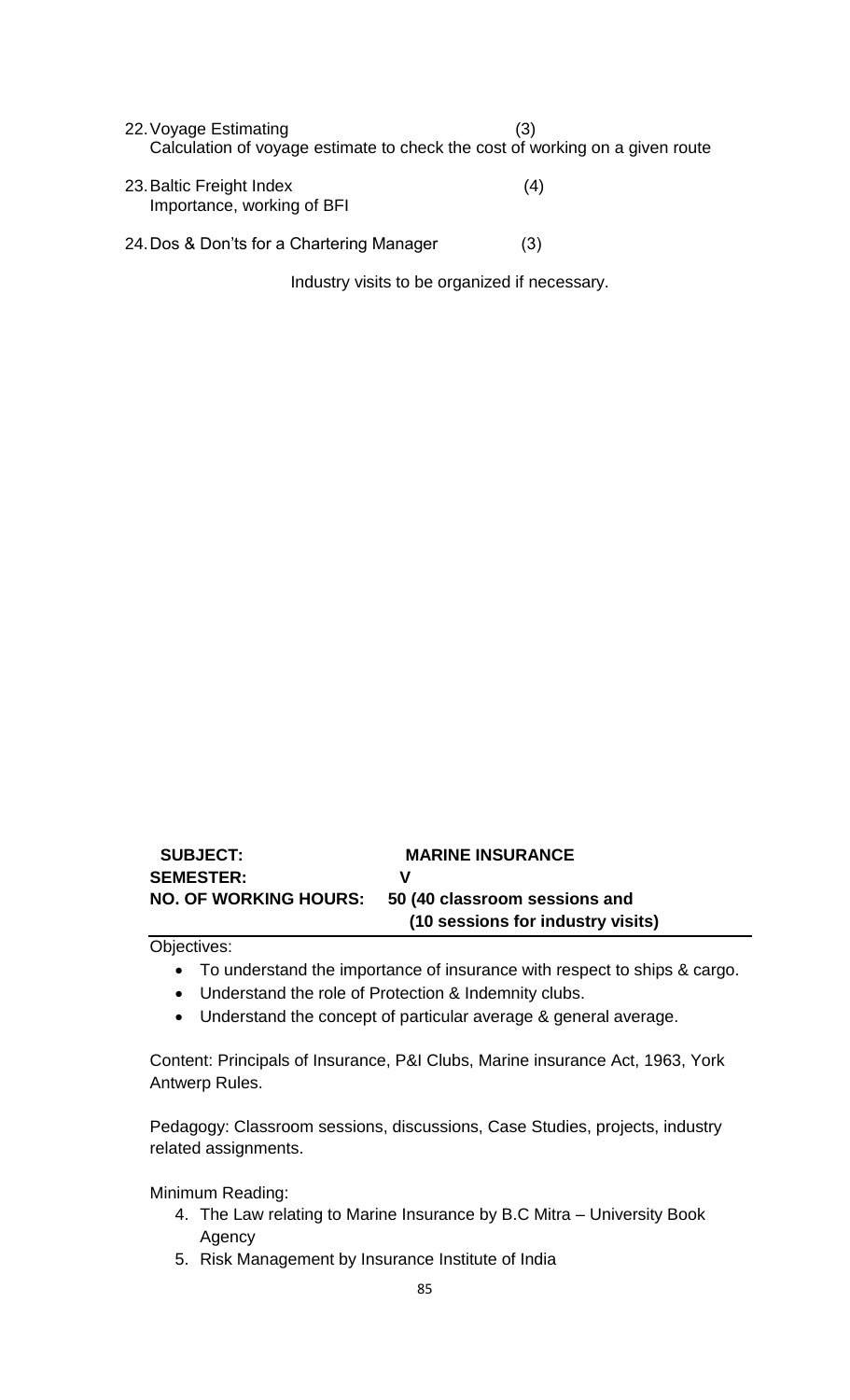6. Marine Insurance by Insurance Institute of India

| Method of evaluation                                                                                                                   | Weightage                                                                                                                                                                    |
|----------------------------------------------------------------------------------------------------------------------------------------|------------------------------------------------------------------------------------------------------------------------------------------------------------------------------|
| Internal: Projects, assignments,                                                                                                       | 20%                                                                                                                                                                          |
| <b>Discussion</b>                                                                                                                      |                                                                                                                                                                              |
| Written Exam at the end of the semester                                                                                                | 80%                                                                                                                                                                          |
|                                                                                                                                        | <b>MODULES /TOPICS TO BE COVERED</b>                                                                                                                                         |
|                                                                                                                                        | Nos. of Sessions                                                                                                                                                             |
| 8. Risk Management<br>What is risk, process of risk mgmt – Risk identification, risk evaluation, risk<br>control, risk handling.       | (2)                                                                                                                                                                          |
| 9. Principle of Insurance<br>Insurance-Introduction, marine Insurance, Assignment, insurable interest,<br>cause, partial & total loss. | (3)<br>indemnity, utmost good faith, warranties, subrogation, contribution, proximate                                                                                        |
| 10. Protection & Indemnity Clubs<br>undertaking, exceptions limitations of cover etc.                                                  | (5)<br>History, liability insurance, Membership, management of clubs rating of risk &<br>fixing of calls. Scope for P&I cover, risk insured under P&I cover, club letters of |
| 11. Marine Insurance<br>Definition, scope                                                                                              | (3)                                                                                                                                                                          |
| 12. Marine Insurance Act, 1963<br>Definition of marine adventure, marine perils, overview                                              | (3)                                                                                                                                                                          |
| 13. General Average & the York Antwerp Rules, 1974                                                                                     | (5)                                                                                                                                                                          |
| 14. Particular & General Average                                                                                                       | (5)                                                                                                                                                                          |

Evaluation Plan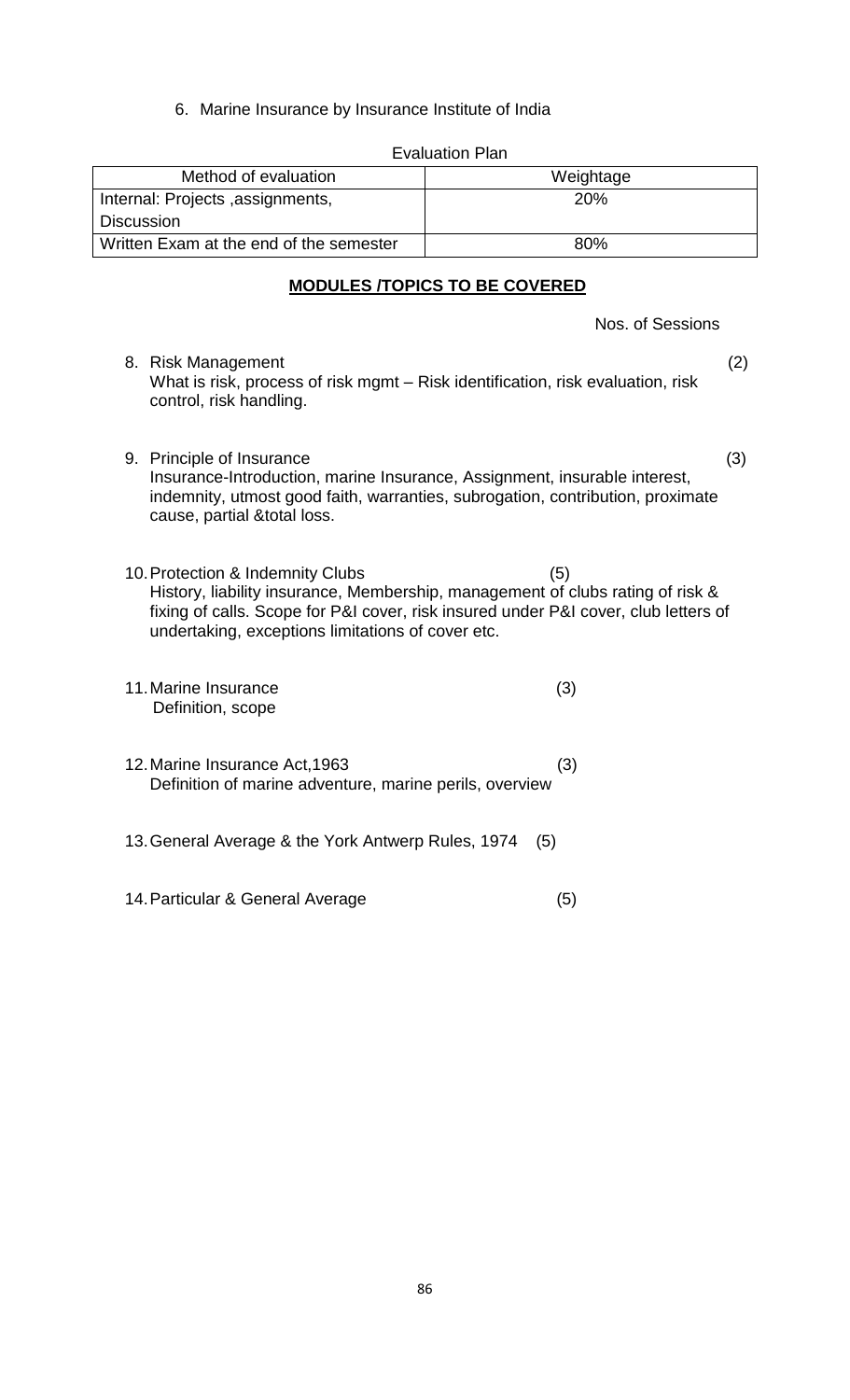SUBJECT: ECONOMICS OF SHIPPING SEMESTER: VI<br>NO. OF WORKING HOURS: 50 (4 50 (40 classroom sessions and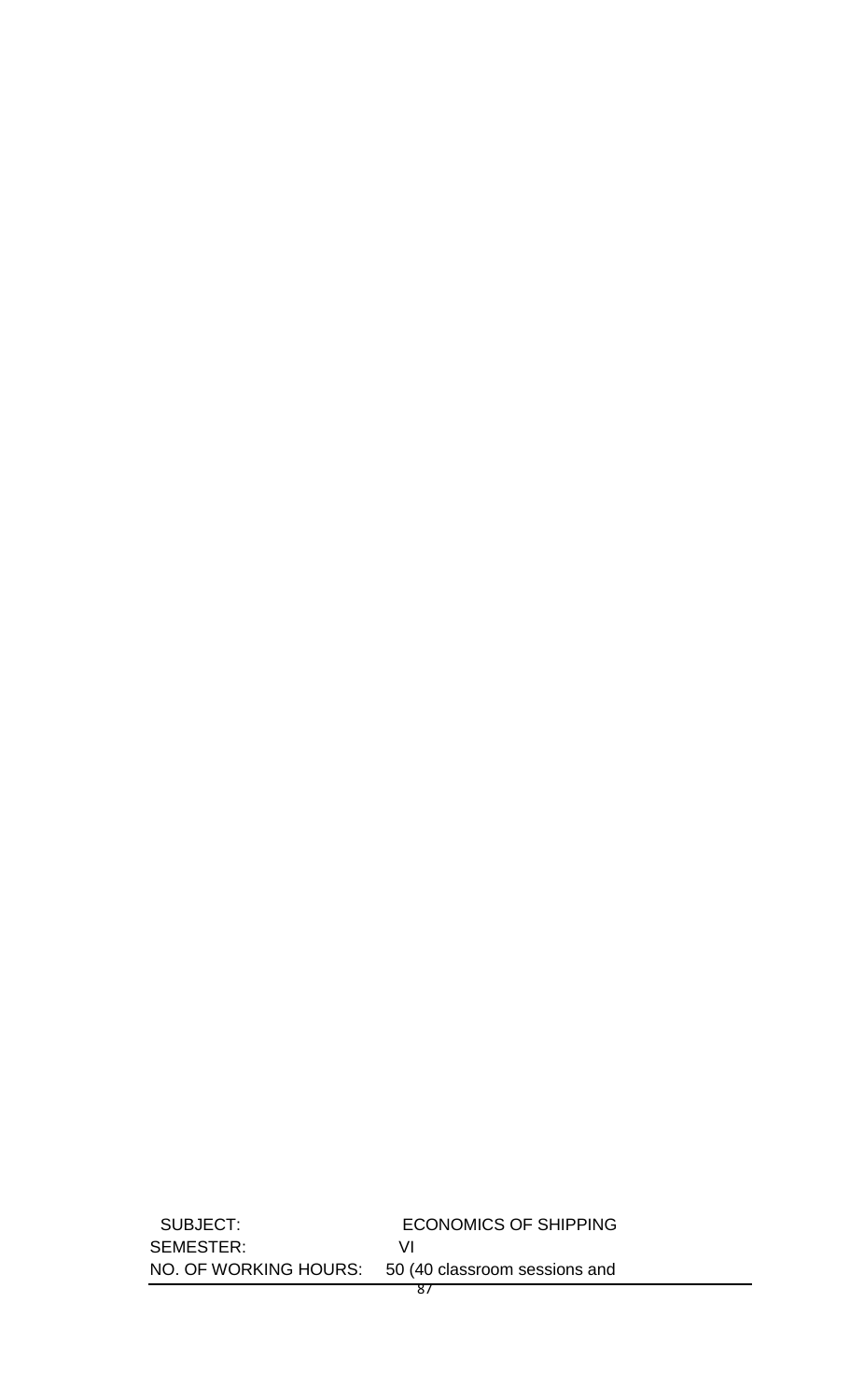Objectives:

- To acquaint students with the sale & purchase f ship procedure.
- Preparation of Voyage accounts, Disbursements.
- To make students understand the cost & revenue in liner trade, Time charter final accounts.

 $\bullet$ 

Content: Voyage account, Economics of scrapping &laying up ships, Technology in shipping.

Pedagogy: Classroom sessions, discussions, Case Studies, projects, industry related assignments.

Minimum Reading:

- 1. Elements of Port Operations & Management by Alan E. Branch
- 2. Sale & Purchase W.V Packard Fairplay Publications
- 3. Maritime Law of India –In International Context Bhandarkar Publications, Bombay
- 4. Reeds Sea Transport by Patrick Alderton
- 5. Elements of Shipping by Alan E. Branch
- 6. Maritime Economics Martin Stopford
- 7. Foreign Exchange An Introduction by V.V. Keshkamat Vivek Publications ,Bombay
- 8. Documentary Letters of Crredit Uniform Customs & Procedures by V.V. Keshkamat – Vivek Publications,Bombay

#### Evaluation Plan

| Method of evaluation                    | Weightage  |
|-----------------------------------------|------------|
| Internal: Projects, assignments,        | <b>20%</b> |
| <b>Discussion</b>                       |            |
| Written Exam at the end of the semester | 80%        |

### MODULES /TOPICS TO BE COVERED

### Nos. of Session

- 1. Sale & Purchase of Ships (05) Process, role of brokers, inspection & valuation, MOA, necessary documentation, standard sale forms, standard contracts for new building & demolition
- 2. Economics of Scrapping & Laying up Ships (4) When does shipowner decide to choose between scrapping & laying up. Current scenario
- 3. Voyage Accounts (4) Preparation of voyage accounts
- 4. Disbursements (4) Various heads under disbursement, its relevance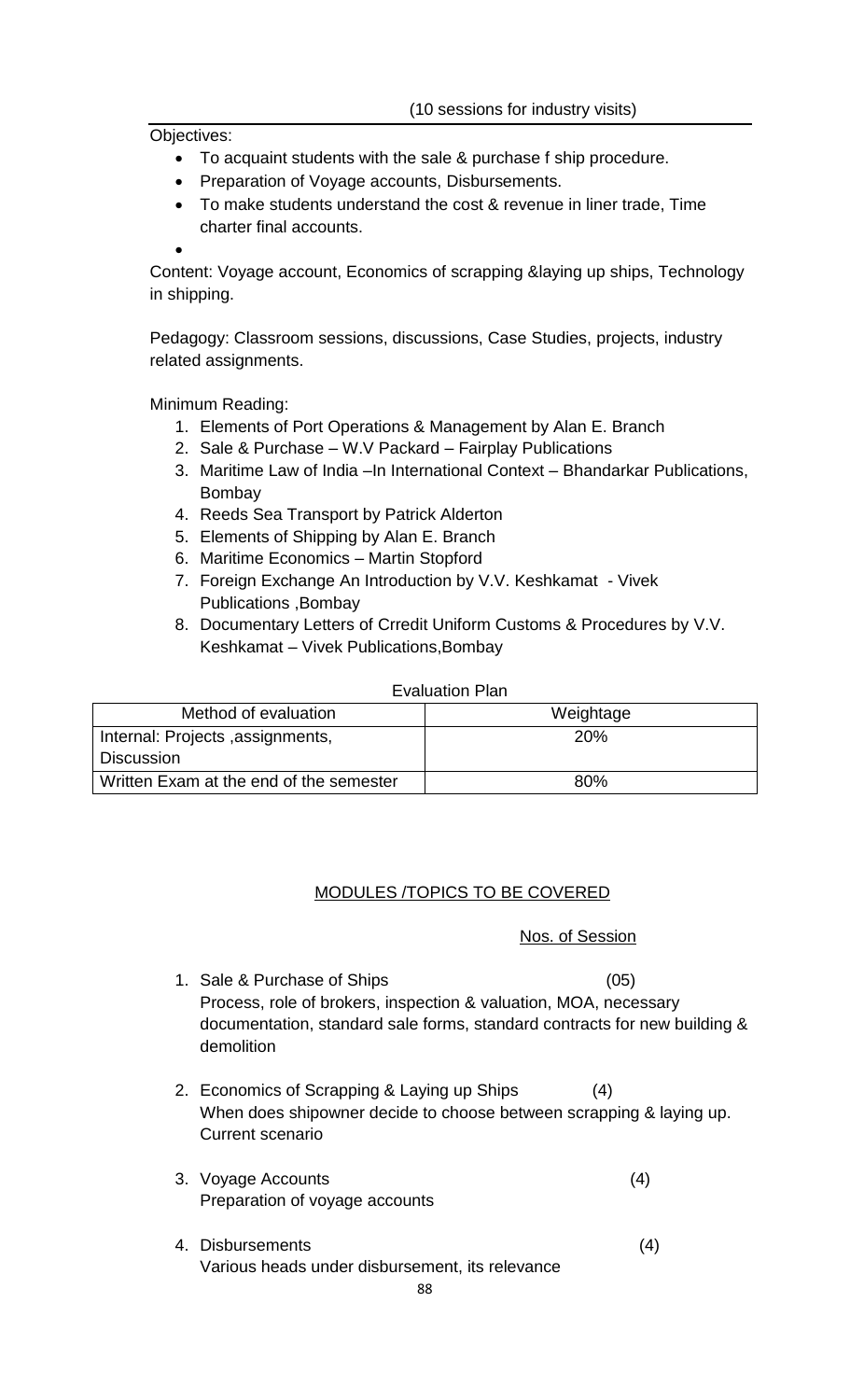| 5. Cost & Revenue (Liner Trade)                              | (4) |
|--------------------------------------------------------------|-----|
| 6. Time Charter – Final Accounts                             | (4) |
| 7. Computers, Technology & their Application to Shipping (5) |     |
| 8. International Financial Institution                       |     |

Industry visits to be organized if necessary.

| SUBJECT:  | <b>MARINE INSURANCE</b>                             |
|-----------|-----------------------------------------------------|
| SEMESTER: | VΙ                                                  |
|           | NO. OF WORKING HOURS: 50 (40 classroom sessions and |
|           | (10 sessions for industry visits)                   |

Objectives:

- To make students understand various conditions & exemptions for availing different types of insurance policies.
- The student should be able to individually work out insurance cost/calculations.

Content: Open cover & open policies, Hull & Machinery Insurance, Cargo Insurance.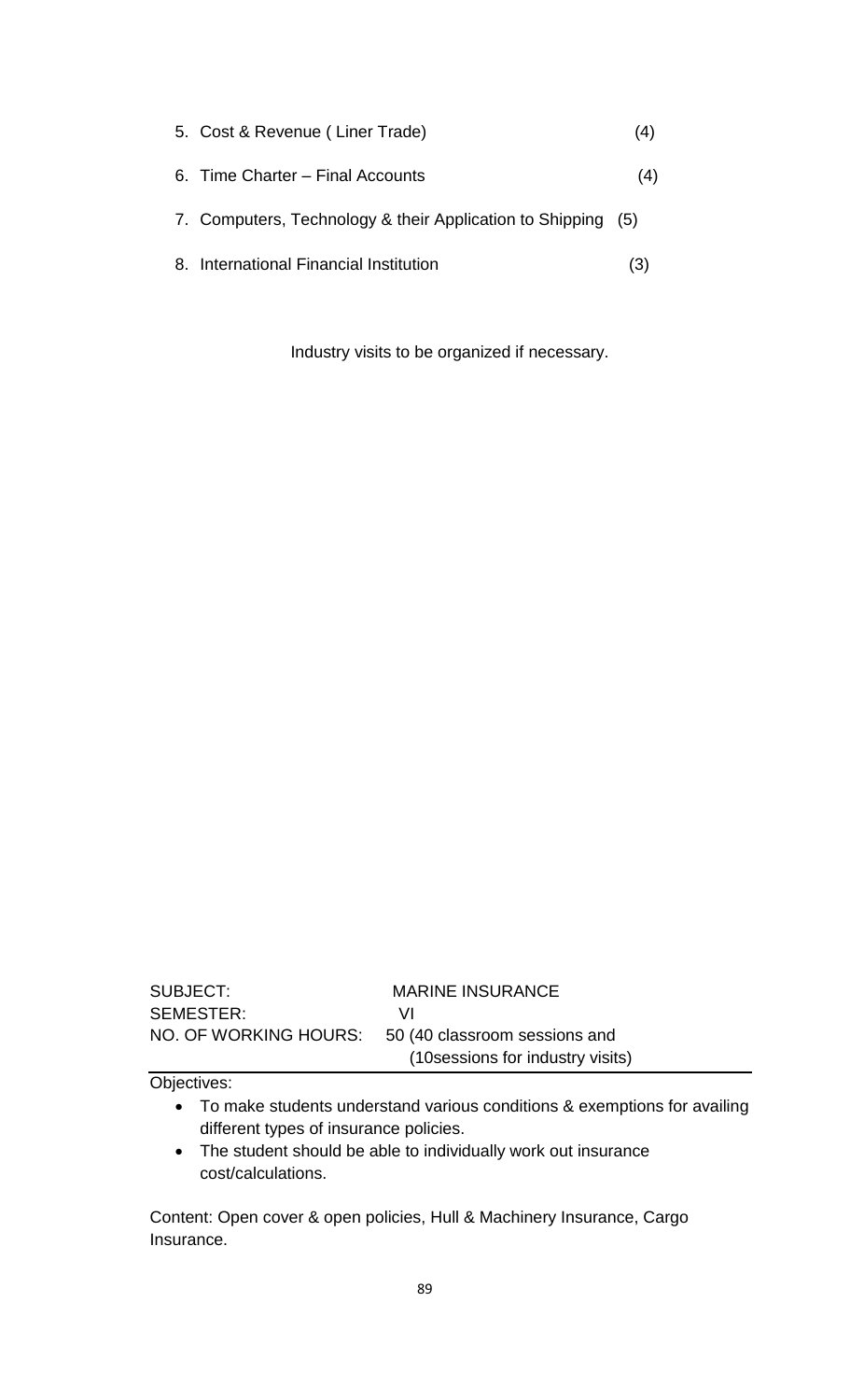Pedagogy: Classroom sessions, discussions, Case Studies, projects, industry related assignments.

Minimum Reading:

- 1. The Law relating to Marine Insurance by B.C Mitra University Book Agency
- 2. Risk Management by Insurance Institute of India
- 3. Marine Insurance by Insurance Institute of India

#### Evaluation Plan

| Method of evaluation                    | Weightage  |
|-----------------------------------------|------------|
| Internal: Projects, assignments,        | <b>20%</b> |
| <sup>1</sup> Discussion                 |            |
| Written Exam at the end of the semester | 80%        |

### **MODULES /TOPICS TO BE COVERED**

| 1. Open Cover and Open Policies<br>Meaning, special declaration policy                              | Nos. of Sessions<br>(05) |
|-----------------------------------------------------------------------------------------------------|--------------------------|
| 2. GOI- Scheme of War Risk Insurance of Marine Hull, 1976<br>Applicability, features, scope of act. | (5)                      |
| 3. Cargo Insurance Act, 1963                                                                        | (7)                      |
| 4. Cargo Insurance – Basis of Rating                                                                | (5)                      |
| 5. Hull & Machinery Insurance -Basis of Rating                                                      | (8)                      |
| 6. Hull & Machinery Insurance                                                                       | (5)                      |

| SUBJECT:  | <b>CHARTERING</b>                                   |
|-----------|-----------------------------------------------------|
| SEMESTER: | VI.                                                 |
|           | NO. OF WORKING HOURS: 50 (35 classroom sessions and |
|           | (15 sessions for industry visits)                   |

Objectives:

- To understand how the tanker chartering market works.
- To be able to calculate Laytime & voyage estimates in tanker chartering
- To understand working of Worldscale.

Content: World scale, Voyage estimating in tanker chartering, Laytime calculations

Pedagogy: Classroom sessions, discussions, Case Studies, projects, industry related assignments.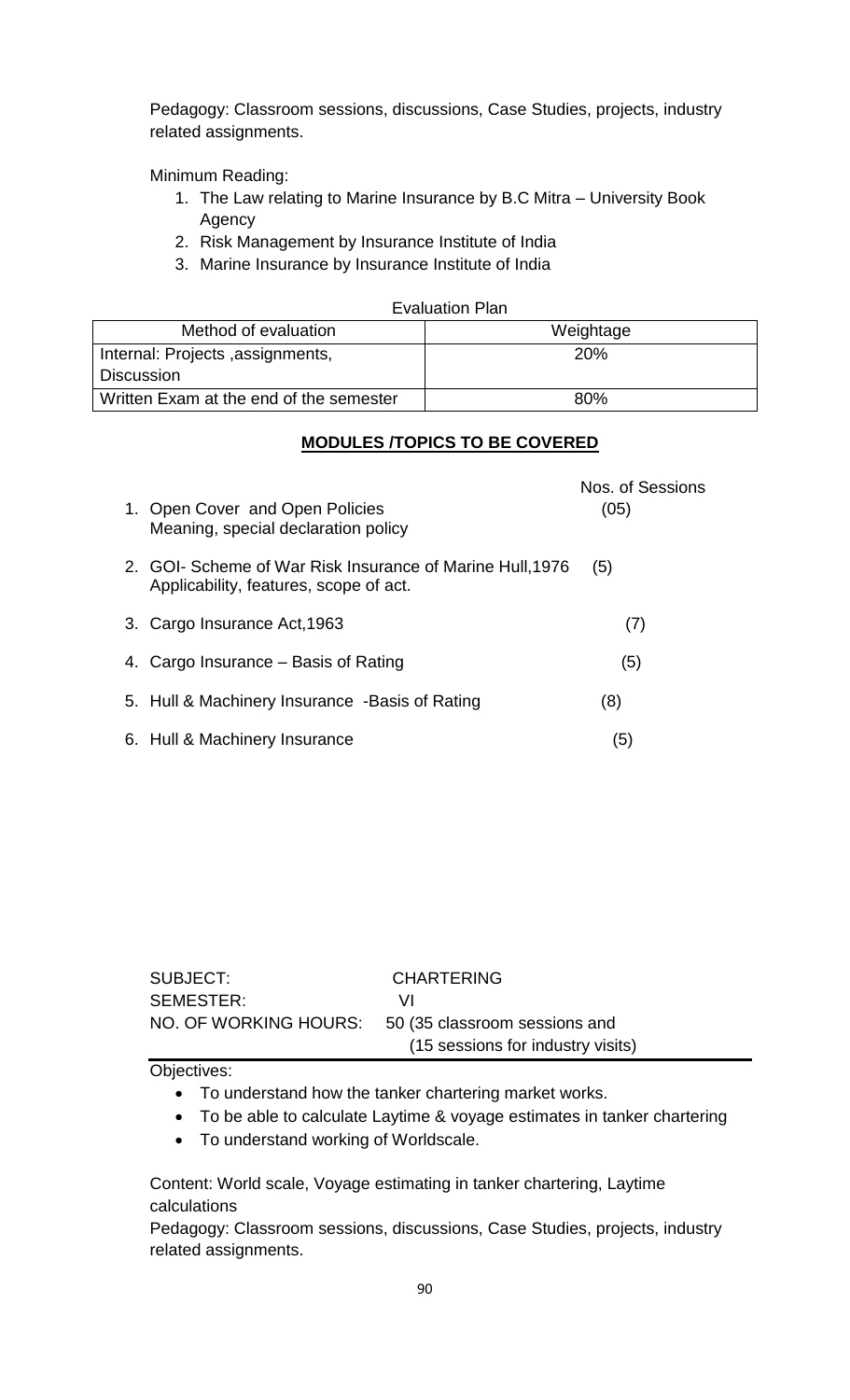Minimum Reading:

- 1. Reeds Sea Transport by Patrick Alderton
- 2. Elements of Shipping by Alan E. Branch
- 3. Shipping Practice by Edward Stevens/C S J Butterfield
- 4. Tramp Ship Arithmetic by John Weale Fairplay Publications
- 5. Voyage Estimating by William V.Packard, Fairplay Publications
- 6. Laytime Calculating by William V.Packard, Fairplay Publications

## **Evaluation Plan**

| Method of evaluation                                                                                                       |                                                                                                                           | Weightage                                                                                                                                           |                  |
|----------------------------------------------------------------------------------------------------------------------------|---------------------------------------------------------------------------------------------------------------------------|-----------------------------------------------------------------------------------------------------------------------------------------------------|------------------|
| Internal: Projects, assignments, Discussion                                                                                |                                                                                                                           | 20%                                                                                                                                                 |                  |
|                                                                                                                            | Written Exam at the end of the semester                                                                                   |                                                                                                                                                     | 80%              |
|                                                                                                                            |                                                                                                                           | <b>MODULES /TOPICS TO BE COVERED</b>                                                                                                                |                  |
|                                                                                                                            |                                                                                                                           |                                                                                                                                                     | Nos. of Sessions |
|                                                                                                                            |                                                                                                                           | 1. Crude oil/Finished Products, Types of tankers & cargo handling<br>Types of crude oil, various types of tankers – basis on which they are titled. | (02)             |
|                                                                                                                            |                                                                                                                           | 2. Crude Oil- Sources, Trade & Properties                                                                                                           | (2)              |
|                                                                                                                            |                                                                                                                           | 3. The Market structure & Factors affecting Freight Markets (Tankers)                                                                               | (2)              |
|                                                                                                                            | 4. World Scale                                                                                                            | Significance, How tanker freights is worked                                                                                                         | (3)              |
|                                                                                                                            | 5. Tanker Fixtures<br>Decoding chartering language through various fixtures                                               |                                                                                                                                                     | (3)              |
|                                                                                                                            |                                                                                                                           | 6. Tanker Time Charters - SHELLTIME 4,1984 & Tanker Voyage Charters -<br>ASBATANKVOY: - Study of the various standard forms                         | (3)              |
|                                                                                                                            | 7. Laytime Calculations in Oil Tankers<br>(5)<br>Calculation of Laytime, meaning of terms in context of tanker chartering |                                                                                                                                                     |                  |
|                                                                                                                            | 8. Voyage Estimating (Tankers)                                                                                            | Calculation of voyage estimate to check the cost of working on a given route.                                                                       | (5)              |
|                                                                                                                            | 9. Chartering Terms & Abbreviations<br>(2)                                                                                |                                                                                                                                                     |                  |
| 10. Chartering in Liner Trade.<br>(5)<br>How chartering is carried on in liner trade, importance, calculation of lay time. |                                                                                                                           |                                                                                                                                                     |                  |
|                                                                                                                            |                                                                                                                           | Industry visits to be organized if necessary.                                                                                                       |                  |
|                                                                                                                            | <b>SUBJECT:</b><br><b>SEMESTER:</b>                                                                                       | <b>SHIPPING PRACTICE</b><br>VI                                                                                                                      |                  |

Objectives:

 To understand the inter-related role of logistics & supply chain management in shipping

NO. OF WORKING HOURS: 50 (35 classroom sessions and

- Understand the role of shipping organizations.
- Make students understand the concept of safety & quality management & ISM Code.

(15 sessions for industry visits)

Content: Maritime Fraud, Safety & Quality Management & ISM Code, EDI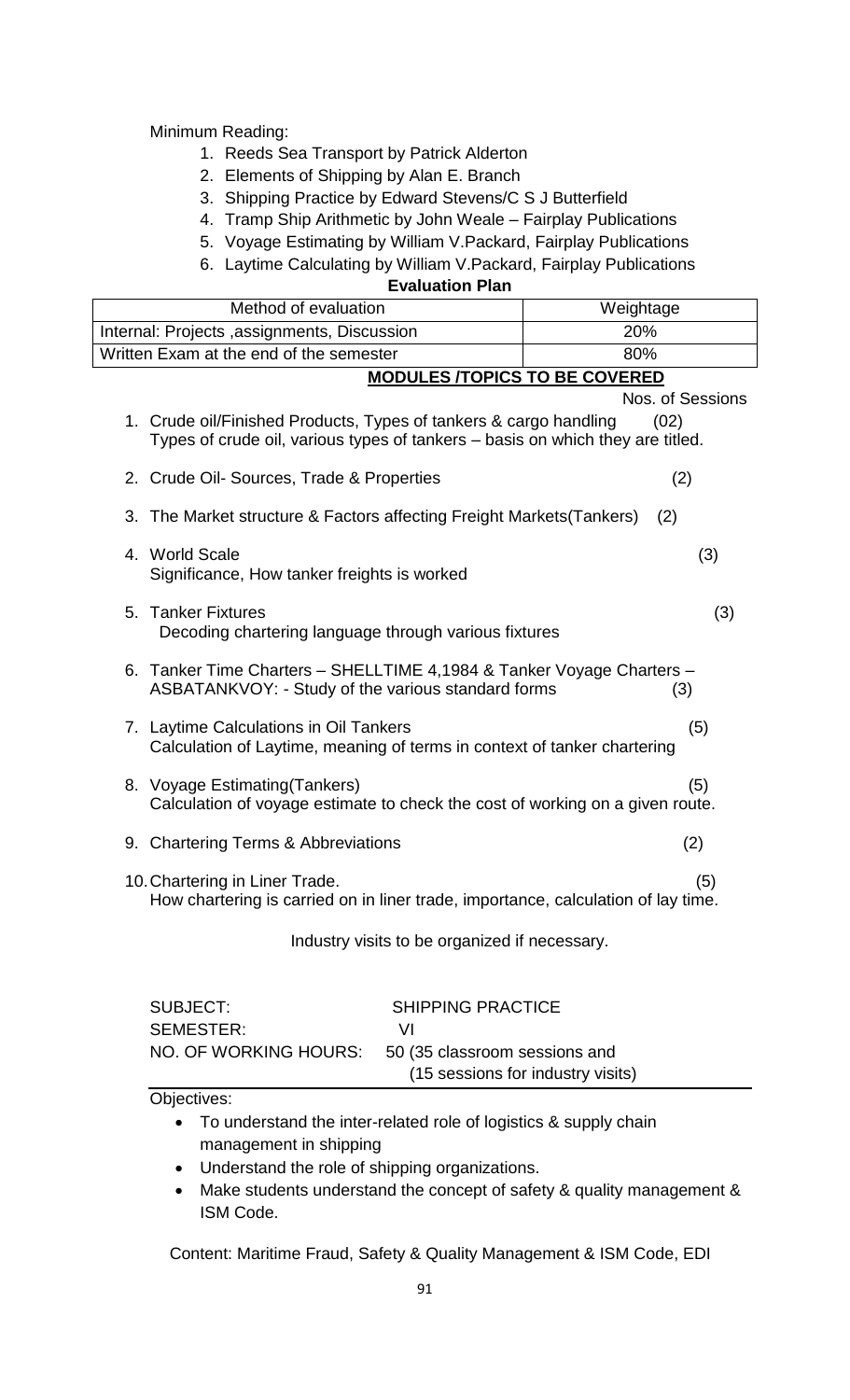Pedagogy: Classroom sessions, discussions, Case Studies, projects, industry related assignments.

Minimum Reading:

- 1. Shipping Practice by Edward Stevens/C S J Butterfield
- 2. EXIM India Newspaper
- 3. Times Shipping Journal
- 4. Ship & Ship building Industry in India by Dr.Dev Raj

## Evaluation Plan

| Method of evaluation                    | Weightage  |
|-----------------------------------------|------------|
| Internal: Projects, assignments,        | <b>20%</b> |
| <b>Discussion</b>                       |            |
| Written Exam at the end of the semester | 80%        |

# **MODULES /TOPICS TO BE COVERED**

Nos. of Sessions 1. Logistics & Supply Chain Management (6) Logistics concept & definition, supply chain management, Differences between logistics & SCM, Key players in logistics-suppliers, carriers, warehousing etc,3PL & 4PL concept 2. Maritime Fraud (3) Meaning, Types of fraud, container frauds. 3. Indian & International Shipping Organizations (3) INSA, BIMCO, ICHA. FONASBA, Baltic Exchange, INTERCARGO, Transchart, FIATA etc. 4. Safety & Quality Management & ISM Code (3) Quality management in shipping. ISM Code –scope, applicability, DOC certificate 5. Shipbuilding, Ship Repairs & Ship breaking (with special ref to India) (6) Government support, subsidies, Current scenario. 6. Electronic Data Interchange(EDI) (5) Meaning, standards & their evaluation, EDI in India –Problems & prospects, problems in development of EDI in India, What is document exchange? Industry visits to be organized if necessary. SUBJECT: BANKING & SHIPPING DOCUMENTATION SEMESTER: VI NO. OF WORKING HOURS: 50 (35 classroom sessions and (15 sessions for industry visits)

Objectives:

- To understand the inter-related role of logistics & supply chain management in shipping
- Understand the role of shipping organizations.
- Make students understand the concept of safety & quality management & ISM Code.

Content: Maritime Fraud, Safety & Quality Management & ISM Code, EDI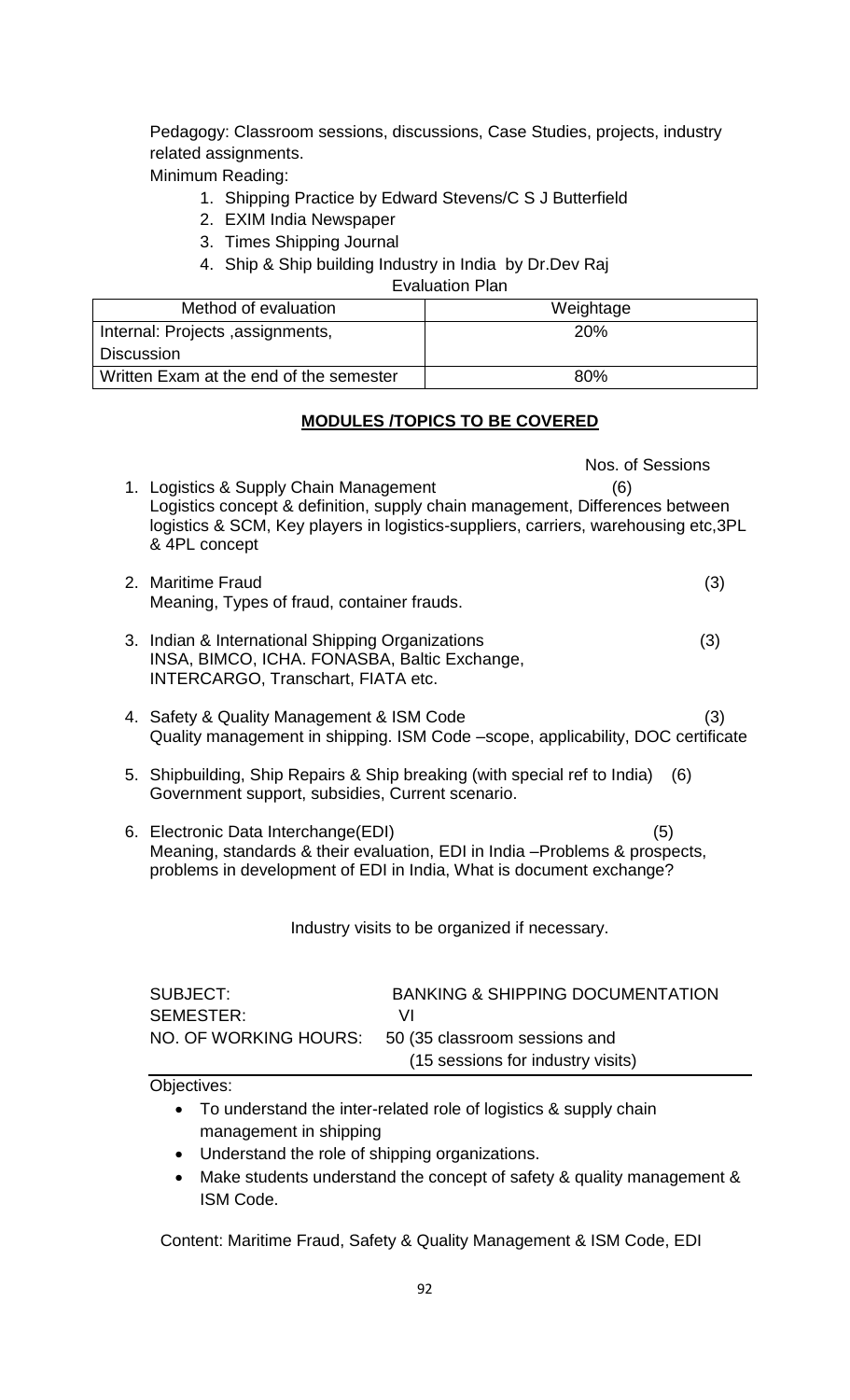Pedagogy: Classroom sessions, discussions, Case Studies, projects, industry related assignments.

Minimum Reading:

- 1. Shipping & Airfreight Documentation for Importers & Exporters by Alan E. Branch - Routledge.
- 2. .Documentary Letter of Credits Uniform Customs & Practices by V.V. Keshkmat ,Vivek Publications.
- 3. Bills of Lading & Bankers Documentary Credits

#### Evaluation Plan

| Method of evaluation                    | Weightage  |
|-----------------------------------------|------------|
| Internal: Projects , assignments,       | <b>20%</b> |
| <b>Discussion</b>                       |            |
| Written Exam at the end of the semester | 80%        |

#### **MODULES /TOPICS TO BE COVERED**

|    |                                                                                                               | Nos. of Sessions |
|----|---------------------------------------------------------------------------------------------------------------|------------------|
| 1. | Documents for an EOU's: Invoice, Packing List, Annexure, SDF form, IEC<br><b>Code, Authorized Dealer Code</b> | (5)              |
|    | 2. Harmonized Preferential Code Certificate                                                                   | (4)              |
|    | 3. Certificate of Origin                                                                                      | (4)              |
|    | 4. Dangerous Cargo Declaration                                                                                | (4)              |

Industry visits to be organized if necessary.

| SUBJECT:              | <b>CHARTERING</b>                 |
|-----------------------|-----------------------------------|
| SEMESTER:             | VI                                |
| NO. OF WORKING HOURS: | 50 (35 classroom sessions and     |
|                       | (15 sessions for industry visits) |

Objectives:

- To understand how the tanker chartering market works.
- To be able to calculate Laytime & voyage estimates in tanker chartering
- To understand working of Worldscale.

Content: World scale, Voyage estimating in tanker chartering, Laytime calculations

Pedagogy: Classroom sessions, discussions, Case Studies, projects, industry related assignments.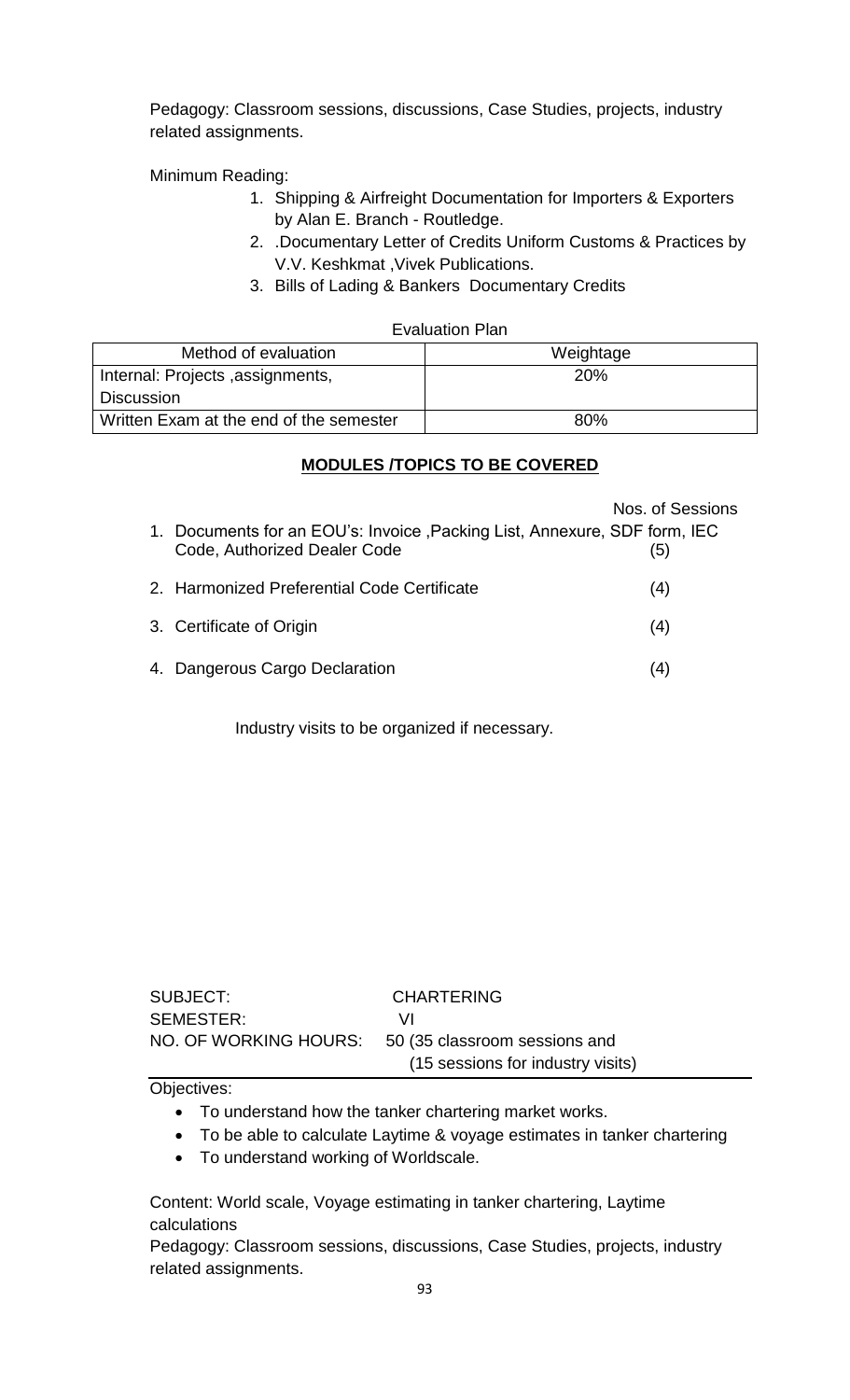Minimum Reading:

- 1 Reeds Sea Transport by Patrick Alderton
- 2. Elements of Shipping by Alan E. Branch
- 3. Shipping Practice by Edward Stevens/C S J Butterfield
- 4. Tramp Ship Arithmetic by John Weale Fairplay Publications
- 5. Voyage Estimating by William V.Packard, Fairplay Publications
- 6. Laytime Calculating by William V.Packard, Fairplay Publications

#### **Evaluation Plan**

| Method of evaluation                                                                                                                                                                                                                                                                                                                                                                                        | Weightage         |
|-------------------------------------------------------------------------------------------------------------------------------------------------------------------------------------------------------------------------------------------------------------------------------------------------------------------------------------------------------------------------------------------------------------|-------------------|
| Internal: Projects , assignments, Discussion<br>20%                                                                                                                                                                                                                                                                                                                                                         |                   |
| Written Exam at the end of the semester                                                                                                                                                                                                                                                                                                                                                                     | 80%               |
| <b>MODULES /TOPICS TO BE COVERED</b>                                                                                                                                                                                                                                                                                                                                                                        |                   |
|                                                                                                                                                                                                                                                                                                                                                                                                             | Nos. of Sessions  |
| 7. Crude oil/Finished Products, Types of tankers & cargo handling<br>Types of crude oil, various types of tankers – basis on which they are<br>titled.                                                                                                                                                                                                                                                      | (02)              |
| 8. Crude Oil- Sources, Trade & Properties                                                                                                                                                                                                                                                                                                                                                                   |                   |
| 9. The Market structure & Factors affecting Freight Markets (Tankers) (2)                                                                                                                                                                                                                                                                                                                                   |                   |
| 10. World Scale<br>Significance, How tanker freights is worked<br>11. Tanker Fixtures<br>Decoding chartering language through various fixtures<br>12. Tanker Time Charters - SHELLTIME 4,1984 & Tanker Voyage<br>Charters - ASBATANKVOY: - Study of the various standard forms<br>13. Laytime Calculations in Oil Tankers<br>14. Calculation of Laytime, meaning of terms in context of tanker<br>charterin | (3)<br>(3)<br>(5) |
| 15. Voyage Estimating (Tankers)                                                                                                                                                                                                                                                                                                                                                                             | (5)               |
| Calculation of voyage estimate to check the cost of working on a<br>given route.<br>16. Chartering Terms & Abbreviations<br>17. Chartering in Liner Trade.<br>(5)                                                                                                                                                                                                                                           | (2)               |

How chartering is carried on in liner trade, importance, calculation of lay time.

Industry visits to be organized if necessary.

| <b>SUBJECT:</b>              | <b>MARINE INSURANCE</b>           |
|------------------------------|-----------------------------------|
| <b>SEMESTER:</b>             | vı                                |
| <b>NO. OF WORKING HOURS:</b> | 50 (40 classroom sessions and     |
|                              | (10 sessions for industry visits) |

Objectives:

- To make students understand various conditions & exemptions for availing different types of insurance policies.
- The student should be able to individually work out insurance cost/calculations.

Content: Open cover & open policies, Hull & Machinery Insurance, Cargo Insurance.